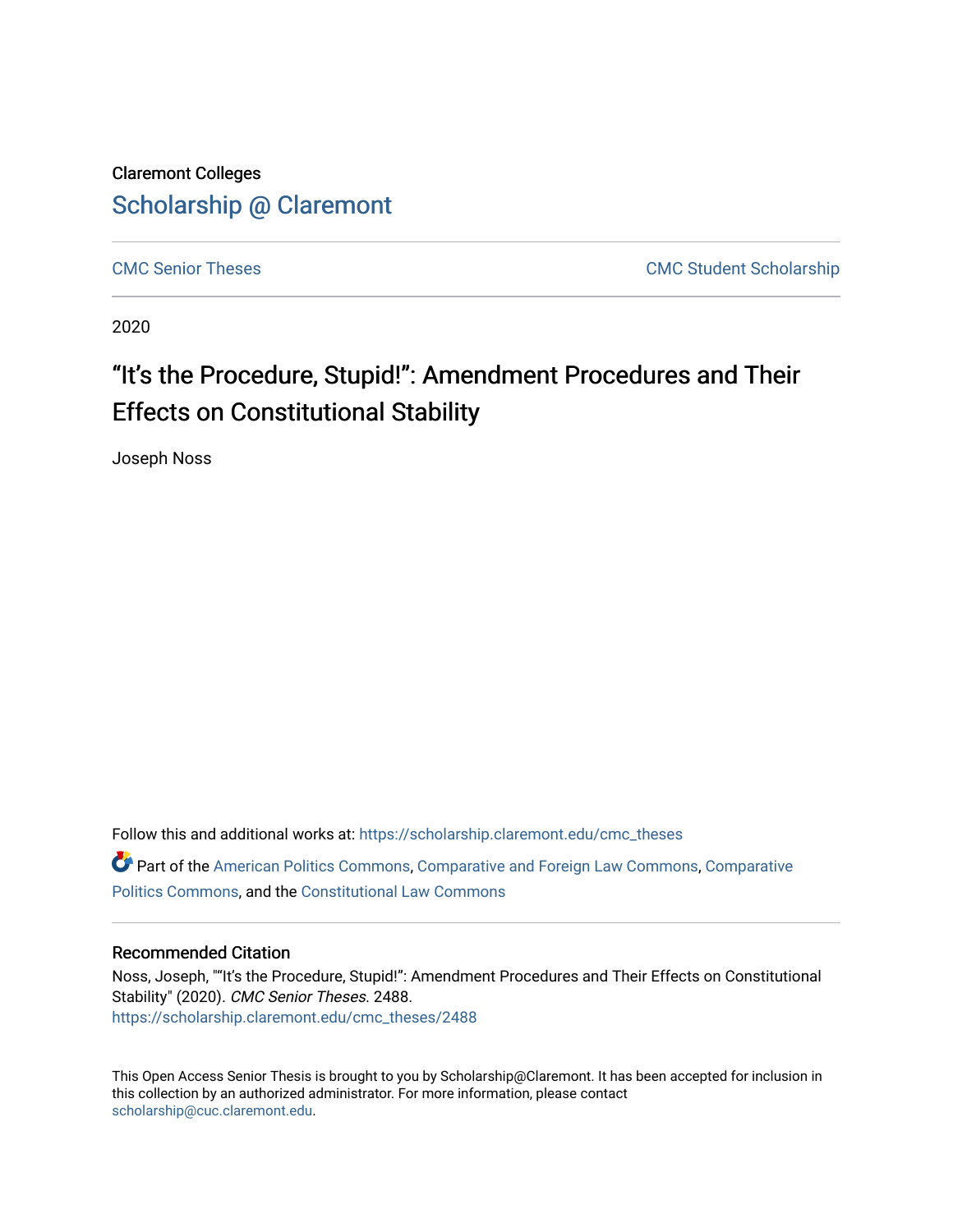Claremont Mckenna College

# "It's the Procedure, Stupid!": Amendment Procedures and Their Effects on Constitutional Stability

Submitted to Professor George Thomas and Professor Aseema Sinha

> By Joe G. Noss

for Senior Thesis Fall-Spring 2020 May 9th 2020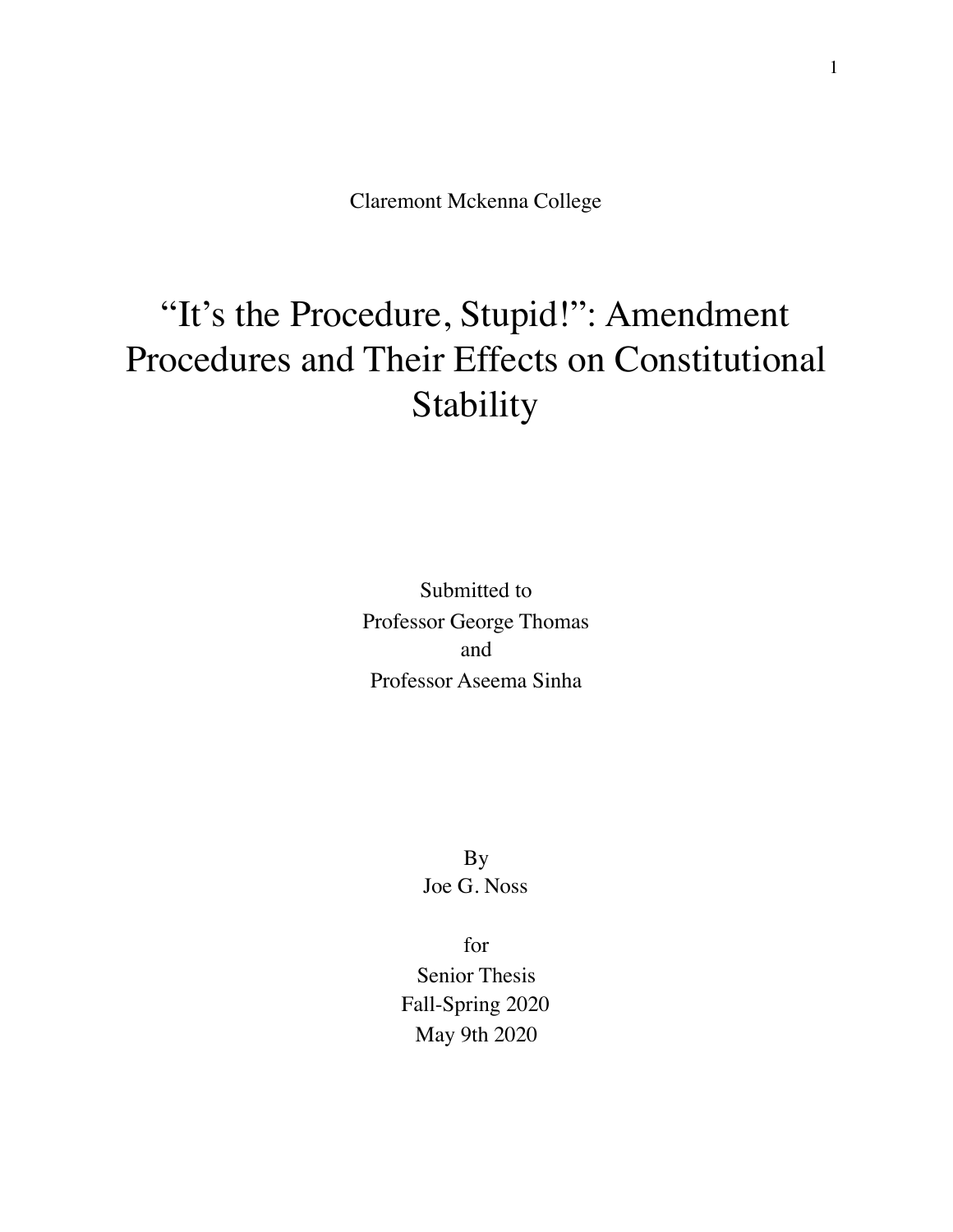## **Table of Contents:**

| 1.       |                                                                                                                                                                                |
|----------|--------------------------------------------------------------------------------------------------------------------------------------------------------------------------------|
| 2.       | The Original Justifications<br>1.<br>The Benefits of Formal Amendment<br>2.                                                                                                    |
| 3.       | Chapter 2: Unamendability and its Relationship to AmendmentPg 42<br>Unamendability in America<br>1.<br>Unamendability Across the World<br>2.                                   |
| 4.       | Toward a Theory of Constitutional Amendment<br>1.<br>Amendment Processes Across the World<br>2.<br>3.<br>Eastern Europe: Then and Now<br>The Theory of Amendatory Change<br>4. |
| 6.<br>7. |                                                                                                                                                                                |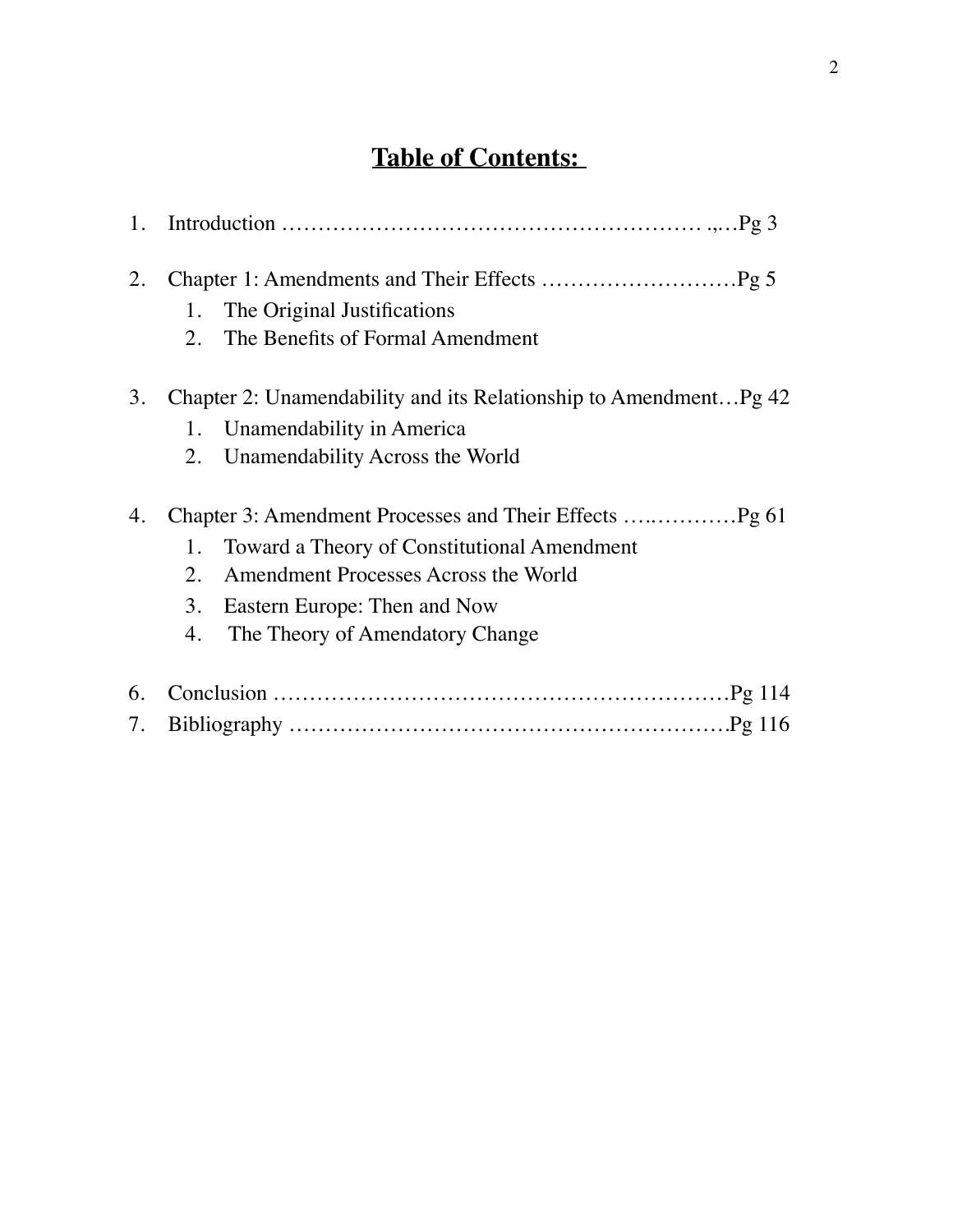#### **Introduction:**

Constitutions must change. No human can stop time from marching forward, nor the social, economic, cultural, and technological developments associated. As a result, constitutions necessitate mechanisms that allow for their own progress. The amendment procedure of a constitution—the rules that govern what changes can occur—is therefore fundamental to any constitutional system. Importantly, scholars, politicians, and citizens alike fail to take into account the significance of these amendment processes and their effects on the constitutions they govern. While usually treated as a constitutional after-thought, amendment procedures have one of the most pronounced, substantive effects on the permanence of a constitutional order. Amendment procedures not only create the environment in which amendments are passed, but they also inform whether or not constitutional change occurs *outside* the formal amendment process—via things like judicial reinterpretation. As a result, amendment procedures have a relationship with the constitutional stability of a nation—the extent to which the constitution's principles and institutions are followed. It is the goal of this thesis to highlight this relationship, and reveal the effects amendment processes have on their constitutions.

This thesis posits a procedure-based theory—that amendments are introduced and passed as a result of their amendment process, and when analyzing constitutional developments, it is first fundamental to analyze that nation's amendment process. Amendment processes are critical to constitutional stability, and should be crafted to promote this end. To elucidate this claim, this thesis challenges the arguments of many of America's foremost legal scholars and their understanding of amendatory change in America. The modern scholarly consensus often views amendatory change in a vacuum, failing to take into account the ways in which amendment procedure influence amendment. While this at first appears like an intuitive, obvious conclusion,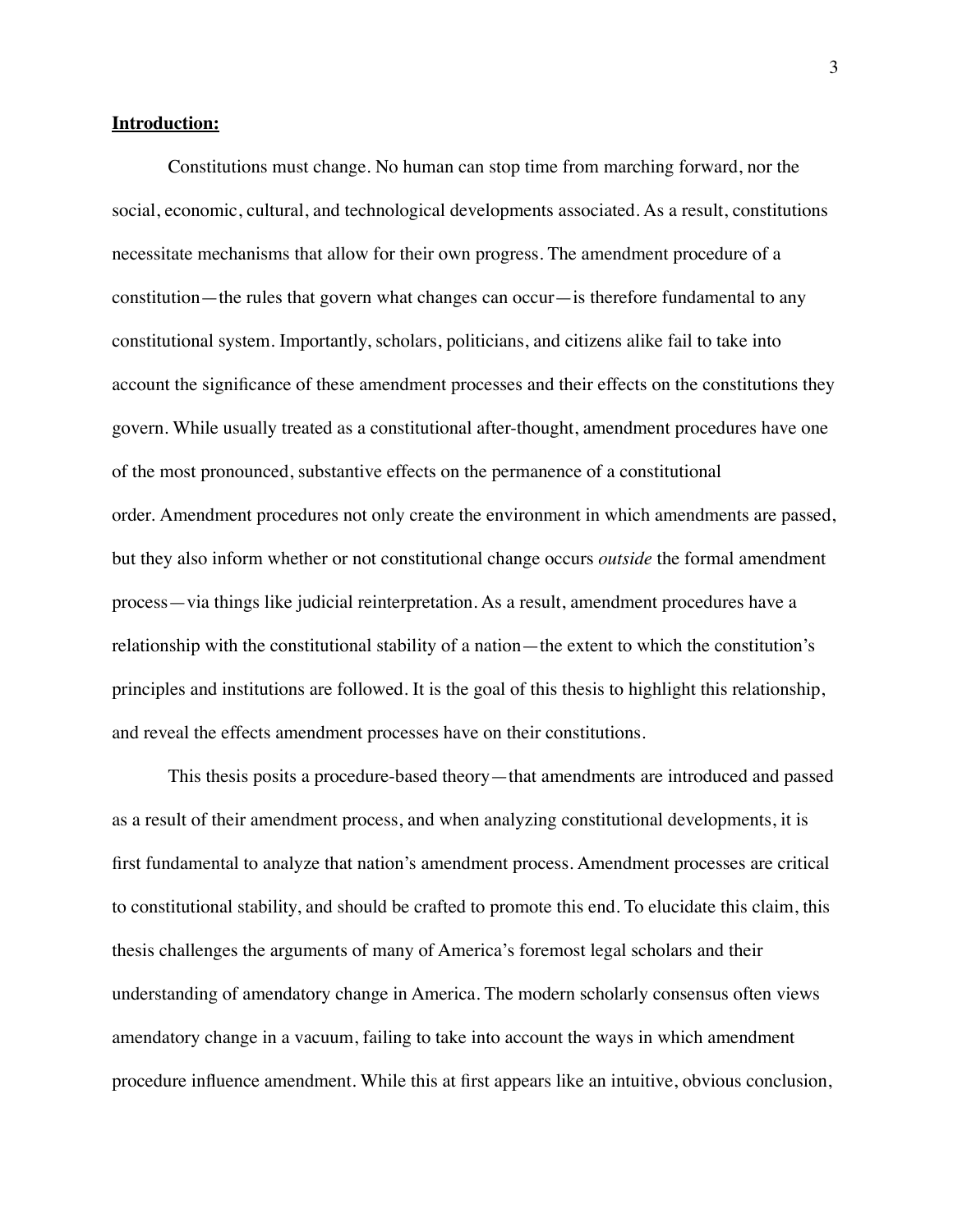amendment procedures are rarely discussed in this context. As a result, this thesis hopes to bring procedure to the forefront of the amendatory debate.

To do achieve this end, the first chapter of this thesis focuses on the modern scholarly arguments around the concept of amendment to show how formal amendment—rather than other informal means—is the best way to change a constitution in pursuit of the goal of constitutional stability. With this claim cemented, Chapter 2 focuses on the benefits of making certain constitutional unamendable, and this unamendability's effects on constitutional stability more generally. Chapter 3 turns our attention to specific amendment processes and their effects, using Eastern Europe as a unique case study to elucidate the relationship between amendment processes and constitutional stability. The analysis found in Chapter 3 informs this thesis' theory of amendatory change, which posits that amendment procedure effects constitutional stability via four main factors—the institutions involved, the level of difficulty, unamendability, and amendment culture. This theory is then applied to America's constitution and history to highlight Article V's effects on America today.

This structured analysis elucidates the importance of amendment, its relationship to amendment procedure, and this process' effects on constitutional stability. By bringing amendment procedure back into the constitutional discussion, this thesis hopes to reveal how this important piece of the constitutional puzzle has been wrongly discounted and ignored. When scholars try to analyze the causes of a country's constitutional stability, they must first understand that nation's amendment procedure and its effects.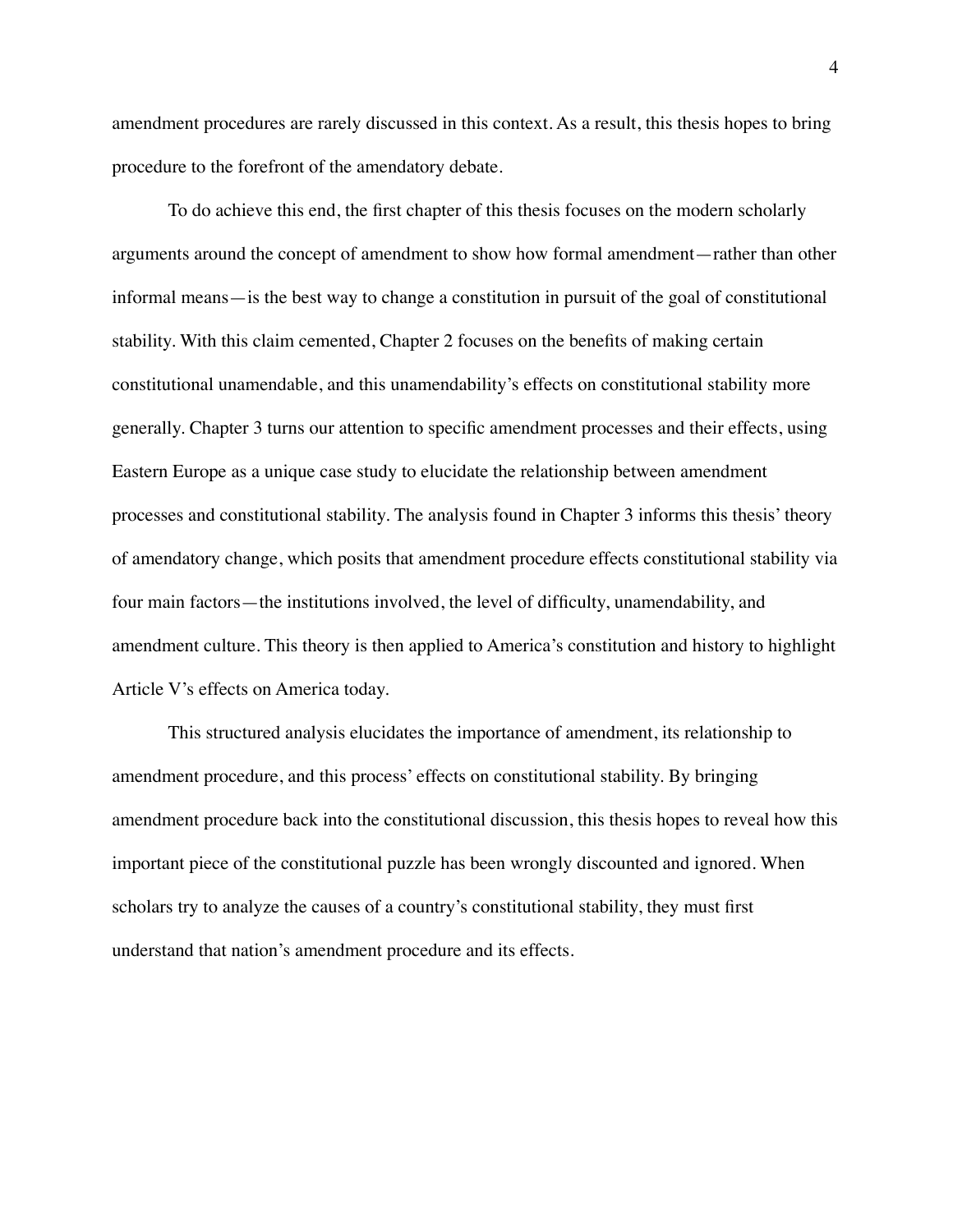#### **Chapter 1: Amendments and Their Effects**

Before turning our attention to amendment processes, it is first important to establish the assumptions this thesis uses in its analysis. Namely, that formal amendment is the best avenue for constitutional change, and that amendment processes inform what amendments occur. The first section of this chapter focuses on the original normative justifications behind amendment procedures in America, and why the Founding Fathers felt it fundamental to include Article V. Subsequently, this chapter turns to a discussion of amendatory change more generally, explaining the arguments of those who oppose amendatory change in pursuit of constitutional stability. Many scholars contend that formal amendments 'trivialize' the constitution, or undermine its stability, but these claims are erroneous when the benefits of formal amendment are properly understood. To complicate matters further, scholars like Bruce Ackerman and Sanford Levinson contend that formal amendment is 'superfluous' and constitutional change regularly happens outside the amendment procedure in America. However, this paper views this informal amendatory change as problematic, as it actually undermines constitutional stability rather than reinforces it. This chapter concludes that formal amendment is the best avenue for constitutional change if the end is constitutional stability. In turn, amendment processes influence formal amendment, and have a pronounced effect on constitutional stability.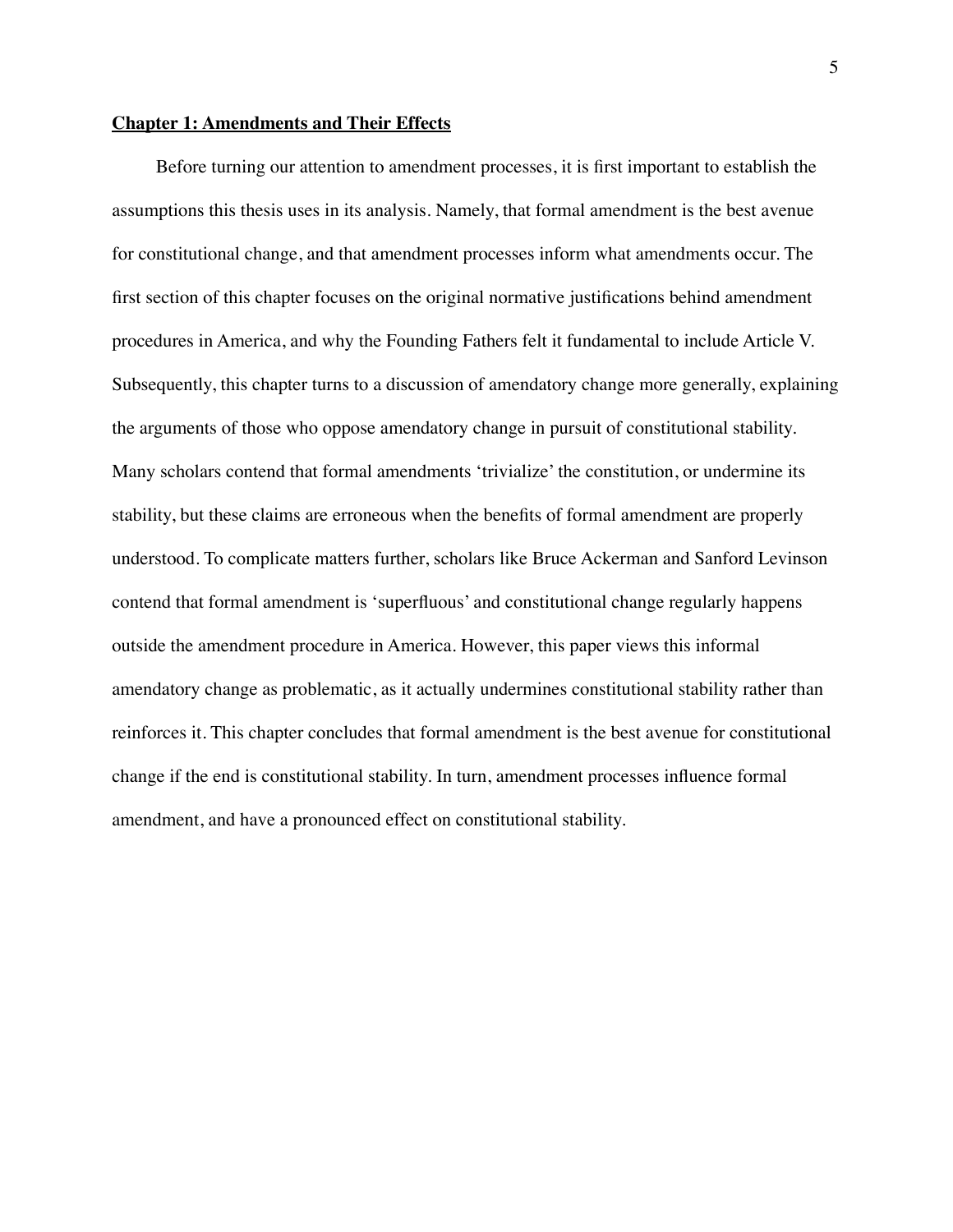#### **Section 1: The Original Justifications**

The process of amendatory change is older than the American Constitution. The original normative justifications for formal amendments are the same as those used today. To understand amendments and their effects on a constitutional system, it is first important to understand their original justifications as well as modern empirical and theoretical arguments about them. Through a presentation of historical evidence and contemporary legal theory, a comprehensive picture of amendment will be painted.

<span id="page-6-4"></span><span id="page-6-3"></span>The concept of amendment procedure was first developed in English speaking North America and was grounded in the idea of popular sovereignty[.](#page-6-0)<sup>[1](#page-6-0)</sup> In essence, advocates for amendment processes contended that if a constitution depends on the consent of the governed, those who are governed must be able to change that document. The first of these mechanisms was found in the 1776 Pennsylvania Constitution, which allowed for a convention process throughwhich the constitution could be changed, by passing the legislature.<sup>[2](#page-6-1)</sup> Interestingly, Pennsylvania's amendment clause specified that this convention would be held every seven years,requiring a supermajority of public support to be ratified.<sup>[3](#page-6-2)</sup> When creating processes of this sort, the Founding Fathers had three main normative justifications. Primarily, the Framers of America's constitution understood that humans are imperfect and learn with time. The Framers viewed the new American state as an experiment, and it was necessary for "provision[s] to be made for altering institutions after experience revealed their flaws and unintended

<span id="page-6-5"></span><span id="page-6-0"></span>Donald S. Lutz, "Toward a Theory of Constitutional Amendment," *American Political Science Review* 88, no. 2 [1](#page-6-3) (1994): pg. 355-370, https://doi.org/10.2307/2944709)

<span id="page-6-1"></span> $2$  Ibid.

<span id="page-6-2"></span>Akhil Reed Amar, "Popular Sovereignty and Constitutional Amendment," *Responding to Imperfection*, (1995): pg. [3](#page-6-5) 89-116, https://doi.org/10.1515/9781400821631.89)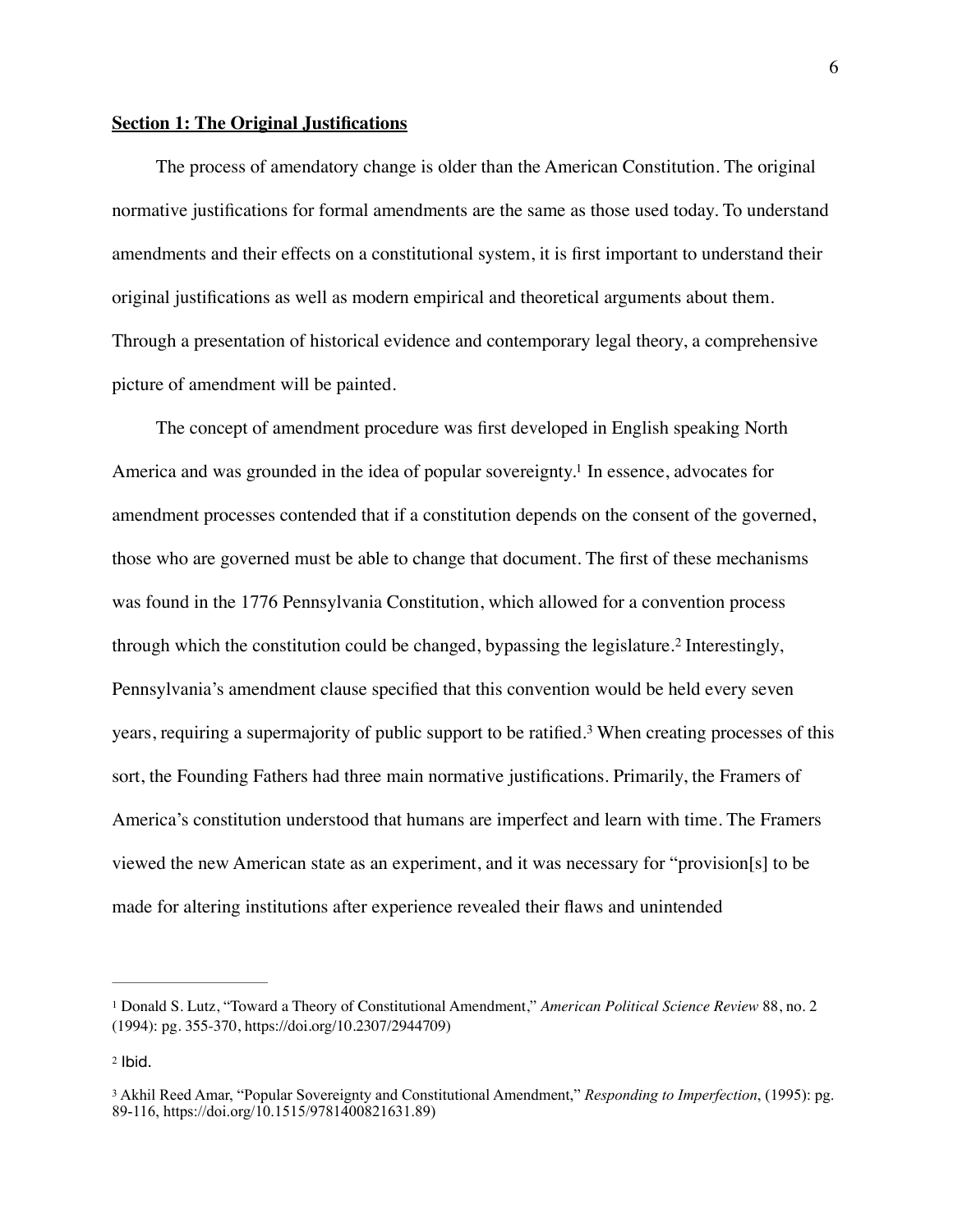<span id="page-7-6"></span>consequences.["](#page-7-0)<sup>[4](#page-7-0)</sup> There were two pieces of this human fallibility argument—circumstances change, and so the document must change with those circumstances, and people learn from experience, coming up with better mechanisms for effective governance. As Alexander Hamilton explained in Federalist #85, "to balance a large state … on general laws, is a work of [such] great difficulty, that no human genius, however comprehensive" can do this perfectly[.](#page-7-1)<sup>[5](#page-7-1)</sup> Consequently, the Founding Fathers believed that "experience must guide [our constitutional understanding], time must bring it to perfection."[6](#page-7-2)

<span id="page-7-9"></span><span id="page-7-8"></span><span id="page-7-7"></span>The second justification for the amendment process is based on the importance of a deliberative process in the creation of cogent solutions. It was the understanding of America's founders that the more deliberative a process was, the better the outcomes would be in balancing theinterests of all.<sup>[7](#page-7-3)</sup> As a result, the amendment procedure had to be onerous enough to ensure an extremely majoritarian decision—the Founders did not want their document changed unless the reasoning behind it was incredibly strong[.](#page-7-4)<sup>[8](#page-7-4)</sup> Finally, the Founding Fathers wanted to cement their constitution as a higher law[.](#page-7-5)<sup>[9](#page-7-5)</sup> By making the process by which the constitution changes more arduous than regular lawmaking, the distinction between normal legislation and constitutional provisions is made clear.

<span id="page-7-11"></span><span id="page-7-10"></span>Many legal scholars—as well as the Founding Fathers themselves—point to the amendment process portion of the Constitution, Article V as the "implementing [of] Jefferson's

<span id="page-7-2"></span> $6$  Ibid.

<span id="page-7-4"></span><sup>[8](#page-7-10)</sup> Ibid.

<span id="page-7-0"></span>[<sup>4</sup>](#page-7-6) Akhil Reed Amar, (1995): pg 89

<span id="page-7-1"></span><sup>&</sup>lt;sup>[5](#page-7-7)</sup> Publius, "Federalist No. 85: Concluding Remarks," *The Federalist Papers* 

<span id="page-7-3"></span><sup>&</sup>lt;sup>[7](#page-7-9)</sup> Donald S. Lutz, (1994): pg 355

<span id="page-7-5"></span> $9$  Ibid.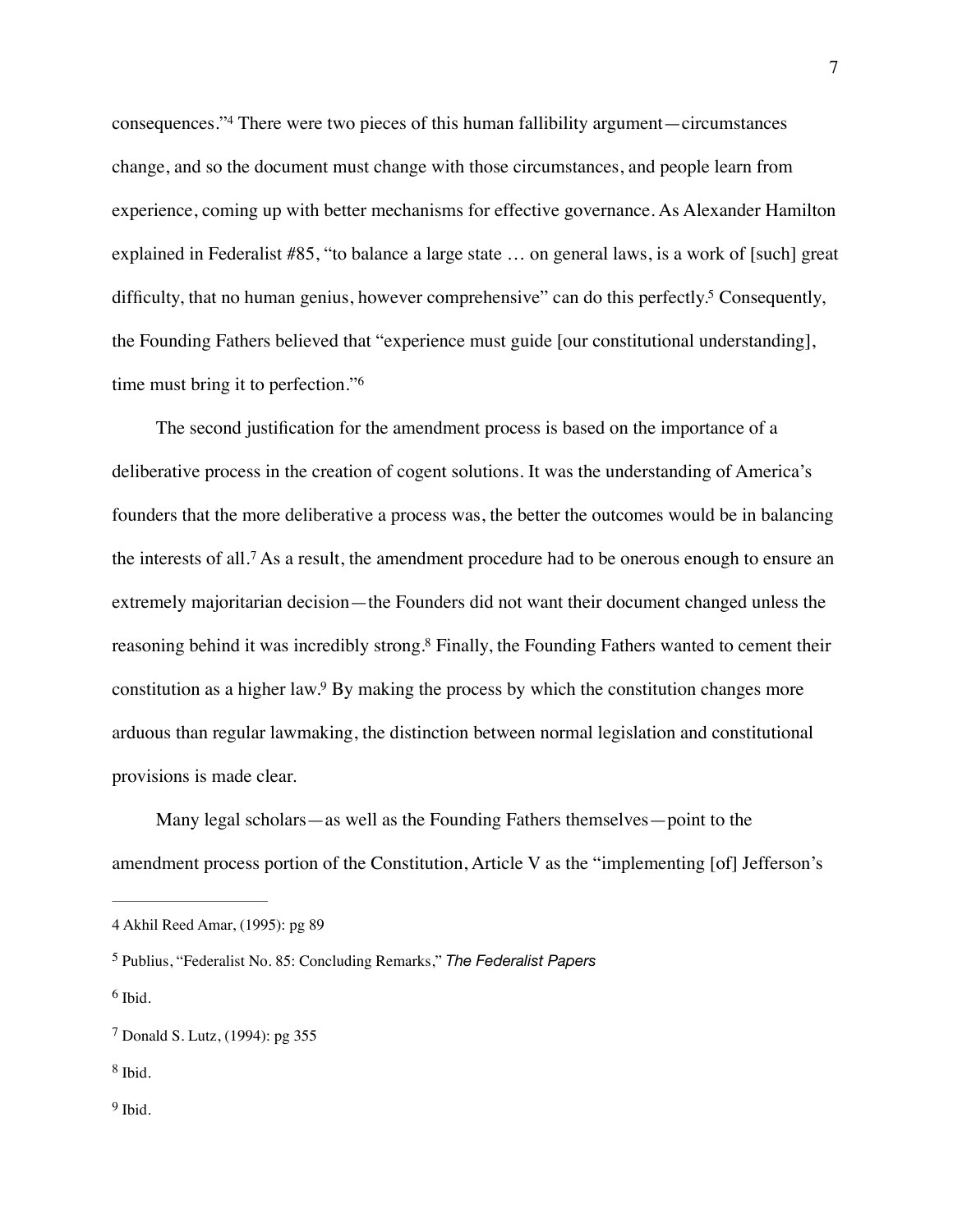<span id="page-8-8"></span><span id="page-8-7"></span>formulationof consent by the governed."<sup>[10](#page-8-0)</sup> However, there is even debate as to what the Framer's truly understood the amendment process to amount to. The traditional view of Article V is that it is that it is a 'government driven' process. As Maryland's Daniel Carroll explained at the Philadelphia Convention, their Constitution specifies the "mode" with which the document can be changed "[and] no other mode could pursued."<sup>[11](#page-8-1)</sup> However, James Madison disagreed with his assertion, explaining how "the people were in fact, the fountain of all power, and … They could alter constitutions as they pleased. It was a principle in the Bills of Rights that first principles may be resorted to.["12](#page-8-2)

<span id="page-8-11"></span><span id="page-8-10"></span><span id="page-8-9"></span>For Madison, Maryland's constitutional amendment procedure specified the way by which "ordinary government could amend the Constitution" but it did not restrict the people from doing so.<sup>13</sup>To justify his point, Madison contrasted the Maryland constitution with that of states like Virginia,"where no mode of change was pointed out by the [state] constitution."<sup>[14](#page-8-4)</sup> Even without a formal process, Madison believed the people of Virginia still had a legal right "to alter or abolish at will," so in his view, the Maryland clause was just an enabling of government to amendthe constitution, rather than giving them a monopoly over it.<sup>[15](#page-8-5)</sup> As Framer James Wilson explained, "Constitutions are superior to our legislatures, so the people are superior to our constitution, [though] indeed the superiority… is much greater.["16](#page-8-6)

<span id="page-8-4"></span> $14$  ibid.

<span id="page-8-5"></span> $15$  Ibid.

<span id="page-8-6"></span> $16$  Ibid.

<span id="page-8-13"></span><span id="page-8-12"></span><span id="page-8-0"></span> $10$  Akhil Reed Amar, (1995): pg 89

<span id="page-8-1"></span> $11$  Ibid.

<span id="page-8-2"></span> $12$  Ibid. pg  $90$ 

<span id="page-8-3"></span> $13$  Ibid. pg 91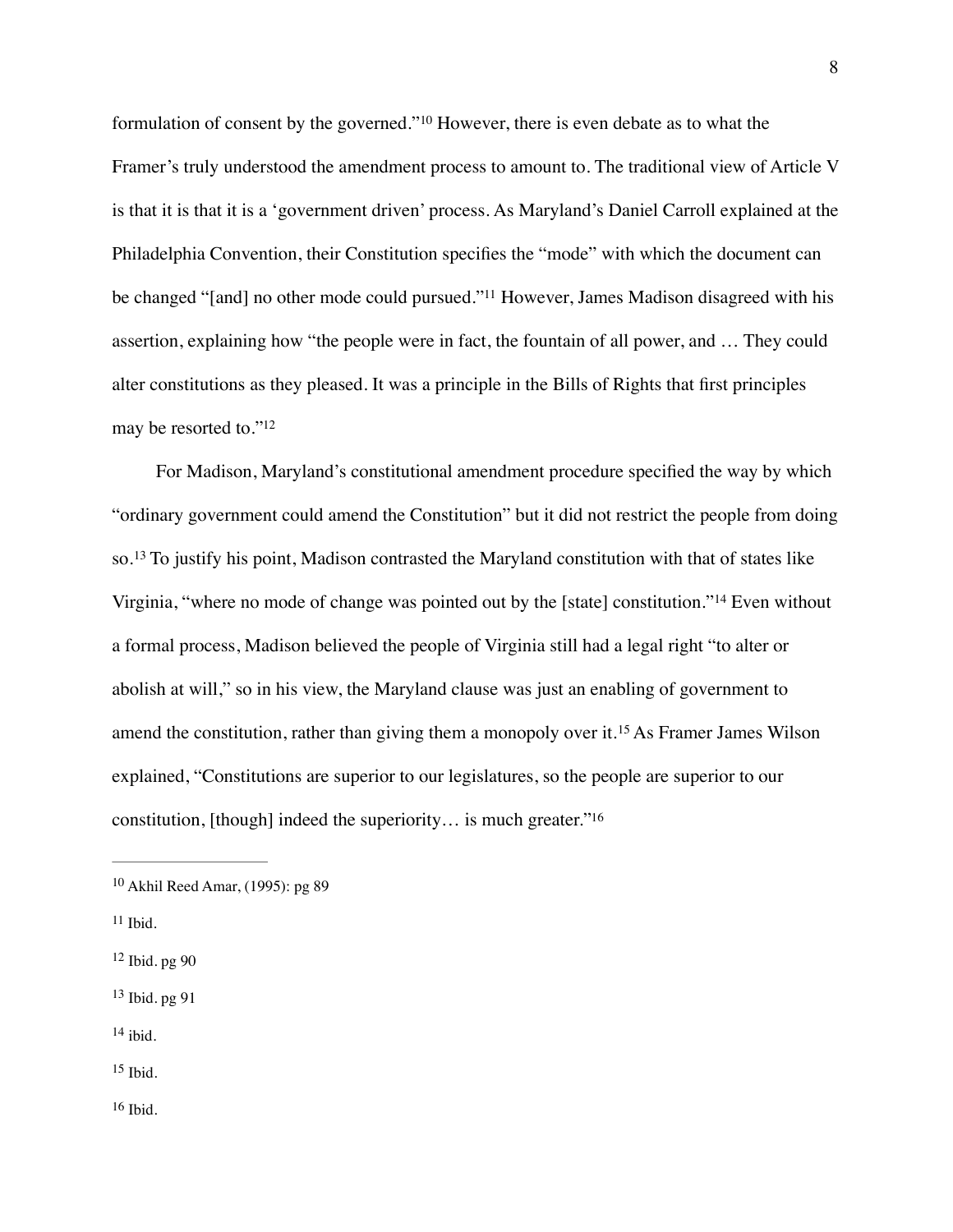<span id="page-9-3"></span>In the 1780s, there was no need to specify the principle of majoritarian rule, it was a generally understood and respected principle. As Akhil Reed Amar argues in *Popular Sovereignty and Constitutional Amendment*, "it literally went without saying" that majority rule was the ["](#page-9-0)clear corollary of [Jefferson's understanding] of popular sovereignty."<sup>[17](#page-9-0)</sup> As a result, if the only mechanism for constitutional change was Article V, it would, as Patrick Henry of Virginia put it, ["](#page-9-1)clearly violate first principles."<sup>[18](#page-9-1)</sup> In this way, the Found Father's believed that nothing prevents "the *People* themselves … from exercising their legal right to alter or abolish government."<sup>19</sup>As a result, whether through a formal process or something outside of it, amendments are the means by which the people take control of their constitutional system.

<span id="page-9-5"></span><span id="page-9-4"></span>At this point, it is beneficial to define constitutional stability and its relationship with the original justifications behind Article V. This thesis take constitutional stability to mean the permanence of the constitutional system. For a constitution to endure, its underlying moral principles and the institutions it creates must be 'respected' by the populace. Initially, this would lead some to conclude that amendatory change is structurally in tension with constitutional stability. However, as has been expressed earlier, all constitutions must go through some upkeep as society changes dramatically with time. As a result, if the goal of a constitution is its permanence, it must also allow for its own change. This is what creates the relationship between amendments, amendment procedure, and constitutional stability. If a constitution never changes, its institutions and principles will be undermined as they become out-of-step with the times. Amendments are the changes that a populace believes their constitution needs, and the

<span id="page-9-0"></span><sup>&</sup>lt;sup>[17](#page-9-3)</sup> Akhil Reed Amar, (1995): pg. 100

<span id="page-9-1"></span> $18$  Ibid.

<span id="page-9-2"></span> $19$  Ibid.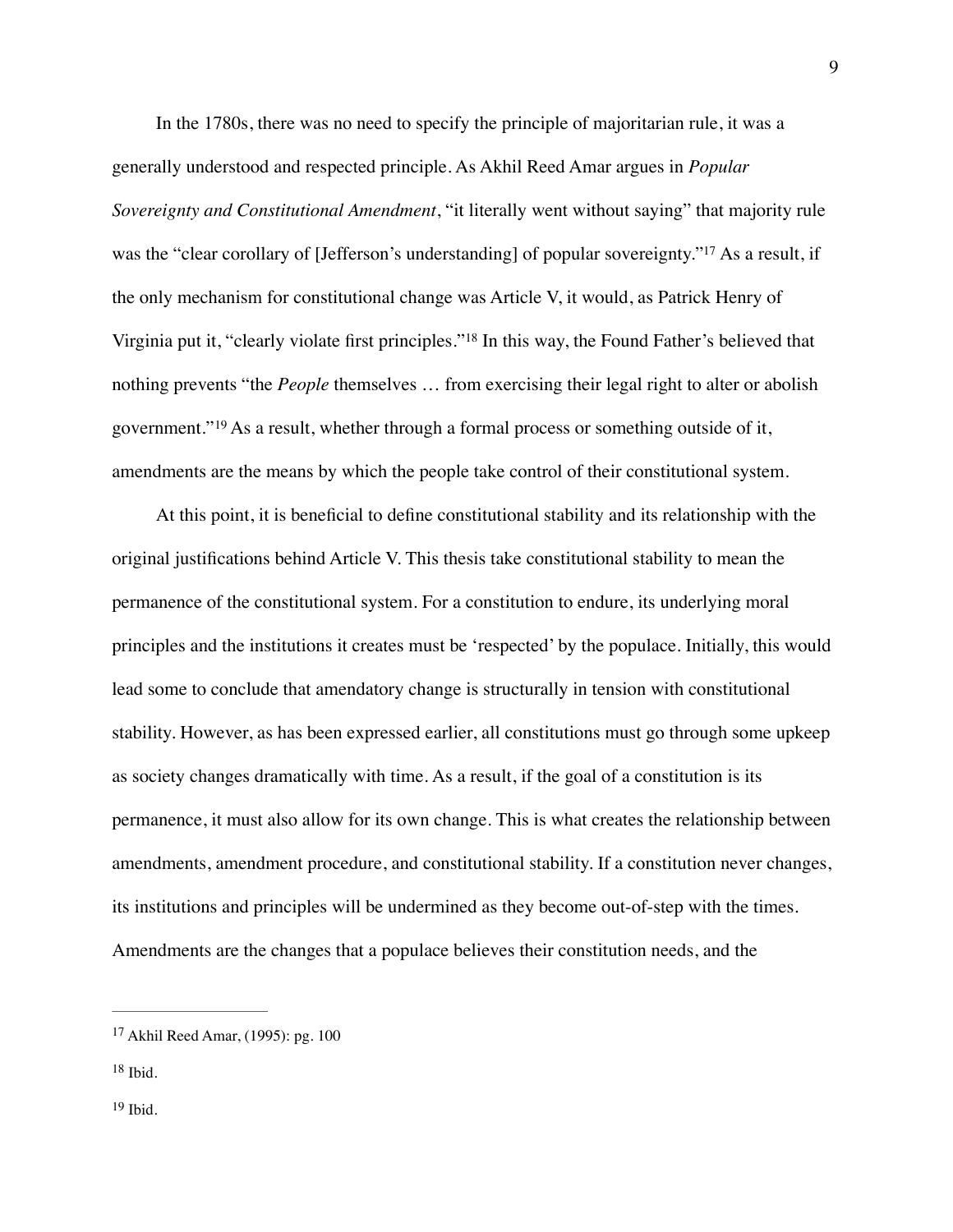amendment procedure governs what amendments are proposed and ratified. As a result, amendments facilitate constitutional stability, changing the constitution in ways that promote its permanence.

It would have been impossible for the Founding Fathers to have foreseen the degree of constitutional change that would eventually occur in America. As a result, it is unsurprising that they tried to create a relatively arduous amendment process that would force deliberation and insulate the citizenry from undermining the hard-fought rights they had just been afforded. However, in doing so, the Framers of America's Constitution created a constitutional system with unintended consequences. America has one of the least amended constitutions in the world due to its challenging amendment process. All of the modern literature on the topic of amendment and its effects is coloured by the American amendment procedure and the challenges it creates for citizens trying to use the formal process. As a result, American scholars apprehension about formal amendment, as well as their preference for the use of judiciary as the mechanism for constitutional change, is a direct consequence of the country's amendment process, rather than a reflection of the inadequacies of formal amendment more generally. As a result, the subsequent section of this chapter takes up the arguments of modern legal literature on the topic, attempting to prove the importance of formal amendment and amendment procedures more generally.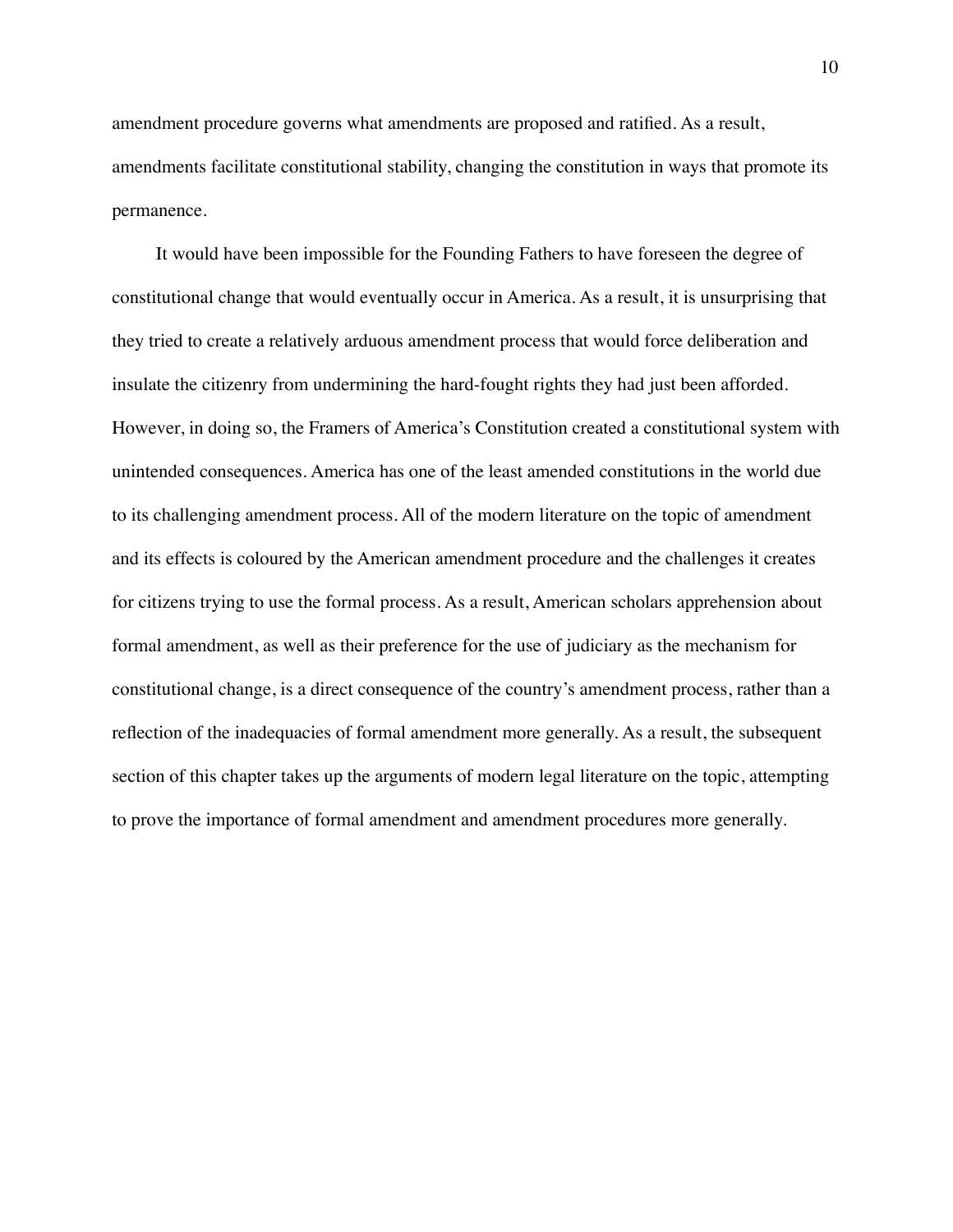#### **Section 2: The Benefits of Formal Amendment**

Consequently, there are a few assumptions that can be made about constitutions on the basis of these original amendment process justifications. The first is that every political system need to be changed at some point. The only constant in life is change—be it changes in a country's economy, technology, and demographics, or a change in the populace's values generally. As these changes occur, institutional problems arise as constitutional systems are rarely as forward-looking as citizens would like. When the constitution does not formally change via amendment, the legislative, executive, and judiciary branches usually step in to cumulatively change the constitutional system. The second assumption is that when constitutionally-bound political systems change, so too should the Constitution. As a result, all constitutions require periodic change through some process, and preferably, this process is the formal amendment one. Before justifying this claim, it is first pertinent to take up the arguments against formal amendment.

There are many constitutional scholars who are sceptical as to the actual benefit of formal amendment. This is especially true in America, a country which has rarely turned to formal amendment, but also has the oldest constitution in use today. As a result, it is necessary to consider the normative arguments against amendments, as well as the criticisms against the formalism of the process. In her work, *The (Myth of un)amendability of the US Constitution and the democratic component of constitutionalism,* Professor Vicki Jackson considers many of the arguments against formal amendment that are utilized by contemporary detractors[.](#page-11-0)<sup>[20](#page-11-0)</sup> A central issue that the anti-amendment intelligentsia finds with formal amendment is that the addition of

<span id="page-11-1"></span><span id="page-11-0"></span><sup>&</sup>lt;sup>[20](#page-11-1)</sup> Vicki C. Jackson, "The (myth of un)amendability of the US Constitution and the democratic component of constitutionalism," *International Journal of Constitutional Law*, Volume 13, Issue 3, July (2015): pg 579, [https://](https://doi.org/10.1093/icon/mov050) [doi.org/10.1093/icon/mov050](https://doi.org/10.1093/icon/mov050)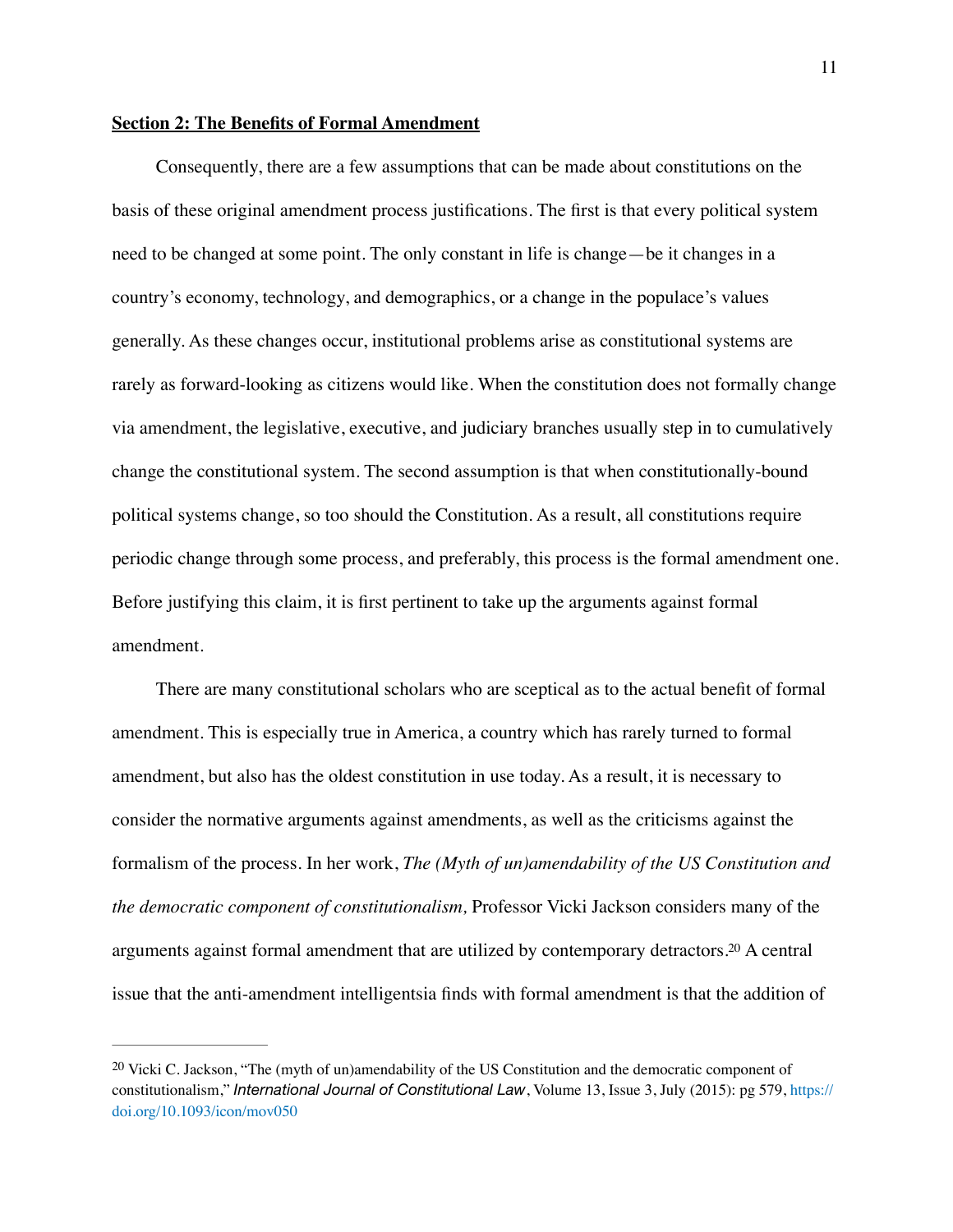<span id="page-12-3"></span>new text could "clutter or trivialize the Constitution", undermining its "unifying force and symbolicsignificance." <sup>[21](#page-12-0)</sup> In America, there is a level of constitutional reverence matched by few other nations. As a result, citizens and scholars who appreciate the rights and entitlements the Constitution already gives them fear that amendment undermine the overall spirit of the Constitution[.](#page-12-1)<sup>[22](#page-12-1)</sup> Constitutional veneration is a beneficial thing to democracy, as it results in a citizenry respecting the underlying constitutional principles and system.

<span id="page-12-4"></span>With this in mind, it is understandable that scholars would want to protect this reverence by opposing formal amendment from a normative standpoint. In actuality, a proper amount of formal amendments increases, rather than diminishes, constitutional veneration. Obviously, if a constitution were amended too frequently, it could diminish this reverence in the way Jackson identified. However, rarely has this occurred in practice, and in countries across the world, amendments have promoted citizens' support of their constitutional systems. Constitutional change is a necessity, and as a result, formal amendment allows the populace to involve themselves in constitutional matters. Through this deliberative process, citizens view their constitution more positively, as they played a role in crafting and consenting to the rules that govern them. If all amendatory change happens through the judiciary or other informal means, citizens can come to view their constitution with contempt, as they have new constitutional regulations placed upon them that the citizenry never consented to.

<span id="page-12-5"></span>Another argument that Jackson takes up is the idea that, when people try to amend a constitution, it brings to the forefront "fundamental issues about [the] character" of the nation[.23](#page-12-2)

<span id="page-12-0"></span><sup>&</sup>lt;sup>[21](#page-12-3)</sup> Vicki C. Jackson,  $(2015)$ : pg 579

<span id="page-12-1"></span> $22$  The idea of 'the spirit of the Constitution' will be brought back up later, when the questions of eternity clauses and unamendability in the amendment process are taken up.

<span id="page-12-2"></span><sup>&</sup>lt;sup>[23](#page-12-5)</sup> Vicki C. Jackson,  $(2015)$ : pg 581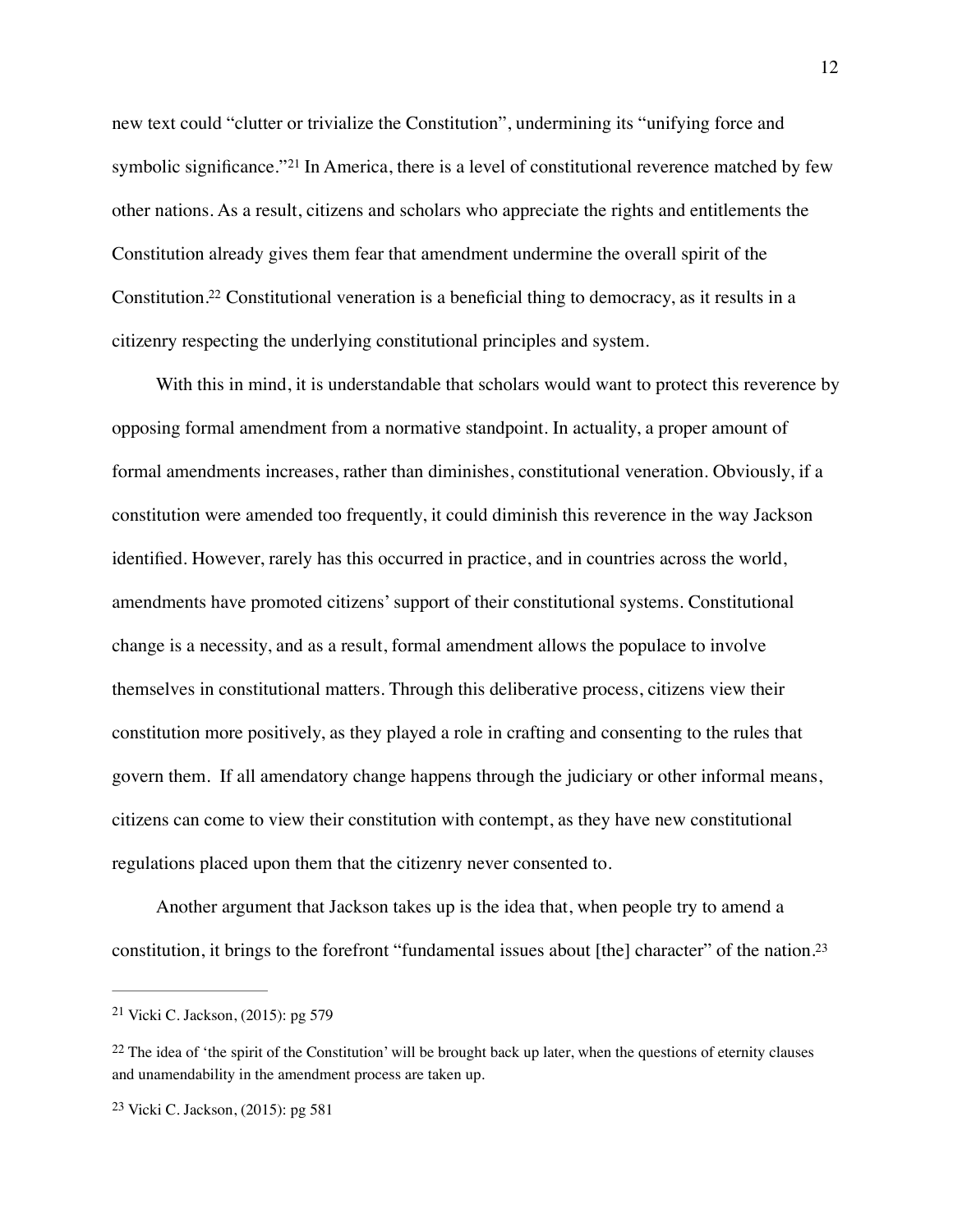<span id="page-13-4"></span>As a consequence, any serious attempt at formal amendment likely puts an incredibly divisive political question on the national agenda. Divisive political questions often hurt "national cohesion," and even more integrally, "no country can … [argue] continuously" about the fundamentalnature of their nation.<sup>[24](#page-13-0)</sup> If there is constant disagreement as to what is integral to a constitution, the whole point of a constitution—to have established rules and norms through which a society is governed—is undermined. As Madison stated in Federalist No. 43, too many amendments may "render [a] constitution … too mutable."[25](#page-13-1)

<span id="page-13-5"></span>Differently, many critics of amendments are law scholars who to some degree normatively support judicial supremacy in the constitutional scheme. These supremacists fear that amendments which overrule Supreme Court decisions could diminish the legitimacy of the Court. Judicial supremacists contend that for a democracy to function, there must be some 'settler of constitutional questions', and the Court is the best institution to serve in this capacity. As a result, citizens must accept Court decisions, as constant disagreement in this regard undermines the rule of law, the role of the Court, and general constitutional stability. This is especially true in contexts where the Court is protecting minority rights. In this way, the "risks of too frequent amendment" may outweigh the benefits of amending at all.[26](#page-13-2)

<span id="page-13-7"></span><span id="page-13-6"></span>Another concern, raised by the US Solicitor General Walter Dellinger, was a fear that "frequentamendment [will] threaten minority rights."<sup>27</sup> In his testimony about the proposed flagdestruction statute after the Supreme Court's decision in *Johnson v Texas,* Dellinger expressed

<span id="page-13-0"></span><sup>&</sup>lt;sup>[24](#page-13-4)</sup> Vicki C. Jackson,  $(2015)$ : pg 581

<span id="page-13-1"></span><sup>&</sup>lt;sup>[25](#page-13-5)</sup> Publius, "Federalist No. 43: The Same Subject Continued: The Powers Conferred by the Constitution Further Considered," *The Federalist Papers*

<span id="page-13-2"></span><sup>&</sup>lt;sup>[26](#page-13-6)</sup> Vicki C. Jackson,  $(2015)$ : pg 591

<span id="page-13-3"></span> $27$  Ibid. pg 592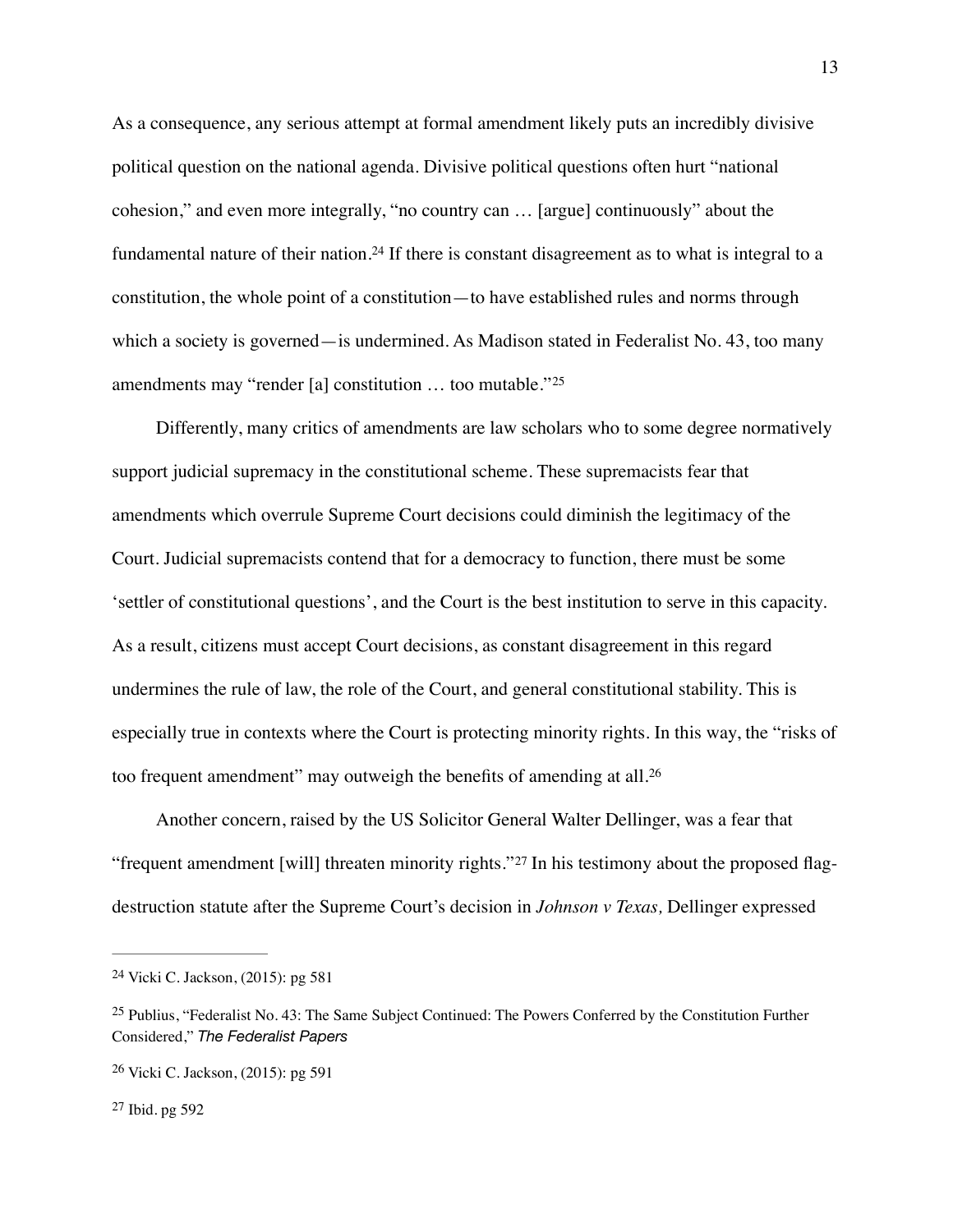<span id="page-14-7"></span><span id="page-14-6"></span>that he preferred a statutory response to the decision, rather than a constitutional amendment.[28](#page-14-0) Dellinger feared that the usage of amendment in this context would incentivize special interest groups who want to "leap over constitutional barriers," undermining both the Constitution and the Supreme Court's role in it[.](#page-14-1)<sup>[29](#page-14-1)</sup> At the same time, Dellinger contended that an amendment in this context could lead to an "addiction" by the populace to amendatory change, an issue he viewed as a threat to the constitutional system[.30](#page-14-2)

<span id="page-14-10"></span><span id="page-14-9"></span><span id="page-14-8"></span>Differently, University of Chicago law professor David Strauss, who has argued nineteen cases before the Supreme Court, contends that for countries with a British origin, constitutional interpretationis much more common-law based, rather than purely textual.<sup>[31](#page-14-3)</sup> As a result, Strauss believes that the American Supreme Court, contrary to popular belief, interprets "the Constitution more or less in line with the … changes in circumstances, understandings, and majoritarian demands" that would otherwise lead to a successful constitutional amendment.[32](#page-14-4) Strauss' claim is supported by some modern empirical analysis, with works like *How Public Opinion Constrains the U.S. Supreme Court showing that there is a "real, substantively* important"effect of public opinion on judicial decision-making.<sup>[33](#page-14-5)</sup> The common-law criticism of amendment is one of the most valid. However, it operates under the assumption that judicial

<span id="page-14-3"></span> $31$  Ibid.

<span id="page-14-4"></span> $32$  Ibid.

<span id="page-14-11"></span><span id="page-14-0"></span>[<sup>28</sup>](#page-14-6) Vicki C. Jackson, (2015): pg 582

<span id="page-14-1"></span>[<sup>29</sup>](#page-14-7) Ibid.

<span id="page-14-2"></span>[<sup>30</sup>](#page-14-8) Rosalind Dixon, "Constitutional Amendment Rules: A Comparative Perspective" *University of Chicago Public Law & Legal Theory Working Paper* No. 347, (2011): pg 96-109

<span id="page-14-5"></span><sup>&</sup>lt;sup>[33](#page-14-11)</sup> Christopher J. Casillas, Peter K. Enns, and Patrick C. Wohlfarth, "How Public Opinion Constrains the U.S. Supreme Court," *American Journal of Political Science* 55, no. 1 (2010): pp. 74-88, https://doi.org/10.1111/j. 1540-5907.2010.00485.x)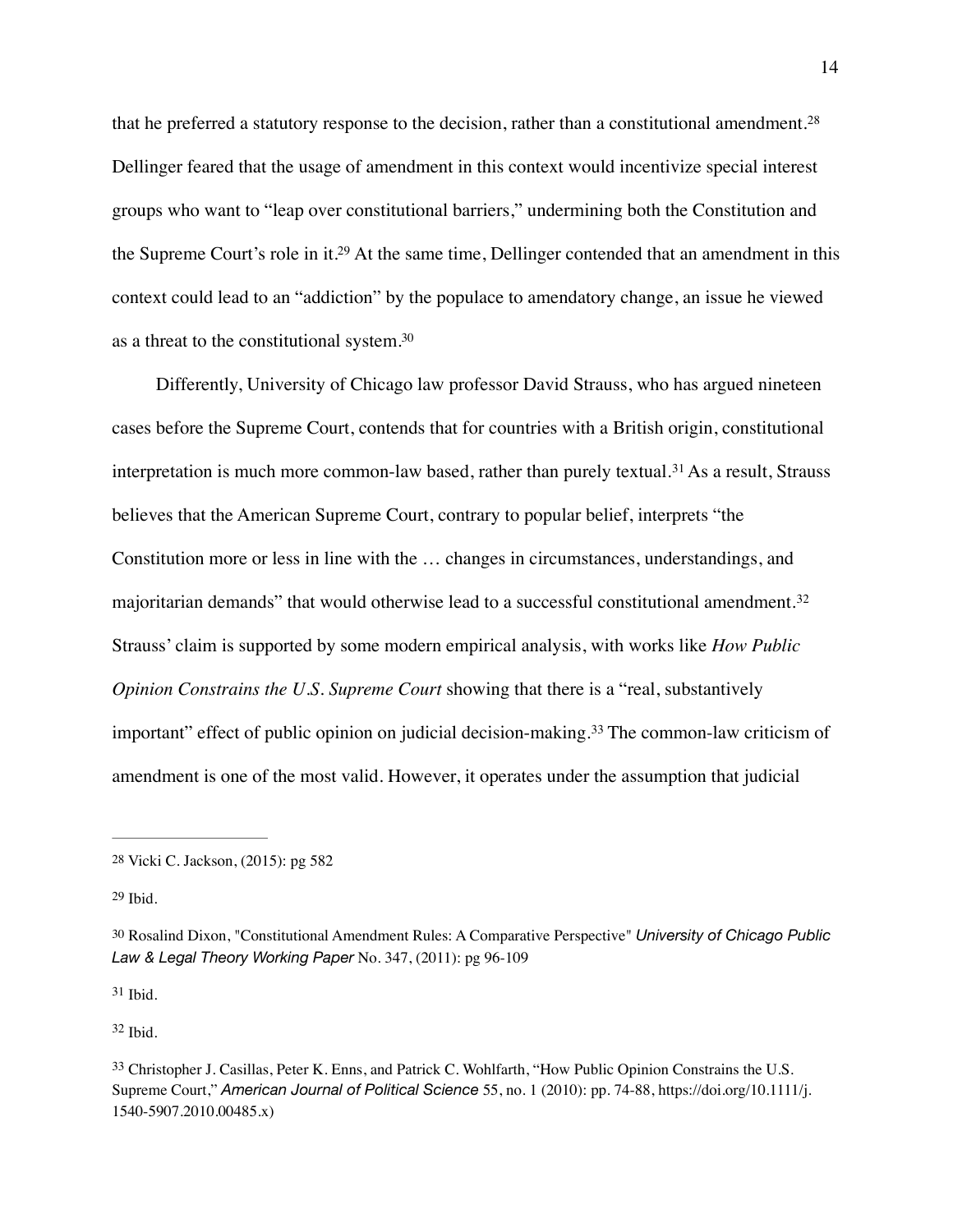supremacy is one of the most important principles to follow, with little regard for commitments to the 'consent of the governed' principle the Founder's originally based the amendment process on.

<span id="page-15-1"></span>Strauss and Dellinger's criticisms are somewhat unfounded. Dellinger's fears about minority rights being undermined by formal amendment are prescient, but fail to place amendatory change in the context of the amendment process that governs it. At the least America, with its supermajoritarian voting requirements, protects minority rights from a procedural standpoint. At the same time, most democratic countries have included unamendable provisionsthat permanently enshrine basic rights within their constitutions.<sup>[34](#page-15-0)</sup> As a result, while Dellinger's claims are somewhat applicable in America, they do not reflect the effect of formal amendment across the world. In turn, Dellinger falls prey to the same issue countless legal scholars do in the context of amendment—they fail to take into account the amendment procedure and its effects on amendatory outcomes.

Differently, Strauss' contention that the Supreme Court generally rules in line with changing circumstances is not reflective of the effectiveness of that institution in facilitating amendatory change, but instead reveals the failures of Article V in promoting formal amendment. Common-law judicial interpretation is a constitutional reality in countries with a British origin, but it in no way means the most consequential constitutional questions should solely be settled by nine unelected justices. As will be further explained later on in this chapter, an over reliance on the judiciary to foment amendatory change undermines constitutional stability, as citizens become alienated from the Constitution that governs them. While the American Supreme Court has been effective in ensuring that the Constitution keeps up with the times, their increased

<span id="page-15-0"></span>[<sup>34</sup>](#page-15-1) A deeper discussion of unamendability is found in Chapter 2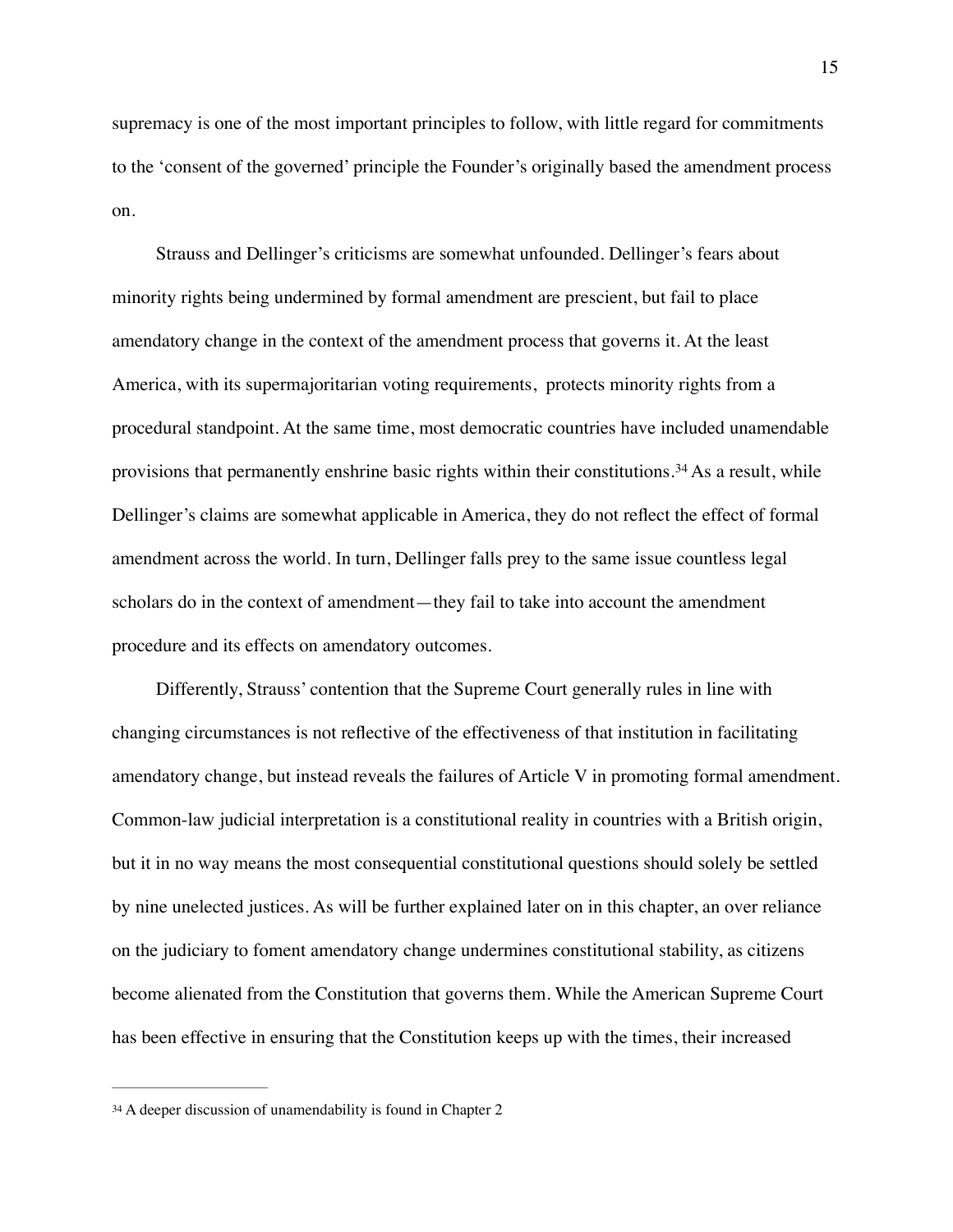activism in this regard is reflective of a fundamental amendatory problem in America, rather than proof that institution should be the sole arbiter of constitutional change.

<span id="page-16-6"></span><span id="page-16-5"></span><span id="page-16-4"></span>University of New South Whales Professor Rosalind Dixon presents two more reasons as to why constitutional stability should take pro-tanto priority over amendment. Dixon points to the fact that constitutional democracy creates a system in which political competition is possible. If this system is too flexible, a slim majority that has political control for a certain period of time could"insulate itself against future political competition."<sup>[35](#page-16-0)</sup> One of the main functions of a constitution is to establish the 'rules of the game' and ensure that "momentary majorities" are unable to rig the system.<sup>36</sup> In this way amendment—and definitely too frequent amendment could undermine the constitutional order. The other issue Dixon thinks amendments could cause is a deterioration in "constitutional pre-commitment[s]" like the protection of minority rights.<sup>[37](#page-16-2)</sup> Citizens of a nation may agree that they should make constitutional commitments at one time, that they in the future, for partisan reasons or "momentary passions" decide to sacrifice.[38](#page-16-3) Interestingly, these issues are less with formal amendment itself, and are actually with amendment processes more generally. As a result, Dixon's criticisms in this context reflect the importance of amendment procedures and their effects on amendatory change. If an amendment process is too facile, the issues Dixon raises could arise. However, when an amendment process is properly crafted to allow for the 'right' amount of amendment, the problems Dixon identifies

<span id="page-16-7"></span><span id="page-16-0"></span> $35$  Rosalind Dixon, (2011): pg 100

<span id="page-16-1"></span> $36$  Ibid.

<span id="page-16-3"></span><span id="page-16-2"></span> $37$  Ibid.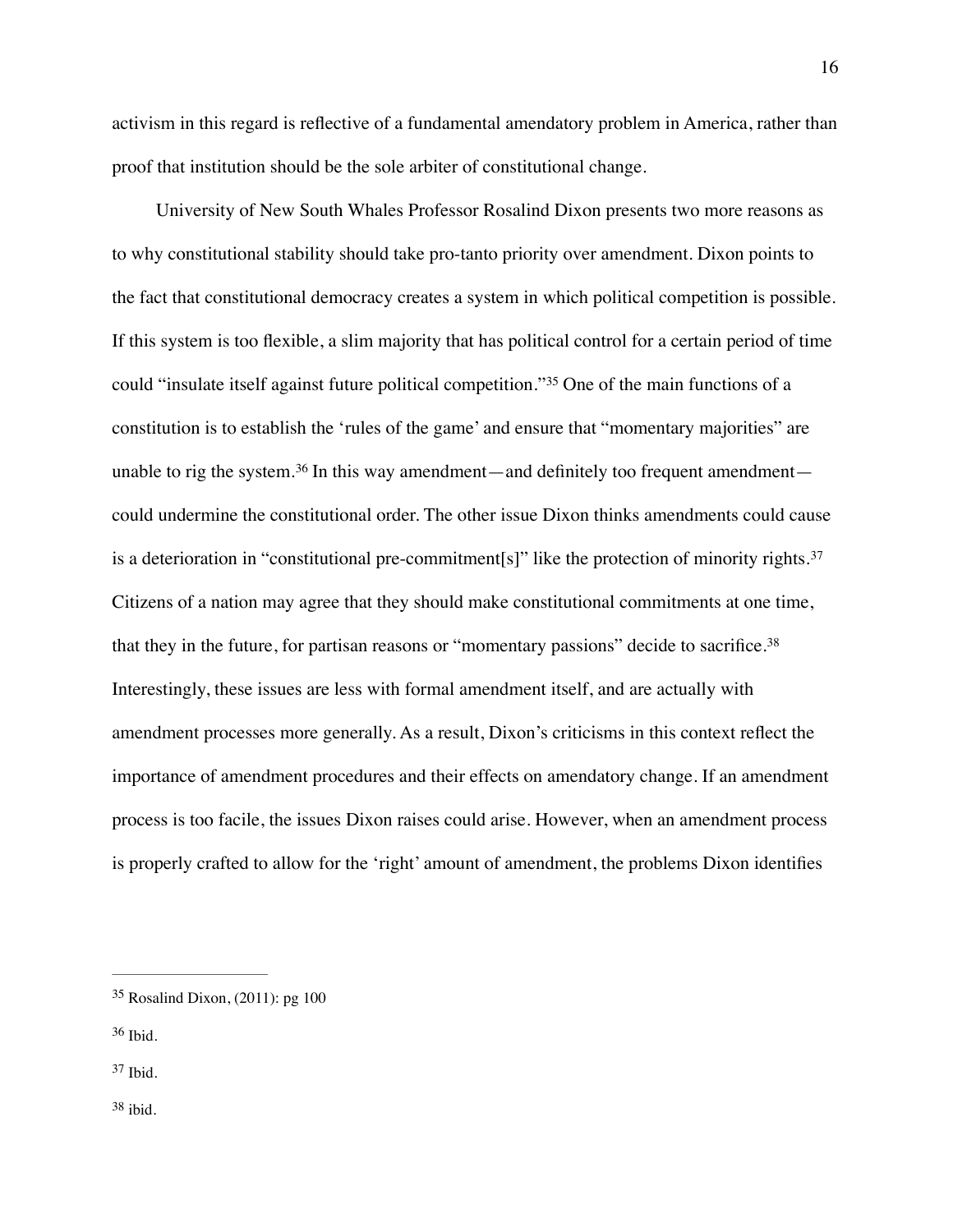are nullified. A deeper discussion of amendment processes, and what the 'right' amount of amendment is, is found in Chapter 3.

<span id="page-17-4"></span>While these criticisms are valid insofar as too many amendments are likely negative to a functioning constitutional democracy, Dixon still believes there are clear benefits to amendment, especially when compared to an over-reliance on the Supreme Court or legislative responses. Dixon grounds her pro-amendment argument in five main justifications. Primarily, Dixon believes that amendment focuses the attention of citizens onto an important constitutional question.<sup>39</sup>For an amendment to succeed, proponents must identify the "constitutional principle at stake", find areas of consensus, and respond to criticisms by opponents[.](#page-17-1)<sup>[40](#page-17-1)</sup> As a result, a more deliberative, democratic process occurs, something in line with the Founder's original normative justifications for amendment. Similarly, this inclusive process has a finality to it that Court decisions do not—people often contest judicial decisions questioning the legitimacy of the Court.

<span id="page-17-6"></span><span id="page-17-5"></span>For example, during his Supreme Court nomination process, Robert Bork testified that he would overturn *Roe v Wade,* even though the constitutional question of abortion had already been settledin the Court.<sup>[41](#page-17-2)</sup> As there is still no formal abortion amendment today, constitutional scholars and justices can still create reasonable legal arguments as to why the *Roe v Wade*  decision should be overturned. Although some things should stay open to debate, it is necessary that most constitutional questions are settled in a conclusive way, as constant debate over what truly amounts to the 'spirit of the constitution' is problematic to constitutional stability[.42](#page-17-3)

<span id="page-17-7"></span><span id="page-17-0"></span> $39$  Rosalind Dixon, (2011): pg 101

<span id="page-17-1"></span> $40$  Ibid. pg  $102$ 

<span id="page-17-2"></span> $41$  Ibid.

<span id="page-17-3"></span> $42$  The reasons as to why constant debate is problematic have already been made earlier in this section.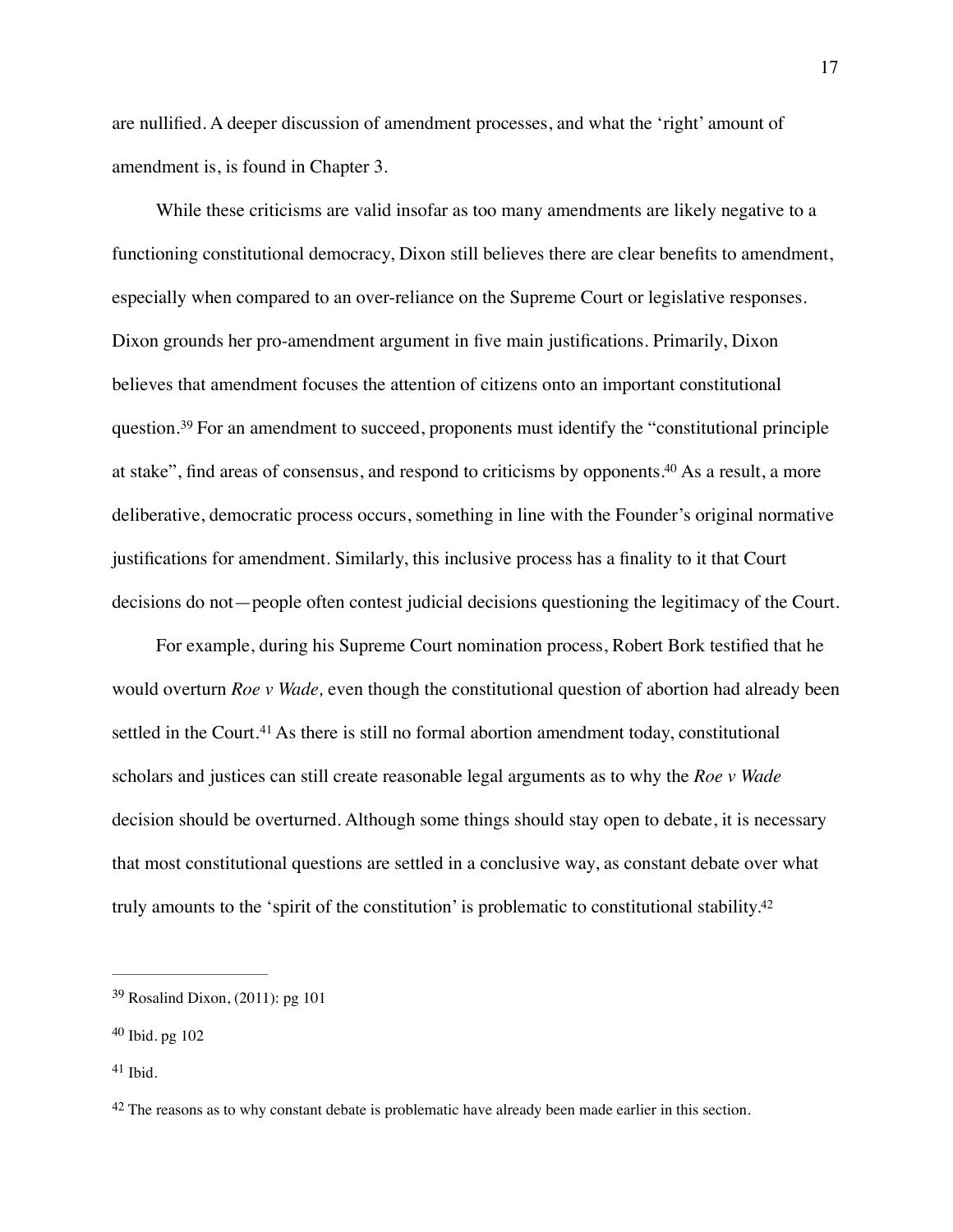<span id="page-18-8"></span><span id="page-18-7"></span><span id="page-18-6"></span><span id="page-18-5"></span>Another benefit of formal amendment that Jackson points to is that it is an "important checkon the judiciary."<sup>[43](#page-18-0)</sup> The vast majority of constitutions in use today give members of the judiciary unlimited tenure, with some going so far as to have no mandatory retirement age.<sup>[44](#page-18-1)</sup> Justices usually operate within a 'jurisprudential consensus,' often binding them to follow decisionsthey may not agree with.<sup>[45](#page-18-2)</sup> This is evidenced by American Supreme Court Justice John Paul Stevens support of six different amendments to respond to what he thinks are "lines of judicialdecisions ... in need of correction."<sup>[46](#page-18-3)</sup> Justice Stevens may think a certain line of decision-making was erroneous, but he would follow it out of respect for the principle of *stare decisis* and other jurisprudential considerations. Without an amendment, justices are bound to past decisions in this way. While countries with regular constitutional court turnover may need less of an amendatory response to judicial decisions than in America, it is still an important tool with which a constitution can be 'democratized'. A corrective amendment does nothing to undermine the legitimacy of a Supreme Court, but instead protects that Court's legitimacy by preventing them from having to 'overrule' past decisions.

<span id="page-18-9"></span>In a similar vein, Jackson believes amendments allow more people to be involved in answering questions as to the fundamental nature of a country, something she thinks is normatively advantageous to democracy[.](#page-18-4)<sup>[47](#page-18-4)</sup> While the American federal legislature has 535 members, its Court has nine. If the American legislature was active in proposing amendments, the process of constitutional discourse would already be more inclusive than if it was solely

<span id="page-18-0"></span><sup>&</sup>lt;sup>[43](#page-18-5)</sup> Vicki C. Jackson, (2015): pg 593

<span id="page-18-1"></span>Article III empowers the American federal judiciary to an extent that most novel constitution's avoid. [44](#page-18-6)

<span id="page-18-2"></span><sup>&</sup>lt;sup>[45](#page-18-7)</sup> Vicki C. Jackson, (2015): pg 593

<span id="page-18-4"></span><span id="page-18-3"></span><sup>&</sup>lt;sup>[46](#page-18-8)</sup> Ibid. pg 596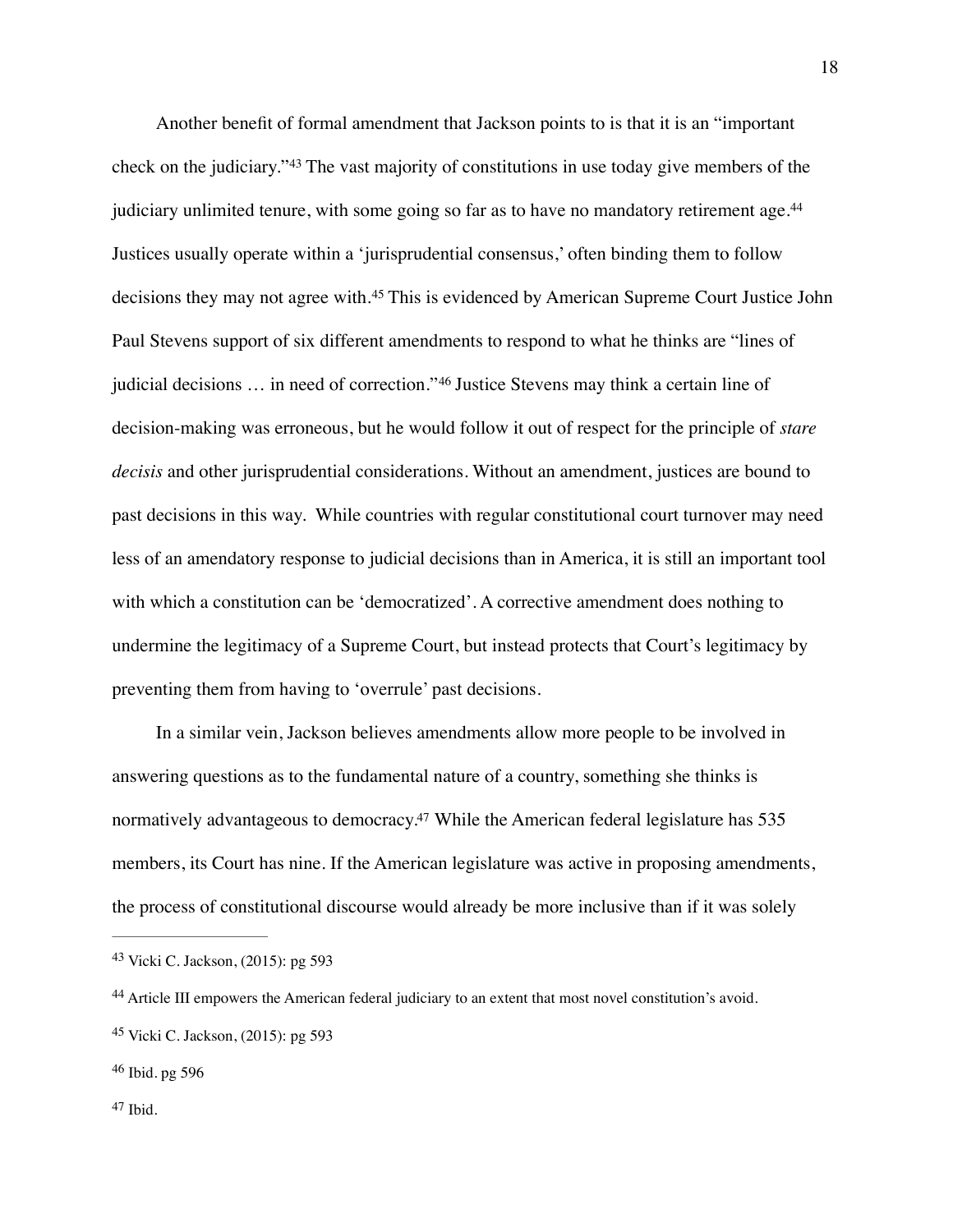litigated through the constitutional court system. Amendment processes—even the least arduous ones that require a simple majority in the legislature—are a democratic avenue for constitutional discourse to occur. It is important to note that this argument is in no way contending that all constitutional questions should be put to amendment. Instead Jackson's points are meant to highlight how the process of amendment is an often overlooked, important means for change.

<span id="page-19-6"></span><span id="page-19-5"></span><span id="page-19-4"></span>The final point Jackson makes about amendments is that they seem to "influence jurisprudence in directions similar to those of the amendment[s] [themselves]" even if they fail to pass.When a constitutional court makes a decisions that isn't bolstered by "political [48](#page-19-0) mobilizations," the ruling is relatively 'weak', while they are strongest "when they harmonize withmore broadly held views."<sup>[49](#page-19-1)</sup> This is evidenced by the history of the Equal Rights amendment(ERA). First introduced in 1923, the ERA was not sent to the states until 1972.<sup>[50](#page-19-2)</sup> The political power of social movements in support of the ERA led the Court to change its equal protection jurisprudence before the amendment ever began the ratification process. As a result, by 1972, judicial decisions came close to covering almost everything the Equal Rights amendment sought to accomplish.[51](#page-19-3)

<span id="page-19-7"></span>The most astute readers will begin to see an interesting reality of amendment—its direct relationship with the judicial system. When observed in a vacuum, America's Supreme Court appears powerful relative to other countries, as it is constantly ruling on consequential matters. However, this Supreme Court is so active because its amendment procedure is in such disuse.

<span id="page-19-0"></span><sup>&</sup>lt;sup>[48](#page-19-4)</sup> Vicki C. Jackson, (2015): pg 597

<span id="page-19-1"></span> $49$  Ibid. pg 598

<span id="page-19-3"></span><span id="page-19-2"></span> $50$  Ibid.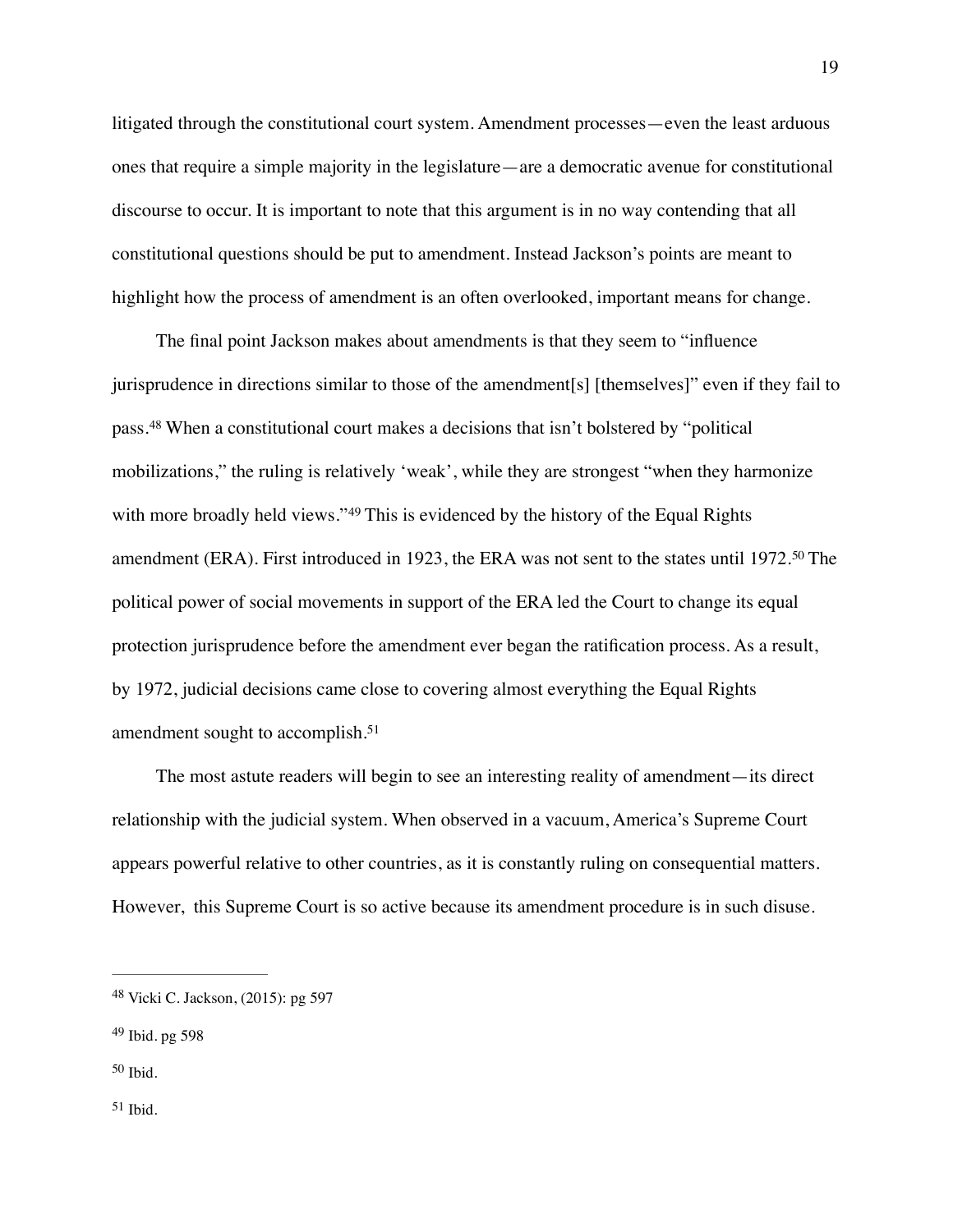The most valid criticisms of amendment are based in a belief that the Supreme Court should be the arena in which constitutional matters are decided. However, this American understanding is created by the challenges associated with Article V, rather than being truly based on the benefits of judicial supremacy. Importantly, Dixon's arguments in defence of amendment are grounded in its benefits to the Supreme Court as a constitutional institution. Namely, Dixon contends amendments have a finality to them that court decisions do not, allowing debates to be settled. Moreover, Dixon argues that amendments allow citizens to place a check on problematic judicial decisions, and influence jurisprudence more generally. A judicial system is one of the most important institutions in any constitutional order. As a result, if citizens view their judiciary in contempt and feel they have been alienated from the amendatory process, constitutional stability is undermined. This contempt is much less likely to occur in a constitutional system where constitutional questions are regularly settled by amendment. At the same time, as Dixon identified, amendments promote respect for the judiciary as an institution and its role in interpreting the constitution. When justices make rulings with novel amendments as the basis, it adds weight to their decision-making that pure stare-decisis could never afford. As a result, amendatory change through the formal amendment process promotes a functioning judiciary, as well as constitutional stability more generally.

While amendment's relationship with constitutional stability has been revealed, the importance of the formal process has not. Scholars agree that for a constitution to function, it must be able to change, but some contend that using the formal amendment process is unnecessary. As a result, much of the contemporary amendment debate is centred around what truly constitutes a substantive 'constitutional change', and whether formal amendments are really reflective of such changes. In this way, opponents of 'amendment formalism' view the process as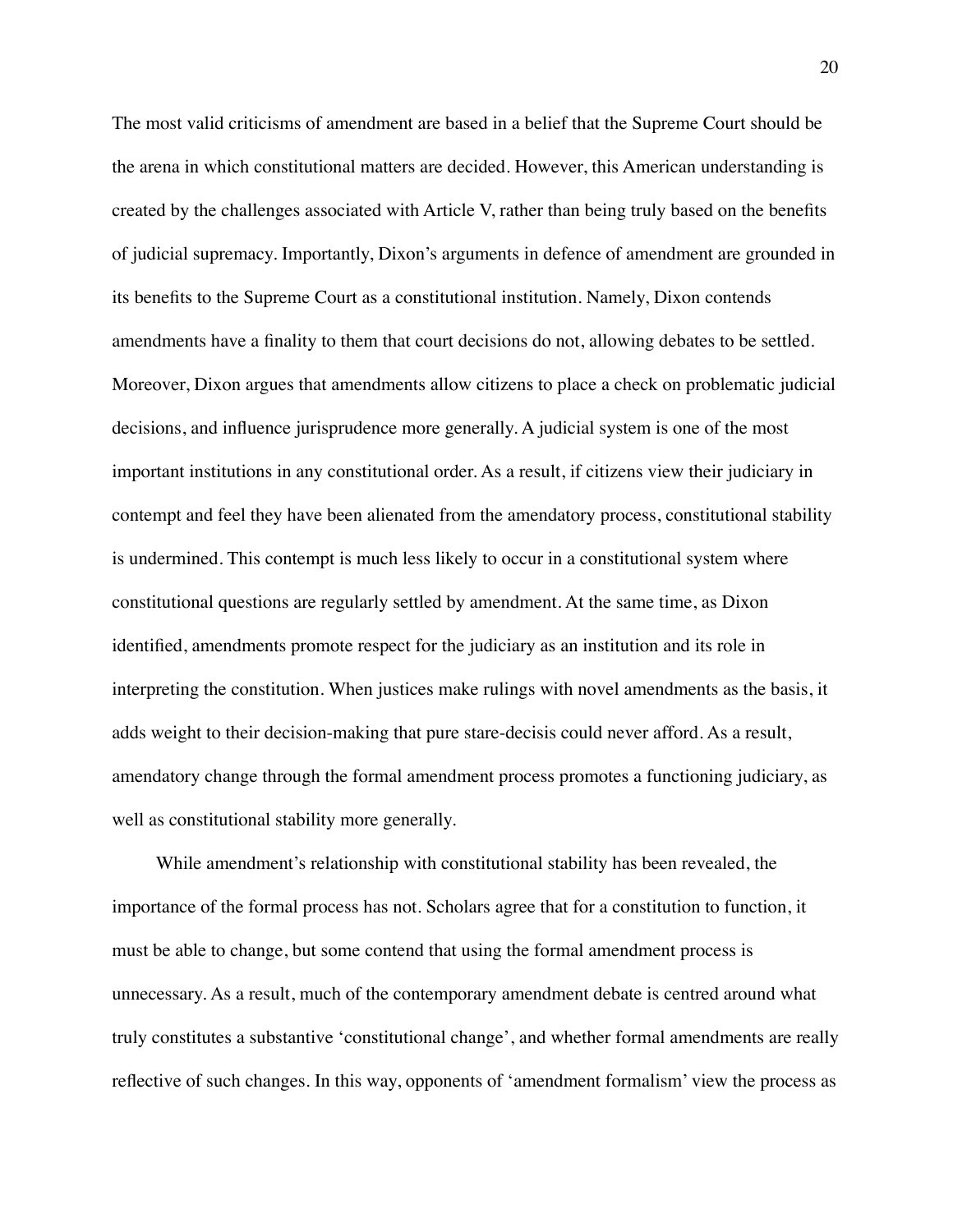a necessary constitutional function, but largely superfluous. This thesis takes amendment formalism to be a necessary means in promoting the end of constitutional stability. When amendment is regularly informal, happening through other means like judicial reinterpretation, it undermines constitutional stability. As a result, the claims of legal scholars Sanford Levinson and Bruce Ackerman will be presented to highlight the arguments against amendment formalism. Interestingly, Ackerman and Levinson's constitutional understanding is not in contravention with the argument of this thesis. Instead, these scholars views highlight the extent to which America's amendatory perspective is informed by their arduous amendment process, rather than being reflective of a failure of formal amendment itself. Both scholars attempt to identify informal paths of amendatory change used in America, explaining how the formal process has been disregarded. While these informal paths can lead to constitutional development, they are deleterious to constitutional stability when compared with formal amendment.

<span id="page-21-3"></span><span id="page-21-2"></span>In his aptly-titled work *How Many times has the US Constitution been Amended?*, Levinson delineates between constitutional interpretation and amendment, with amendment amounting to ["](#page-21-0)genuine [constitutional] transformation."<sup>[52](#page-21-0)</sup> For Levinson, formal amendment can sometimes lead to no 'genuine transformation' of the constitution, while a judicial decision could,under this definition, amount to constitutional amendment.<sup>[53](#page-21-1)</sup> As a result, Levinson believes that a constitutional development's effect is more important than the procedure it goes through. For example, Levinson could argue that based on the Supreme Court's equal protection clause jurisprudence, women are afforded equal rights under the Constitution. As a result, if the

<span id="page-21-0"></span> $52$ Sanford Levinson, "Accounting for Constitutional Change (Or, How Many Times Has the United States Constitution Been Amended? (a) <26; (b) 26; (c) >26; (d) all of the above)," Constitutional Commentary, Volume 8, Number 2 (Summer 1991): pg 409-431,

<span id="page-21-1"></span> $53$  Sanford Levinson, (1991): pg 411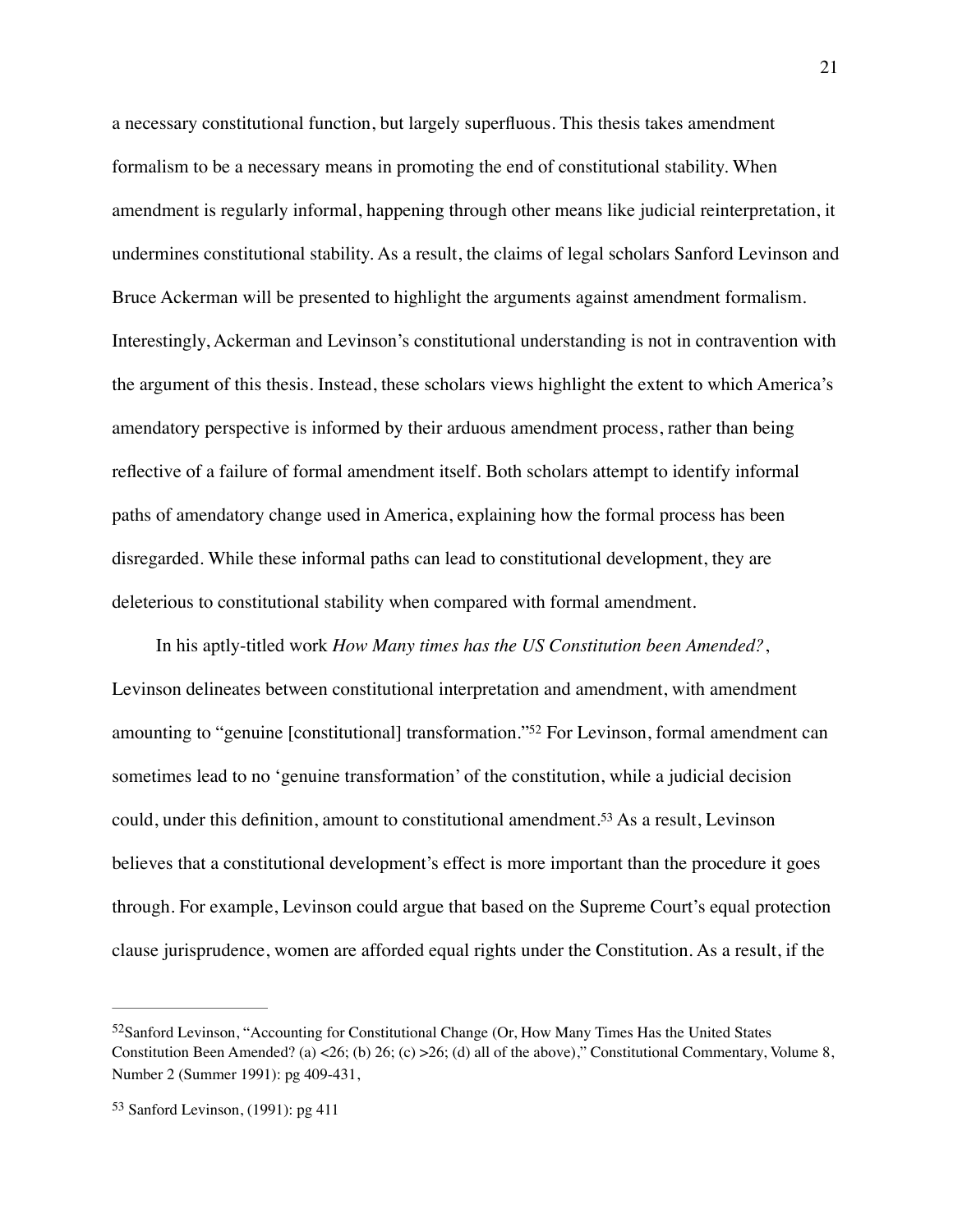Equal Rights Amendment had passed in 1970s, it would not have been a 'genuine transformation' of the constitution, and while it may have been a formal amendment, it would not truly amount to an 'amendment' of the Constitution. This conflicts with the traditional constitutional understanding, espoused by Justices like Felix Frankfurter, who believe that "nothing new can be put into the Constitution except through the amendment process. Nothing old can be taken out with the same process."[54](#page-22-0)

<span id="page-22-9"></span><span id="page-22-8"></span><span id="page-22-7"></span><span id="page-22-6"></span>Importantly, this disagreement has raged since America's founding. When attacking the legitimacy of the First Bank of the United States, President James Madison contended that the constitution was one of "limited and enumerated powers" such that "no power … not enumerated couldbe inferred from the general nature of government."<sup>[55](#page-22-1)</sup> In promotion of this view, Madison vetoed an 1817 piece of legislation that was focused on internal infrastructure improvements.[56](#page-22-2) Although Madison acknowledged the necessity of these developments, he believed that Congress didnot have the power to perform such an action.<sup>[57](#page-22-3)</sup> As a result, Madison argued that for this legislation to be constitutional, there must be an amendment in relation to national powers.<sup>[58](#page-22-4)</sup> While Madison's argument was convincing, it appears that over time, the formalists lost out to those who view many constitutional questions as open-ended. While Levinson does not take a stance as to which process is normatively superior, he believes that the American Constitution is regularly amended without any formal process.[59](#page-22-5)

- <span id="page-22-1"></span>[55](#page-22-7) Ibid.
- <span id="page-22-2"></span> $56$  Ibid.
- <span id="page-22-3"></span> $57$  Ibid.
- <span id="page-22-4"></span>[58](#page-22-10) Ibid.

<span id="page-22-5"></span> $59$  Ibid. pg 416

<span id="page-22-11"></span><span id="page-22-10"></span><span id="page-22-0"></span> $54$  Sanford Levinson, (1991): pg 415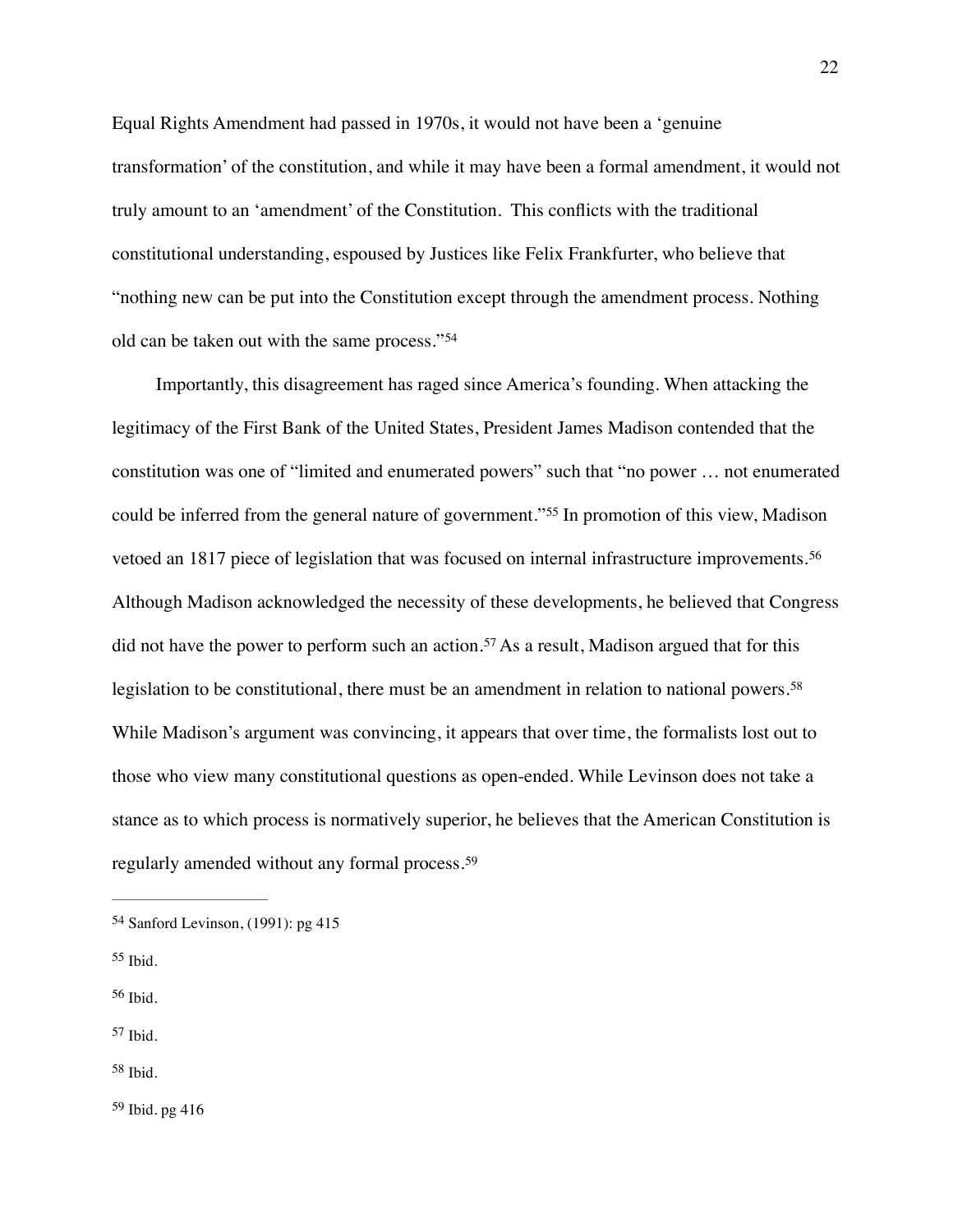It is important to note that the founding formalists seemed to lose the debate to the functionalists like Levinson. However, this is not due to a failure in the normative strength of Madison's arguments. Instead, it is reflective of the challenges of the Article V amendment process. Had America's amendment process been an easier endeavour, with citizens turning to it rather than the Supreme Court for fundamental constitutional developments, Levinson's argument would not carry weight. As a ramification of the challenges associated with Article V, Levison's opposition to formal amendment and his contentions about constitutional developments are seemingly valid.

<span id="page-23-3"></span>Consequently, there are clear differences between amendatory change and interpretation. Levinson believes that for a political act to be a genuine constitutional interpretation, it must be one of two things—a judicial decision that uses the existing "body of legal materials" as its basis, ora legislative/executive action that is not 'disallowed by the constitution.'<sup>[60](#page-23-0)</sup> When a branch of government performs an action that is not one of these two things, but has a "relatively marginal" effect, it could be described as an amendment. The 1934 case *Home Building & Loan Association v Blaisdell* reveals the extent to which a court decision, that purports to be an interpretation, can in practice amount to amendment.

<span id="page-23-5"></span><span id="page-23-4"></span>*Home Building & Loan Association v Blaisdell* considered the question as to whether a Minnesota state law in defence of borrowers violated the Article I Section 10 Contracts Clause.<sup>[61](#page-23-1)</sup> The clause states that "no state shall ... pass any ... law impairing the obligation of contract."<sup>[62](#page-23-2)</sup> The court, led by Chief Justice Hughes, decided that this clause meant that states could not pass

<span id="page-23-0"></span> $60$  Sanford Levinson, (1991): pg 416

<span id="page-23-1"></span><sup>&</sup>lt;sup>[61](#page-23-4)</sup> Home Building & Loan Association v Blaisdell, 290 U.S. 398 (1934)

<span id="page-23-2"></span><sup>&</sup>lt;sup>[62](#page-23-5)</sup> The Constitution of the United States, Article I Section 10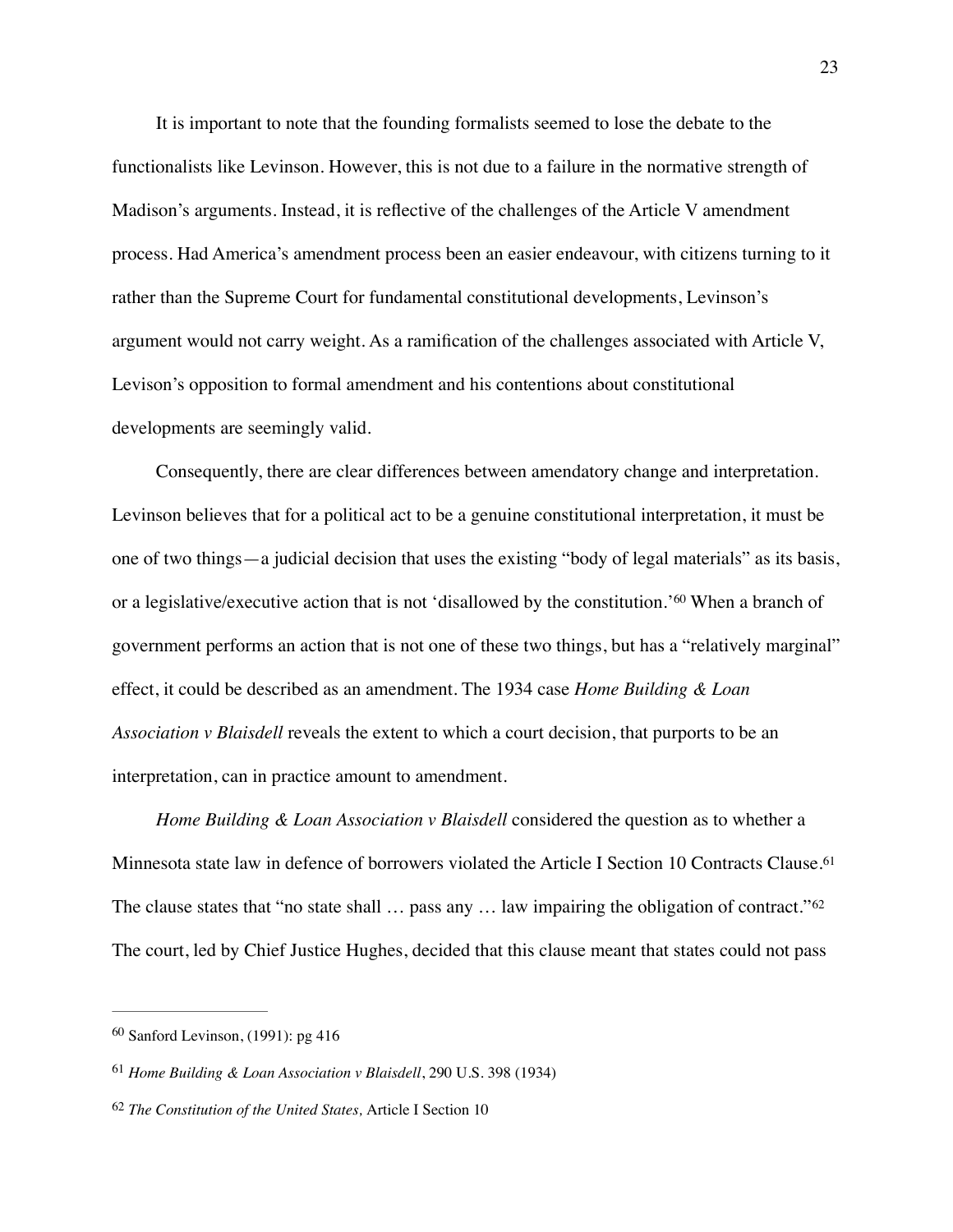<span id="page-24-6"></span><span id="page-24-5"></span><span id="page-24-4"></span>laws that "unreasonably impaired contracts" but could pass ones "deemed necessary to important state ends.["](#page-24-0)<sup>[63](#page-24-0)</sup> In defence of his decision, Hughes contended that the economic emergency in the country made the conditions where such a law could be passed[.](#page-24-1)<sup>[64](#page-24-1)</sup> In dissent, Justice Sutherland explained how the Contracts Clause was specifically included in the Constitution to "forestall [exactlythis type of] debtor relief legislation."<sup>[65](#page-24-2)</sup> In the face of such criticism, Hughes still concluded that no amendment was necessary, as the justifications for such an action was still ['](#page-24-3)found within the Constitution's enumerated powers.'<sup>[66](#page-24-3)</sup> Interestingly, Sutherland's arguments against the constitutionality of this Minnesota law followed the same line of reasoning as Madison's. However, just as how Madison eventually lost his battle for enumeration, so too did Sutherland.

<span id="page-24-7"></span>As a result, the *Home Building & Loan Association v Blaisdell* decision is an example of what Levinson would describe as a political action that doesn't use existing jurisprudence or isn't clearly found within the Constitution's clauses. In this way, this decision is an example of an 'informal' amendment. As has been mentioned earlier, it is problematic that the Supreme Court regularly steps in to make such consequential rulings. If America's amendment process had less stringent requirements, more amendments would be passed and citizens would more regularly turn to amendment as a valid option for constitutional development. In turn, the Court would feel less pressure to rule with 'enumeration' as the basis as it did in *Blaisdell*, and the constitutional question as to the legitimacy of such laws would be settled. In turn, citizens today would be

<span id="page-24-0"></span> $63$  Sanford Levinson, (1991): pg 418

<span id="page-24-1"></span> $64$  Ibid.

<span id="page-24-3"></span><span id="page-24-2"></span> $65$  Ibid. pg 419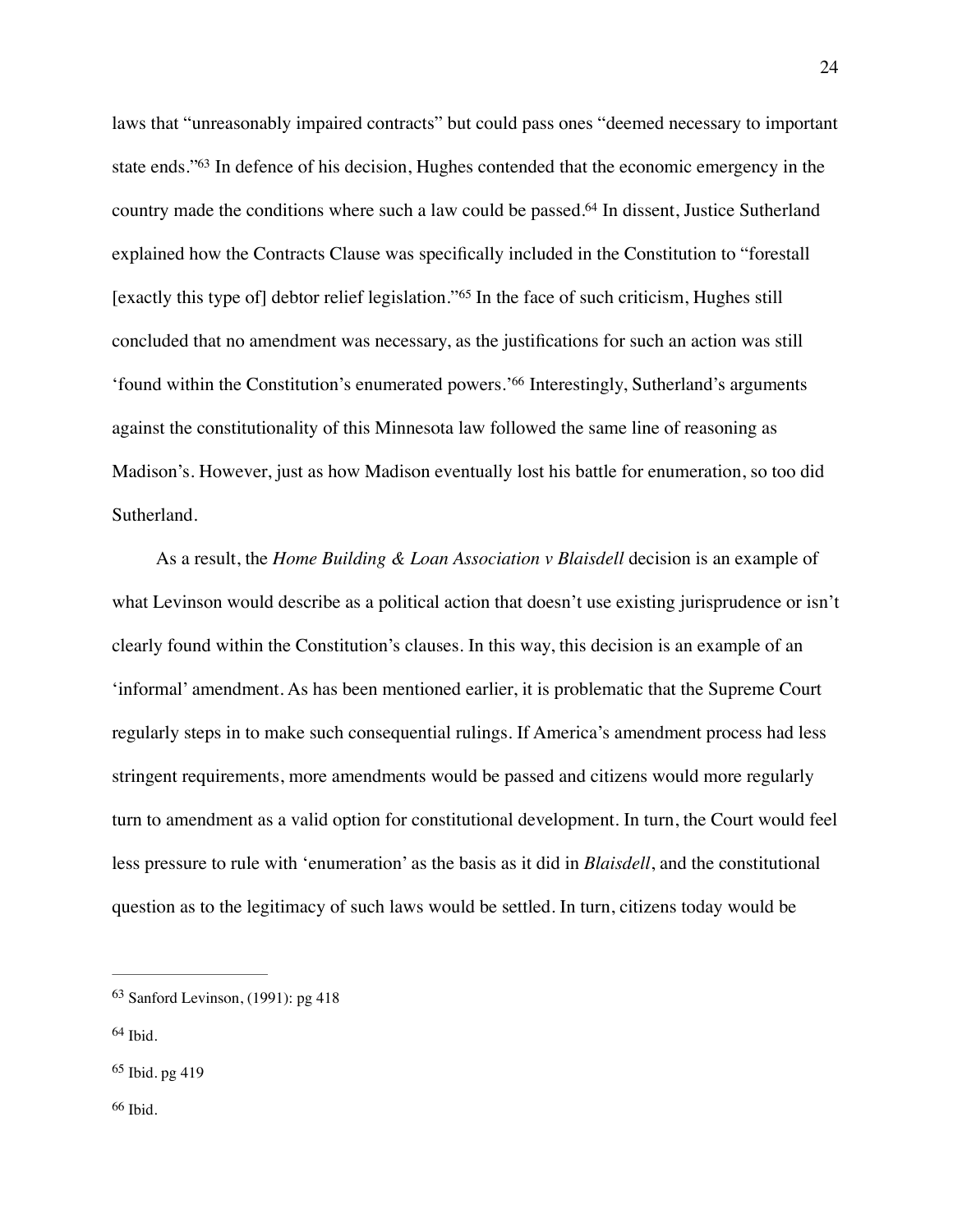unable to take issue with New Deal legislation had Roosevelt and other advocates pursued amendment, rather than the Supreme Court, as the avenue for constitutional change. When there is a high level of demand for amendatory change—as was seen in the Great Depression—and no opportunity for formal amendment, other institutions have to step in to facilitate the developments or the Constitution will fall out of line with the goals of its citizens. This undermines constitutional stability, as functioning institutions and citizens belief in them is paramount to any constitutional order.

<span id="page-25-3"></span><span id="page-25-2"></span>Differently, Levinson argues that many formal amendments are somewhat superfluous, and in practice do not lead to substantive change in the way some informal amendments often do.<sup>[67](#page-25-0)</sup> For example, in the 1966 case *Harper v Virginia Board of Elections,* a 6-3 majority on the Court ruled that the Virginia poll tax violated the Equal Protection clause of the 14th amendment.<sup>68</sup> This judicial interpretation amounted to what Levinson would describe as an amendatory change to the Constitution. Interestingly, just two years later, the 24th amendment was finally ratified, banning such poll taxes. As a result, while the 24th amendment had some effect in the ways Vicki Jackson points to, insofar as it ended any further debate about the constitutionality of such taxes, it did not change the Constitution nearly to the degree that *Harper v Virginia Board of Elections* did. This example elucidates Levinson's argument about the differences between amendatory and interpretative changes to the Constitution, and how informal developments could amount to either. *Harper v Virginia Board of Elections* functionally served as a constitutional guarantee of the same goals as the 24th amendment. In turn, Levinson contends that the judicial decision amounted to a 'constitutional amendment' while the formal amendment

<span id="page-25-0"></span> $67$  Sanford Levinson, (1991): pg 420

<span id="page-25-1"></span>*Harper v. Virginia Bd. of Elections*, 383 U.S. 663 (1966) [68](#page-25-3)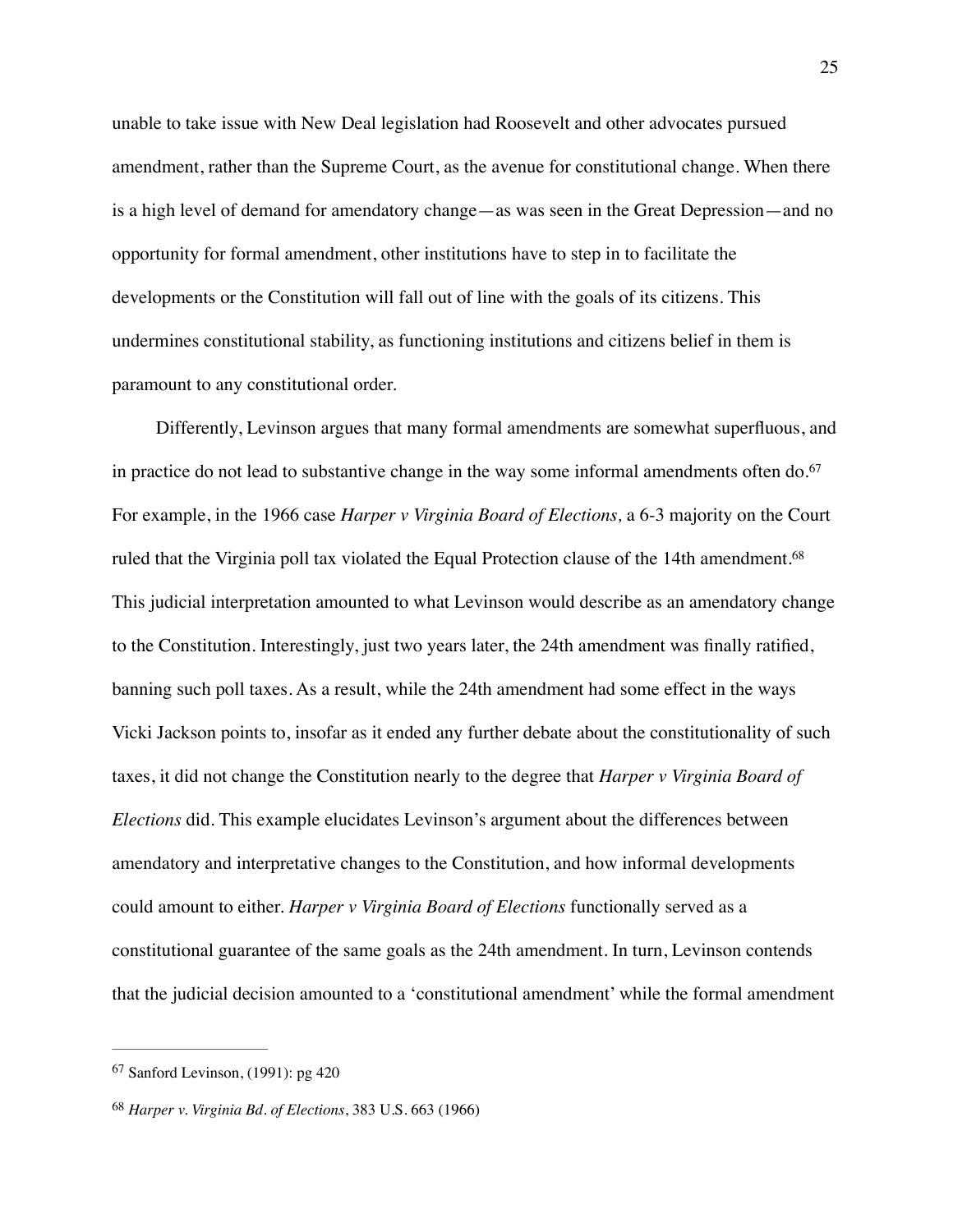did not. With these examples in mind, Levinson's skepticism about there truly being a way to deduce the total number of constitutional amendments appears valid.

Importantly, the fact that one is unable to fully deduce the number of 'real' amendments to the American Constitution is not reflective of the inadequacies of formal amendment. Instead, this reality is reflective of the challenges associated with the Article V amendment process, and alludes to a problematic constitutional environment in America. If America's citizens, politicans, and legal scholars are unable to comprehend their Constitution and the ways it has changed, constitutional stability is undermined. As Professor Vicki Jackson explained, a constitutional society can not regularly disagree about the fundamental structure of their constitution. Citizens need to be in agreement as to what is constitutional, and then operate within those boundaries. It is also a reality that justices and politicians will continue to disagree about what is constitutional, but the level of disparity in their arguments is exacerbated and increased when there is no formal amendment. Without amendment, the 'Overton window'—-the range of acceptable policies widens such that agreement may never be found. When politicians and citizens are unable to find a constitutional consensus, they become alienated from their constitution and the institutions it creates. In turn, a dearth in amendment, and its widening of the Overton window, lead to a deterioration in constitutional stability.

Another opponent of formalism in their understanding of amendatory change is Yale law professor Bruce Ackerman. Somewhat different from Levinson, Ackerman believes there are two 'lawmaking tracks', a normal track where laws are made by the legislature or through executive action, and the higher track, where principles are established by "spokespersons for the people.["](#page-26-0)<sup>[69](#page-26-0)</sup> As a result, Ackerman believes that American constitutional development is marked

<span id="page-26-1"></span><span id="page-26-0"></span><sup>&</sup>lt;sup>[69](#page-26-1)</sup> Bruce Ackerman, "Higher Lawmaking," *Responding to Imperfection*, 1995, pp. 63-88, https://doi.org/ 10.1515/9781400821631.63)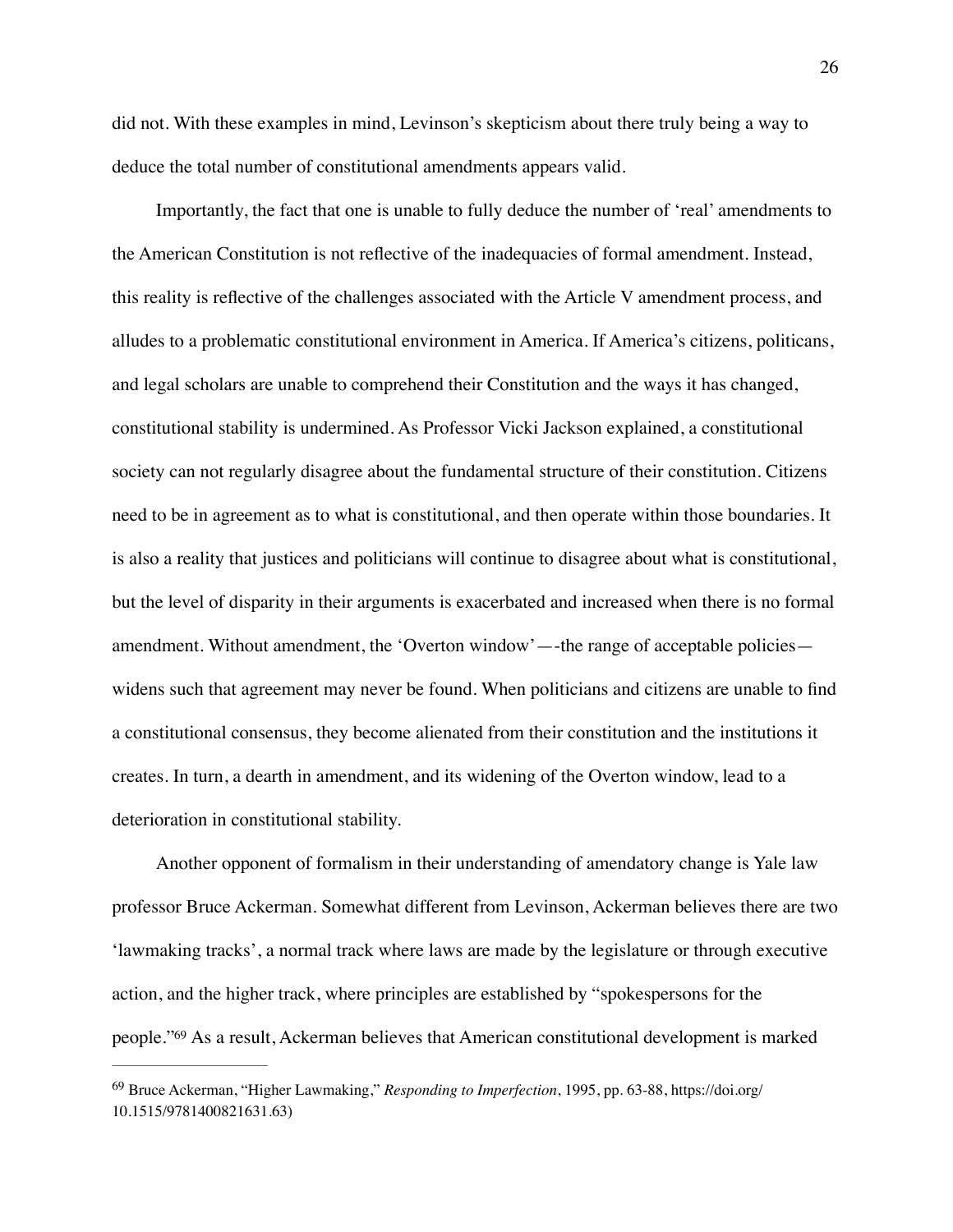<span id="page-27-7"></span><span id="page-27-6"></span>by "rare moments when movements for constitutional transformation earn broad and deep supportfor their initiatives" rather than a series of 27 amendments.<sup>[70](#page-27-0)</sup> For these transformations to occur, Ackerman contends that there are periods of 'constitutional politics' where an "engaged citizenry"discuss fundamental issues, in between periods of normal politics.<sup>[71](#page-27-1)</sup> For example, in 1860, it was still an open constitutional question as to the legality of slavery, but by 1870, the consensuswas that slavery was unconstitutional.<sup>[72](#page-27-2)</sup> The decade in between these two times amounted to what Ackerman would describe as a period of 'constitutional politics.' While there was a few formal amendments during this time, there was a much more integral change in the 'higher law' of America.

<span id="page-27-9"></span><span id="page-27-8"></span>Before delving further into examples of these periods of constitutional politics and the mechanisms for change they use, it is first important to establish the theoretical basis for Ackerman's argument. Fundamental to Ackerman is the fact that there is no part of Article V that says the Constitution "may only be amended through the following procedures and in other way"[.](#page-27-3)<sup>[73](#page-27-3)</sup> As a result, Ackerman doesn't want to give the 'founding amendatory rules' a monopoly ["](#page-27-4)over the methods of amendment."<sup>[74](#page-27-4)</sup> Ackerman believes that this wasn't an accident by the Founders, as he believes "American's owe their remarkable constitutional continuity only to their repeated successes in unconventional adaptations of pre-existing institutions at moments of grave crisis."<sup>[75](#page-27-5)</sup> This claim is somewhat erroneous, and has been shown in prior sections, there was

- <span id="page-27-2"></span> $72$  Ibid.
- <span id="page-27-3"></span> $73$  Ibid. pg  $72$
- <span id="page-27-4"></span> $74$  Ibid.

<span id="page-27-11"></span><span id="page-27-10"></span><span id="page-27-0"></span> $70$  Bruce Ackerman, (1995): pg 64

<span id="page-27-1"></span> $71$  Ibid.

<span id="page-27-5"></span> $75$  Ibid. pg  $74$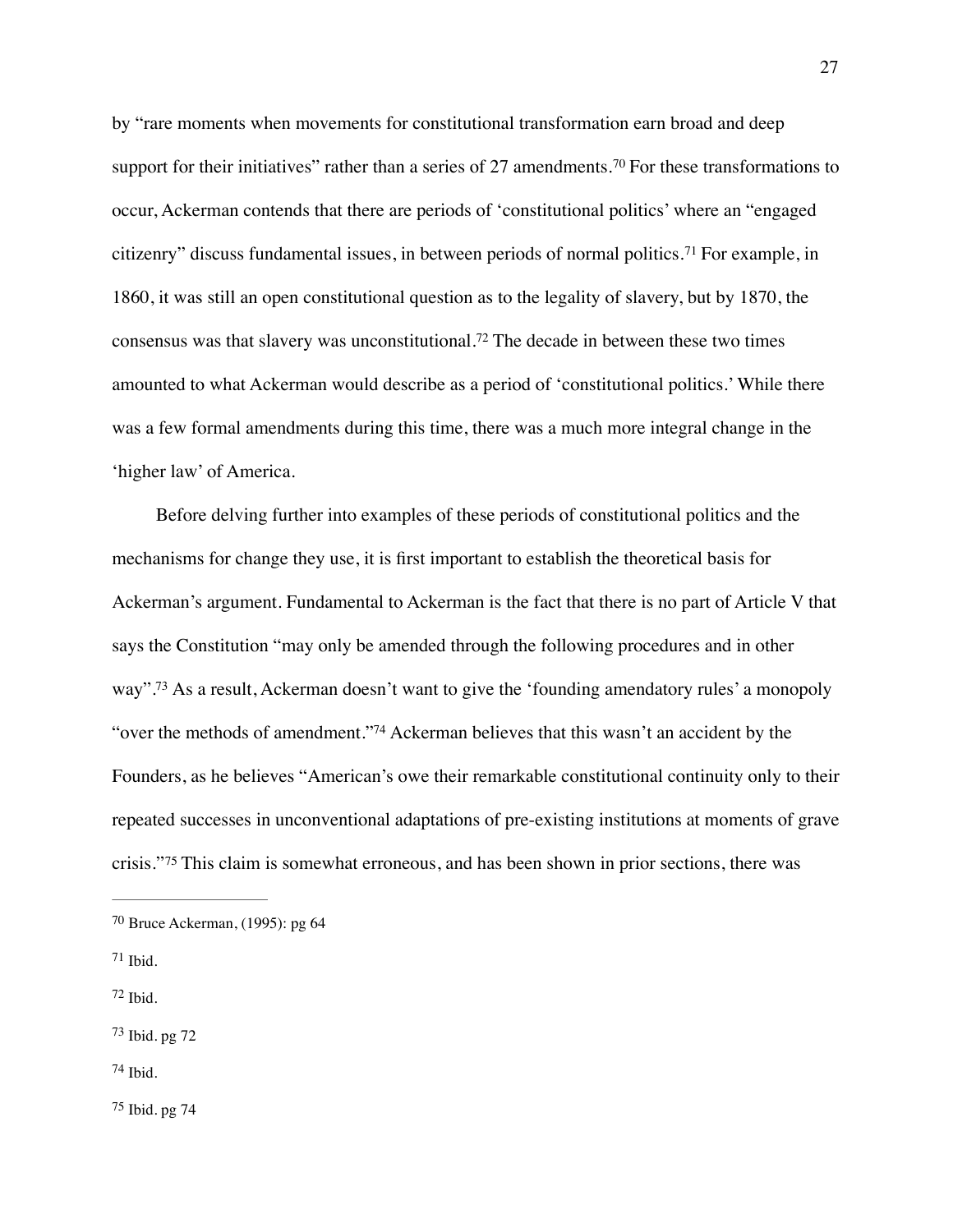disagreement between the Framers as to what the amendment process would look like in the novel American Constitution, with many wanting to give the "founding amendatory rules" a monopoly. Ackerman's second claim, that America's constitutional continuity—'stability'—was created by institutions adapting to amend the Constitution, is reflective of the failures of the formal amendment process rather than the effectiveness of these institutions in settling constitutional questions. Ackerman falls prey to the same issues of Levinson—while functionally, American institutions have been effective in promoting constitutional stability by informally amending the constitution when there is demand for it, this stability would be better supported through the use of formal amendment.

<span id="page-28-2"></span>Interestingly, Ackerman's conclusions about the passage of the 14th amendment support the arguments in favour of amendment formalism. Ackerman believes the constitutional change associated with the 14th amendment happened in four stages, which Ackerman uses as a framework for the transformations he describes. The first stage of this process was a 'constitutional impasse' in 1866[.](#page-28-0)<sup>[76](#page-28-0)</sup> While the 13th amendment had passed with support of President Andrew Johnson, he was an avowed opponent of the 14th amendment. However, Congress was overwhelmingly Republican, and refused to allow the 'constitutional conservatives' to have their way. As is emblematic of this 'impasse stage', both branches of government "challenged the very right of their opponent to speak on fundamental matters in the nameof We The People."<sup>[77](#page-28-1)</sup> Congressional Republicans feared that if they put the amendment to ratification before having decisive support, the 11 states returning to the Union from the

<span id="page-28-3"></span><span id="page-28-1"></span><span id="page-28-0"></span>[<sup>76</sup>](#page-28-2) Bruce Ackerman, (1995):.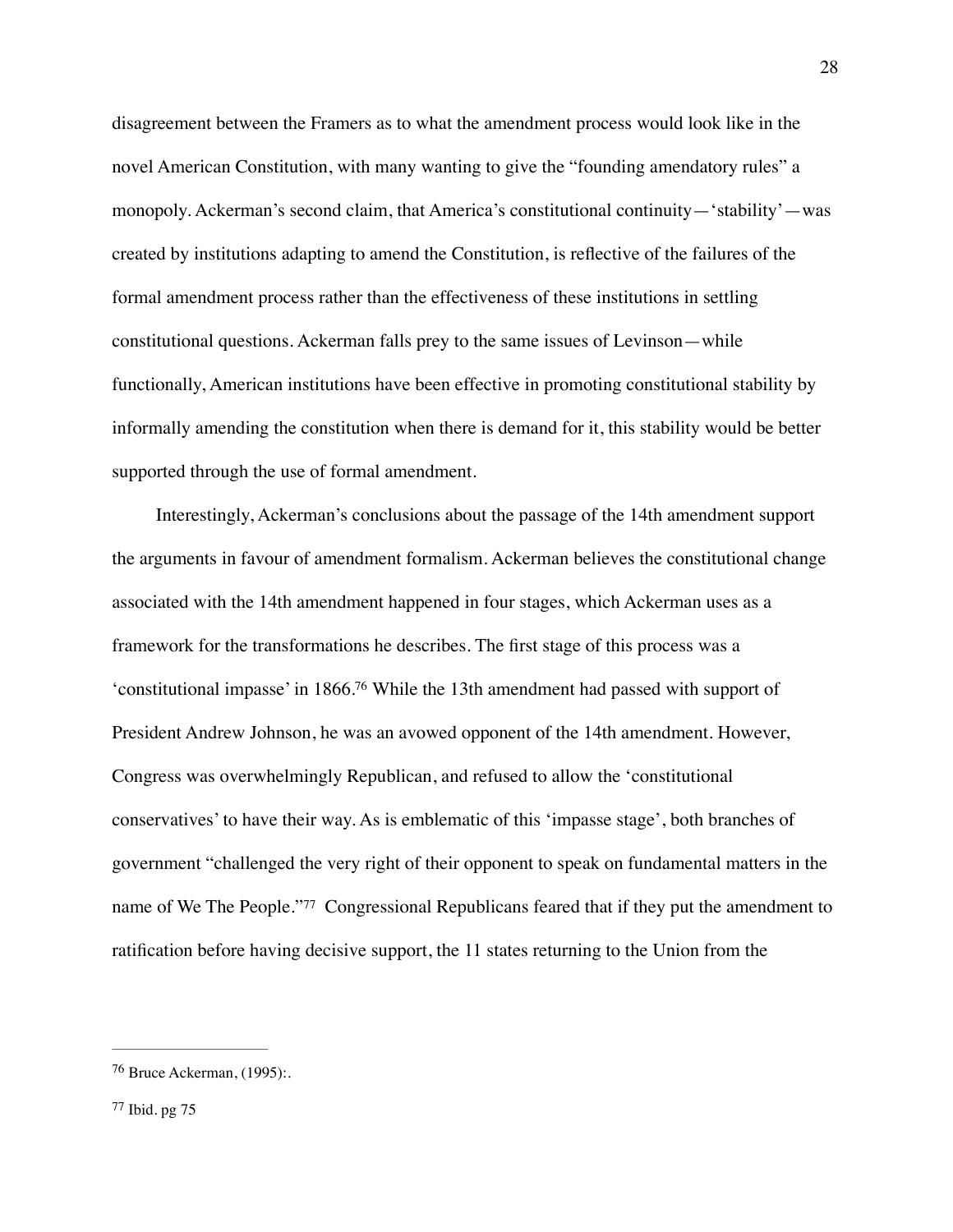<span id="page-29-6"></span><span id="page-29-5"></span>Confederacy would be able to 'veto' such an effort[.](#page-29-0)<sup>[78](#page-29-0)</sup> As a result, the 1866 mid-term election was centred on the passage of the 14th amendment, with Johnson trying to bolster opposition nationally[.](#page-29-1)<sup>[79](#page-29-1)</sup> This lead to what Ackerman described as the second stage of the transformation process, the electoral mandate stage.

<span id="page-29-8"></span><span id="page-29-7"></span>The 1866 election proved to be an emphatic victory for the Republicans, with them seizing an overwhelming majority in both houses of Congress[.](#page-29-2)<sup>[80](#page-29-2)</sup> Before the election, both Johnson and Congress purported to speak for the citizens of America. However, after the election, Johnson was unable to claim the same political legitimacy he could prior. Johnson continued to oppose the amendment, leading 10 states in opposition. Congress, now with a legitimate justification as to why they are the 'voice of We The People', began to undermine the 'dissenting political institutions' that opposed the amendment[.](#page-29-3)<sup>[81](#page-29-3)</sup> First, Congress passed the Reconstruction Act, which laid out a series of conditions the Confederate states would have to meet in order to be readmitted to the Union. One of the conditions the Republicans' ascribed was the ratification of the 14th amendment, exemplifying Ackerman's understanding of Article V—it may be the only formal amendment process, but it is not the only mechanism to facilitate amendatory change. At the same time, congressional Republicans began the impeachment process against Johnson, as he attemptedto make the 14th amendment an issue of the  $1868$  election.<sup>[82](#page-29-4)</sup> Johnson understood that if he were to be impeached and convicted by the Senate, it would permanently undermine the

- <span id="page-29-1"></span> $79$  Ibid.
- <span id="page-29-2"></span> $80$  Ibid.
- <span id="page-29-3"></span> $81$  Ibid. pg  $80$

<span id="page-29-4"></span> $82$  Ibid. pg  $81$ 

<span id="page-29-9"></span><span id="page-29-0"></span><sup>&</sup>lt;sup>[78](#page-29-5)</sup> Bruce Ackerman, (1995): pg 76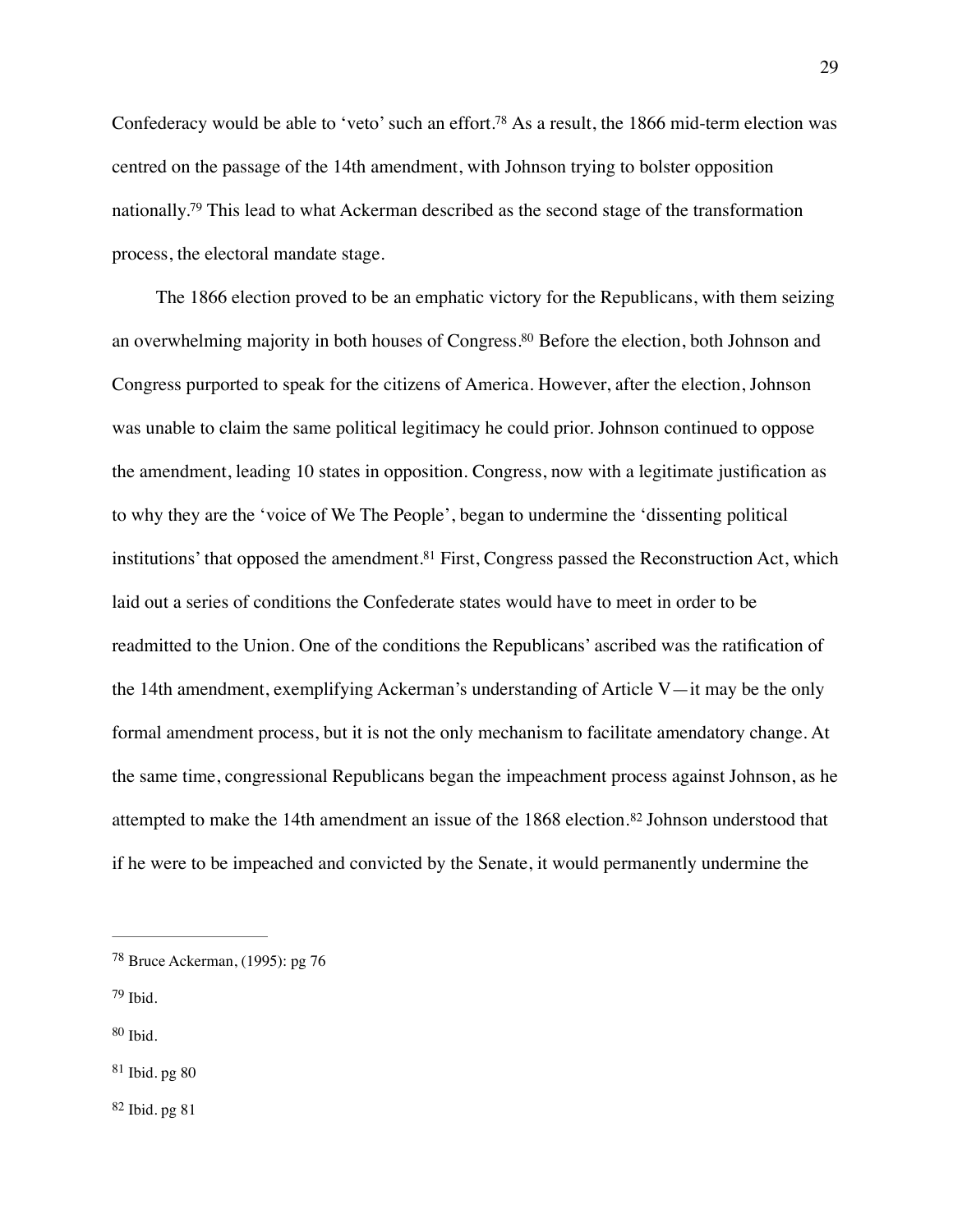<span id="page-30-7"></span><span id="page-30-6"></span>institutionof the presidency. $83$  As a result, before the vote was put to the Senate, Johnson reversed his position on the 14th amendment, reflecting what Ackerman describes as the fourth stageof this constitutional process, the 'switch in time'.<sup>[84](#page-30-1)</sup> With Johnson's backtracking on his previous stance, the 14th amendment was ratified, creating a 'constitutional consensus' as to the rights of people of colour in America.

<span id="page-30-9"></span><span id="page-30-8"></span>The history of the passage of the 14th amendment reveals each of the four stages Ackerman describes. The first is a constitutional impasse or conflict, where different branches of government disagree about constitutional understanding, leading to a higher lawmaking situation[.](#page-30-2)<sup>85</sup> The second is the 'constitutional support' stage, where those involved in the higherlawmaking process advocate for their beliefs nationally, usually using an electoral victory as the basisfor contending that the public supports their views.<sup>[86](#page-30-3)</sup> As was evidenced by the process of ratifying the 14th amendment, it is challenging for a branch of government to claim legitimacy after losing an election. This leads to the third stage, where the branches of government begin to challenge the right of others to speak on the constitutional matter, such as when the Republican's passedthe Reconstruction act with its rigid provisions or their impeachment of Johnson.<sup>[87](#page-30-4)</sup> This leads to the fourth stage, the 'switch in time' or moment of 'constitutional consensus, where those involved in the higher lawmaking process finally agree as to what is best for the country[.](#page-30-5)<sup>[88](#page-30-5)</sup> If the Reconstruction Republicans had not passed these amendments, and instead relied on the

<span id="page-30-2"></span> $85$  Ibid.

<span id="page-30-5"></span> $88$  Ibid. pg  $84$ 

<span id="page-30-11"></span><span id="page-30-10"></span><span id="page-30-0"></span> $83$  Bruce Ackerman, (1995): pg 81

<span id="page-30-1"></span> $84$  Ibid.

<span id="page-30-3"></span> $86$  Ibid. pg  $82$ 

<span id="page-30-4"></span> $87$  Bruce Ackerman, (1995): pg  $82$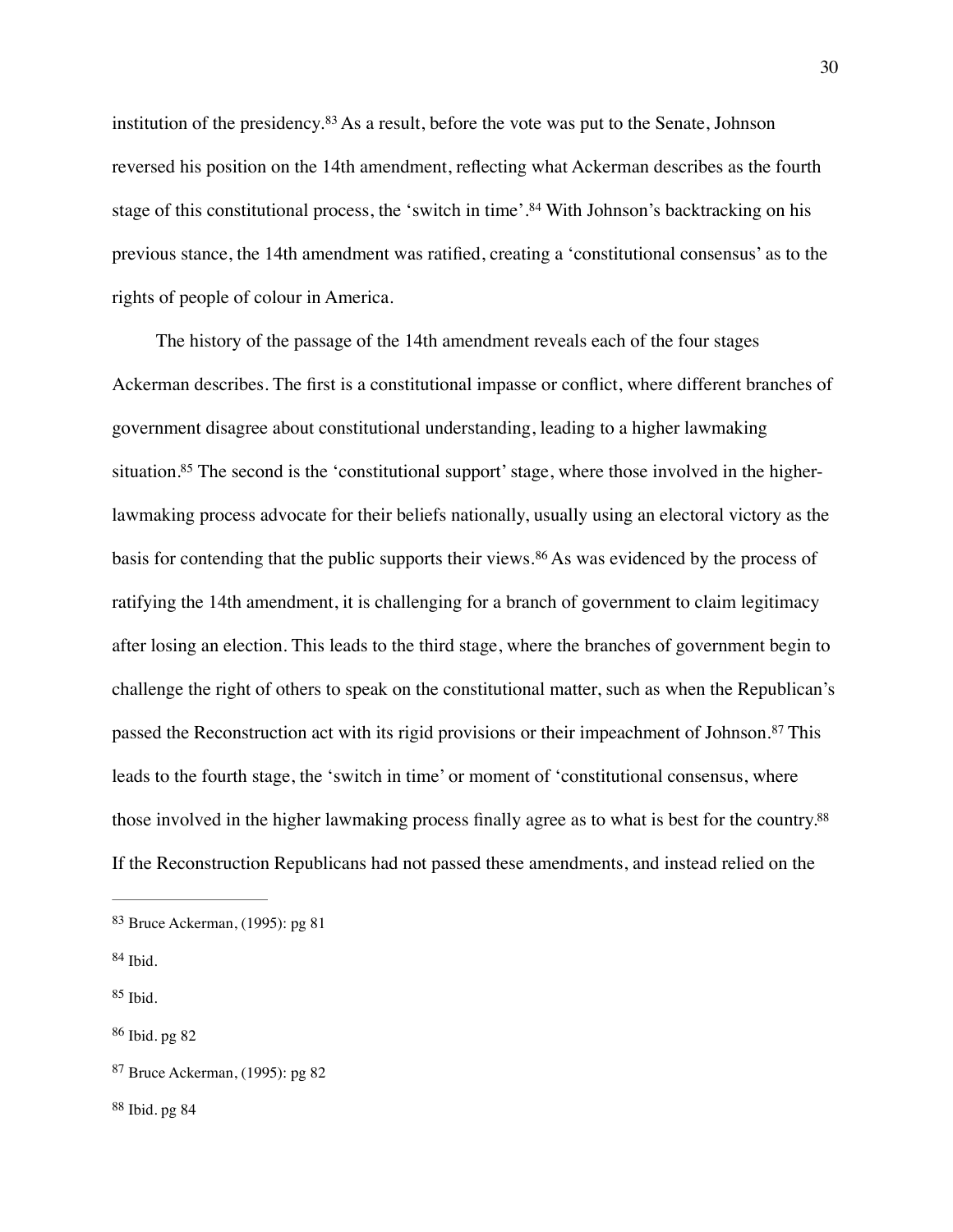Court to informally amend the Constitution to ensure the equal rights of black Americans, it is likely that the debate would never be settled. One can easily imagine a modern American arguing that equality of race is found nowhere in the Constitution, and that the Court was erroneous in ruling so. This is reflective of how formal constitutional amendments shrink the Overton window such that reasonable, productive political debate can occur with everyone operating under the same assumptions.

<span id="page-31-3"></span>Consequently, Ackerman believes that the Reconstruction Republicans established a mechanism for constitutional change outside of the Article V process which is used to this day in times of higher law making. Ackerman points to President Franklin Delano Roosevelt's use of this higher-lawmaking process as the next most quintessential example. However, President Roosevelt's usage of this same four step mechanism in the New Deal era lead to three very different, fundamental ramifications for amendatory change. The first of these effects was to the executive branch. President Roosevelt ran on a transformative platform, and although he had a wide electoral mandate, he still faced opposition from the Supreme Court[.](#page-31-0)<sup>[89](#page-31-0)</sup> As a result, Roosevelt brought these constitutional questions to forefront of the 1936 election, formalizing therole of the President as a constitutional thought leader.<sup>[90](#page-31-1)</sup> In trying to facilitate the changes he ran on in the face of a hostile Court, Roosevelt's attempted to expand the number of justices from 9 to 15, ensuring he had a majority on the Court[.](#page-31-2)<sup>[91](#page-31-2)</sup> This had an unseen consequence, the effect of which has become more pronounced with time—the creation of "transformative judicial

<span id="page-31-1"></span> $90$  Ibid.

<span id="page-31-2"></span> $91$  Ibid.

<span id="page-31-5"></span><span id="page-31-4"></span><span id="page-31-0"></span><sup>&</sup>lt;sup>[89](#page-31-3)</sup> Bruce Ackerman, (1995): pg 78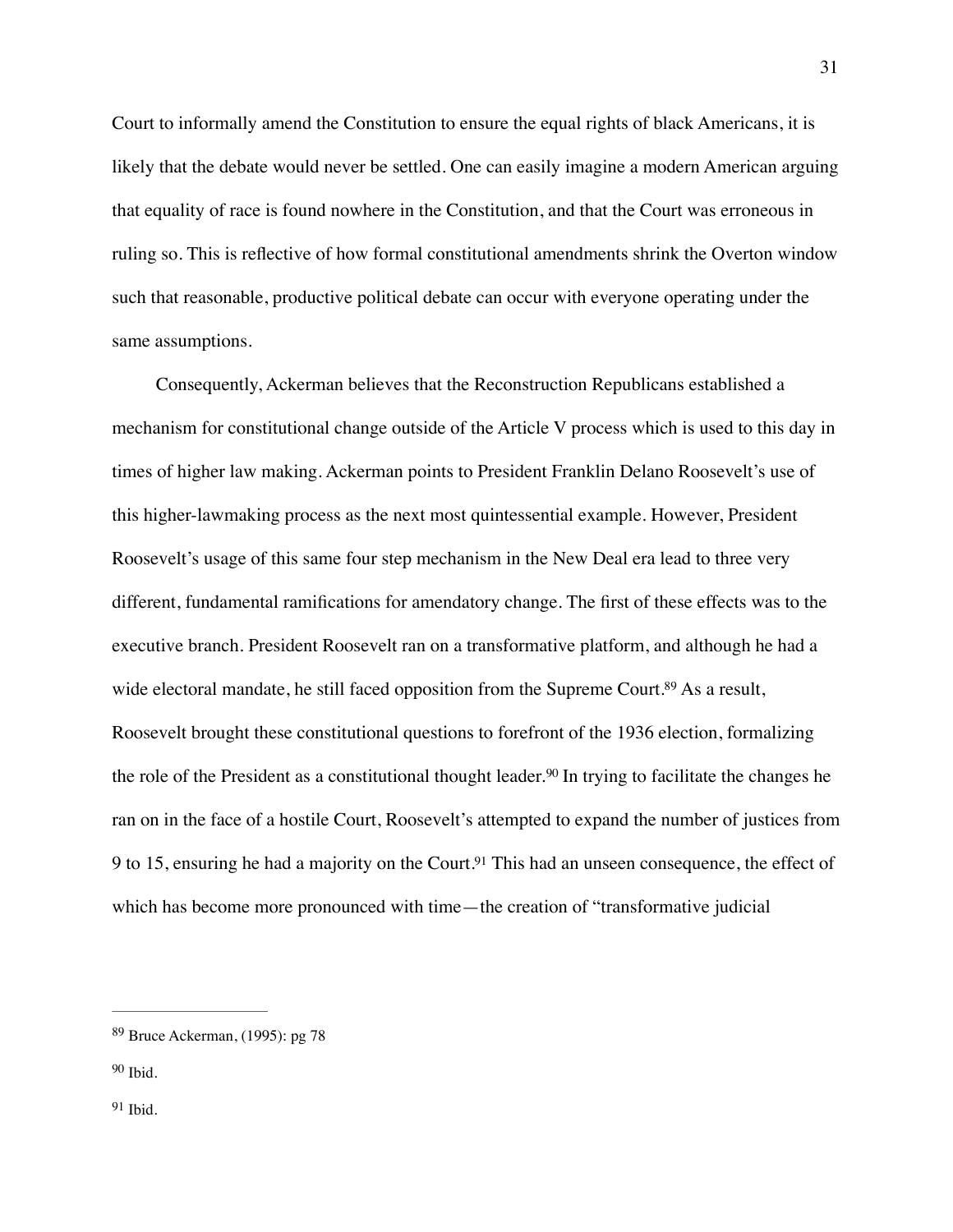<span id="page-32-4"></span><span id="page-32-3"></span>appointments."<sup>92</sup>After Roosevelt's court-packing threat, the Supreme Court of the 1940s "unanimously swept away entire doctrinal structures" like those established in *Lochner v New York* in support of the policies Roosevelt advocated for*,* an example of what Ackerman would characterizeas the 'switch in time'.<sup>[93](#page-32-1)</sup> For Ackerman—and Levinson—these judicial decisions "operatetoday as the functional equivalent of formal constitutional amendments."<sup>[94](#page-32-2)</sup> In this way, by building on the efforts of the Reconstruction Republicans, Roosevelt finalized this new system of 'higher law-making.'

<span id="page-32-5"></span>The history of the New Deal and the 'Higher Lawmaking' associated supports the claims made throughout this thesis about the importance of formal amendment. Roosevelt either never considered using the formal amendment process, or felt it too challenging in pursuit of the constitutional developments he wanted. As a result, Roosevelt and his supporters 'threatened' the Supreme Court, pressuring it to change its jurisprudence. In doing so, Roosevelt helped to establish the concept of consequential Supreme Court appointments, a constitutionally problematic practice. The trend of politicization of the Supreme Court started by Roosevelt, although with good reason, has led to a deterioration in the public trust of that institution. Citizens of America usually support the Supreme Court's rulings when they are in line with their own political beliefs, rather than on the grounds of the constitutionality of the decision. In turn, trust in the Supreme Court has deteriorated over time, and this has undermined America's overall constitutional stability.

<span id="page-32-2"></span> $94$  Ibid. pg 82

<span id="page-32-0"></span> $92$  Bruce Ackerman, (1995): pg 79

<span id="page-32-1"></span> $93$  Ibid.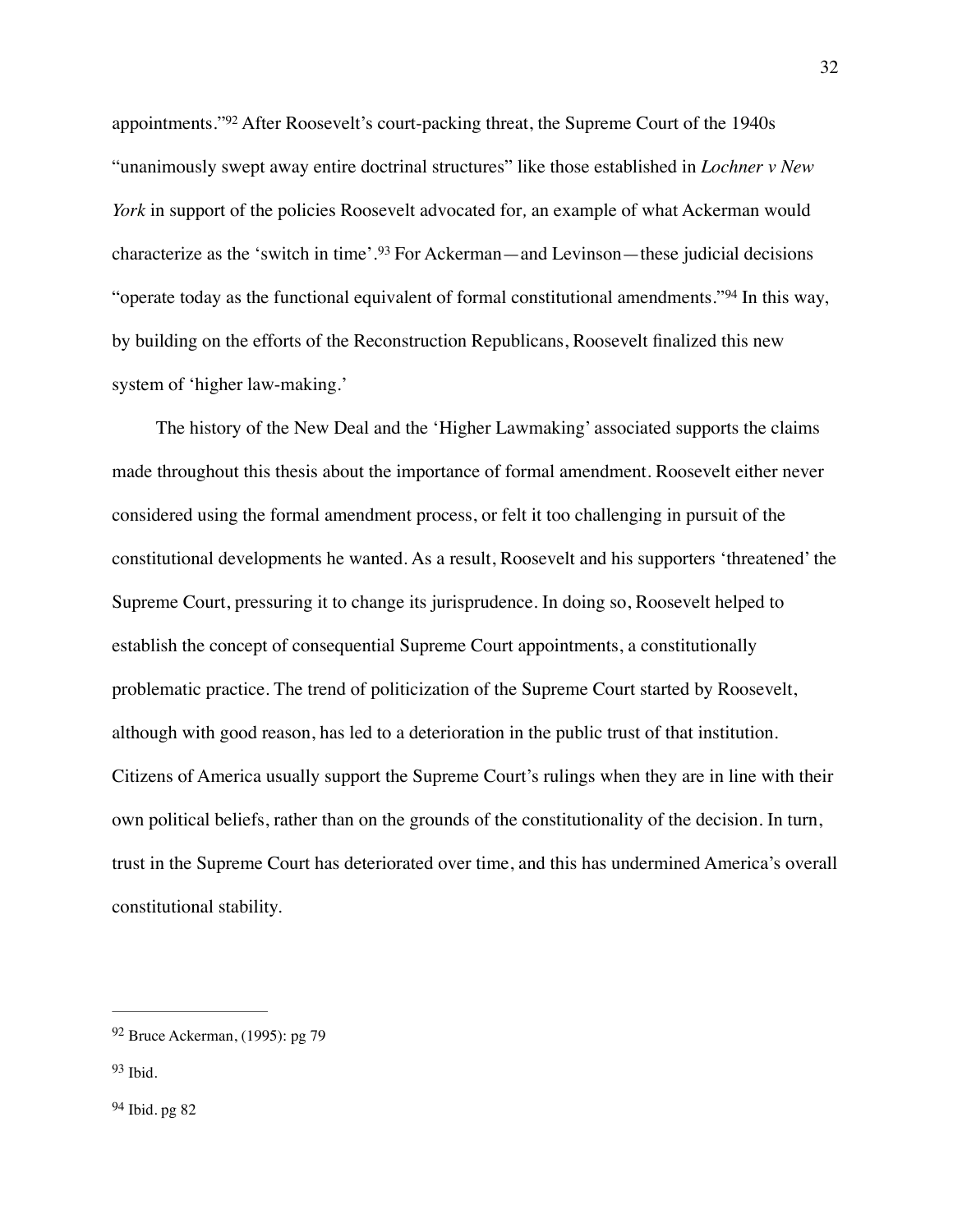<span id="page-33-5"></span>Similarly, Ackerman concedes there are some benefits to amendment formalism.

<span id="page-33-7"></span><span id="page-33-6"></span>Importantly, formalism creates an environment in which all political actors know the 'game they areplaying,' the rules of that game, and the "constitutional struggle that lies ahead."<sup>[95](#page-33-0)</sup> Once an amendment is passed, it is virtually impossible to continue to contest it. As a result, groups are unable to 'explain away defeat' by arguing they were unaware of the political competition that was being played[.](#page-33-1)<sup>[96](#page-33-1)</sup> For example, critics of New Deal jurisprudence continue to question its legitimacy, even though almost all follow it out of respect for *stare decisis* and other jurisprudential considerations[.](#page-33-2)<sup>[97](#page-33-2)</sup> The formal amendment process gives a predetermined point at which a new amendment will reveal "a clear winner or a clear loser", showing when the process hasended, an added benefit that transformative judicial opinions do not have.<sup>[98](#page-33-3)</sup> This is evidenced by the appointments of justices like Robert Bork or Antonin Scalia, both of whom argued against the legitimacy of *Roe v Wade* long after the constitutional matter had arguably been settled. If the formal amendment process had been used, there would be no way for these justices to argue that abortion is unconstitutional.

<span id="page-33-9"></span><span id="page-33-8"></span>Even with these benefits, Ackerman identifies two dangers of formalism in the amendment process—the threats of what he calls ['](#page-33-4)false positives' and a 'false negatives.' $99$  The formal process by which an amendment is passed leads to a normative conclusion by society that the constitutional change was reflective of sustained support for a new solution. However, this is not always the case, as was evidenced by the single-issue politics used to pass the Prohibition

<span id="page-33-0"></span>[<sup>95</sup>](#page-33-5) Bruce Ackerman, (1995): pg 83

<span id="page-33-1"></span>[<sup>96</sup>](#page-33-6) Ibid.

<span id="page-33-2"></span> $97$  Ibid.

<span id="page-33-4"></span><span id="page-33-3"></span><sup>&</sup>lt;sup>[98](#page-33-8)</sup> Ibid. pg 84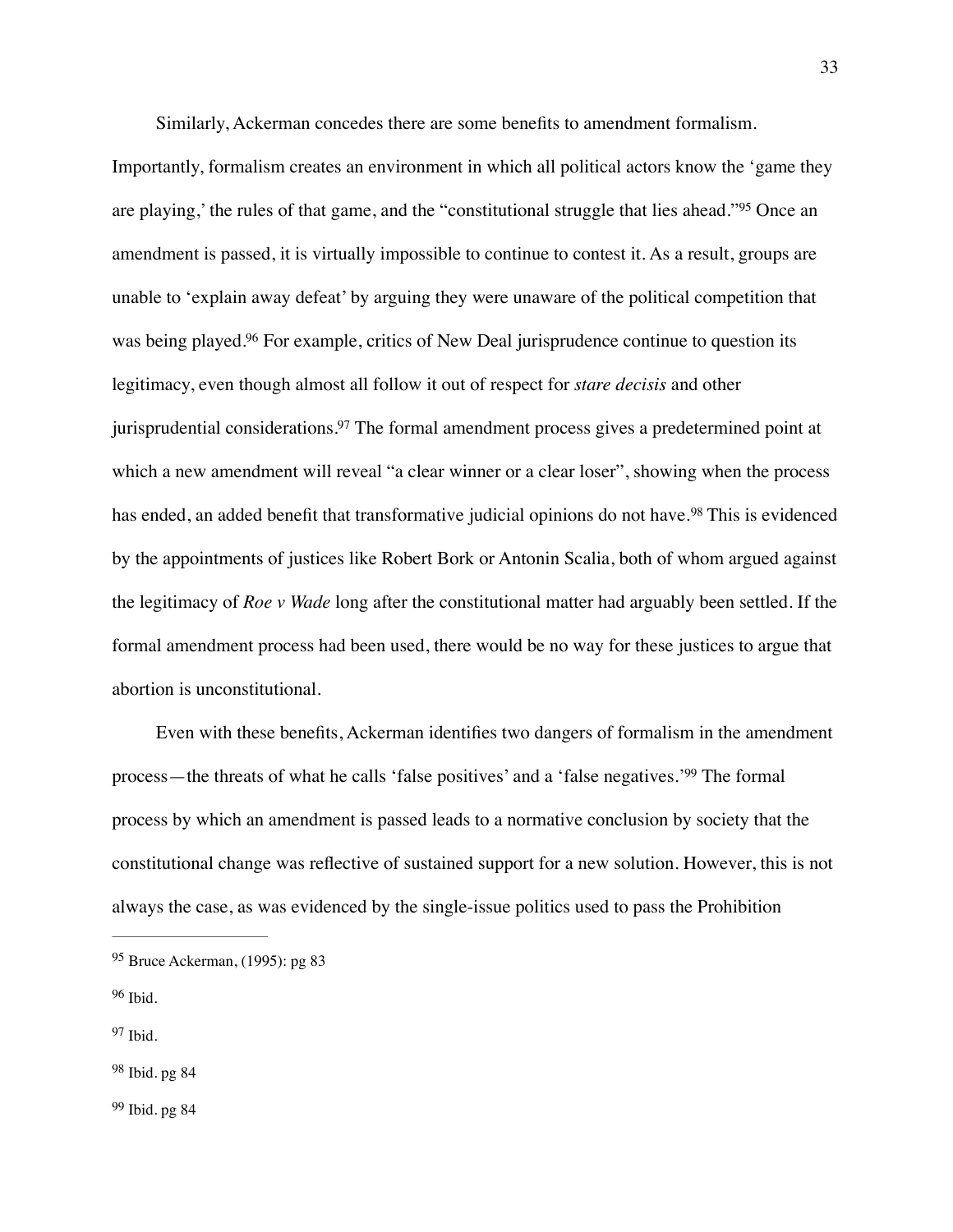amendment, and the subsequent political reversal that occurred years later. As a result, the passage of an amendment—although challenging due to institutional barriers—may still lead to the understanding that support by the populace for such a change was present when it in fact was not. This erroneous belief in public support caused by amendment is what Ackerman refers to as a false positive. The issue of 'false negatives' is even more serious. As Ackerman explains, "by making it hard for a momentary special-interest coalition to impersonate the People, the formalist's obstacle course may stifle the expression of constitutional movements that, after years of mobilized debate that has penetrated deeply into the consciousness of ordinary citizens, won the sustained support of a decisive and sustained majority.["100](#page-34-0)

<span id="page-34-4"></span><span id="page-34-3"></span>Ackerman believes that both the Reconstruction Republicans, as well as the New Deal Democrats, were at risk of this false negative threat, and had they tried to facilitate the constitutional change they—and The People—supported through Article V, the amendments wouldn'thave been ratified even though there was the requisite "decisive  $\ldots$  majority."<sup>[101](#page-34-1)</sup> As a result, the difficulty of a formal amendment process may lead to the conclusion that there is no motive for change, when in fact proponents of amendatory change feel they cannot facilitate their goals through the formal mechanism.

<span id="page-34-5"></span>The fear of a 'false negative' is unfounded when the amendment process is properly crafted such that a moderate amount of amendment is able to occur[.](#page-34-2)<sup>[102](#page-34-2)</sup> In America, with its extremely challenging amendment process, this fear is more valid, but is reflective of the inadequacies of Article V rather than a prescient threat of 'false negatives.' If Article V had less stringent

<span id="page-34-0"></span> $100$  Bruce Ackerman, (1995): pg 85

<span id="page-34-1"></span> $101$  Ibid. pg 86

<span id="page-34-2"></span><sup>&</sup>lt;sup>[102](#page-34-5)</sup> This concept of amendment rate is taken up in depth in Chapter 3.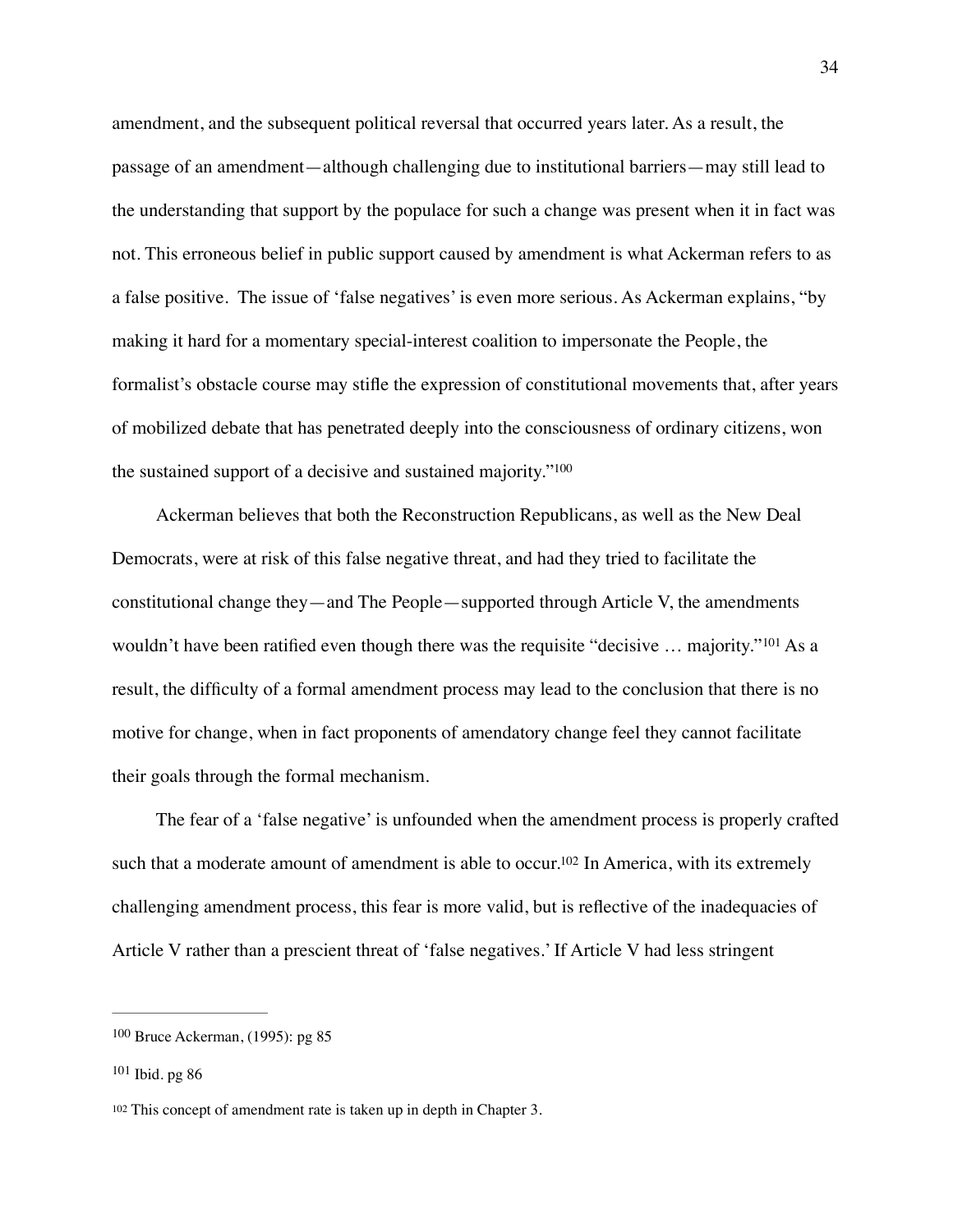requirements, the threat of 'false negatives' would be diminished almost completely. The issue of 'false positives' is tougher to address, but can again be solved through a properly formulated amendment process. Both of these issues, false positives and negatives, are not related to formal amendment itself, but instead created by the amendment procedure that governs a constitution. As will be shown in Chapter 3, amendment procedures can be built to promote an amount of amendment that supports constitutional stability, avoiding these problems.

Both Ackerman and Levinson present a nuanced picture as to what truly amounts to amendatory change, while revealing the extent to which constitutional efforts by political actors can amount to 'amendment' without ever utilizing the formal process. However, neither deny the importance of the formal process. Levinson believes that practically, amendments happen outside the Article V process, while Ackerman fears that Article V is too stringent in its institutional barriers. As a result, a more finely tuned amendment process could allow for the changes both authors describe, and also prevent the threat of false negatives that Ackerman fears. In this way, it seems that the opponents of formalism have less normative criticisms of the process, and instead question Article V's practical import.

This debate about amendatory change was largely centred around its effects in America. By considering amendment processes from a comparative standpoint, it appears there are a lot more benefits to formalism than Levinson or Ackerman let on. Specifically, in her work *Constitutional Amendment Rules: A comparative perspective* Rosalind Dixon presents a powerful argument as to formal amendment's positive effects on a constitutional order.

<span id="page-35-1"></span>The first and most integral role Dixon believes amendments play is to facilitate a "whole-scalerevision" of a constitutional system.<sup>[103](#page-35-0)</sup> For example, the adoption of the Canadian Charter

<span id="page-35-0"></span> $103$  Rosalind Dixon, (2011): pg 96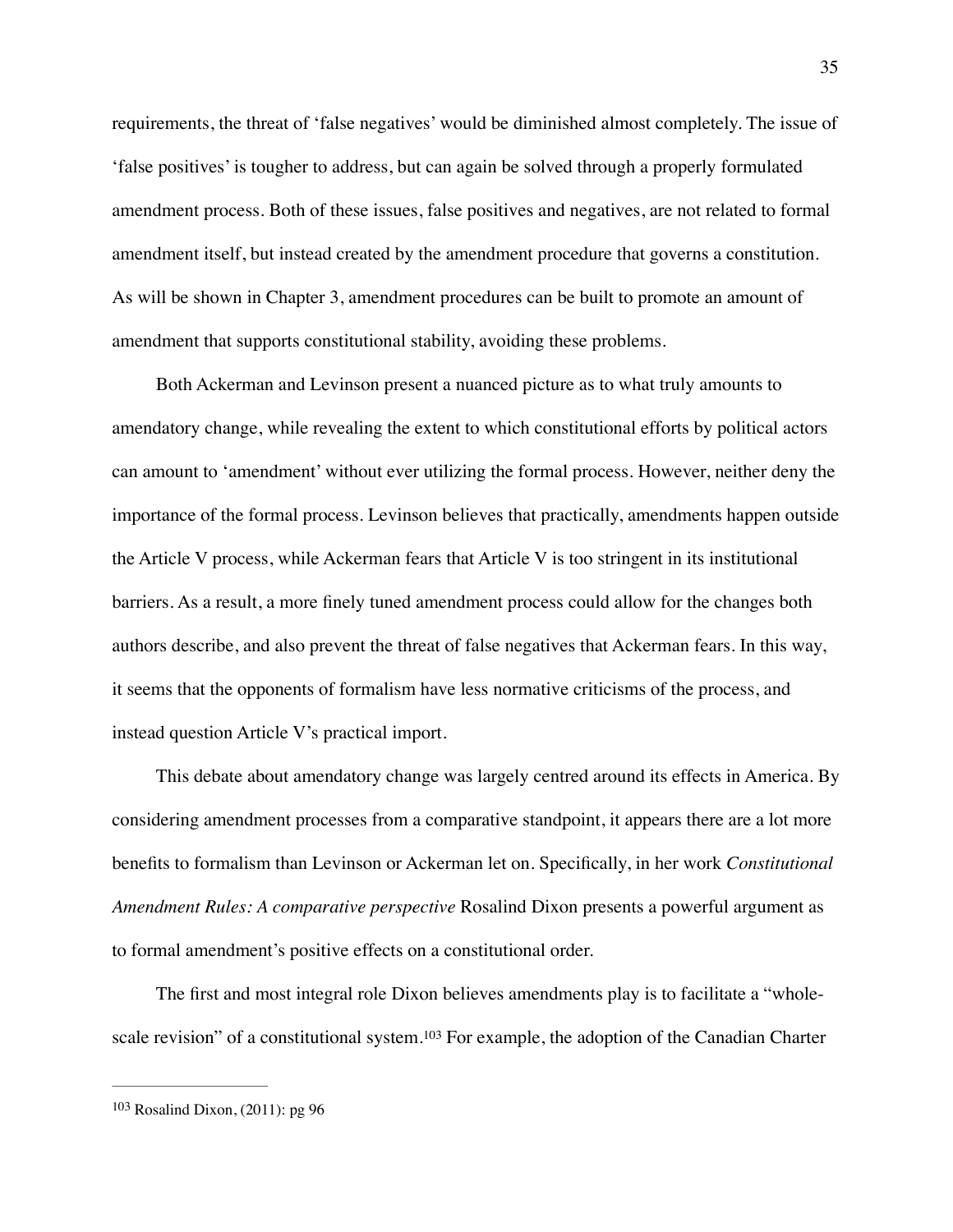<span id="page-36-6"></span><span id="page-36-5"></span>of Rights and Freedoms in 1982 completely changed Canada's governmental structure as well as the rights afforded to individuals[.](#page-36-0)<sup>[104](#page-36-0)</sup> Changes to this degree have to happen through amendment, as otherwise, their legitimacy could never be proven. In this way, "formal constitutional amendment procedures serve not only to promote the chances of large-scale constitutional change, but also to increase the chances that such change will occur" within the existing constitutional schema[.](#page-36-1)<sup>[105](#page-36-1)</sup> As a result, Dixon believes formal amendment processes serve as the sourceof what Rawl's once called "constitutional transparency."<sup>[106](#page-36-2)</sup> Constitutional stability necessitates trust on the part of its citizens in the constitutional system, and if whole-scale revisions were to occur without using the formal process, it would transparently alienate the citizenry from their institutions.

<span id="page-36-8"></span><span id="page-36-7"></span>Besides 'revision', Dixon believes that amendments have two important effects in the context of the Supreme Court. Amendments can be used in a 'generative' way to "jump-start … new interpretations of the constitution by courts," as well as in a 'trumping' manner, overriding "existingjudicial interpretations."<sup>[107](#page-36-3)</sup> Dixon believes this process allows citizens to participate in constitutional discourse directly, reducing the 'agency costs' associated with representative government[.](#page-36-4)<sup>[108](#page-36-4)</sup> Both of these effects promote popular sovereignty, and can facilitate these changes in two ways—amendments can change the textual basis with which judicial interpretation is made, or they can change the public understanding of the constitution more

<span id="page-36-9"></span><span id="page-36-0"></span> $104$  Rosalind Dixon, (2011): pg 96

<span id="page-36-2"></span><span id="page-36-1"></span> $105$  Ibid. pg 97

<span id="page-36-3"></span><sup>&</sup>lt;sup>[107](#page-36-8)</sup> Ibid. pg 98

<span id="page-36-4"></span><sup>&</sup>lt;sup>[108](#page-36-9)</sup> Agency costs are the losses to agency that occur as you have to convince your representative to act in the manner you would like.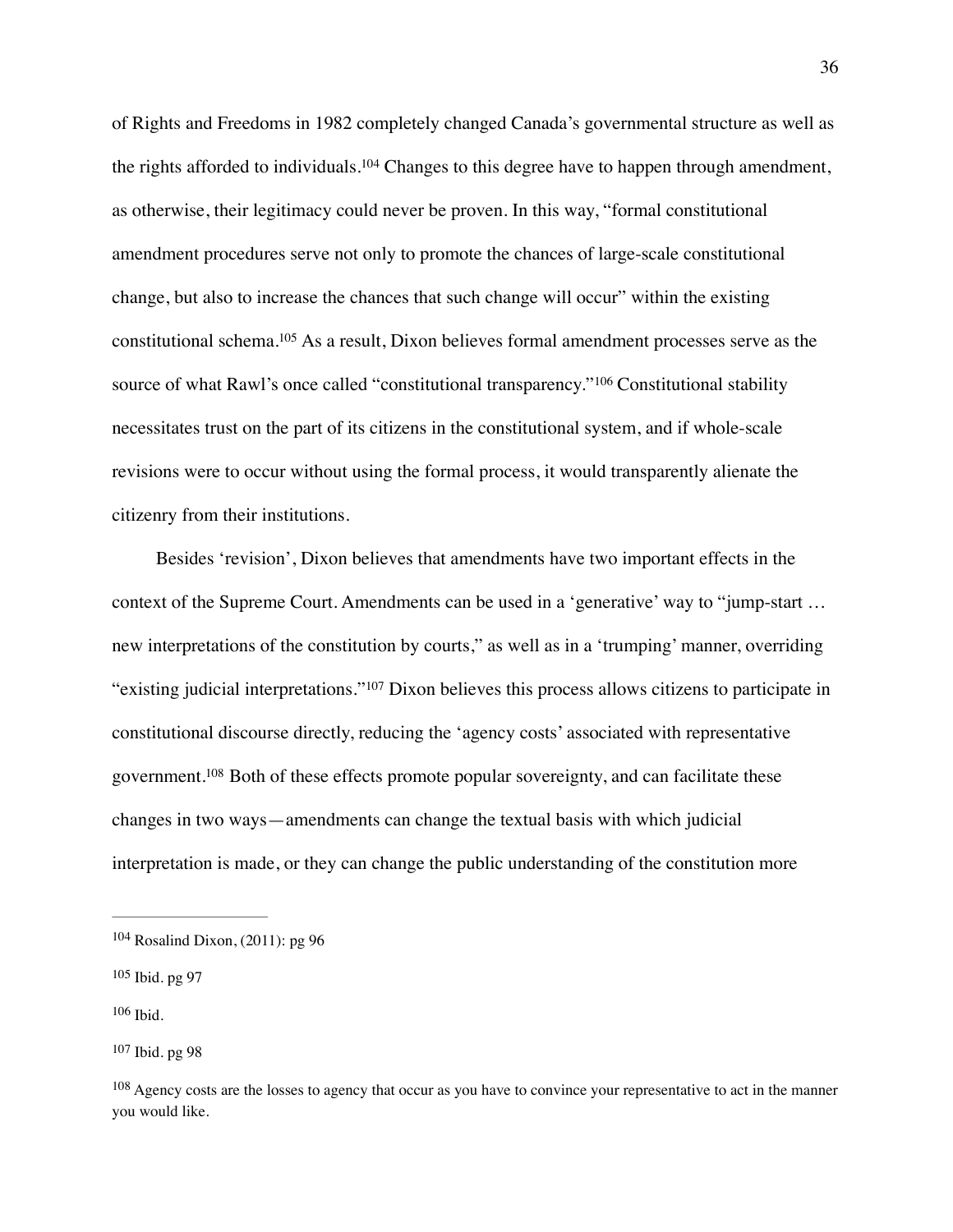generally. As Professor Vicki Jackson noted, ratified amendments, as well as proposed amendments, affect "[the] court's willingness to respond to democratic pressures for constitutional change," serving as a clear expression of the will of The People[.109](#page-37-0)

<span id="page-37-8"></span><span id="page-37-7"></span><span id="page-37-6"></span><span id="page-37-5"></span>Dixon notes that there are differences in the language of trumping and generative amendments. Generative amendments are usually "broad and open-ended" removing jurisprudential restrictions on otherwise unclear standards, while trumping amendments are explicit and concrete, meant to overhaul prior judicial interpretations.<sup>[110](#page-37-1)</sup> The history of the 11th amendment elucidates what a trumping amendment looks like in practice.<sup>[111](#page-37-2)</sup> In the 1793 case *Chisolm v Georgia*, the Court ruled that the plaintiff, a citizen of South Carolina, could file suit against Georgia in the 'original jurisdiction' of the Supreme Court.<sup>[112](#page-37-3)</sup> The state of Georgia refused to appear in court, stating that there was no standing to sue a sovereign state in federal court. The Court disagreed, arguing that they could in fact hear the case. This decision angered countless defenders of state sovereignty, and prompted the passage of the 11th amendment. Passed a year later, the 11th amendment states that the "judicial power of the United States shall not be construed to extend to a any suit in law or equity, commenced or prosecuted against one of the United States by citizens of another state, or by citizens or subjects of any foreign state" explicitly rebuking the Court's decision.<sup>[113](#page-37-4)</sup>

<span id="page-37-9"></span>The decision was not revisited until 1890, when the Court overturned *Chisolm* in *Hans v Louisiana,* arguing they could revisit the constitutional question due to the "adoption of the 11th

<span id="page-37-4"></span> $113$  Ibid. pg  $101$ 

<span id="page-37-0"></span> $109$  Rosalind Dixon, (2011): pg 99

<span id="page-37-1"></span> $110$  Ibid.

<span id="page-37-2"></span> $111$  Ibid. pg  $100$ 

<span id="page-37-3"></span> $112$  Ibid.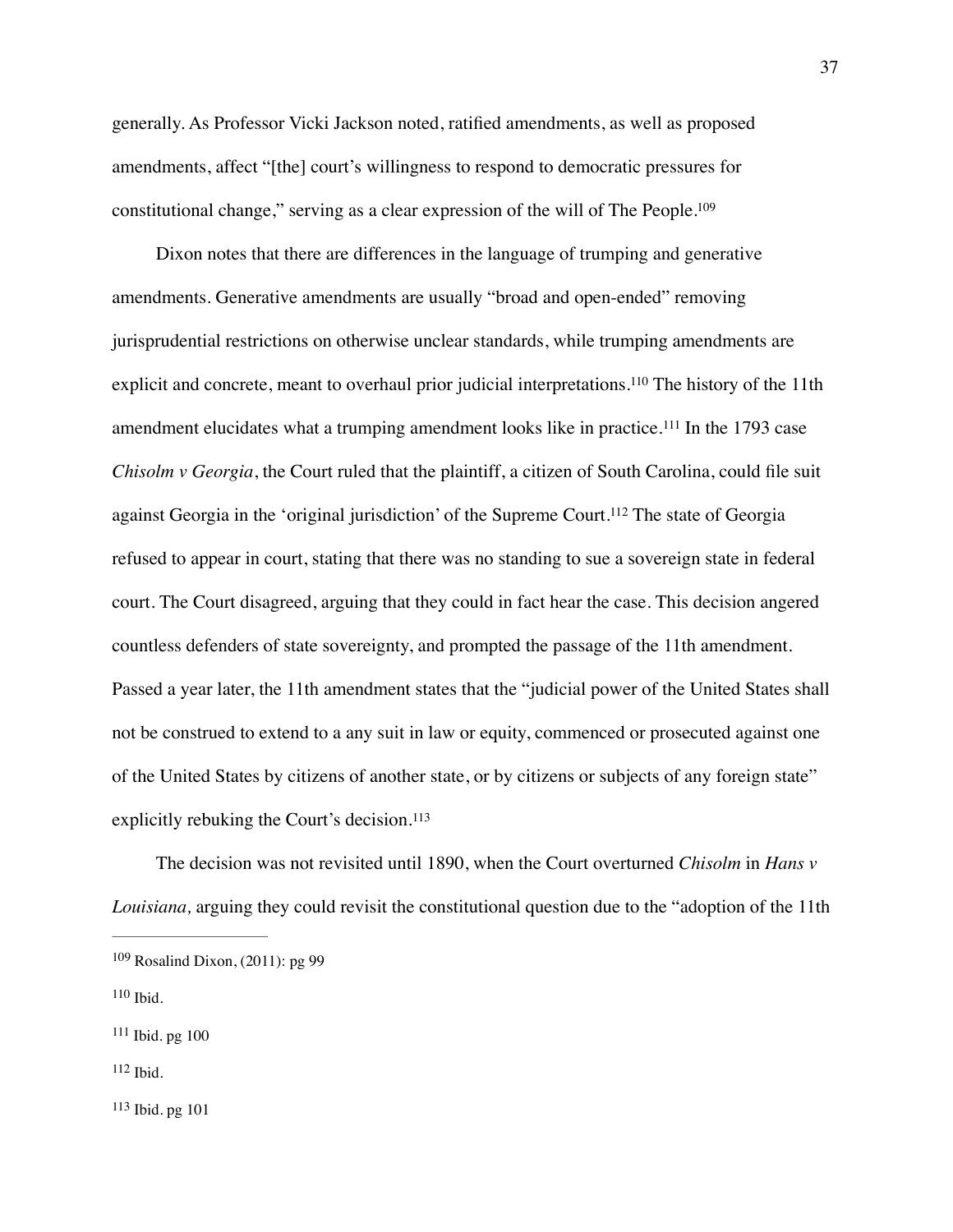<span id="page-38-4"></span>amendment." In *Hans,* the Court held that "due to state sovereign immunity, federal courts do not have jurisdiction over legal actions against a state to recover money damages." $114$  The oral arguments in *Hans* included not only arguments about the legal ramifications of the 11th amendment, but also the public sentiment reflected by the passage of the amendment. In this way, textually specific 'trumping' amendments reveal to the Court—and the nation more generally—how the public feels about a certain judicial decision, and are effective in influencing the Court's jurisprudence when it is not in line with The People's constitutional understanding[.115](#page-38-1)

<span id="page-38-6"></span><span id="page-38-5"></span>Differently, Dixon uses the example of the 1967 Indigenous Rights amendments to the Australian Commonwealth Constitution to illustrate the effect of generative amendments. The 'Indigenous Australians' amendment package included provisions to include aboriginal Australians in future censuses, as well as empower the federal parliament to legislate in protection of this ethnic group. Specifically, the amendments involved the deletion of Section 127, which specified that in the census, "aboriginal natives shall not be counted."<sup>[116](#page-38-2)</sup> Similarly, the amendments changed Section 51, which establishes the legislative power of federal parliament, removing the specification that the legislature "[has] power to make laws for peace, order and good government … [for] The people of any race, **other than the aboriginal race in**  anyState."<sup>[117](#page-38-3)</sup> While these amendments didn't add any new text to the Australian Constitution,

<span id="page-38-7"></span><span id="page-38-0"></span>*Hans v. Louisiana, 134 U.S. 1 (1890)* [114](#page-38-4)

<span id="page-38-1"></span>A somewhat complete list of trumping amendments is as follows: The Eleventh Amendment reversed the Court's [115](#page-38-5) opinion in Chisholm v. Georgia, 2 U.S. 419 (1793); the Fourteenth Amendment overturned Dred Scott v. Sandford, 60 U.S. 393 (1857); the Sixteenth Amendment overturned Pollock v. Farmers' Loan & Trust Company, 158 U.S. 601 (1895); and the Twenty-sixth Amendment modified the result that would have otherwise prevailed in Oregon v. Mitchell, 400 U.S. 112 (1970). Responding to Imperfection (p. 213). Princeton University Press.

<span id="page-38-3"></span><span id="page-38-2"></span><sup>&</sup>lt;sup>[116](#page-38-6)</sup> The Constitution of Australia, The Australian Federal Register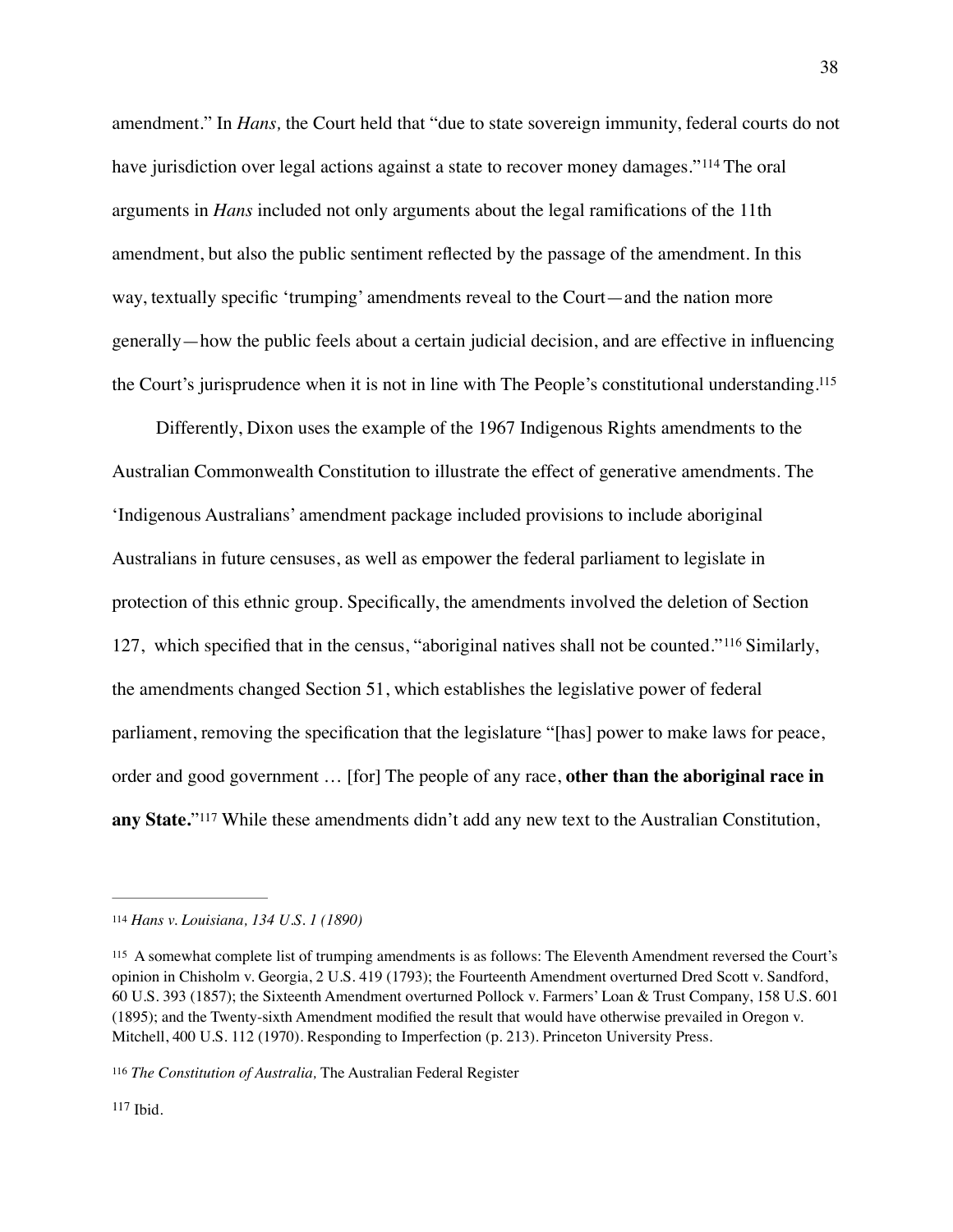they were extremely 'generative' in the way they effected subsequent constitutional jurisprudence.

<span id="page-39-5"></span><span id="page-39-4"></span>An example of this generative effect is found in the 2009 *Wurridjal v Commonwealth of Australia* decision, where the Australian Supreme Court used the 1967 amendments as the basis fortheir decision.<sup>[118](#page-39-0)</sup> The plaintiffs argued that the Australian government had unconstitutionally seized aboriginal land property without providing 'just terms' of agreement, a constitutionally guaranteed right[.](#page-39-1)<sup>[119](#page-39-1)</sup> While the Australian constitution does not specify what 'just terms' constitutes, Constitutional Court Justice Kirby stressed that because the 1967 amendments were meant to make the constitution inclusive of the aboriginal populations, the amendments had "incorporate[d] notions of property as understood by indigenous aboriginals" into the constitution.<sup>120</sup>Although the amendments did not explicitly pertain to property or its definition, they were generative in creating a new jurisprudential understanding as to the rights of aboriginals and the normative implications for the amendments more generally. Kirby concluded that the "effect of the 1967 amendments was to ensure that the Australian Constitution now speaks with equality to all aboriginal Australians, by observing traditional customs.["](#page-39-3)<sup>[121](#page-39-3)</sup> In this way, an amendment could solely remove text from a constitution, yet still be generative in changing the lens with which justices view the document they are tasked with interpreting.

<span id="page-39-7"></span><span id="page-39-6"></span>Consequently, the trumping and generative effects of amendment identified by Dixon are just two ways in which the formal process promotes constitutional stability. Seemingly, these

<span id="page-39-0"></span> $118$  Rosalind Dixon, (2011): pg 99

<span id="page-39-1"></span><sup>&</sup>lt;sup>[119](#page-39-5)</sup> The Constitution of Australia, Section 51 XXXI

<span id="page-39-3"></span><span id="page-39-2"></span> $120$  Ibid. pg 101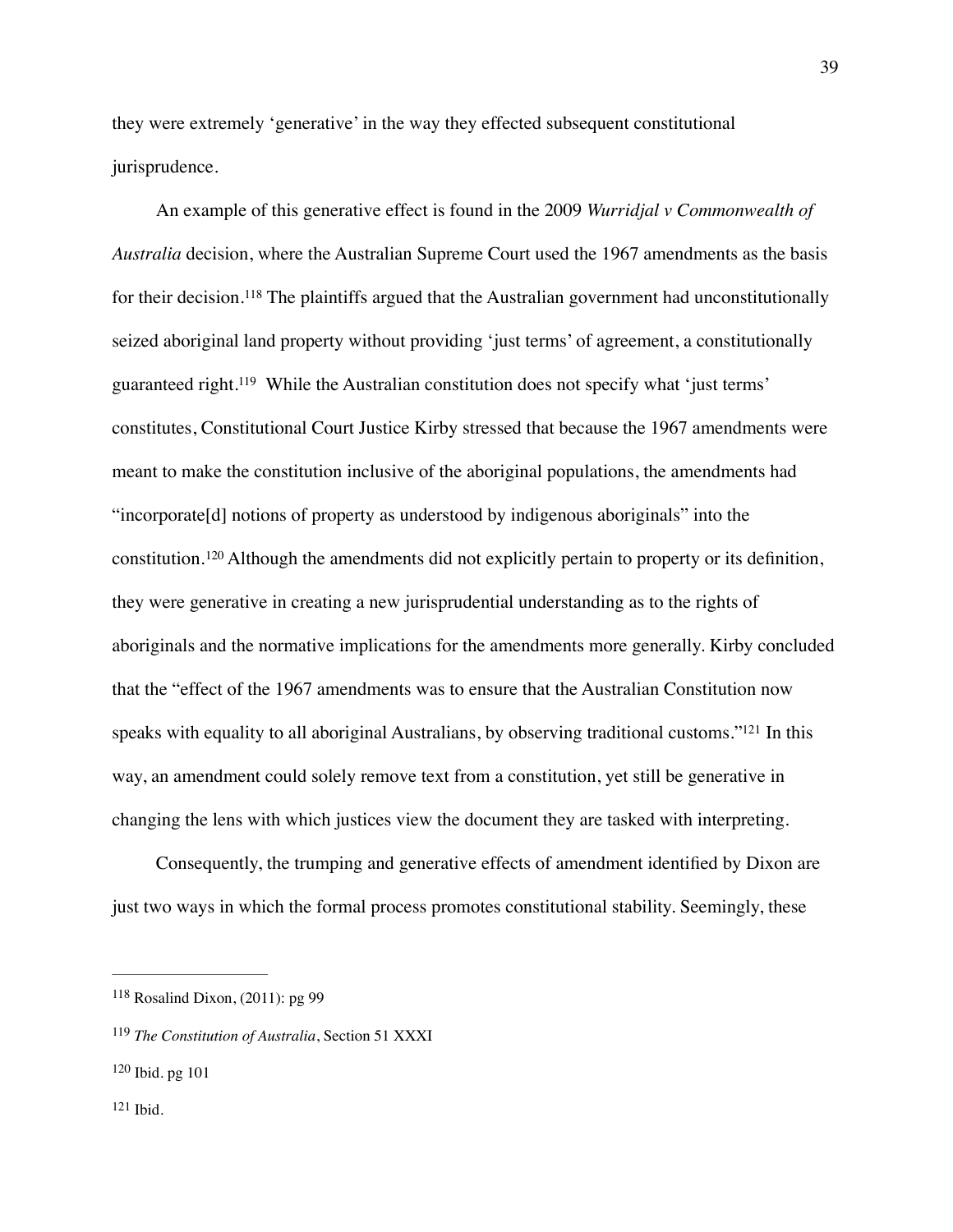amendments have the effect of diminishing the judicial system's role in constitutional development. In actuality, formal amendments of this type strengthen the ability of the judiciary to rule on consequential constitutional matters. When the judiciary can only rely on past jurisprudence with little textual basis, their decisions lack the clout of those made in the context of an amendment. When a constitutional system experiences little to no formal amendment, this problem of judicial illegitimacy is exacerbated, as the judiciary has to step-in to an even greater degree to meet the demand for amendatory change. In turn, amendments actually strengthen the role of the judiciary in constitutional development, rather than diminish it, by affording constitutional courts the ability to rule in transformative ways.

Ackerman and Levinson's arguments as to the informal reality of America's constitutional developments build on, rather than undermine, the claims made in this thesis as to the relationship between amendment, amendment procedure, and constitutional stability. In Levinson's case, the fact that Americans are unable to accurately discern the number of amendments to their constitution is detrimental to constitutional stability, and also reveals how active the American Supreme Court is in informally amending the Constitution. Differently, Ackerman's description of moments of 'higher-lawmaking' is accurate, but Roosevelt's inability to use the formal amendment process to facilitate the constitutional changes he wanted reflects the challenges of the Article V amendment procedure rather than issues with formal amendment itself. In actuality, Roosevelt likely would have much preferred promoting constitutional developments via amendment, but was inhibited by the arduous process. In both contexts, formal amendment promotes constitutional stability more than informal amendment, and while informal amendment happens regularly, it can become problematic.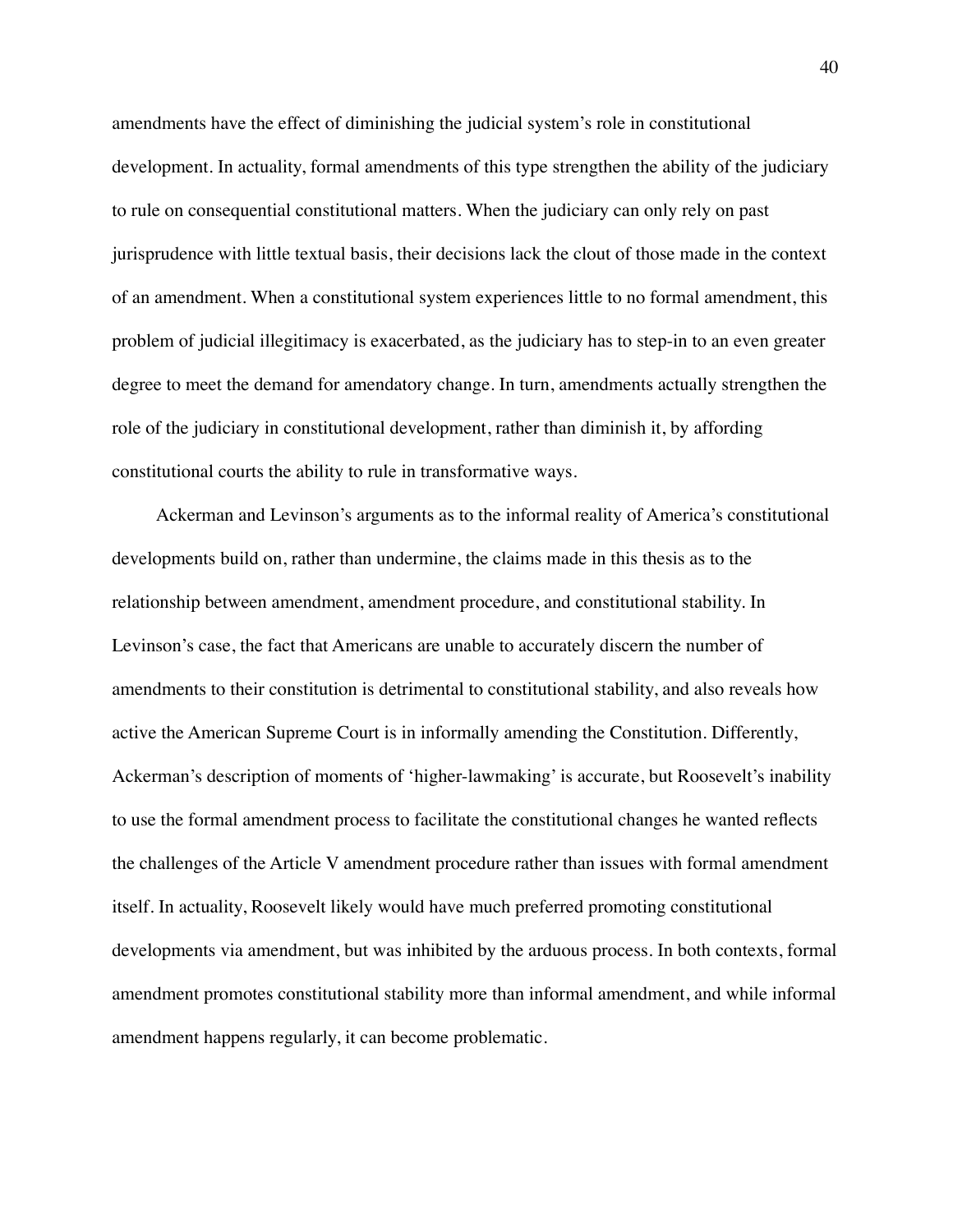Consequently, the concept of amendment is as old as the American Constitution. The founders based their arguments in favour of amendment on the principles of the consent of the governed, human fallibility, and the importance of the Constitution as 'higher law.' The Framers believed that the Constitution would have to go through a process of formal change, one which had to be arduous enough to prevent a small group from undermining constitutional order. However, as constitutional democracies have developed across the world, there have been many critics of amendatory change, who support judicial supremacy or fear that too frequent amendment will destroy a constitutional system. Fears of too frequent amendment are valid, but at least in America, amendment has happened *too infrequently*. When a constitution is not changed formally but requires updating, informal changes are facilitated by actors outside the amendment process. While scholars like Levinson and Ackerman may view the informal changes as a practical reality, even they concede that often, the best avenue for constitutional change is through the formal system. However, in America, it appears that the Article V may be too arduous, often preventing amendments, creating the 'false negatives' that Ackerman fears. With all this in mind, it appears that the issues found in this chapter are less with amendments specifically, and more with the processes that govern them. Consequently, the importance of formal amendment, its relationship with the amendment procedure, and the effect of this procedure on constitutional stability has been established.

#### **Chapter 2: Unamendability and its Relationship to Amendment**

# **Section 1: Unamedability in America:**

Amendments amount to formal constitutional change. However, constitutional stability inherently necessitates some things to remain the same. As a result, for formal amendment to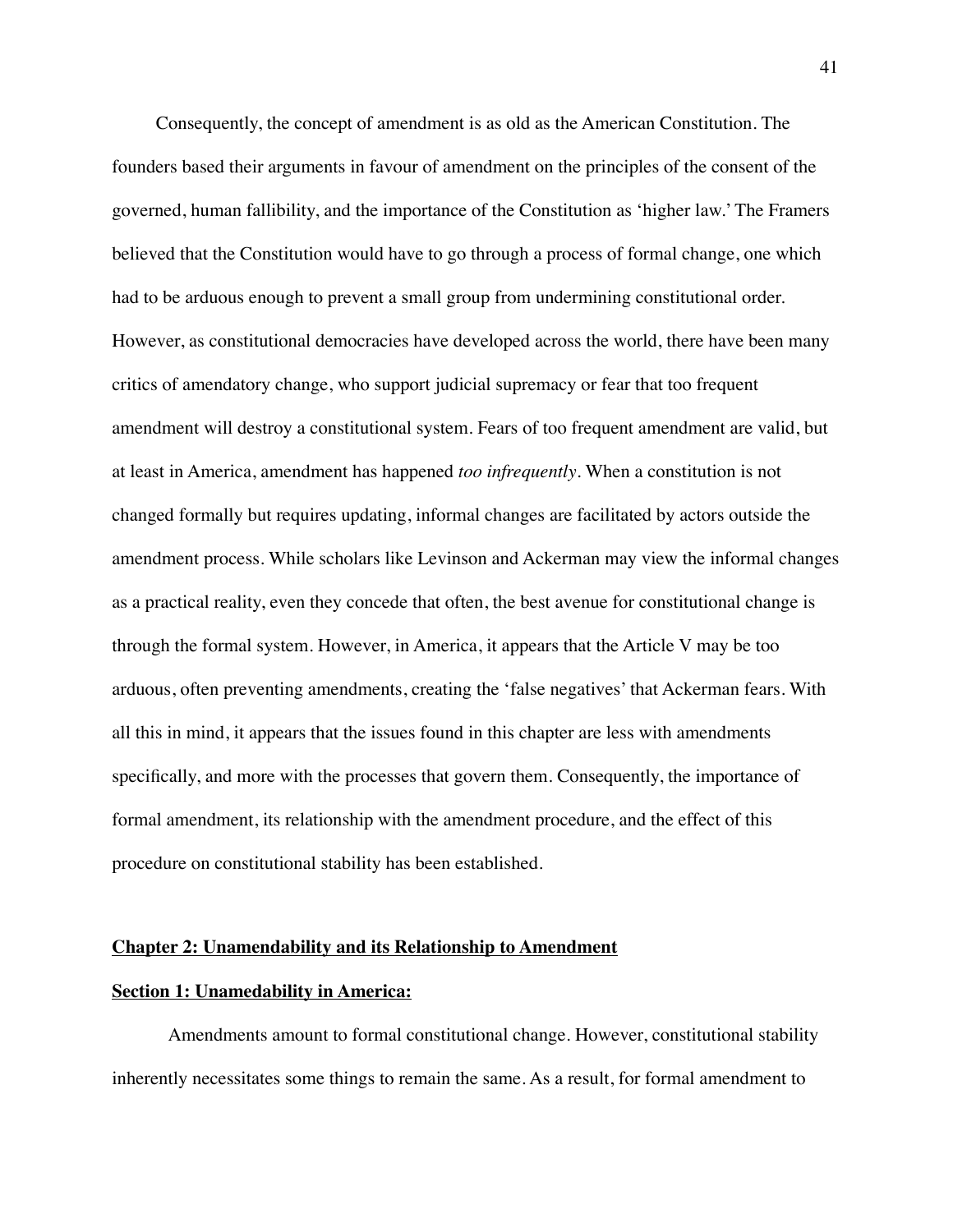promote constitutional stability, and for the amendment procedure to do the same, there must be some constitutional provisions that cannot be changed. This is where the concept of unamendability comes into play—some provisions of the constitution are immutable, and if they were to change, the entire constitutional order would be upended. As a result, unamendability serves multiple important functions—it highlights the *constitutional identity* of document, adds strength to the amendment process by limiting what can be changed, and gives jurisprudential clout to constitutional courts to rule on the constitutionality of amendments. In turn, unamendable provisions promote constitutional stability, and are an important piece of any amendment process. Through the analysis of unamendable provisions in countries' constitutions across the world, as well as their effect on the constitutional systems they govern, the relationship between unamendability, amendment procedures, and constitutional stability is. elucidated.

<span id="page-42-3"></span><span id="page-42-2"></span>While Americans had the first 'eternity' clauses placed in their Constitution, these unamendable provisions were not in line with the modern normative understanding. At the time of its creation, the American Constitution had only two unamendable clauses included in Article V. The first was a guarantee on slave importation, which had a built in termination of 20 years[.122](#page-42-0) The second was a provision that no state would be deprived equal suffrage in the Senate.<sup>[123](#page-42-1)</sup> Importantly, both of these clauses have clear political calculations baked into them, and the debate at the Constitutional Convention reveals the extent to which the Founding Fathers felt the inclusion of such unamendability was necessary.

<span id="page-42-0"></span><sup>&</sup>lt;sup>[122](#page-42-2)</sup> John R. Vile, "The Case against Implicit Limits on the Constitutional Amending Process," Responding to *Imperfection*, (1995): pg. 191-214 https://doi.org/10.1515/9781400821631.191)

<span id="page-42-1"></span><sup>&</sup>lt;sup>[123](#page-42-3)</sup> John R. Vile (1995): pg 191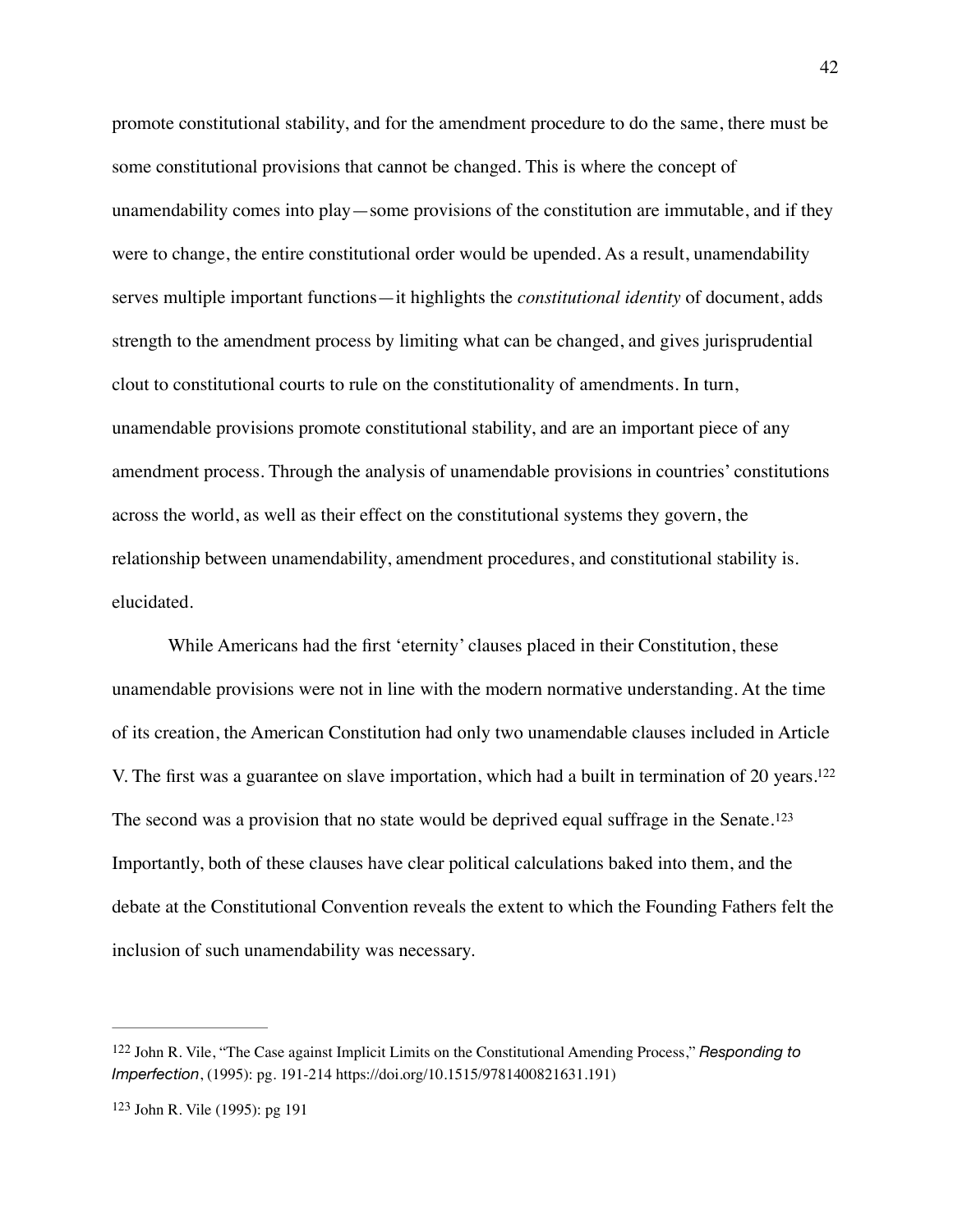<span id="page-43-5"></span><span id="page-43-4"></span>Article V was one of the last things discussed at the Convention. On September 10th—a mere week before the end of the Convention—the first amendment proposal was made.<sup>[124](#page-43-0)</sup> Originally, this proposal allowed for the legislatures of 2/3rds of the States to call for a convention. Founding Fathers like Elbridge Gerry, James Madison, and Alexander Hamilton opposed such a process, each for different reasons. While Gerry feared that such a process would "bind the union to innovations that may subvert the state-Constitutions altogether," Hamilton worried that the States would only use such a process to increase their own powers at the expenseof the federal government's.<sup>[125](#page-43-1)</sup> Differently, Madison objected to the vagueness of such a provision, suggesting his own mechanism: "The Legislature of the  $U-S$ —whenever two thirds of both Houses shall deem necessary, or on the application of two thirds of the Legislatures of the several States, shall propose amendments to this Constitution, which shall be valid … when the same shall have been ratified by three fourths at least of the Legislatures of the several States, or by Conventions in three fourths thereof.["](#page-43-2)<sup>[126](#page-43-2)</sup> John Rutledge, a delegate from South Carolina, amended Madison's proposal immediately, including the 20-year slave provision out of fear that the Constitution "might be altered by the States not interested in [slave] property and prejudiced againstit."<sup>[127](#page-43-3)</sup> While Madison may not have agreed with such a clause, in pursuit of ratification, he conceded.

<span id="page-43-7"></span><span id="page-43-6"></span>After Madison's process was generally agreed upon, many at the Convention began to suggest the addition of provisos that would prevent certain constitutional changes out of fear of

- <span id="page-43-1"></span> $125$  Ibid.
- <span id="page-43-2"></span> $126$  Ibid. pg 193
- <span id="page-43-3"></span> $127$  Ibid. pg 194

<span id="page-43-0"></span><sup>&</sup>lt;sup>[124](#page-43-4)</sup> John R. Vile, (1995): pg 192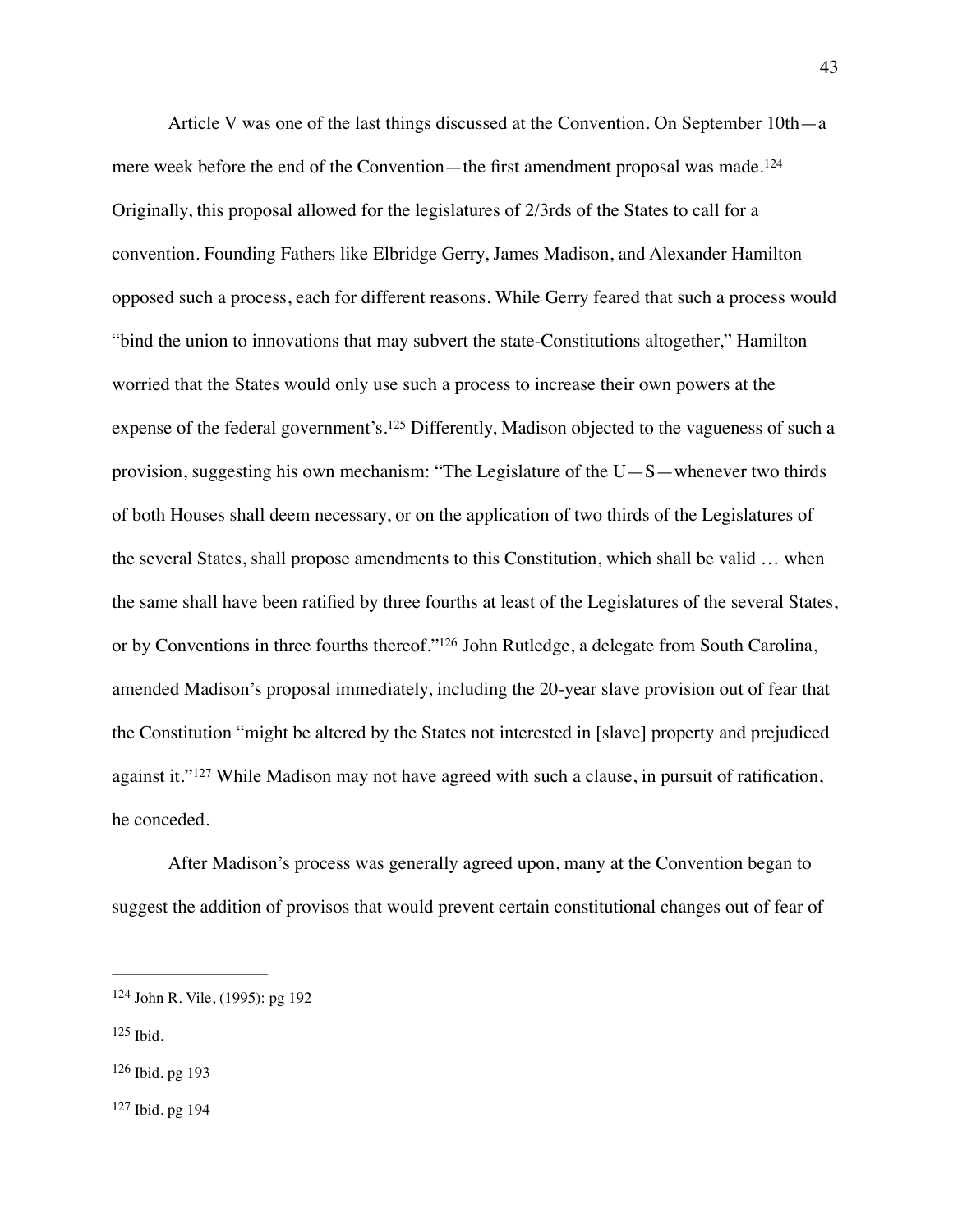<span id="page-44-5"></span><span id="page-44-4"></span>what future governments would do. Roger Sherman of Connecticut, who in July of that same year had crafted the 'compromise' that created the Senate's state-based representation, feared "that three fourths of the States might be brought to do things fatal to particular States, as abolishingthem altogether or depriving them of their equality in the Senate." $128$  As a result, Sherman suggested a proviso specifying that that "no State should be affected in its internal police,or deprived of its equality in the Senate."<sup>[129](#page-44-1)</sup> Madison disagreed completely with such a clause, contending that if it were to be added, every state would "insist on [such constitutional limitations]for their boundaries, exports" and countless other protections.<sup>[130](#page-44-2)</sup> Eventually, Gouverneur Morris of New York's amendment, "that no State, without its consent shall be deprived of its equal suffrage in the Senate" was adopted, with Madison blaming its inclusion on "the circulating murmurs of the small States.["131](#page-44-3)

<span id="page-44-7"></span><span id="page-44-6"></span>With the final part of the Constitution, that which would be unamendable, agreed upon, it was sent to the States for ratification. The debate around the additions of such provisions reveals the extent to which the Founding Fathers were sceptical of such clauses. It was clear that most of the Framers believed the document should be changed as the people see fit, in line with the principle of the consent of the governed. For Madison, the adopted unamendable clauses were politically practical, rather than constitutionally beneficial. As a result, Madison would have preferred the already arduous Article V amendment process to be the only thing that stood in the way of constitutional change. The disagreements between the framers at the Convention reveal

- <span id="page-44-1"></span> $129$  Ibid.
- <span id="page-44-2"></span>[130](#page-44-6) Ibid.

<span id="page-44-0"></span><sup>&</sup>lt;sup>[128](#page-44-4)</sup> John R. Vile, (1995): pg 194

<span id="page-44-3"></span><sup>&</sup>lt;sup>[131](#page-44-7)</sup> Ibid. pg 195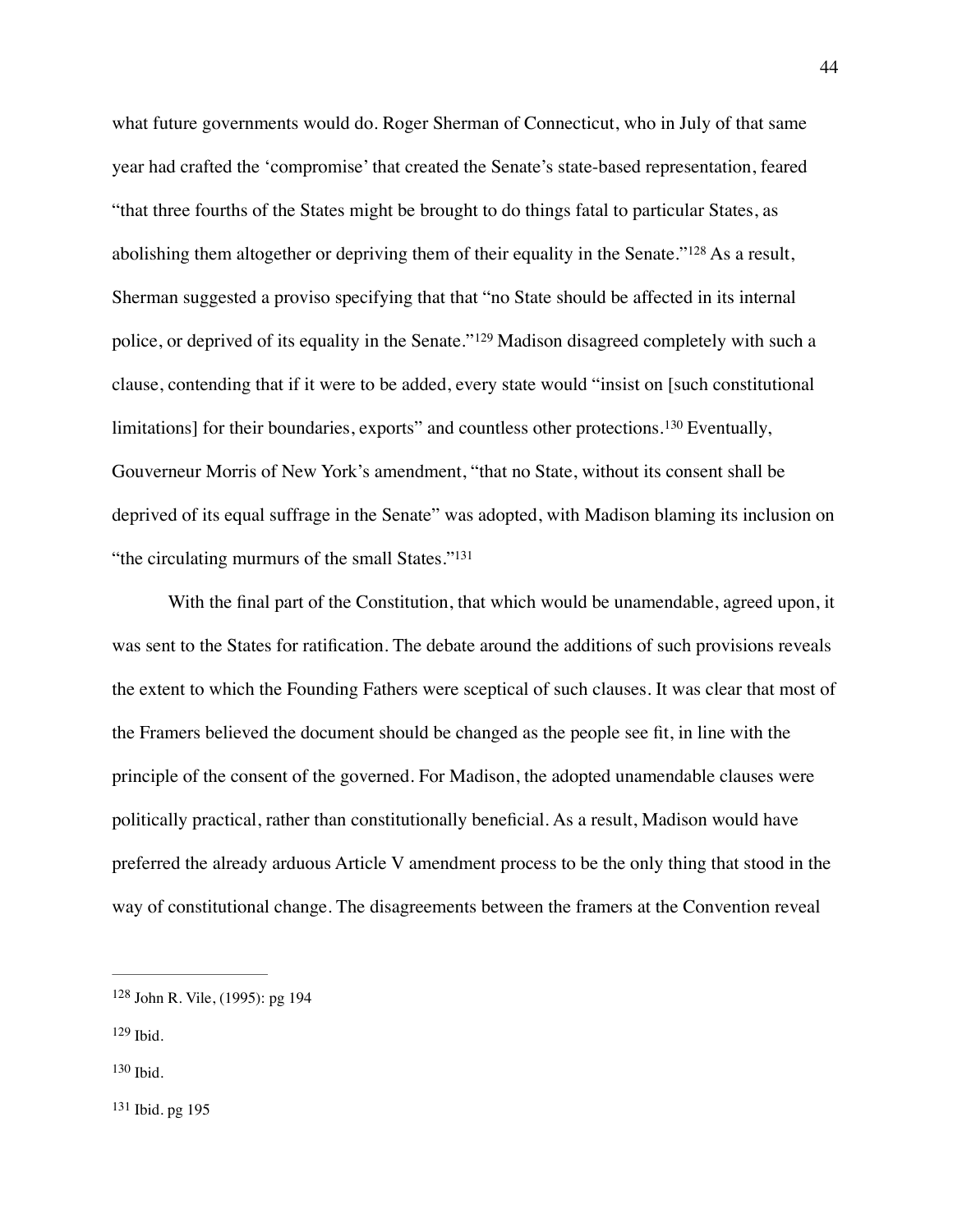an important normative consensus—unamendable provisions in a constitutional negotiation invite political calculations and clauses that often serve to defend the interests of certain groups.

<span id="page-45-1"></span>This theme of unamendability—its protection of interest groups—is common throughout theworld's constitutions, but is rarely as apparent as it was in America.<sup>[132](#page-45-0)</sup> As with all parts of a constitution, amendment procedures are the product of a negotiation, but due to their nature of 'controlling the future,' the eventually agreed-upon mechanisms often serve as a window with which the disparate goals and principles of a country's founders can be identified. This expression of founders' goals is most transparent in the parts of the constitution that are permanently unamendable. While sometimes this interest group pressure leads to the inclusion of the type of clauses found within the American Constitution, in the rest of the world, it has led to the opposite. Regularly, the only thing different interest groups can agree upon when crafting a constitution is uncontroversial democratic principles and rights. As a result, due to the fact that there must unanimity in constitutional creation, unamendable clauses tend to protect the things all citizens can agree upon.

Consequently, unamendable—'eternity'—clauses in constitutions throughout the world serve as a point of consensus, rather than disagreement, allowing a constitution to have a central, agreed-upon identity. When eternity clauses are transparent in what they are permanently enshrining, debates on the matter are settled, and citizens can use the ideals espoused in those clauses as the basis for constitutional arguments. This argument will be continued later on in the chapter in more detail.

While these two provisions amount to the only explicit limits included in the Constitution, there are still many students of the America's founding document who contend that

<span id="page-45-0"></span> $132$  John R. Vile,  $(1995)$ : pg 195. The 20 year slave clause is the quintessential example of defending such interests.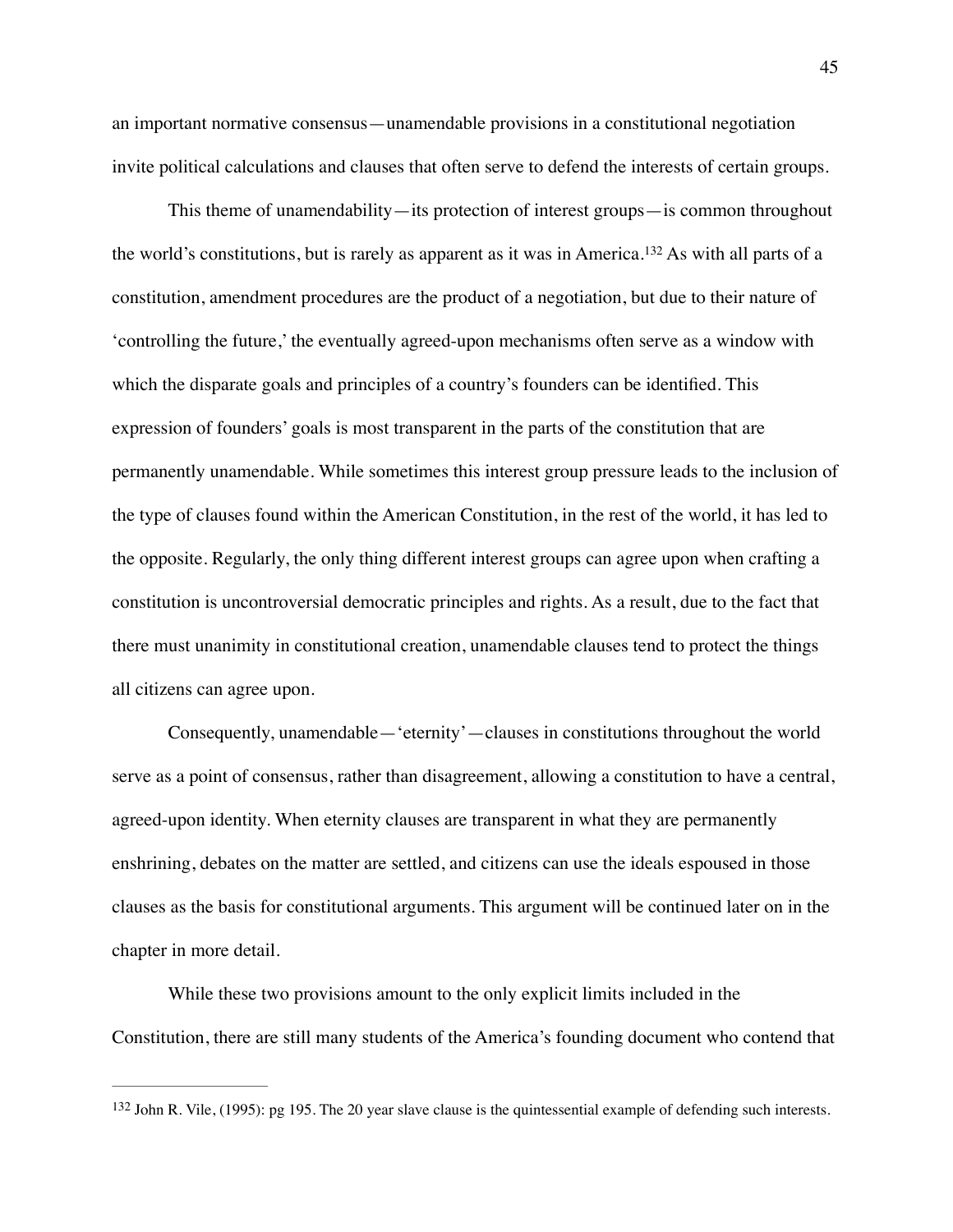<span id="page-46-6"></span><span id="page-46-5"></span><span id="page-46-4"></span>there are other 'implicit constraints' on the document that prevent certain changes. This idea of informal unamendability was first put forward by John C. Calhoun of South Carolina. Calhoun believed that the States had the right to nullify laws they felt the federal government did not have the power to enact[.](#page-46-0)<sup>[133](#page-46-0)</sup> More drastic, Calhoun contended that if a constitutional amendment "radically change[d] the character of the constitution or the nature of the system," the states had a right to secede[.](#page-46-1)<sup>[134](#page-46-1)</sup> After the Confederacy's defeat in the Civil War, Calhoun's arguments lost support. However, in 1893, legal commentator Thomas Cooley wrote an influential article as to how there were "limitations … that stand unquestionably as restrictions upon the power to amend.["](#page-46-2) $135$  To elucidate his understanding, Cooley came up with what he viewed as four examples of 'unconstitutional' constitutional amendments. Specifically, Cooley believed that amendments to remove a part of the Union, give States disparate tax rules, establish nobility, or create a monarchy, were all transparent cases of unconstitutional amendments. Cooley argued that the 15 amendments that had come so far were all in "the direction of further extending the democratic principles which underlie our Constitution" and therefore constitutional. For Cooley, the Founding Fathers "stopped short of forbidding such changes as would be inharmonious" because they believed that no political actor would ever attempt to amend the Constitution in such a clear violation of the document's underlying principles. As a result, "however formal might be the process of adoption … [the amendments] would just as certainly be declared inadmissible and therefore invalid."[136](#page-46-3)

<span id="page-46-7"></span><span id="page-46-0"></span><sup>&</sup>lt;sup>[133](#page-46-4)</sup> John R. Vile, (1995): pg 196

<span id="page-46-1"></span>[<sup>134</sup>](#page-46-5) Ibid. pg 197

<span id="page-46-3"></span><span id="page-46-2"></span> $135$  Ibid.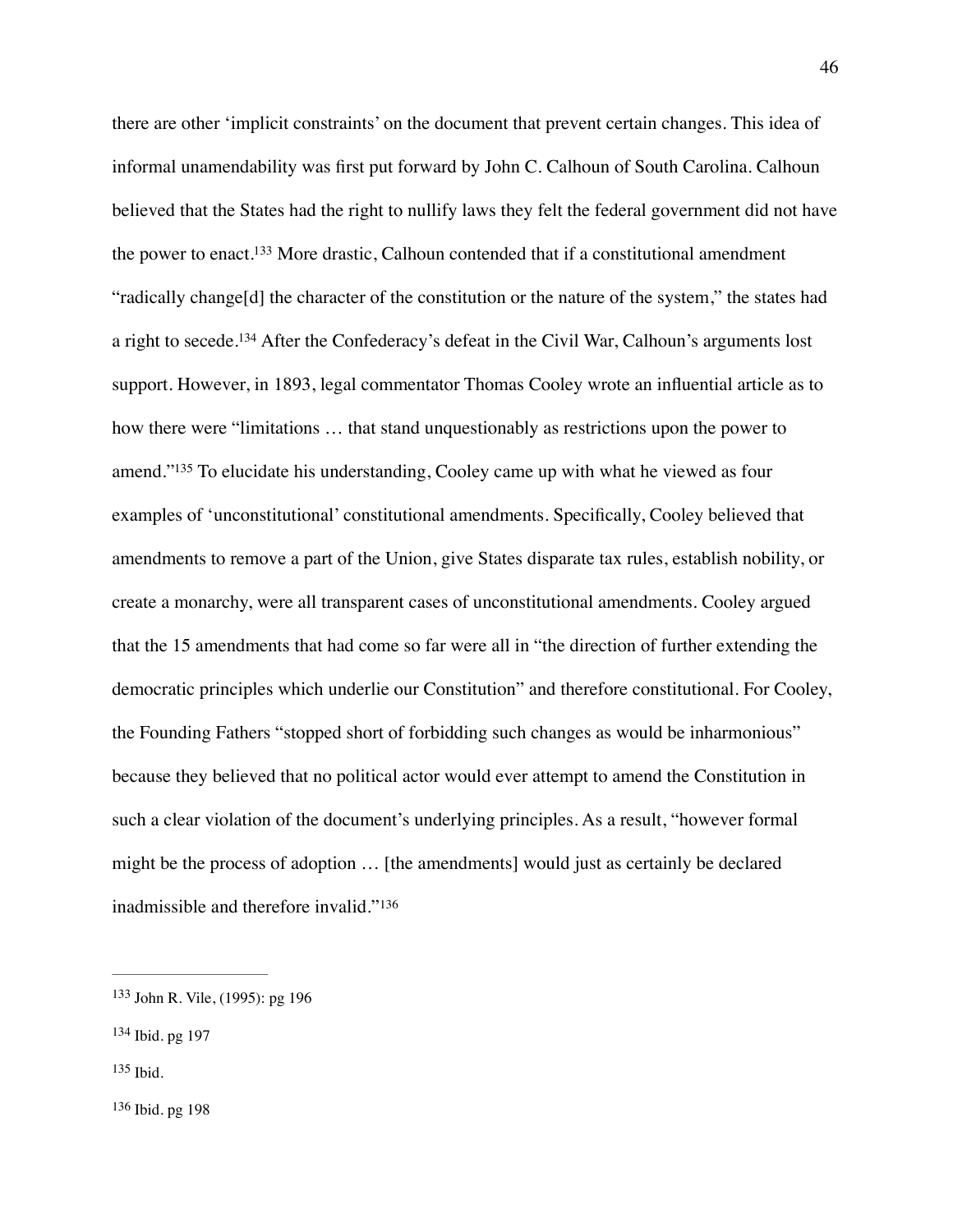<span id="page-47-7"></span><span id="page-47-6"></span><span id="page-47-5"></span>Cooley's contentions have been supported by modern scholars like Walter Murphy and George Wright. Murphy believes that certain provisions of the Constitution are so consequential thatthey cannot be voided.<sup>[137](#page-47-0)</sup> Murphy uses the hypothetical of an amendment that allows for clear racial discrimination as the quintessential example of such an unconstitutional amendment.<sup>138</sup>Such an amendment would have to be invalidated by the Supreme Court, as it "contradict[s] the basic purposes of the whole constitutional system."<sup>[139](#page-47-2)</sup> Similarly, George Wright argues that "no 'amendment' can be valid if it leaves what it purports to amend as a smoldering, meaningless wreckage; rather, such an 'amendment' can only be enacted as part of a new constitution with which it is organically compatible.["](#page-47-3)<sup>[140](#page-47-3)</sup> If an amendment is so disparate from the original goals of the constitution it is changing, "for reasons of logic rather than morality, the "amendment" cannot reasonably be regarded as in fact a genuine amendment to the Constitution, but rather as the genesis of a new and separate constitution."[141](#page-47-4)

<span id="page-47-9"></span><span id="page-47-8"></span>Murphy's fears of problematic amendment reflect the importance of eternity clauses and unamendable provisions more generally. If minority rights are included in a country's unamendable provisions, constitutional courts can reasonably rule against any amendment that would abrogate these rights. Similarly, if America had an eternity clause in its Constitution that simply outlined "permanent equality under the law," a Court could still rule against the type of racist amendment Murphy takes issue with. However, without any unamendable provisions, the

<span id="page-47-2"></span> $139$  Ibid.

<span id="page-47-4"></span> $141$  Ibid. pg 764

<span id="page-47-0"></span><sup>&</sup>lt;sup>[137](#page-47-5)</sup> John R. Vile, (1995): pg 198

<span id="page-47-1"></span> $138$  Ibid.

<span id="page-47-3"></span>R. George Wright, "Could a Constitutional Amendment Be Unconstitutional?" *Loyola University Chicago Law* [140](#page-47-8) *Journal*, Volume 22, Issue 4, (1991): pg 741-764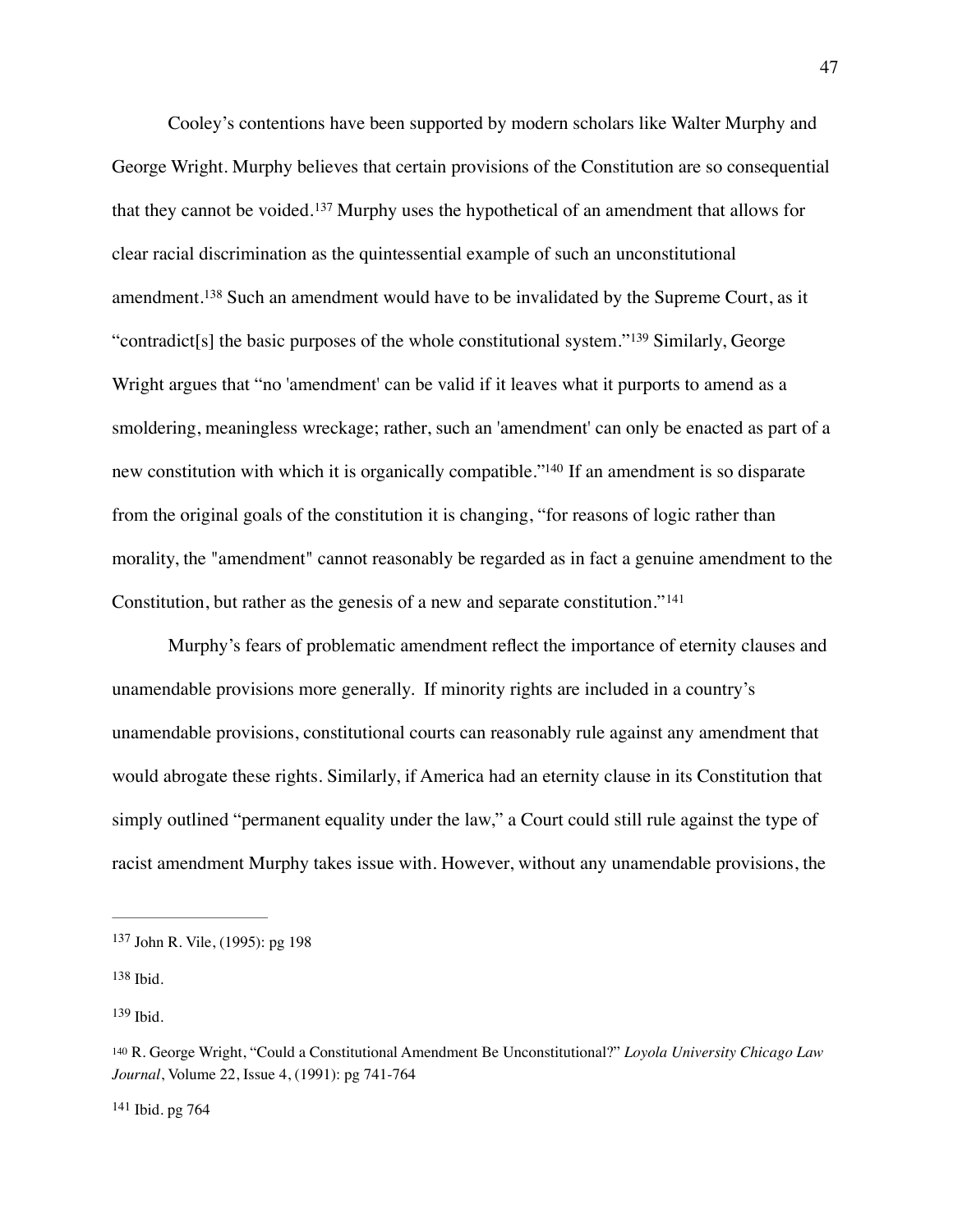Court loses jurisprudential clout in invalidating amendments. If the American people were able to utilize the already arduous Article V process and ratify an amendment, what right does the Court have in nullifying it? Formal amendment is one of the most transparent expressions of the will of the people. If a court were to invalidate a formal amendment, it needs serious jurisprudential grounds for doing so. Importantly, only unamendable provisions afford courts this ability. Moreover, these concerns highlight the importance of amendment procedure and its role in facilitating amendments. Any amendment process must be finely tuned to allow for an amount of amendment that promotes constitutional stability without turning the constitution into, as Wright said, a "smoldering, meaningless, wreck."

Interestingly, constitutional law scholar John R. Vile disagrees with Wright and Murphy completely, from both a practical and normative standpoint. Primarily, Vile believes that it was in no way the Framers intent to include implicit restrictions to the amendment process. The Constitution is already explicit in the limits it places on the amendment procedure, and as the Convention debate reveals, many other restrictions were rejected because they are problematic. The Framers understood that that amendments were necessary piece of the constitutional puzzle, and should be used as such. At the time of the Convention, constitutional jurisprudence was a novel idea, and there was no discussion of unamendability as there were very few constitutions to serve as a reference. As a result, Vile believes it was in no way the intention of the Founders to include any 'implicit' limitations on amendment.

Differently, Vile believes that a judicial invalidation of an amendment would be a seizure of power by this branch from the people. Judicial review is accepted on the basis that, if the people will it, they can amend the Constitution. As a result, if this right by the people was stripped, the legitimacy of the Court would be decimated—nine unelected judges should never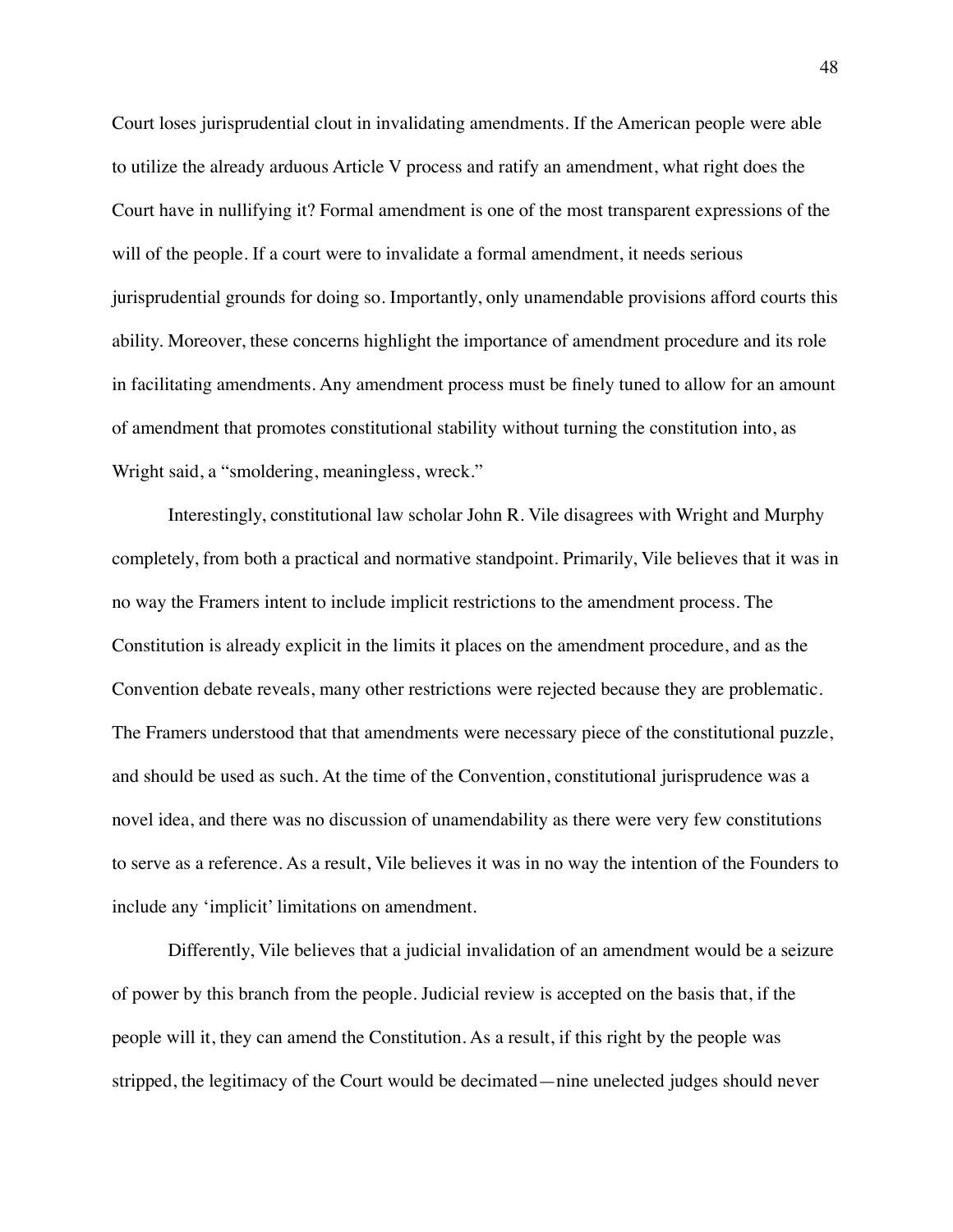<span id="page-49-1"></span>decide the rights of the People in perpetuity. Similarly, the Court is often deterred from controversial decisions they think would be quickly amended, as scholars like Vicki Jackson have argued. In this way, to allow the Court to invalidate amendment based on substance would be a clear threat to the founding principle of 'consent of the governed" and could undermine the entire constitutional order[.](#page-49-0)<sup>142</sup> For example, the Court ruled in *Dredd Scott* that the Constitution was made by and for whites, such that the rights enshrined within it could not be extended to others. On this same basis, if there were 'implicit limits', the Court could invalidate the Civil War amendments, which were in direct contravention of such a decision. The solution to a bad amendment, according to Vile, is another one repealing it.

While Vile's arguments against implicit limits to amendment are largely valid, his conclusions about the Supreme Court's role in amendatory change are not. Although not a part of America's original constitutional history, the role of constitutional courts in ruling on amendments is central to constitutional stability. When there are unnameable provisions of a constitution, it invites the defender of that document, the judiciary, to rule on the legitimacy of future amendments. Obviously, any court is still constrained by public pressure, and would undermine constitutional stability dramatically if it were to rule against a widely-supported amendment, but rarely do controversial amendments receive such support. When there are unamendable provisions in a constitution that outline the fundamental goals, ideals, and/or institutions of that document, citizens are less likely to attempt to undermine those principles via amendment. Moreover, these unamendable provisions afford constitutional courts the ability to rule on amendment, something fundamental to countries that experience a productive rate of formal amendment.

<span id="page-49-0"></span>[<sup>142</sup>](#page-49-1) John R. Vile, (1995): pg 198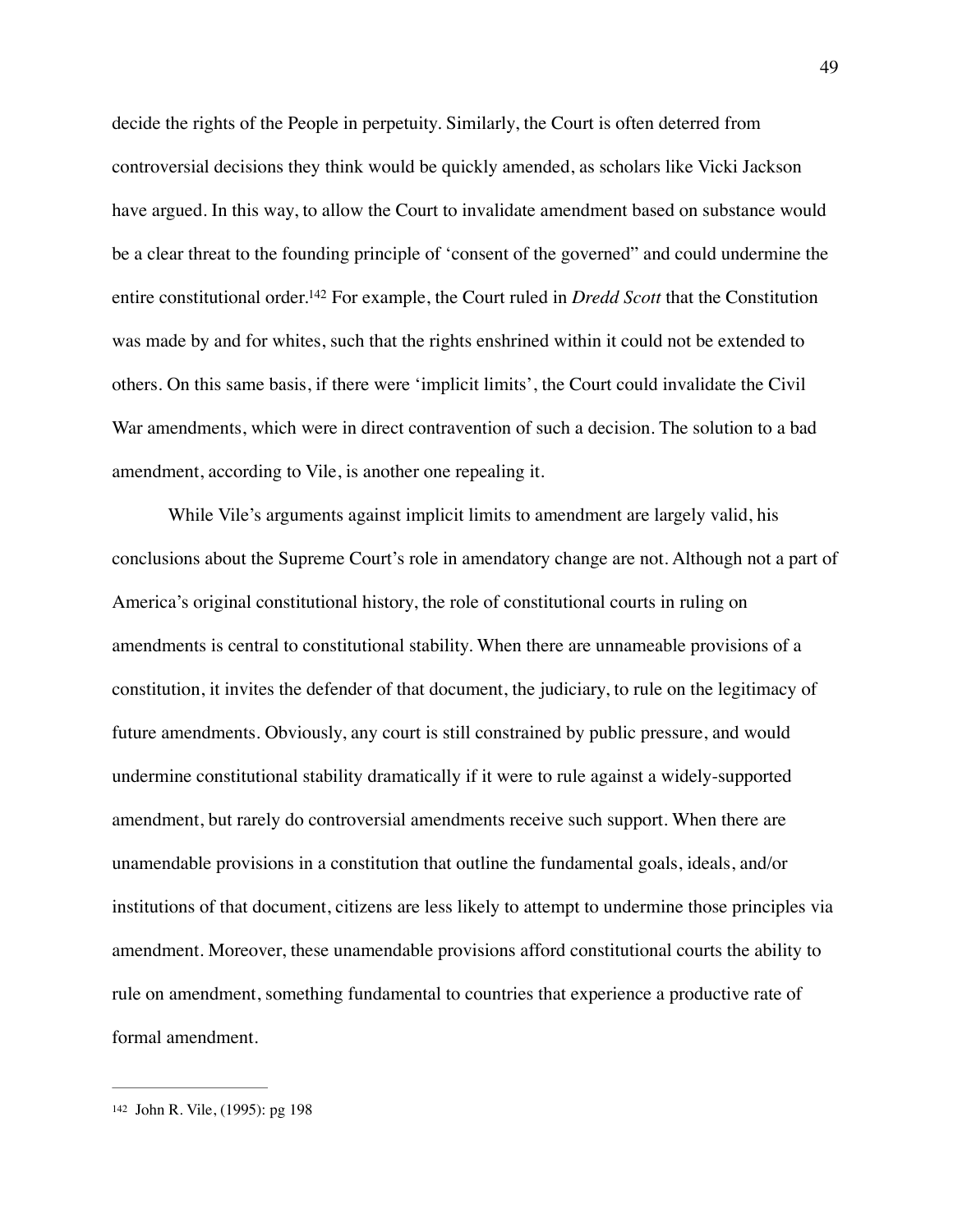Consequently, America's unique position as the first modern constitution resulted in it excluding explicit limits to amendments, in defence of future generations. The Founding Fathers were undertaking in an experiment, and to place unnecessary guard rails around such a process would be in their eyes erroneous. While the Framer's logic, as well as Vile's, is understandable, it appears that the crafters of modern constitutions do not completely agree. Instead, the trend in constitutional development across the world has been the inclusion of explicit unamendable provisions, with 40% of the constitutions currently in use having some form of unamendability.<sup>143</sup>While the American case is foundational in understanding the limits of amendment, an analysis of other country's unamendeability and the jurisprudence associated is necessary to fully understand the effects of these 'eternity clauses' and their relationship with constitutional stability.

# <span id="page-50-2"></span>**Section 2: Unamendability across the World**

In his comprehensive work *Unconstitutional Constitutional Amendments*, Yaniv Roznai argues that there are few fundamental characteristics of unamendability across the world. The most common of these is unamendable clauses preservative function—that they are meant to cement some core constitutional values within the document. Preservative unamendable clauses reflect some 'amendaphobia' on the part of that constitution's writers—they fear that the amendment process will be used to ["](#page-50-1)abrogate the core values of society."<sup>[144](#page-50-1)</sup> Roznai uses the metaphor of Ulysses and the sirens to illustrate these preservative clauses purpose, as they are meant to prevent the people of a nation from being called in a direction that would lead to their

<span id="page-50-3"></span><span id="page-50-0"></span><sup>&</sup>lt;sup>[143](#page-50-2)</sup> Yaniv Roznai, *Unconstitutional Constitutional Amendments the Limits of Amendment Powers*, Oxford: Oxford University Press, (2019): pg 20

<span id="page-50-1"></span> $144$  Ibid. pg 27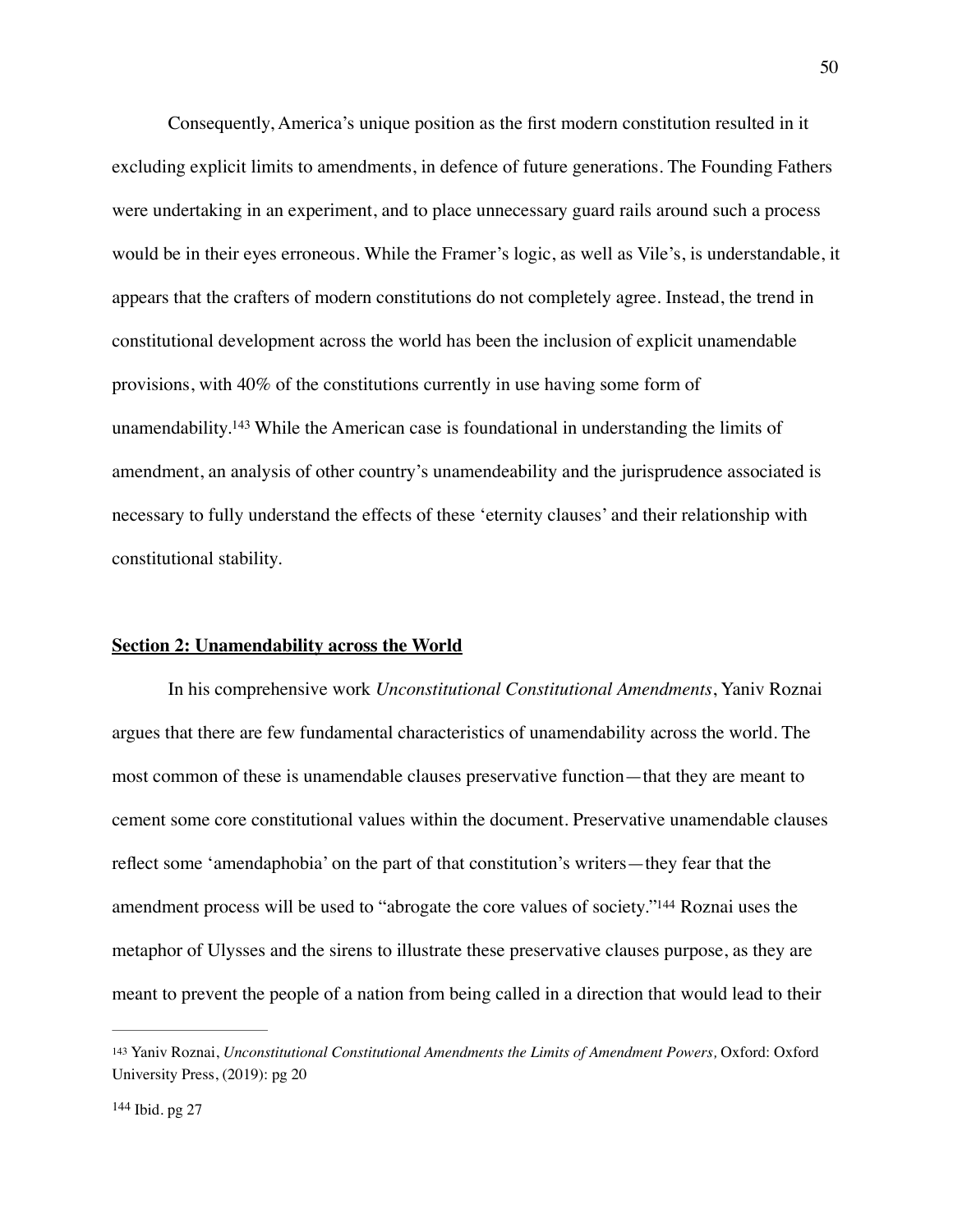<span id="page-51-5"></span><span id="page-51-4"></span>constitutional demise[.](#page-51-0)<sup>[145](#page-51-0)</sup> Interestingly, these unamendable clauses have often been used to entrench the rights of a monarch or family. For example, in the Albania Constitution of 1928, Article 50 states that "the King of the Albanians is his Majesty Zog I, of the illustrious Albanian familyof Zogu" and that this Article cannot be amended.<sup>[146](#page-51-1)</sup> Many Arab countries had or still have similar protections for royal families. Nevertheless, the relationship between preservative unamendable clauses and constitutional stability is transparent—they permanently protect the "core values of a society" something fundamental to the functioning of any constitutional system.

With the characteristics of preservative unamendable clauses established, it is beneficial to turn to a case study of the German Constitution, its 'eternity clause', the jurisprudence associated, and its effect on constitutional stability. The German Constitutional Court has established a jurisprudential basis to rule on 'unconstitutional' amendments, and its history provides an illustrative example as to unamendability and its effects.

<span id="page-51-7"></span><span id="page-51-6"></span>The history of Germany's sixty-year-old Basic Law is an interesting one, with its normative roots being based in the failings of the Weimar Constitution. The Weimar Constitution had no 'material limits' on constitutional amendments.<sup>147</sup> Its amendment portion—Article 76— enabledthe constitution's amendment through the standard legislative process.<sup>[148](#page-51-3)</sup> The argument for such an easy amendment process was based in the fact that the Reichstag was viewed as both the legislature, and the constitution-making body. German politicians and theorists of the time

<span id="page-51-0"></span>[<sup>145</sup>](#page-51-4) Yaniv Roznai, (2019): pg 27

<span id="page-51-1"></span> $146$  Ibid. pg 29

<span id="page-51-3"></span><span id="page-51-2"></span><sup>&</sup>lt;sup>[147](#page-51-6)</sup> Monika Polzin, "Constitutional Identity, Unconstitutional Amendments and the Idea of Constituent Power: The Development of the Doctrine of Constitutional Identity in German Constitutional Law," International Journal of Constitutional Law 14, no. 2 (2016): , doi:10.1093/icon/mow035.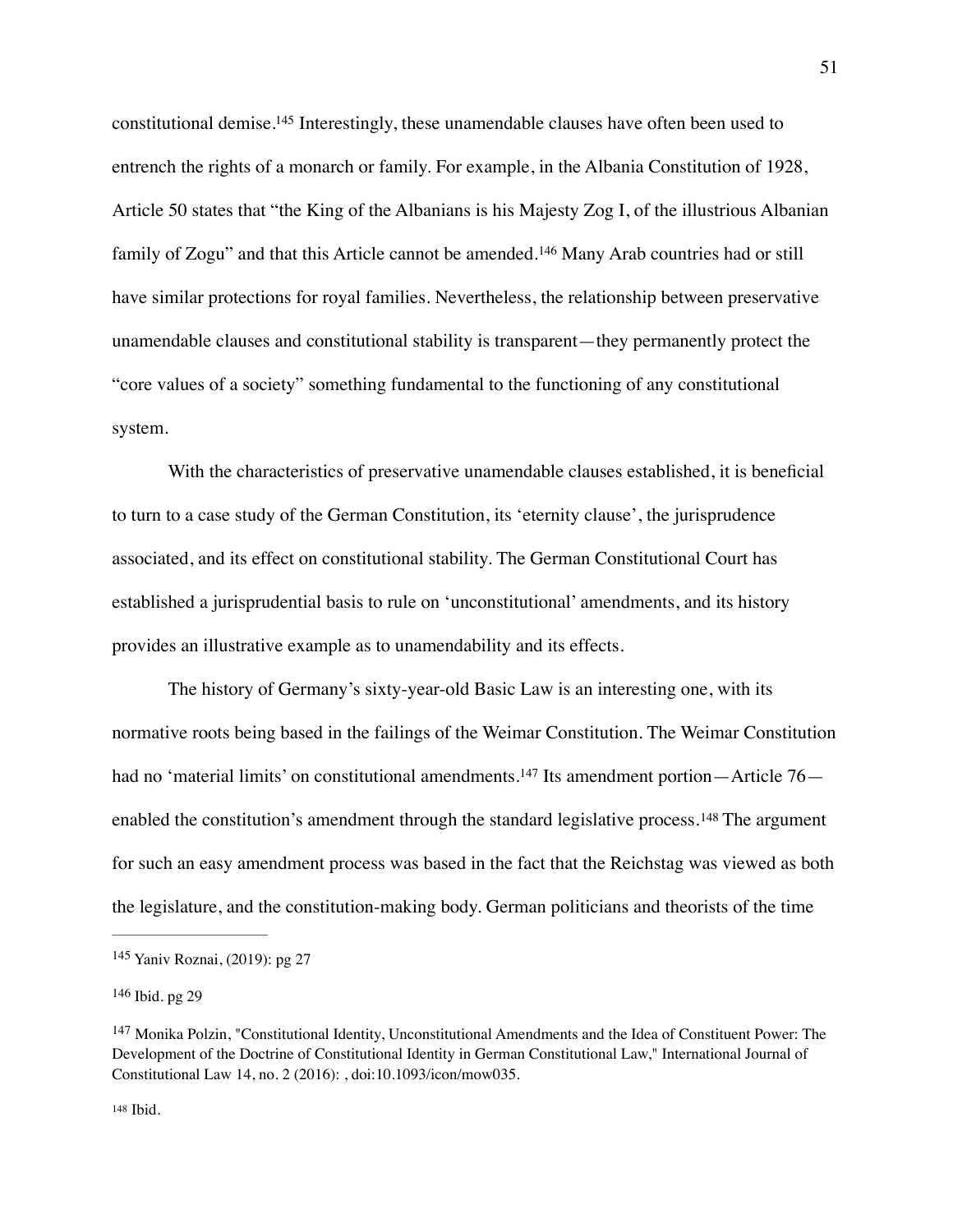<span id="page-52-7"></span>contended that the American Constitution was explicit in differentiating between legislative and 'constituent' power, while the Weimar Constitution was not[.](#page-52-0)<sup>[149](#page-52-0)</sup> The contrast between the two constitutions was often cited as the justification behind the Reichstag's ability to make constitutional amendments.[150](#page-52-1)

<span id="page-52-10"></span><span id="page-52-9"></span><span id="page-52-8"></span>This line of thinking was the mainstream understanding until the theorist Carl Schmitt presented a new train of thought. Schmitt argued that there were "material limits on constitutional amendments", as "constitutional legislation … can substitute for individual or multiple [clauses] … only under the presupposition that the identity and continuity of the constitutionas an entirety is preserved."<sup>[151](#page-52-2)</sup> Although vague, Schmitt used the example of worker's councils replacing democratic elections as the means with which representatives were chosen[.](#page-52-3)<sup>[152](#page-52-3)</sup> If the constitution was amended in such a manner, it would go against the *constitutional identity* of the document, and is therefore illegitimate in the constitutional order[.153](#page-52-4) For Schmitt, the fundamental values and principles of the constitution were the 'true constitution,' while the provisions that dealt with less consequential things were the 'constitutional laws'[.](#page-52-5)<sup>[154](#page-52-5)</sup> As a result, Schmitt believed that the Reichstag could only amend these 'constitutional laws'[.155](#page-52-6)

- <span id="page-52-1"></span>[150](#page-52-8) Ibid.
- <span id="page-52-2"></span>[151](#page-52-9) Ibid.
- <span id="page-52-3"></span>[152](#page-52-10) Ibid.
- <span id="page-52-4"></span>[153](#page-52-11) Ibid.
- <span id="page-52-5"></span>[154](#page-52-12) Ibid.
- <span id="page-52-6"></span>[155](#page-52-13) Ibid.

<span id="page-52-13"></span><span id="page-52-12"></span><span id="page-52-11"></span><span id="page-52-0"></span>[<sup>149</sup>](#page-52-7) Monika Polzin, (2016)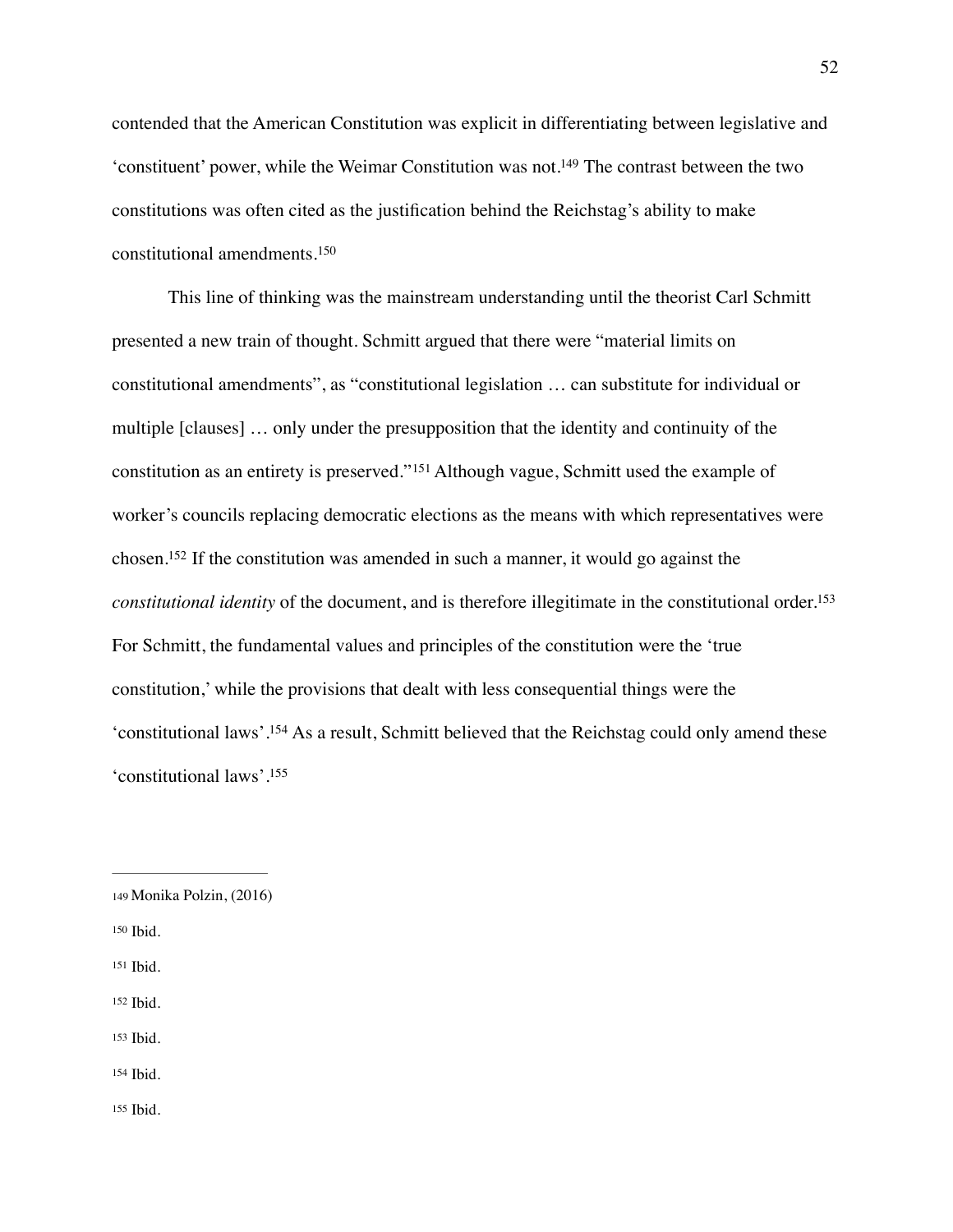While this idea of *constitutional identity* was not the basis of the creation of Article 79.3, it eventually served as the rationale behind numerous German Constitutional Court decisions. Interestingly, the reasoning behind the eternity clause was even simpler. At the meeting of the Bonn Parliamentary Council in the months leading to the Basic Law's adoption, future Minister of Justice Thomas Dehler argued that the inclusion of such a clause was necessary to "destroy a revolution'smask of legitimacy."<sup>[156](#page-53-0)</sup> Years earlier, the Nazis had seized power utilizing the Weimar Constitution's emergency powers. Under this new constitution, Dehler hoped an abridgement of the constitution to the extent that Hitler pursued would be viewed as a transparent attack on the constitutional order.

<span id="page-53-3"></span>Dehler's aims in preventing revolutionaries from gaining legitimacy reveal the necessity of including an eternity clause in any constitution. Moreover, Dehler's argument is supported by modern empirical evidence from authors like Ginsburg and Huq. In their work *How to Save a Constitutional Democracy,* the authors delineate between two ways democracies fail, authoritarian collapse and democratic erosion. While authoritarian collapse is easy to identify as it is when a democracy collapses "completely and rapidly"—democratic erosion is much more sinister, involving "a process of incremental … decay in … competitive elections, liberal rights to speech and association, and the rule of law.["](#page-53-1)<sup>[157](#page-53-1)</sup> With this in mind, one of the central tools that the authors identify as a means with which erosion occurs is the "the use of constitutional amendments to alter basic governance arrangements.["](#page-53-2)<sup>[158](#page-53-2)</sup> In the world today, democratic erosion is responsible for the transition of nations like Hungary, Turkey, and Poland into illiberal

<span id="page-53-5"></span><span id="page-53-4"></span><span id="page-53-0"></span>[<sup>156</sup>](#page-53-3) Ibid.

<span id="page-53-1"></span>Tom Ginsburg and Aziz Z. Huq, *How to Save a Constitutional Democracy* (Chicago: University of Chicago [157](#page-53-4) Press, 2018). Chapter 4

<span id="page-53-2"></span>[<sup>158</sup>](#page-53-5) Tom Ginsburg and Aziz Z. Huq, (2018): Chapter 4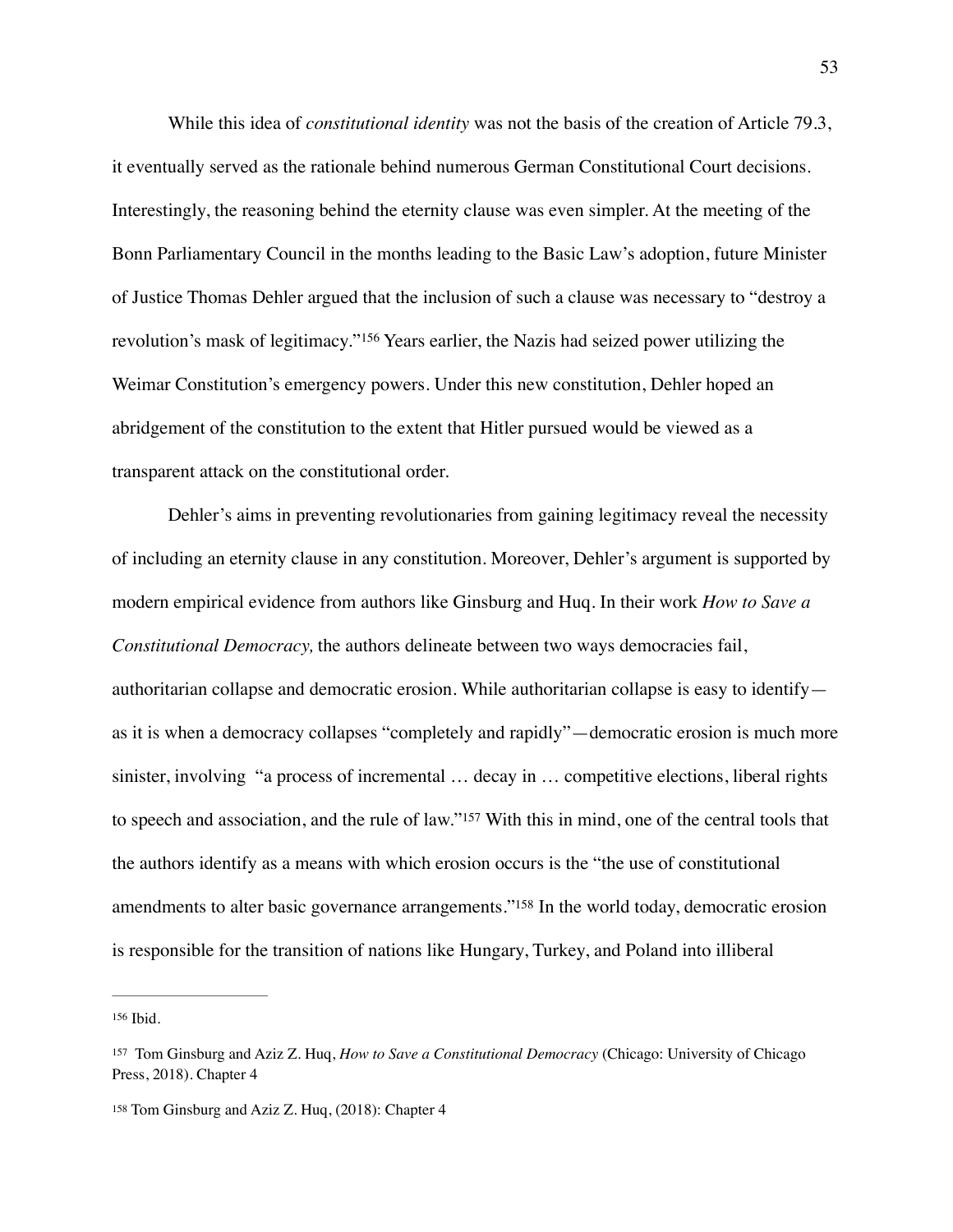<span id="page-54-4"></span><span id="page-54-3"></span>democracies.<sup>159</sup>Using Freedom House's index as the basis for their statistical analysis, Ginsburg and Huq concluded that since 1972, only seven democracies have experienced 'collapses' while over 56 have experienced erosion[.](#page-54-1)<sup>[160](#page-54-1)</sup> Moreover, almost all of the nations that experienced a collapse first had some form of erosion. As a result, Dehler's argument seems increasingly rational—by including a provision that protects the underlying *constitutional identity*, those who would seek to erode the constitutional order through constitutional mechanisms are delegitimized.

At the same time, as the prior chapter has argued, a productive amount of formal amendment promotes constitutional stability. However, if there are no unamendable provisions, and the amendment process is structured in a problematic manner, amendments that undermine constitutional stability can be passed. In this context, it is transparent as to the benefits of unamendable provisions in promoting constitutional stability by allowing for a constitutional court to rule against amendments that undermine the constitutional order. For an amendment process to effectively promote constitutional stability, it must allow for regular amendment, but it must also ensure these amendments to do not abrogate the constitutional order.

With the normative justifications behind Germany's unamendability established, it is now pertinent to focus on its effects on German constitutional jurisprudence. For German political theorists, there is an inextricable link between the concept of *constitutional identity* and the eternity clause. The "core of the constitution" is the document's identity, and the clauses protectedunder Article 79.3 are what represent this "identity of the constitution."<sup>[161](#page-54-2)</sup> The

<span id="page-54-5"></span><span id="page-54-0"></span>Monika Polzin (2016): [159](#page-54-3)

<span id="page-54-2"></span><span id="page-54-1"></span> $160$  Ibid.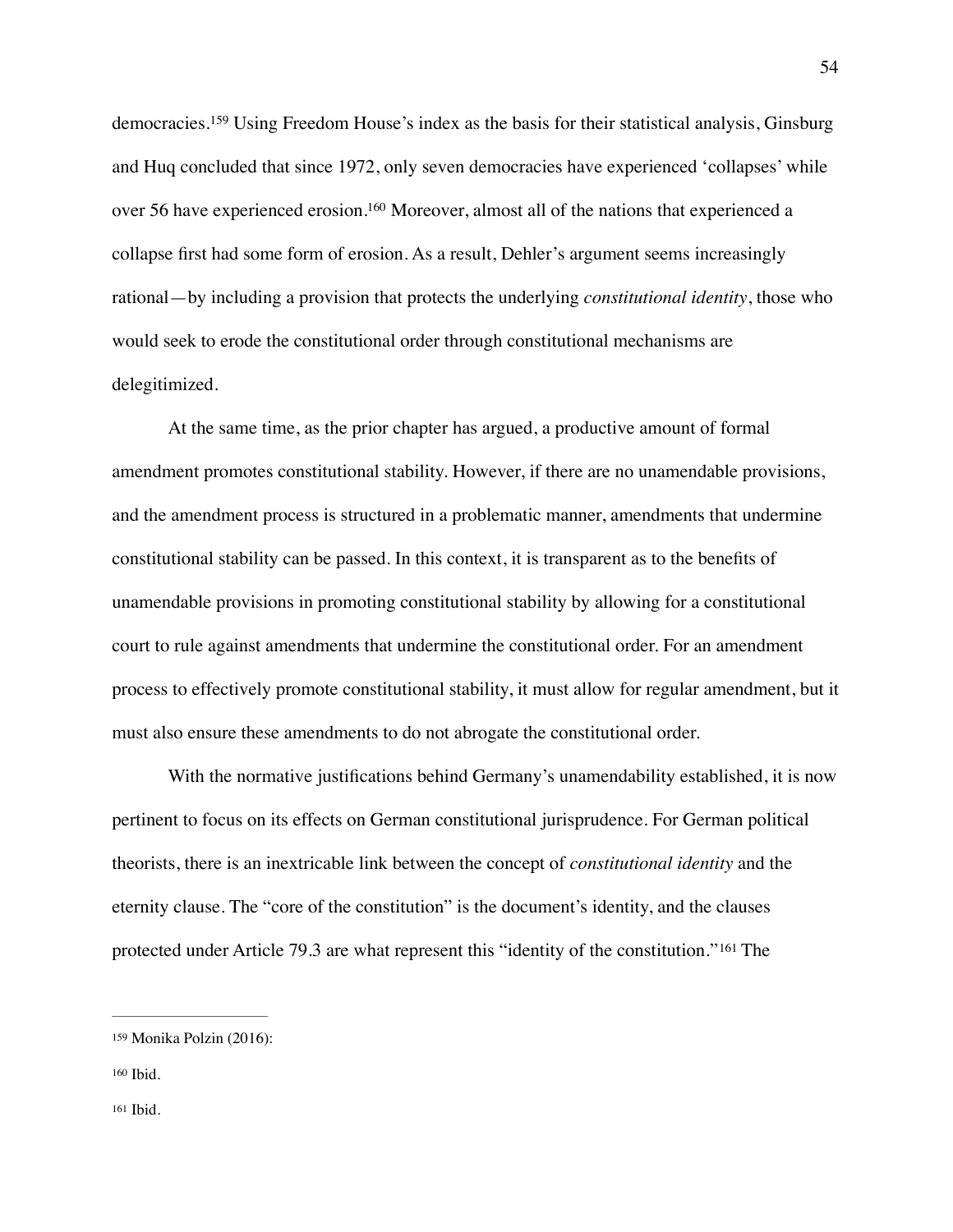<span id="page-55-6"></span><span id="page-55-5"></span>delineation between the clauses protected under Article 79.3 and those outside of it serve as the legal framework with which the German Constitutional Court has separated *constituent power* from *constituted power*.<sup>[162](#page-55-0)</sup> The ability of the legislature or court in changing the constitution—as wielders of the *constituted power*—is bound by Article 79.3. Meanwhile, the *constituent power*, the capacity of the 'German people' to upend the constitutional order, can never be bound[.163](#page-55-1) However, what an exercise of *constituent power* looks like is unclear, but in Schmitt's eyes, it involved some governmental overthrow or revolution. Building on Schmitt's beliefs, this idea was first articulated in modern German legal thought by Constitutional Court Judge Brun-Otto Bryde in 1982, when he argued that "constitutional amendments must preserve the identity and continuityof the constitution as a whole."<sup>[164](#page-55-2)</sup> Only the people, through some extra-constitutional mechanism, can effect the *constitutionally identity*, as it is insulated by Article 79.3.

<span id="page-55-8"></span><span id="page-55-7"></span>While the concept of *constitutional identity* had been around for quite some time, it wasn't cemented into German constitutional law until 2009, with the *Lisbon* case[.](#page-55-3)<sup>[165](#page-55-3)</sup> The case examined the constitutionality of the Treaty of Lisbon, an agreement that amended the foundational treaties of the European Union. The decision by the German Constitutional Court articulated many ideas, using Article 79.3 as the grounds. Specifically, the Court concluded that the*constitutional identity* of the Basic Law is codified by Article 79.3.<sup>[166](#page-55-4)</sup> In line with this thinking, any encroachment upon this article was "an encroachment upon the constituent power

<span id="page-55-9"></span><span id="page-55-0"></span>Ibid. *[162](#page-55-5)*

<span id="page-55-1"></span>[<sup>163</sup>](#page-55-6) In line with Madison's and Amar's arguments about the People's ability to change the document as they see fit, outside the formal process.

<span id="page-55-2"></span>[<sup>164</sup>](#page-55-7) Ibid.

<span id="page-55-3"></span> $165$  Ibid.

<span id="page-55-4"></span>[<sup>166</sup>](#page-55-9) Monika Polzin (2016)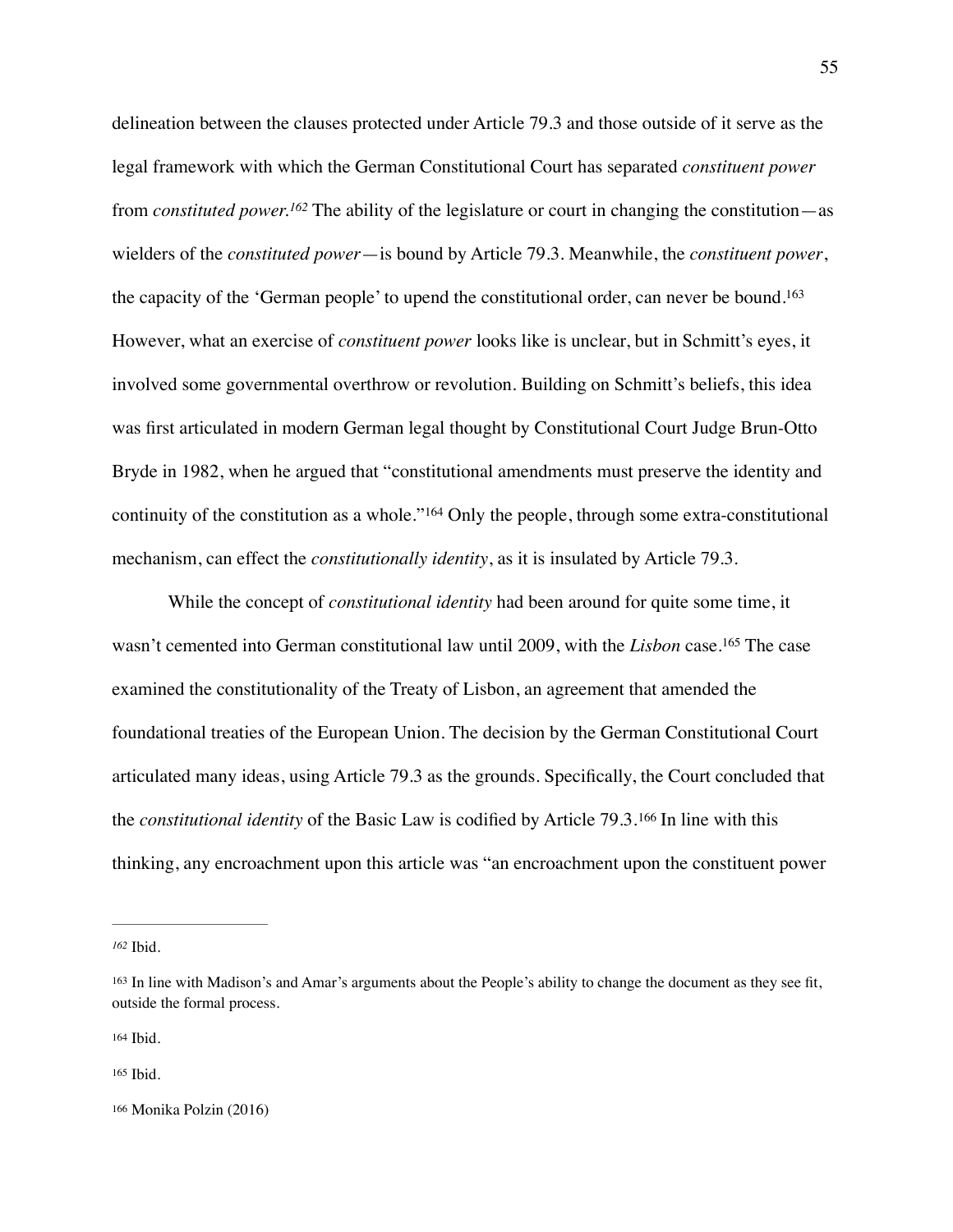<span id="page-56-6"></span><span id="page-56-5"></span><span id="page-56-4"></span>of the people."Even though the amendment clause gives the legislature some *constituted* <sup>167</sup> *power* in changing the constitution, the Court contended that there is "no constitutional body" that has the power to change the general "constitutional principles which are essential … to Article79.3 of the Basic Law."<sup>[168](#page-56-1)</sup> Consequently, the Court argued that only through "declared will of the German people" could the constitutional state was abandoned. <sup>[169](#page-56-2)</sup> And with no clear manner by which there could be an expression of the "declared will of the German people," the Court effectually made Article 79.3 the basis with which amendments could be ruled unconstitutional.

*Constitutional identity* and its protection through an eternity clause have proven to be beneficial to constitutional jurisprudence in Germany, but Article 79.3 has not yet been used as a means with which a constitutional amendment has been ruled illegitimate. However, the Constitutional Court has managed to use Article 79.3 to the lay the legal framework such that a future populist who seizes control over some democratic institutions in Germany would, unlike Hitler, have their "revolution's mask of legitimacy [destroyed]."<sup>[170](#page-56-3)</sup>

<span id="page-56-7"></span>Differently, the Colombian Supreme Court used this same idea of *constitutional identity* to prevent amendments it viewed as deleterious to the overall constitutional system, attempting to promote constitutional stability. While the Colombian example reveals a modern, practical implementation of what scholar John R. Vile feared—a Court invalidating amendments on implicit grounds, it proved vital to the country's constitutional order.

<span id="page-56-0"></span>[<sup>167</sup>](#page-56-4) Ibid.

<span id="page-56-1"></span>[<sup>168</sup>](#page-56-5) Ibid.

<span id="page-56-3"></span><span id="page-56-2"></span>[<sup>169</sup>](#page-56-6) Ibid.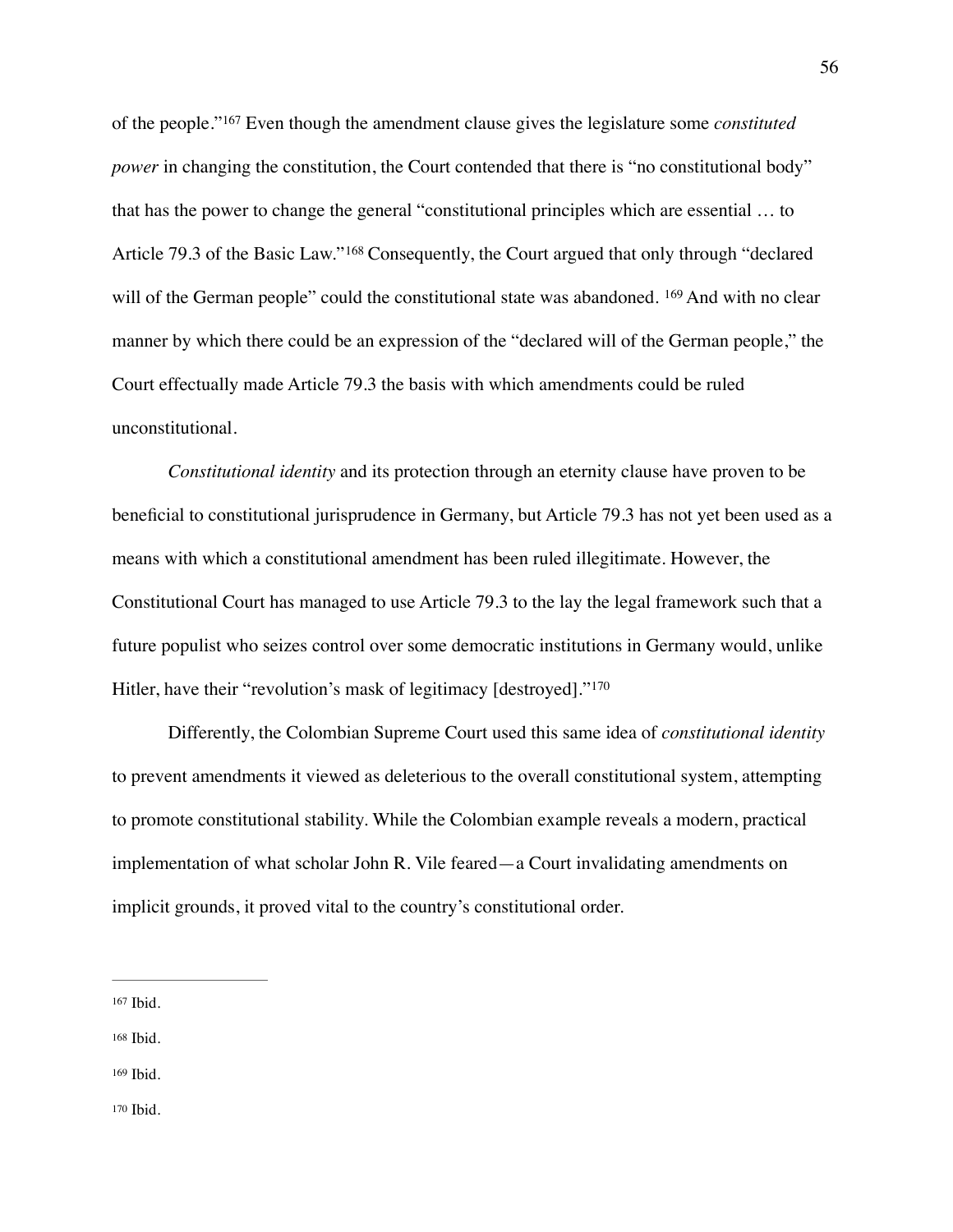<span id="page-57-10"></span><span id="page-57-9"></span><span id="page-57-8"></span><span id="page-57-7"></span>The Colombian Constitution of 1991 has a rigid structure based on having a one-term president.<sup>171</sup>The President has the ability to appoint individuals to the Central Bank, the Judicial Council, and the Constitutional Court[.](#page-57-1)<sup>[172](#page-57-1)</sup> As a result, if a President manages to have more than one-term, they would be able to effectively undermine the *constitutional identity* of the document —the underlying goals and principles of the constitution would be subverted if these institutions were co-opted by loyalists of one President. In 2005, Alvaro Uribe, a popular reformer had finishedhis first term.<sup>[173](#page-57-2)</sup> Riding high in the polls, Uribe and his allies in Congress submitted and passeda constitutional amendment to allow him to run for another term.<sup>[174](#page-57-3)</sup> In Colombia, constitutional amendments can be passed by Congress, a Constituent Assembly, or a referendum[.](#page-57-4)<sup>[175](#page-57-4)</sup> While the Constitutional Court is allowed to review these amendments, they can only review them ["](#page-57-5)for errors of procedure in their formation."<sup>[176](#page-57-5)</sup> With no eternity clause or constitutional jurisprudence related to amendments, the Court was limited in preventing such an amendment. When a case was brought against the term-limit extension, the Court upheld the amendment as constitutional, but did contend that there was such a thing as an unconstitutional amendment—there were both substantive and procedural limits to what could be changed within the constitution[.177](#page-57-6)

<span id="page-57-13"></span><span id="page-57-12"></span><span id="page-57-11"></span><span id="page-57-0"></span>[<sup>171</sup>](#page-57-7) Tom Ginsburg and Aziz Z. Huq, (2018): Chapter 6

<span id="page-57-1"></span>[<sup>172</sup>](#page-57-8) Ibid.

<span id="page-57-2"></span>[<sup>173</sup>](#page-57-9) Ibid.

<span id="page-57-3"></span>[<sup>174</sup>](#page-57-10) Ibid.

<span id="page-57-4"></span>[<sup>175</sup>](#page-57-11) Yaniv Roznai, *Unconstitutional Constitutional Amendments* (Oxford University Press, 2019): Pg 65

<span id="page-57-5"></span>[<sup>176</sup>](#page-57-12) Ibid. Articles 241 and 379 of the 1991 Colombian Constitution.

<span id="page-57-6"></span>[<sup>177</sup>](#page-57-13) Yaniv Roznai (2019): pg 65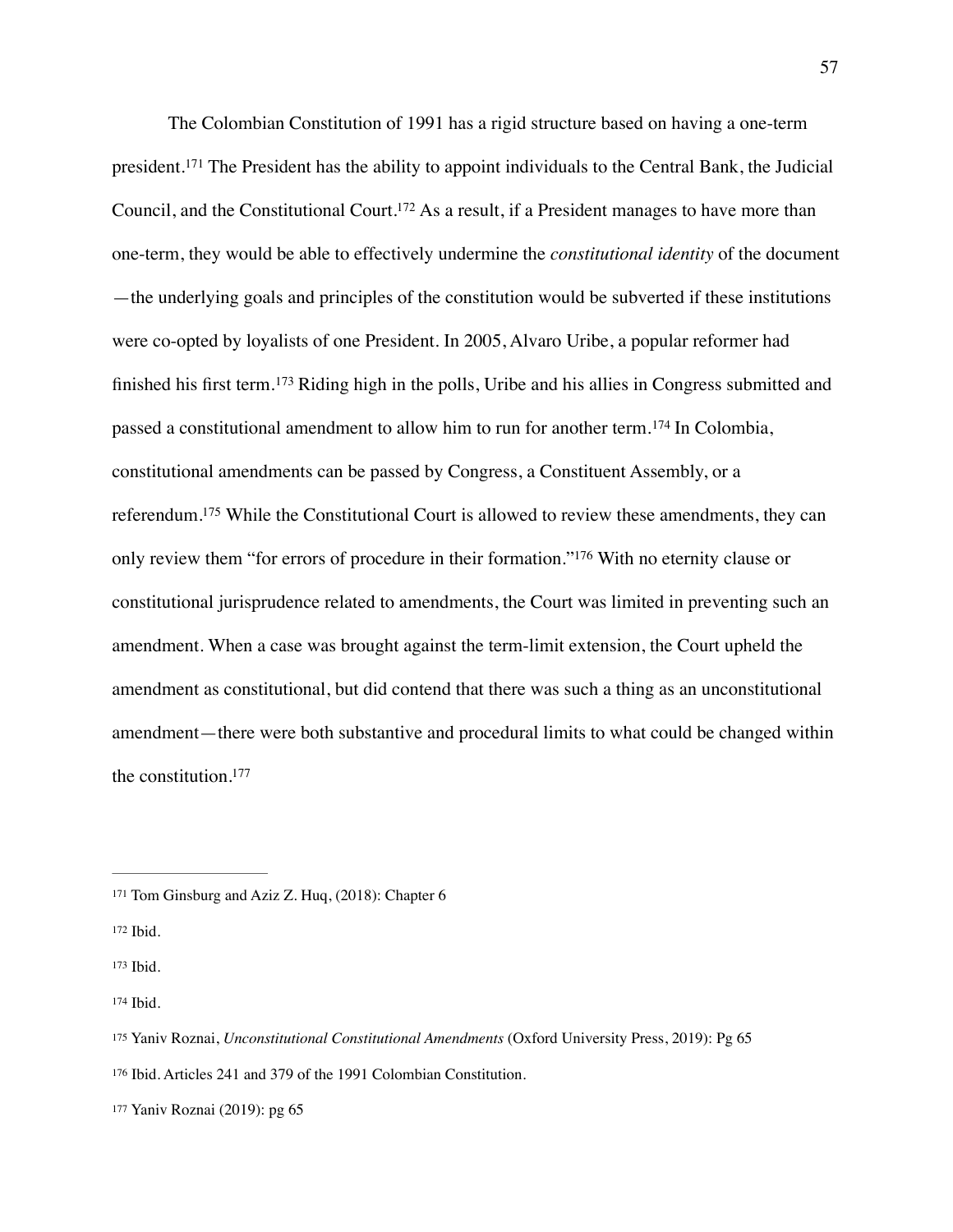<span id="page-58-3"></span><span id="page-58-2"></span> In 2010, at the end of his second term, Uribe tried once again to pass an amendment to seek a third term. However, this time, the Court "invalidated a law that called for a referendum on a constitutional amendment that would allow the president to run for a third term of office."[178](#page-58-0) The Court argued that the amendment "violate[d] a basic principle of democracy" as it would compromise the democratic institutions necessary to keep the constitutional order intact[.](#page-58-1)<sup>[179](#page-58-1)</sup> After a few weeks of uncertainty, Uribe accepted the decision. In this context, the Court was lucky Uribe accepted the decision, as his actions had the guise of legitimacy that Dehler wanted to prevent. Had Uribe disagreed with the Court, he likely would have been successful in gaining a third-term, essentially destroying the Colombian Constitution's identity.

The Colombian example highlights how, without an eternity clause, a nation's constitutional court is pressed in justifying why an amendment that undermines *constitutional identity* is illegitimate. If Colombia had an eternity clause in the mold of Germany's, the Court would have felt more comfortable ruling against the term-limit extension the first time, as they would have valid constitutional and jurisprudential justifications behind their decision. In this way, eternity clauses, and their effectiveness in identifying *constitutional identity,* can prove advantageous to any modern constitutional court when ruling on amendments. Similarly, the Colombian example highlights how an eternity clause would be beneficial in settling the legal debate that rages around implicit constitutional limits in America. If the American Constitution had an explicit clause like Germany's Article 79.3, scholars like Wright and Murphy would have the textual grounds with which to base their arguments about amendatory limits. America may be a unique case because of its extremely low rate of amendment, but the German and Colombian

<span id="page-58-1"></span><span id="page-58-0"></span>[<sup>178</sup>](#page-58-2) Ibid. pg 67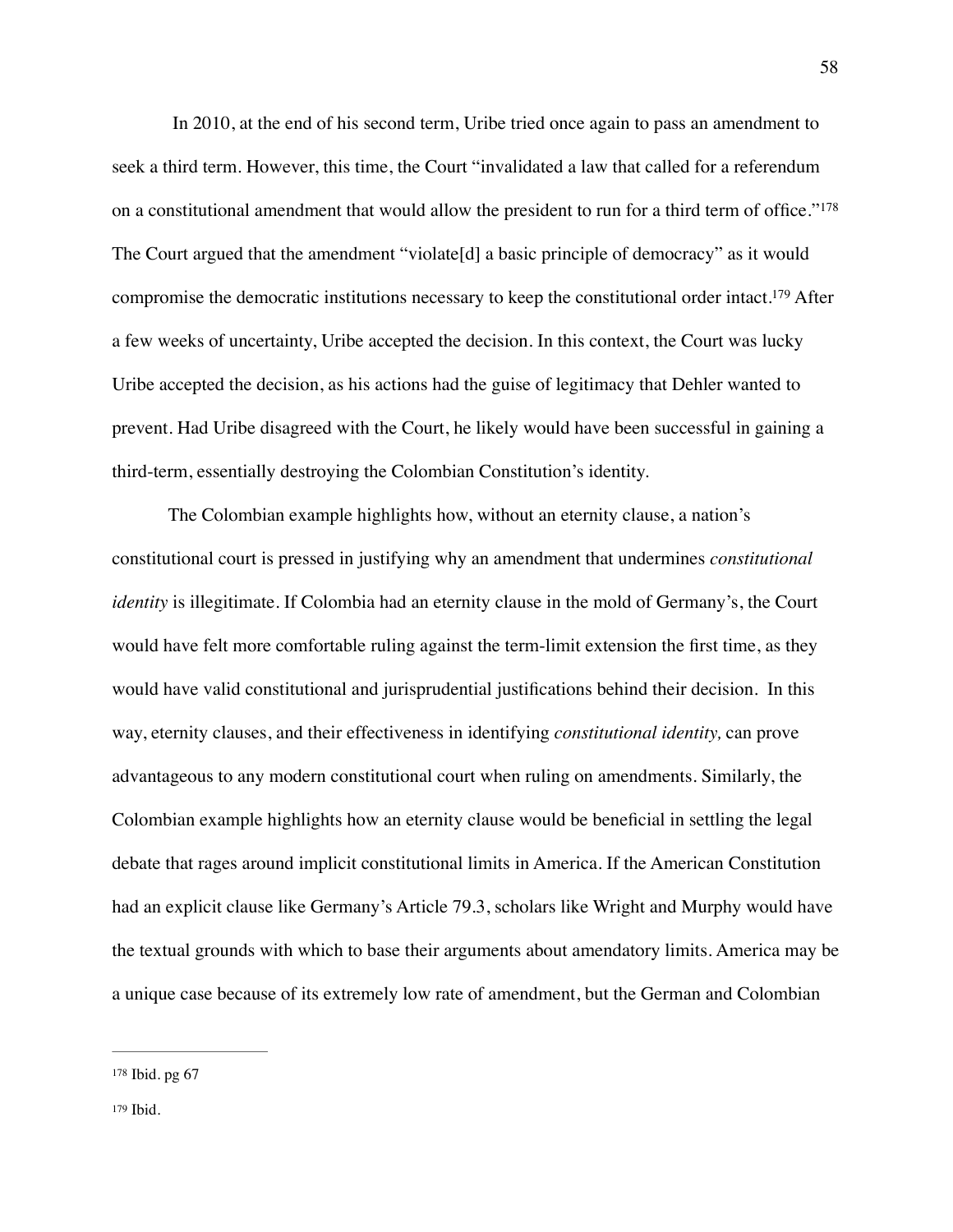examples highlight how unamendable provisions play an important role in allowing constitutional courts to rule on amendments, promoting constitutional stability by protecting that document's underlying *identity.*

The goal of this section was to highlight the ways in which amendment processes can be inherently limited as a feature of their construction. These limitations are normatively positive, and have a clear effect on constitutional jurisprudence—eternity clauses empower judges to more effectively play a role in the amendment process. Constitutions that include such eternity clauses invite their Supreme Courts to invalidate amendments that come into conflict with these 'permanent' sections of the constitution. This is reflected in the extent to which constitutional courts across the world have played an active role in debating the constitutionality of their country's amendments. In contrast, a nation like America, with only its Senate-apportionment eternity clause, has had its Court play a much smaller role in any discussion of amendment. While this is somewhat a consequence of America's generally arduous amendment process, it is also a ramification of having no eternity clause that helps to elucidate America's underlying *constitutional identity*. Interestingly, even if a country has no eternity clauses, constitutional courts can insert themselves into the amendment process as was witnessed in Colombia. With Colombia being the quintessential example, constitutional courts rarely insert themselves in any amendment process as it is the time at which democratic values are at their strongest— amendment processes more than any other electoral mechanism involve the entire populace of a country.<sup>180</sup>However, when courts do involve themselves in amendment processes, it is usually

<span id="page-59-1"></span><span id="page-59-0"></span><sup>&</sup>lt;sup>[180](#page-59-1)</sup> This is not always the case, as some amendment processes are extremely political elite-based, where the general population does not play a role in amending their constitution, they just play a role in electing their politicians. This type of example, and its effects, will be found in the next section.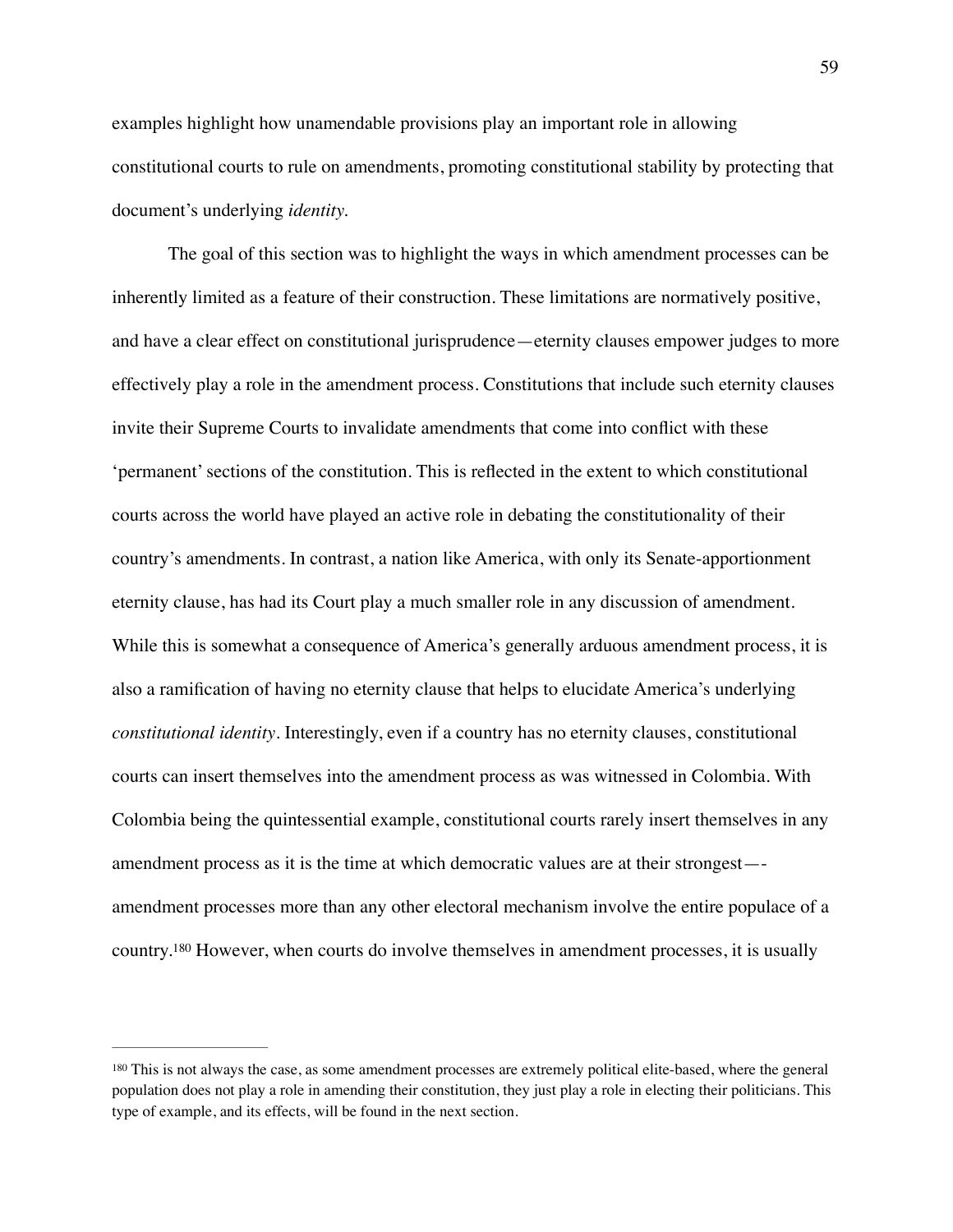because they feel the amendment upends the constitutional order to a degree that undermines the values within the constitution more generally.

In summary, unnameable provisions are fundamental to any amendment procedure, and when properly crafted, promote constitutional stability. Not only do unamendable provisions permanently enshrine some values, ideals, or institutions within a constitution, but they also empower the constitutional court to invalidate amendments that would undermine constitutional stability. As the prior chapter had emphasized that the Supreme Court should not play as active a role in 'informally amending' the constitution, it was the goal of this chapter to highlight the proper avenue for judicial involvement in the amendment process. When an amendment process is crafted in a manner that promotes constitutional stability, with unamendable provisions and a populace comfortable with amendment, the 'right' amount of constitutional change is able to occur.

With the normative arguments around amendment established, and the effects of eternity clauses on constitutional amendment processes elucidated, it is now time to turn our attention to amendment processes and their effects on constitutional stability. While amendment processes are just one piece of the overall constitutional puzzle, they influence the future of any constitution while informing the present. In turn, amendment processes provide a window into the philosophy of a country, their style of government, and the things that can be changed moving forward. As will be seen in the next chapter, not all amendment processes are created equal, and some promote constitutional stability better than others.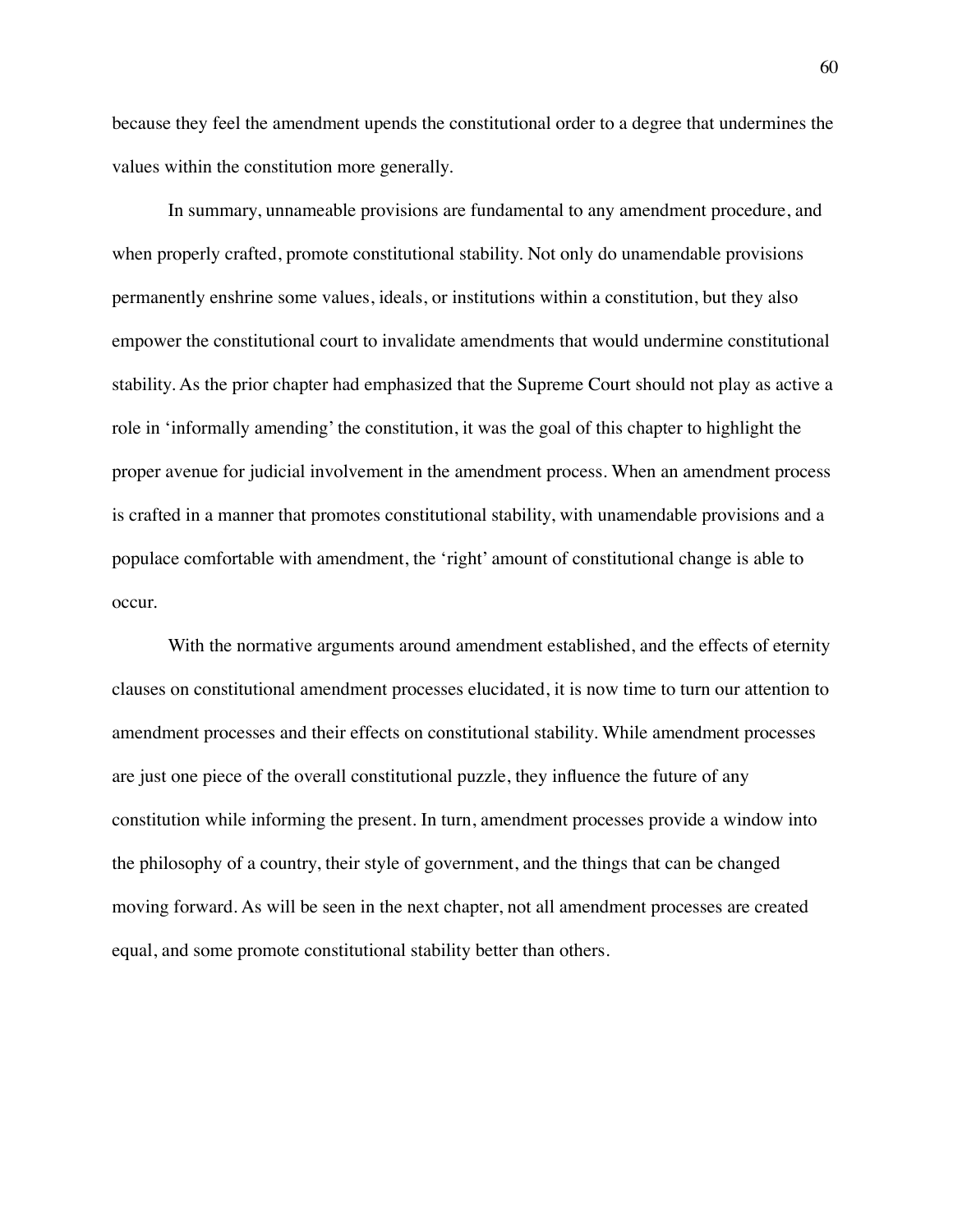# **Chapter 3: Amendment Processes and their Effects**

Amendment processes have an effect on the constitutional stability of the nations they govern, and it is the goal of this section to illustrate this relationship. However, before attention can be given to this endeavour, it is first important to establish and define the terms being analyzed. Amendment processes are the sections of a constitution that govern the ways in which that document can be amended. As will be shown in this section, there is a wide variety of ways to structure amendment procedures. However, one thing all amendment processes have in common is that they were created in pursuit of ensuring the permanence of the constitution they are a part of. The Founding Fathers of America may have been the first to create this mechanism for change, but the concept is now understood as a constitutional necessity. As was shown in Chapters 1 and 2, constitutional upkeep is important—constitutions must change with time and context. This is where the relationship between amendment processes and constitutional stability comes into play. In this paper 'constitutional stability' refers to the permanence of the underlying values and institutions found within a constitution. In no way is 'constitutional stability' meant to imply a lack of amendment. Instead, as this section will argue, all constitutions *must* change over time, and those that don't—those with an extremely low rate of amendment—undermine constitutional stability, as institutions begin to break down and citizens come to view their constitution with low regard. At the same time, if a constitution changes too quickly and dramatically, it can undermine these democratic institutions in a different, but equally problematic way.

Consequently, it is the goal of this section to illustrate the relationship between amendment processes and constitutional stability, revealing the effects of different amendment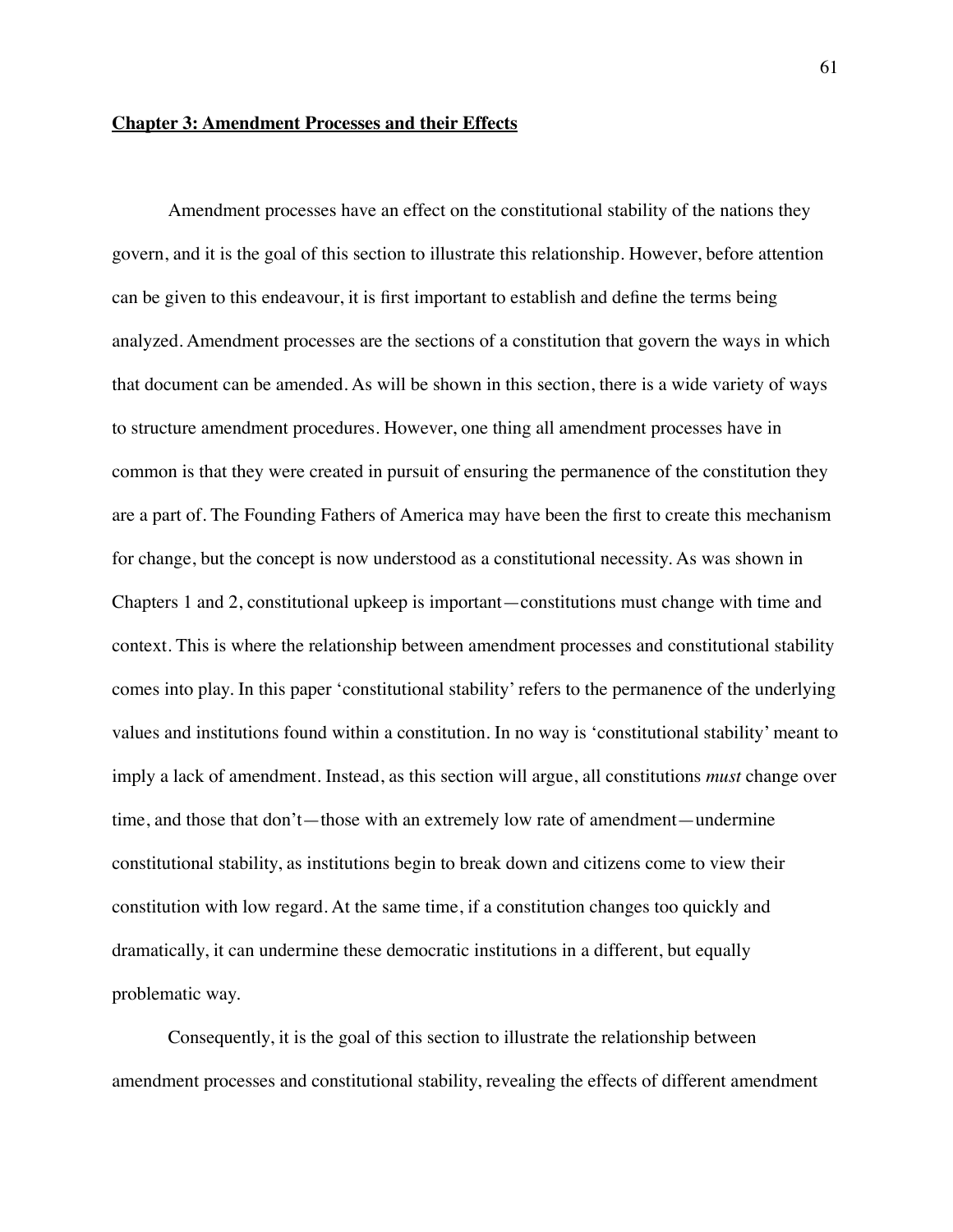processes on the countries they govern. Specifically, this section will analyze a few case studies, must notably the constitutional amendment processes of America, its states, and Eastern Europe. This analysis informs this thesis' theory of amendatory change, which identifies four amendment process factors—the institutions involved, the level of difficulty, unamendability, and amendment culture—as consequential in effecting constitutional stability. Once this theory is outlined, it is then applied to America's Article V process and historical developments, highlighting its applicability and import.

# **Section 1: Toward a Theory of Constitutional Amendment**

Analysis of amendment processes is a relatively novel endeavour in the world of legal research, with Donald Lutz' 1994 *Toward a Theory of Constitutional Amendment* serving as the first formative work in this regard. As Lutz explains, the American amendment process was the first to institutionalize constitutional change and was based on the three important premises outlined in Chapter 1—"the imperfect but educable" nature of humans, the "importance of a deliberative process", and the "distinction between normal legislation and constitutional provisions.["181](#page-62-0)

<span id="page-62-1"></span>These premises reveal the extent to which the Founding Fathers valued democracy, an informed citizenry, and the constitution they created. However, based on these premises, the amendment procedure cannot be too easy or too hard. If the American Constitution was too easy to amend, there would not be a large enough distinction between normal legislation and constitutional matters. At the same time, another implication of an easy amendment process was

<span id="page-62-0"></span><sup>&</sup>lt;sup>[181](#page-62-1)</sup> Donald S. Lutz, "Toward a Theory of Constitutional Amendment," American Political Science Review 88, no. 2 (1994): pp. 355-370, https://doi.org/10.2307/2944709)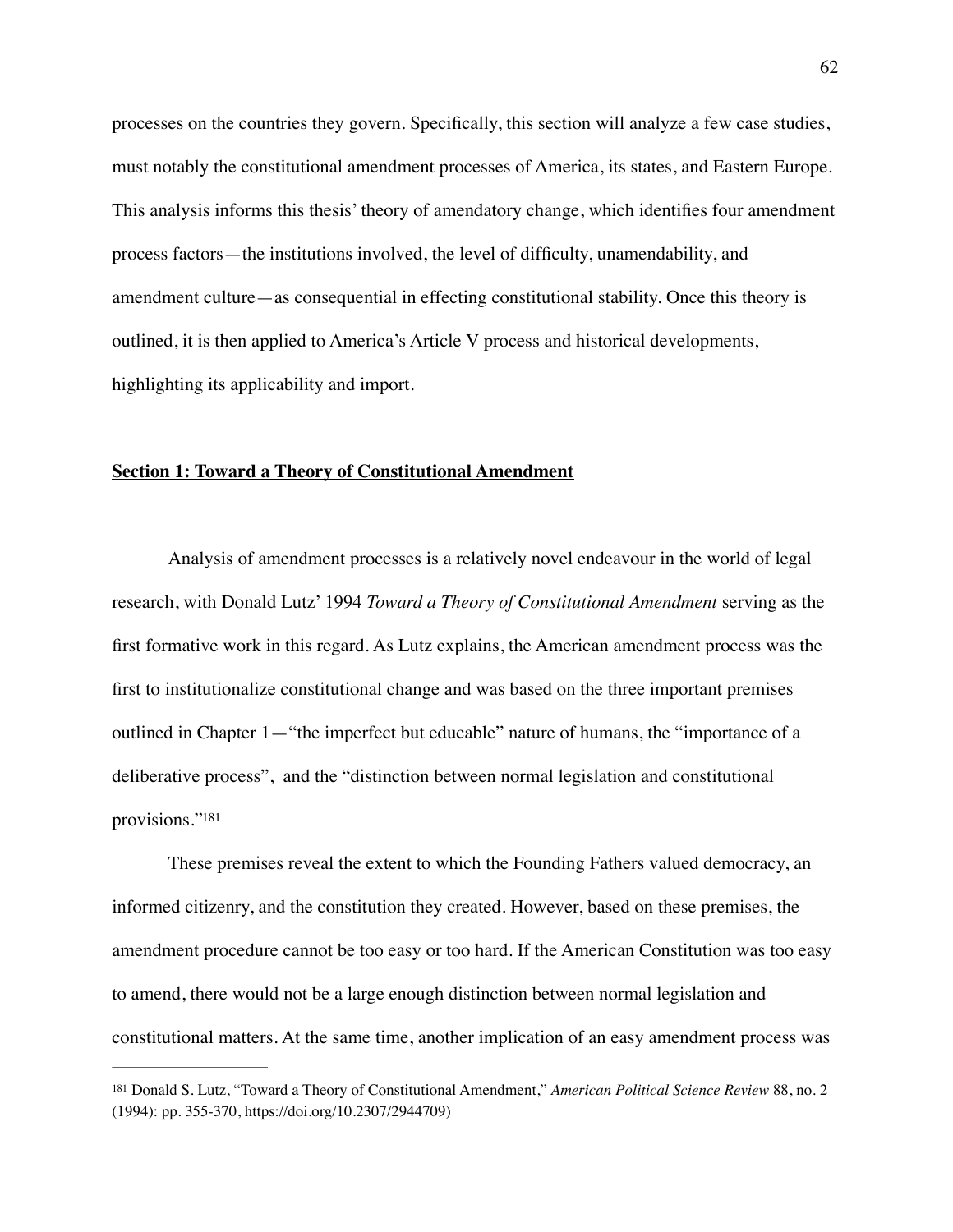<span id="page-63-4"></span>that deliberative discussion of crafting amendments would be cut short. Differently, the Founding Fathers feared that a too-arduous amendment process would make their constitution static, disabling it from rectifying past mistakes or adjusting to new situations[.](#page-63-0)<sup>[182](#page-63-0)</sup> As was described in Chapter 1, formal amendment is not the only way to change a constitution. Legislative revision and judicial interpretation are two common mechanisms through which governments are able to promote constitutional development. However, these three means of change reflect decreasing levels of popular participation. As a result, the formal amendment process is the one most in line with the Founding Fathers goals in creating America's foundational document. In this way, amendment processes are often inherently 'democratic', involving the populace in the discussion of governmental structure to a degree not witnessed otherwise. Using the formal amendment process, rather than other avenues of constitutional revision, lends itself to constitutional stability and legitimacy[.183](#page-63-1)

<span id="page-63-6"></span><span id="page-63-5"></span>Consequently, America's Founding Fathers created the first amendment process in the world, one which many countries have attempted to emulate and improve upon. In 1994, only 4% of the world's national constitutions lacked an amendment process, reflecting a global understanding of the importance of this type of constitutional provision[.](#page-63-2)<sup>[184](#page-63-2)</sup> This reality informed a few of Donald Lutz' assumptions about amendment processes more generally. Integral to Lutz' eventual analysis, his first assumption is that every constitutional system needs to be changed at somepoint.<sup>[185](#page-63-3)</sup> This necessity of change is a result of developments in demography, economics morality, or even previously unseen institutional problems. When there are situations that

<span id="page-63-7"></span><span id="page-63-0"></span>[<sup>182</sup>](#page-63-4) Donald S. Lutz, (1994): pg 356

<span id="page-63-1"></span> $183$  This point will be revisited later in this chapter.

<span id="page-63-2"></span>[<sup>184</sup>](#page-63-6) Ibid.

<span id="page-63-3"></span> $185$  Donald S. Lutz, (1994): pg 358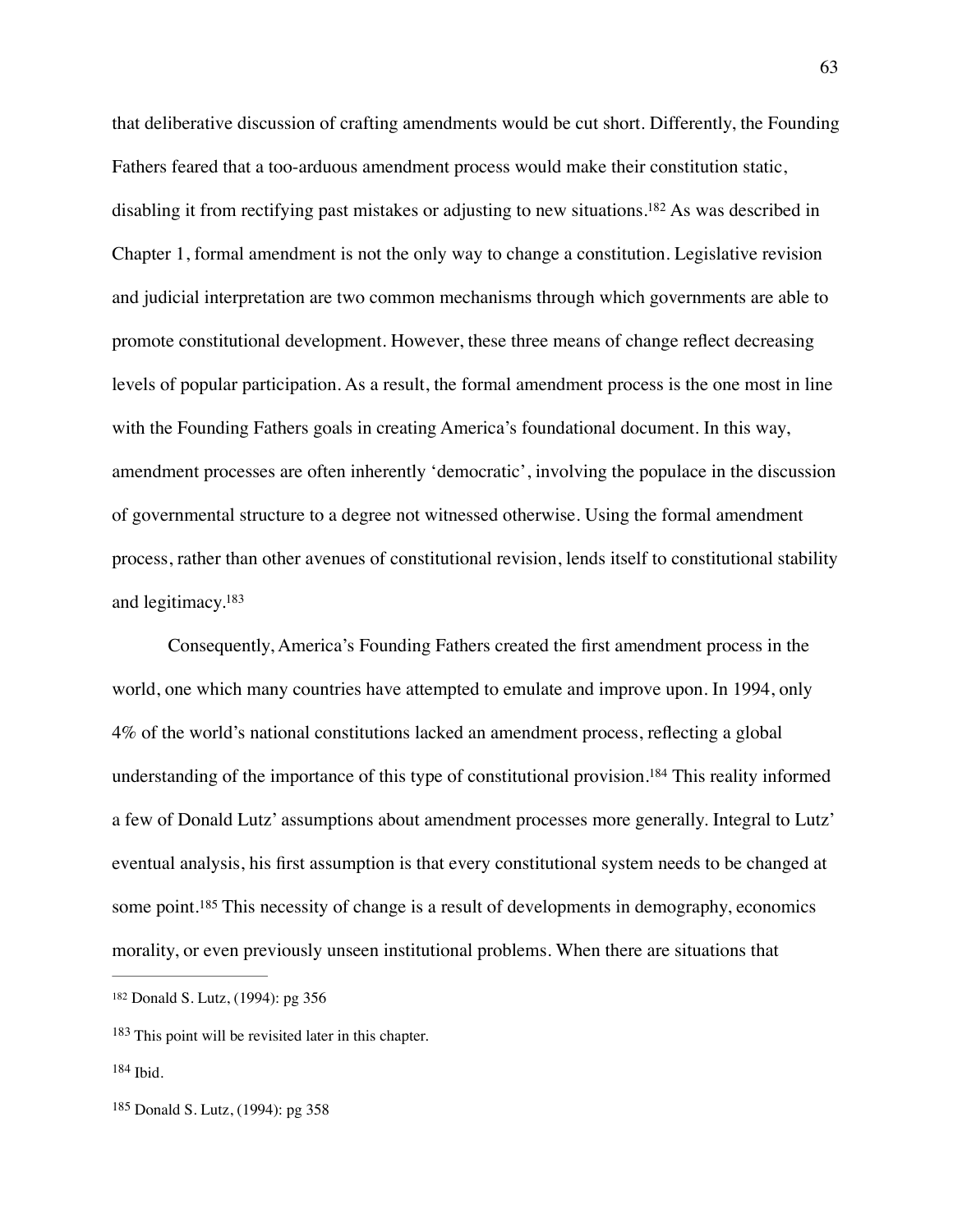necessitate constitutional update, often the legislature, executive, and judiciary of a country cumulatively make these changes when there is no formal amendment. Lutz' second assumption is that in a constitutional political system, changes to that system must be reflected in that country's constitution, while Lutz' third assumption, based on the prior two, is that all constitutions require regular, periodic change through some process.[186](#page-64-0)

<span id="page-64-6"></span><span id="page-64-5"></span><span id="page-64-4"></span>Lutz' assumptions inform his eventual metric for analysis, amendment rate. The amendment rate of any country is the average number of formal amendments passed per year after the constitution came into effect[.](#page-64-1)<sup>[187](#page-64-1)</sup> As Lutz argues, amendments are a normatively positive good, as they mean the constitution is being taken 'seriously'. As a result, a country should pursue an amendment rate that is 'moderate'—people change their constitution when the context necessitates it. If the amendment rate is too slow—which for Lutz means the amendment process is too challenging—then extraconstitutional means will often be used to change the constitution.<sup>[188](#page-64-2)</sup> This amendment rate has a direct relationship with constitutional 'failure'—times when a constitution was replaced with a completely new constitutional order. Lutz argues that this type of failure happens as a result of a large shift in a nation's values and institutions, an insufficiency on the part of the constitution to keep up with the times, or a high level of constitutionalrevision such that the document is no longer the same.<sup>[189](#page-64-3)</sup> Importantly, Lutz

<span id="page-64-7"></span><span id="page-64-0"></span><sup>&</sup>lt;sup>[186](#page-64-4)</sup> Donald S. Lutz, (1994): pg 358

<span id="page-64-1"></span> $187$  Ibid.

<span id="page-64-2"></span><sup>&</sup>lt;sup>[188](#page-64-6)</sup> The extra-constitutional means referred to here are legislative revision and judicial review, as was explained in the introduction.

<span id="page-64-3"></span><sup>&</sup>lt;sup>[189](#page-64-7)</sup> Donald S. Lutz, (1994): pg 359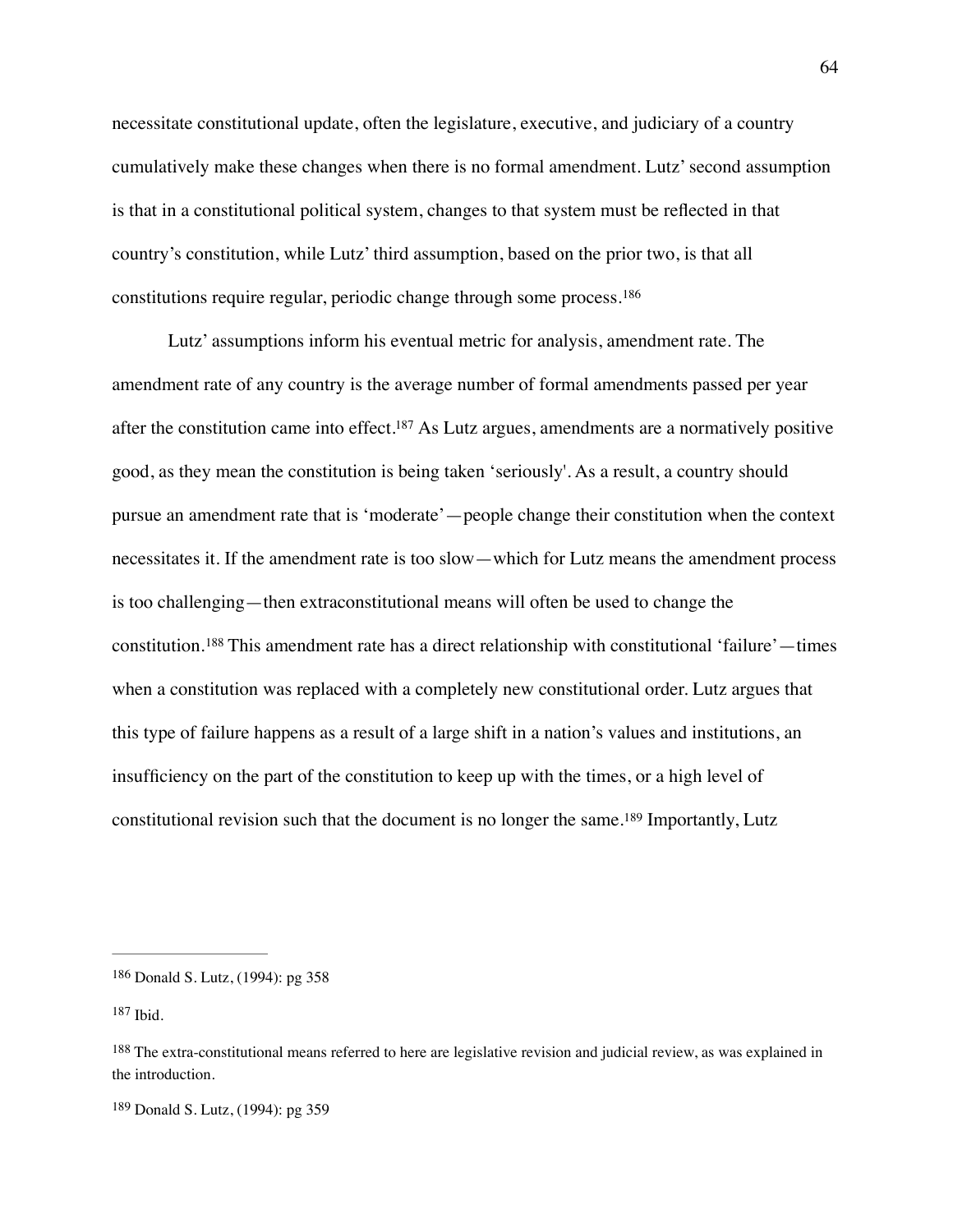<span id="page-65-4"></span>believes that a moderate rate of amendment would prevent these issues from occurring, such that countries with this effective level of change have longer lasting constitutional systems[.190](#page-65-0)

At first Lutz' argument may seem simplistic, arguing that the failure of a country's constitutional system is based integrally on its amendment process. However, analysis of the normative problems of associated with too high or too low amendment rate helps to support Lutz' claim. When the amendment rate of a country is too low, there are necessary systemic changes that are either not occurring, or are occurring through other means like judicial revision. When a country regularly fails to use its amendment process for this constitutional upkeep, it leads to a level of skepticism on the part of the populace that the country is failing to meet its commitments to popular sovereignty. Public opinion polls about the Supreme Court in America reflect this reality, as citizens views have become increasingly negative, and America is a country with one of the lowest amendment rates in the world[.](#page-65-1)<sup>[191](#page-65-1)</sup> Moreover, the degree to which American citizens feel alienated from constitutional discourse as a result of the Supreme Court's constant interventions also supports the arguments behind the issues of a too slow amendment rate. Building on this, Lutz believes that countries with a low amendment rate and a high level of judicial review rely on their justices having a 'living constitutionalist' tendency, or else their constitutions will never be changed at all.[192](#page-65-2)

<span id="page-65-6"></span><span id="page-65-5"></span>In contrast, a too high amendment is associated with another whole host of problems. A primary issue with too many amendments is that the constitution in question is likely no longer —-or at least to a lesser degree—viewed as higher law[.](#page-65-3)<sup>[193](#page-65-3)</sup> The more frequently a country uses

<span id="page-65-7"></span><span id="page-65-0"></span><sup>&</sup>lt;sup>[190](#page-65-4)</sup> Donald S. Lutz, (1994): pg 359

<span id="page-65-1"></span>[<sup>191</sup>](#page-65-5) Ibid.

<span id="page-65-2"></span> $192$  Ibid. pg 362

<span id="page-65-3"></span><sup>&</sup>lt;sup>[193](#page-65-7)</sup> Donald S. Lutz, (1994): pg 363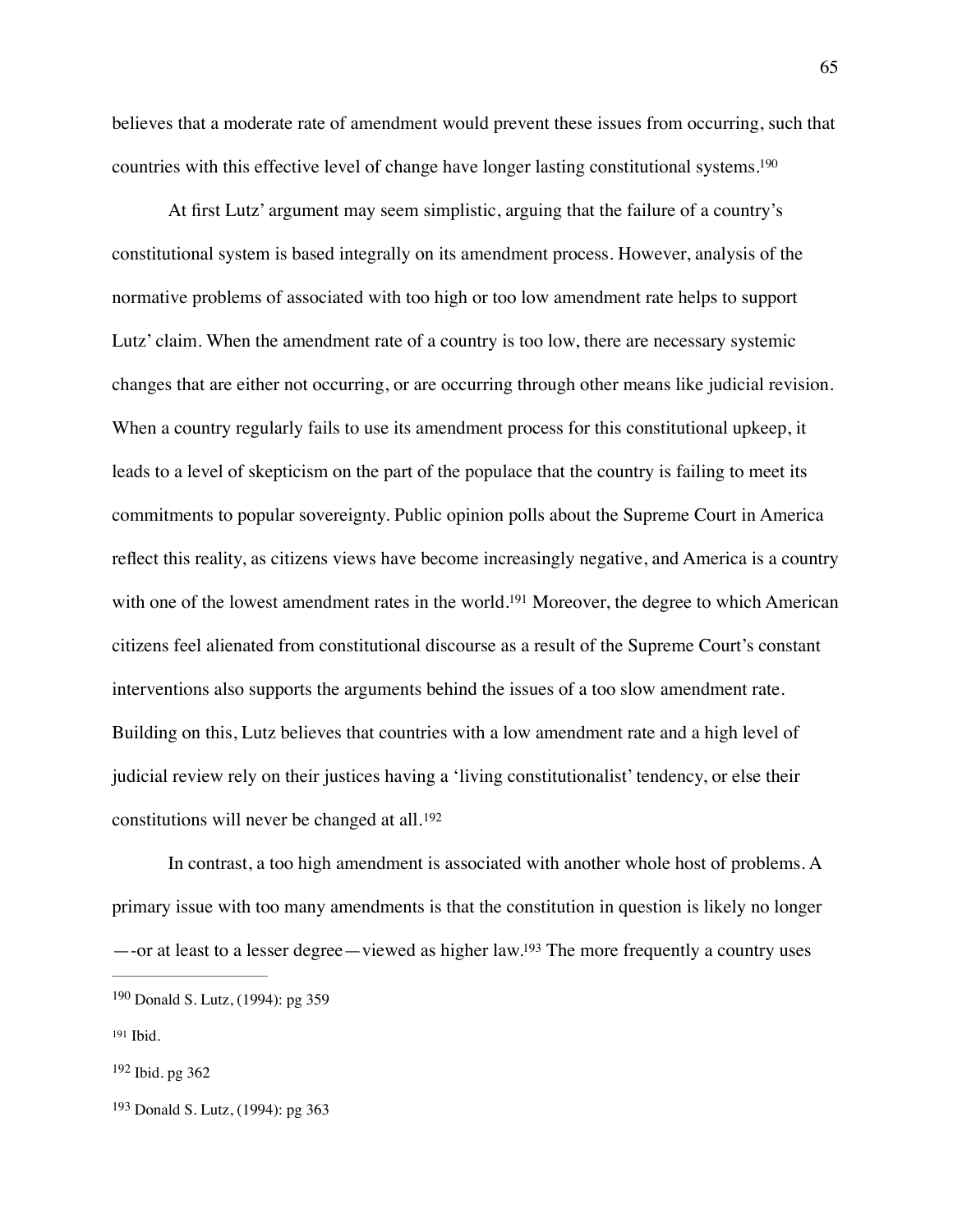amendments, the less delineated normal legislation and constitutional matters are. At the same time, when there are lots of amendments in this way, it has appeared empirically that this is because the legislature of a country dominates the formal constitutional amendment process.<sup>[194](#page-66-0)</sup>

<span id="page-66-5"></span>To support his normative claims about amendment processes, Lutz analyzed amendment patterns within America's state constitutions. While the national American constitution has one of the lowest amendment rates in the world, the state constitutions are regularly updated and deal with a bevy of issues. State constitutions have had to address rapid urbanization, special interests, changing responsibilities, as well as tyranny from their legislatures. As a result, the state constitutions serve as an interesting tool through which Lutz develops his argument.

<span id="page-66-7"></span><span id="page-66-6"></span>From 1798-1991, the American Constitution was amended 26 times over 202 years—an amendment rate of 0.13 per year—while the state constitutions were amended 5845 times, over 94years, with around 117 amendments per state—an amendment rate of  $1.23^{195}$  $1.23^{195}$  $1.23^{195}$  This reality reveals one of Lutz more interesting conclusions, there is a direct, statistically significant relationshipbetween the length of a constitution and its rate of amendment.<sup>[196](#page-66-2)</sup> As the state constitutions deal with much more governmental functions than the federal one, they are longer and in turn are amended more often. Lutz controlled for variables like geographical size, population, per capita income, and many other factors, but the relationship remained—the longer thedocument, the more it was amended.<sup>[197](#page-66-3)</sup> 63% of state-level amendments were related to things like local government structure, state debt, and other local issues[.](#page-66-4)<sup>[198](#page-66-4)</sup> However, even with those

<span id="page-66-9"></span><span id="page-66-8"></span><span id="page-66-0"></span><sup>&</sup>lt;sup>[194](#page-66-5)</sup> Donald S. Lutz, (1994): pg 363

<span id="page-66-1"></span>Ibid. [195](#page-66-6)

<span id="page-66-2"></span><sup>&</sup>lt;sup>[196](#page-66-7)</sup> Ibid. pg 365

<span id="page-66-4"></span><span id="page-66-3"></span>[<sup>197</sup>](#page-66-8) Ibid.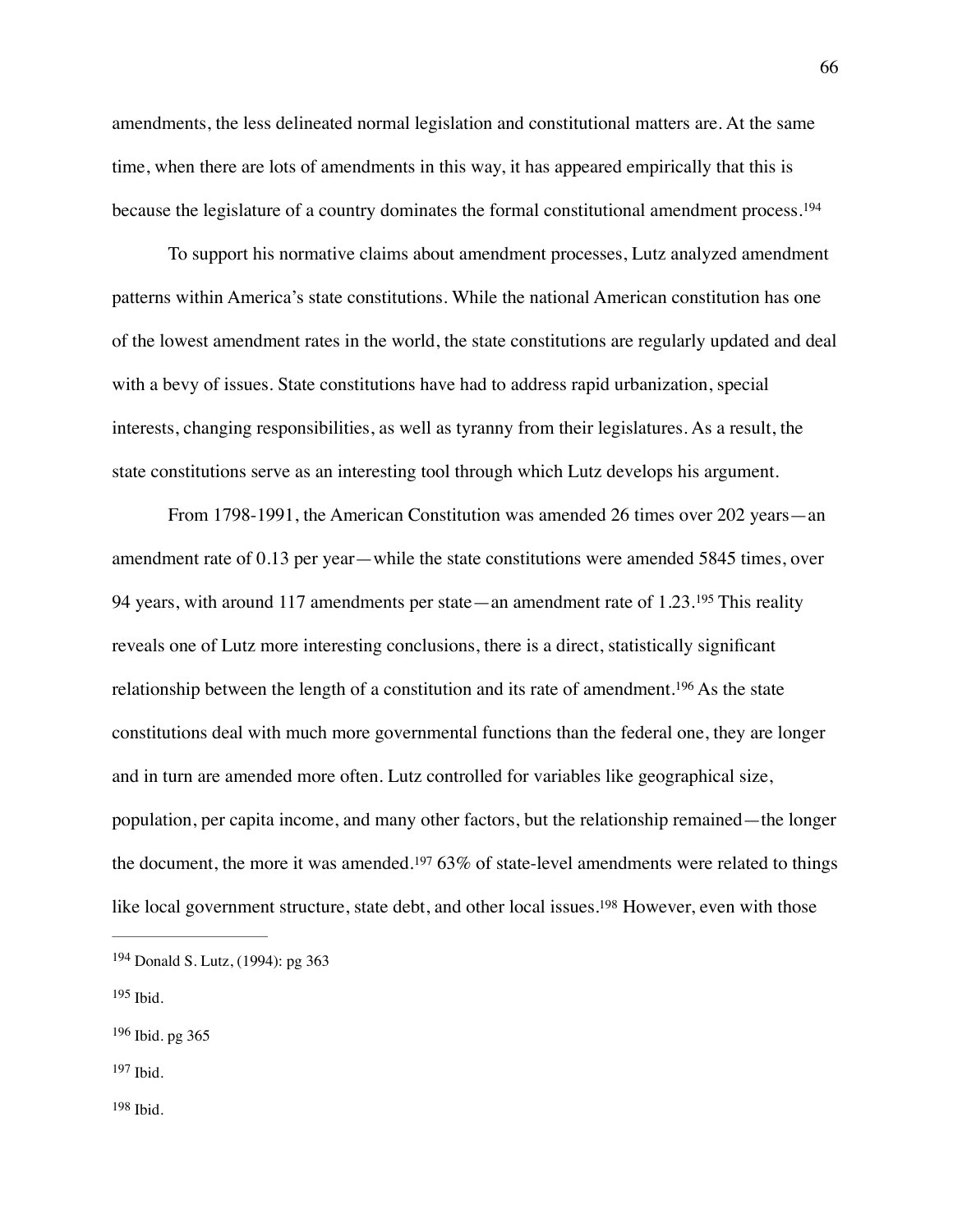<span id="page-67-6"></span>excluded, the rate of amendment at the state level was 0.47, almost 3.5 times higher than the federal amendment rate[.](#page-67-0)<sup>[199](#page-67-0)</sup> If the goal of a constitution is to last, the least-permanent state constitutions had the highest amendment rates, while the longest-lasting ones had a 'moderate' amendment rate.[200](#page-67-1)

<span id="page-67-10"></span><span id="page-67-9"></span><span id="page-67-8"></span><span id="page-67-7"></span>Lutz state-level analysis led to many more interesting conclusions. At the state level, there are differences in who can initiate an amendment—the state legislature, initiative referendums, constitutional conventions, or commissions—but almost all of the amendments that eventuallypassed were initiated in the legislature.<sup>[201](#page-67-2)</sup> States that had initiative processes often had amendments that seemed beneficial theoretically but had critical issues from a practical standpoint.<sup>202</sup>Lutz believes that in some states, the initiative process made introducing amendments too easy, while the harder it was for the legislature to propose amendments, the less there were[.](#page-67-4)<sup>[203](#page-67-4)</sup> It is important to note that there is a huge level of variety in these state constitution's amendment processes, especially in their guidelines around the legislature. Some states require multiple sessions of legislators to vote on the amendment, while others require varying degrees of supermajority[.](#page-67-5)<sup>[204](#page-67-5)</sup> These differences in amendment process have a direct effect on amendment rate, and in turn inform constitutional stability. Lutz found that larger the required legislative majority in passing the amendment, the lower the amendment rate. However, requiring a legislature to pass a proposed amendment twice did not actually increase the

<span id="page-67-1"></span>[200](#page-67-7) Ibid.

<span id="page-67-2"></span> $201$  Ibid.

<span id="page-67-3"></span> $202$  Ibid.

<span id="page-67-5"></span><span id="page-67-4"></span> $203$  Ibid. pg 366

<span id="page-67-11"></span><span id="page-67-0"></span><sup>&</sup>lt;sup>[199](#page-67-6)</sup> Donald S. Lutz, (1994): pg 363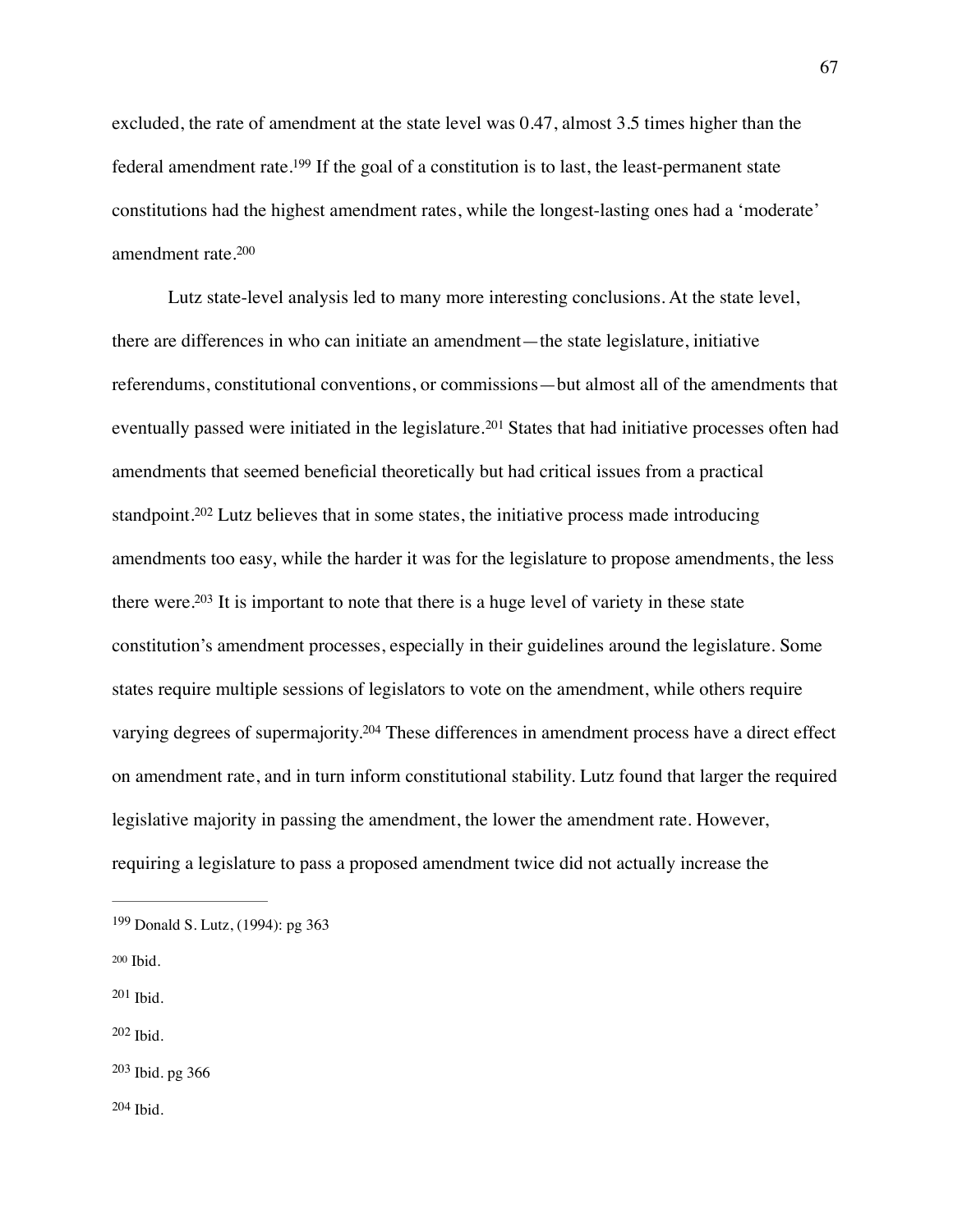<span id="page-68-6"></span><span id="page-68-5"></span>difficultyof the amendment process, as long as it was a simple majority that was required. <sup>[205](#page-68-0)</sup> As a result, the way to make an amendment process most challenging would be to "require the approval of two consecutive legislatures using a two-thirds majority each time" as was found in a minorityof states.<sup>[206](#page-68-1)</sup> Interestingly, Lutz concluded that having a popular referendum to approve a legislature-initiated amendment is just as challenging as having the legislature approve their own amendment.

<span id="page-68-9"></span><span id="page-68-8"></span><span id="page-68-7"></span>Based on his analysis of constitutions across the world and within America, Lutz had four main conclusions. The first was that the amendment rate of a country can be explained by the lengthof their constitution and the difficulty of their amendment process.  $207$  Lutz' second observation was that a country can adjust these variables and have a predictable effect on their amendmentrate.<sup>[208](#page-68-3)</sup> Third, Lutz found that amendment rate has a direct relationship with constitutional replacement, and the more moderate the rate of amendment, the longer a constitution lasts.<sup>[209](#page-68-4)</sup> In this context, 'moderate' referred to a relatively average rate of amendment in comparison with the other countries analyzed—such as the state level average of 0.47. The countries that had relatively high or low rates of amendment were more likely to completely replace their constitution, reflecting an deterioration in constitutional stability. Lutz final point was that at a certain point, making the amendment process more difficult does not

- <span id="page-68-1"></span> $206$  Ibid. pg 367
- <span id="page-68-2"></span>[207](#page-68-7) Ibid.
- <span id="page-68-4"></span><span id="page-68-3"></span>[208](#page-68-8) Ibid.

<span id="page-68-0"></span><sup>&</sup>lt;sup>[205](#page-68-5)</sup> Donald S. Lutz, (1994): pg 366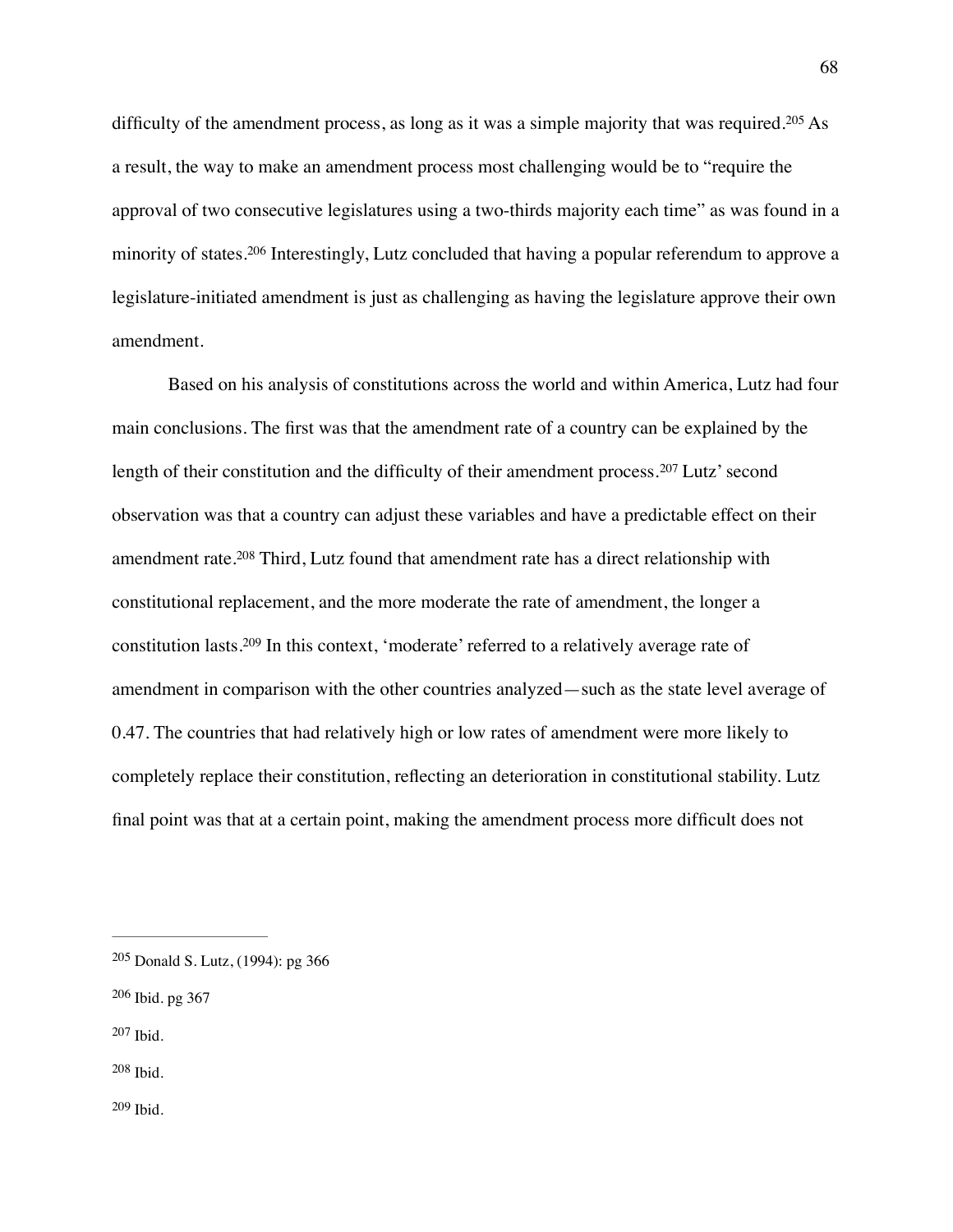<span id="page-69-2"></span>decrease the rate of amendment—-its better to avoid an extreme process and have a relatively short document[.210](#page-69-0)

Lutz statistical analysis of America's state constitutions and their amendment processes supported his conclusions about their effect. Amendment processes, with their varying level of difficulty, allow a country or state to have a certain amendment rate. This rate of amendment is integral to a country's constitutional order, and if this rate is too high or low, it can undermine the constitutional stability of that nation. When the amendment rate is too low or high, citizens begin to question their constitution and come to view it in contempt—this is why constitutional systems break down. As a result, it is fundamental that a constitution's amendment process promote a moderate amendment rate, as this allows for constitutional stability.

While Lutz arguments remain largely valid to this day, some modern scholars have disagreed with his assessment. In their work, *Does the constitutional amendment rule matter at all?* Tom Ginsburg and James Melton paint a different picture of the effects of amendment processes in creating a certain amendment rate. While Ginsburg and Melton agree that "it might be advisable to draft constitutions that have more flexible amendment provisions so as to allow for more formal change" they disagree with Lutz about the extent to which an amendment processsolely informs amendment rate.<sup>[211](#page-69-1)</sup> Ginsburg et al instead argue that the forces of supply and demand govern constitutional amendment rate, and the amendment process is just one part of this scheme. On the demand side, Ginsburg et al believe that the degree to which the constitution is out of sync with society and the rate of social change inform the extent to which a

<span id="page-69-3"></span><span id="page-69-0"></span> $210$  Donald S. Lutz, (1994): pg 368

<span id="page-69-1"></span><sup>&</sup>lt;sup>211</sup>T. Ginsburg and J. Melton, "Does the Constitutional Amendment Rule Matter at All?: Amendment Cultures and the Challenges of Measuring Amendment Difficulty," *International Journal of Constitutional Law* 13, no. 3 (January 2015): pp. 686-713, https://doi.org/10.1093/icon/mov041)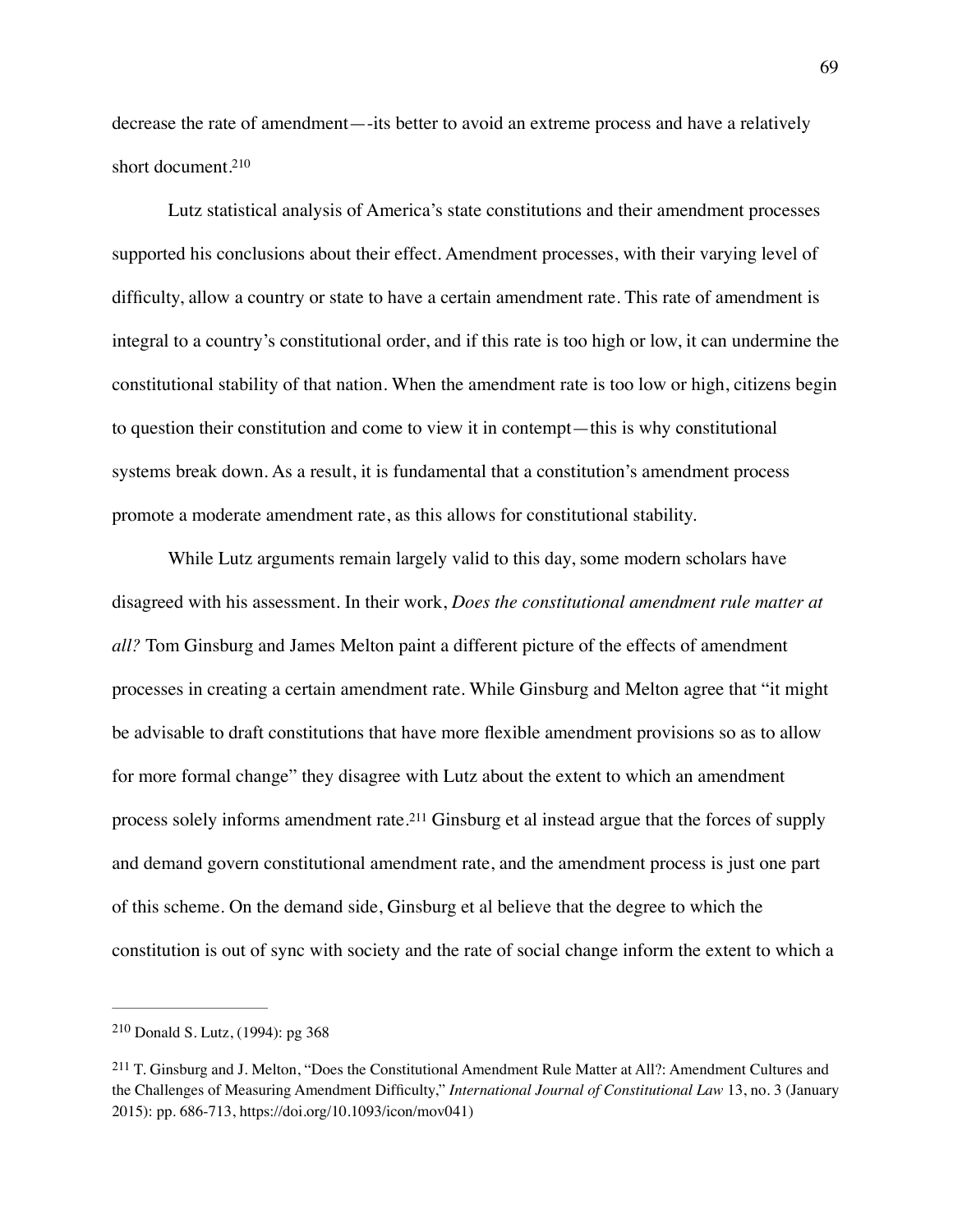<span id="page-70-7"></span>country's citizenry and institutions 'demand' constitutional revision[.](#page-70-0)<sup>[212](#page-70-0)</sup> On the supply side, Ginsburg views the formal structure of the amendment process as one variable, but the 'amendment culture' of a nation as the other integral factor that informs the rate of amendment.<sup>213</sup>While all these elements influence the rate of amendment, Ginsburg et al view a nation's 'amendment culture' as most formative.

<span id="page-70-11"></span><span id="page-70-10"></span><span id="page-70-9"></span><span id="page-70-8"></span>For Ginsburg, amendment culture is the set of attitudes a citizenry holds in regards to the conceptof amendatory change.<sup>[214](#page-70-2)</sup> This amendment culture is independent of the issue that is actually being addressed by any given amendment. At the same time, amendment culture is separate from the other contextual and societal factors that are creating the demand for amendatory change. Instead, amendment culture is the "baseline level of resistance to formal constitutionalchange" in a society.<sup>[215](#page-70-3)</sup> As this baseline goes up, the "viscosity" of the amendment processdecreases, meaning that there is less amendatory change.<sup>[216](#page-70-4)</sup> Ginsburg believes that a nation's amendment culture is informed in a variety of ways. One example is found in countries like New Zealand, and Israel, which have a high degree of amendatory change. In these countries,the 'barriers' to constitutional change are political rather than institutional.<sup>[217](#page-70-5)</sup> Israel has arelatively easy amendment process, and has no eternity clauses.<sup>[218](#page-70-6)</sup> As a result, it is only "cultural barrier[s]" that prevent a "complete revision of the rules" where partisan interests can

<span id="page-70-3"></span> $215$  Ibid.

<span id="page-70-4"></span> $216$  Ibid.

<span id="page-70-6"></span><span id="page-70-5"></span> $217$  Ibid. pg 689

<span id="page-70-13"></span><span id="page-70-12"></span><span id="page-70-0"></span><sup>&</sup>lt;sup>[212](#page-70-7)</sup> T. Ginsburg and J. Melton,  $(2015)$  pg 687

<span id="page-70-1"></span> $213$  Ibid.

<span id="page-70-2"></span> $214$  Ibid. pg 688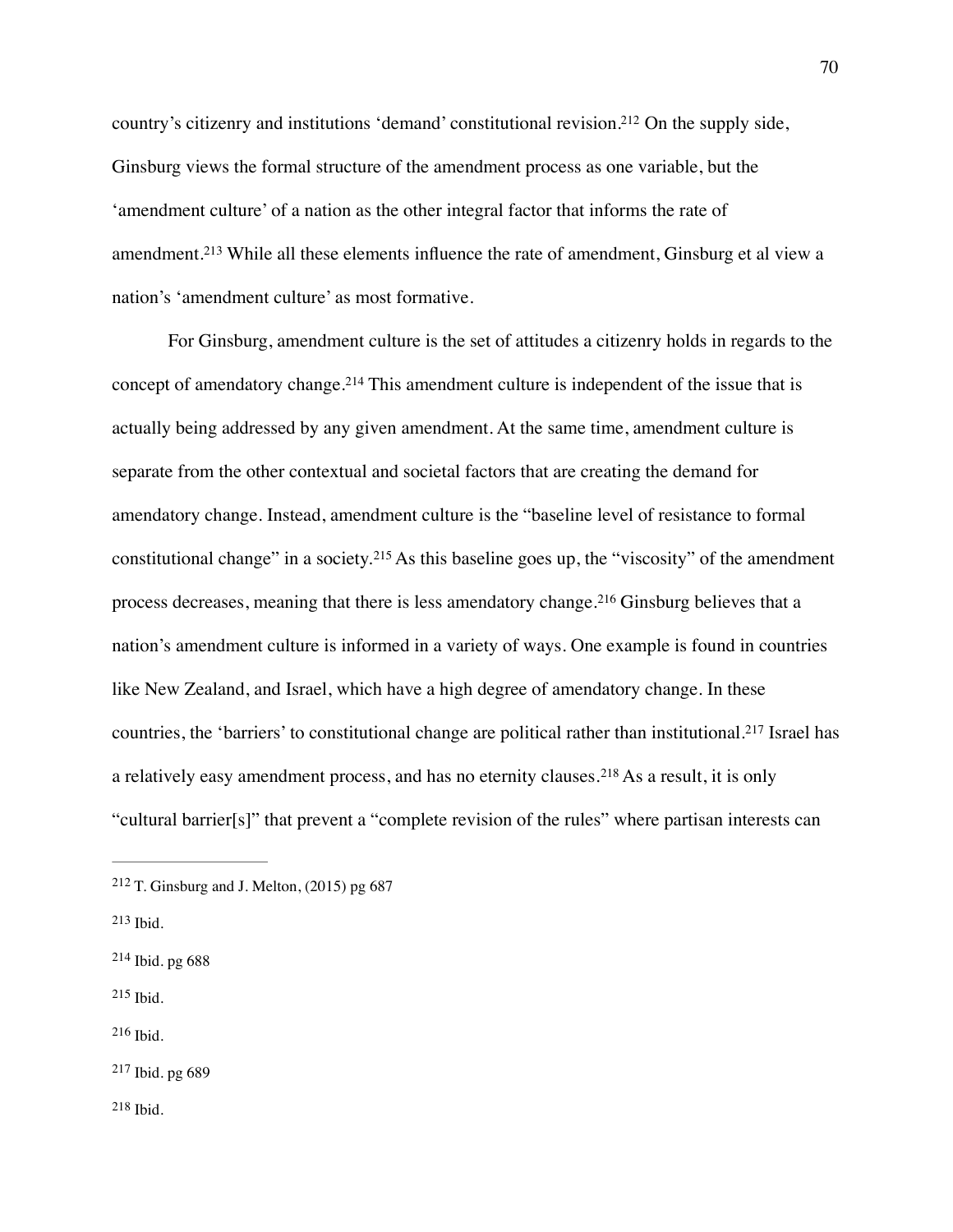<span id="page-71-3"></span>take control of the constitution[.](#page-71-0)<sup>[219](#page-71-0)</sup> In a country like Israel, the amendment culture creates a larger 'supply' for amendatory change, as the citizens are comfortable with and understand the importance amendments, yet would still oppose amendments that undermine the overall constitutional order. In contrast, in a country like America, there are arduous institutional boundaries that often prevent amendment. In turn, the populace of America has an amendment culture that further 'decreases the supply' of amendatory change—Americans view their constitution as a scared text, giving the entire document a level of normative significance that other countries don't. Due to this reverence and seeming infallibility of the American Constitution, the American people have an amendment culture that reduces their level of amendment. While amendment cultures can change with time, this is usually only in contexts where a country is going through a period of huge upheaval, as was evidenced by the proamendment culture found in America after the Civil War.

<span id="page-71-4"></span>Ginsburg eventually uses statistical analysis to conclude that there is a significant relationship between amendment culture and amendment rate, with amendment culture having a large effect. In contrast, Ginsburg's data-set—which assessed constitutions in use across the world—revealed that amendment processes themselves had a much more minute effect in this context[.](#page-71-1)<sup>[220](#page-71-1)</sup> Ginsburg concludes that "[amendment processes] are not the primary determinant of amendment rates" and that "amendment culture exists and is important" in this context.<sup>[221](#page-71-2)</sup>

<span id="page-71-5"></span><span id="page-71-0"></span> $219$  T. Ginsburg and J. Melton, (2015) pg 690

<span id="page-71-2"></span><span id="page-71-1"></span>[<sup>220</sup>](#page-71-4) Ibid.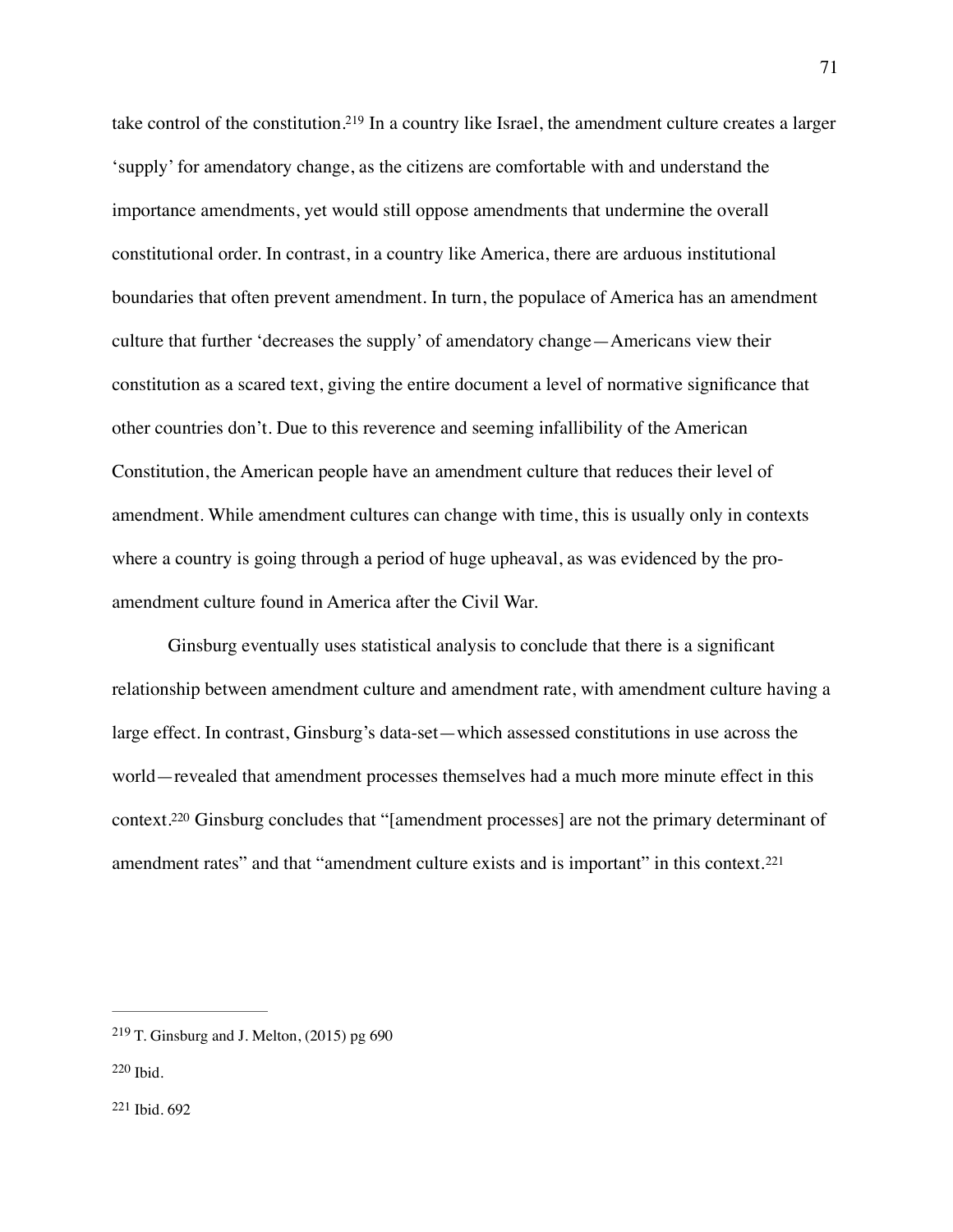<span id="page-72-1"></span>However, Ginsburg acknowledges that "amendment culture is shaped by [amendment processes.]["222](#page-72-0)

While Ginsburg's analysis and conclusions seemingly invalidate Lutz', they actually build on and support them. Lutz and Ginsburg agree about the demand side factors, but Lutz fails to account for amendment culture and its effects. However, even Ginsburg acknowledges that amendment culture is largely informed by the amendment process that governs that country's constitution, as well as any unamendable provisions within the constitution. As a result, amendment processes are still most consequential in informing a constitution's rate of amendment, as the level of difficulty associated, the institutions involved, and its unamendability create the amendment culture of that nation. For example, America's constitution, with its extremely arduous amendment rate, created a culture that viewed the document with a high level of reverence. In contrast, Germany's constitution, with its easier amendment process and eternity clauses, facilitated an amendment culture that was pro-amendatory change. In this way, Ginsburg's work helps to highlight just how large of an effect formal amendment processes have on the rate of amendment and the constitutional stability of nations more generally. Amendment processes inform amendment culture, amendment processes and culture create the rate of amendatory change, and the amendment rate has a direct effect on constitutional stability.

Moreover, amendment processes—including unamendable provisions—influence the substance of amendments. The difficulty of an amendment process informs the content of amendments as political actors will only promote those they think can be ratified. In a country with extreme supermajoritarian requirements like America, the only amendments that are ever proposed are those that are seemingly unanimous. Differently, in a country like New Zealand

<span id="page-72-0"></span> $222$ T. Ginsburg and J. Melton, (2015) pg 700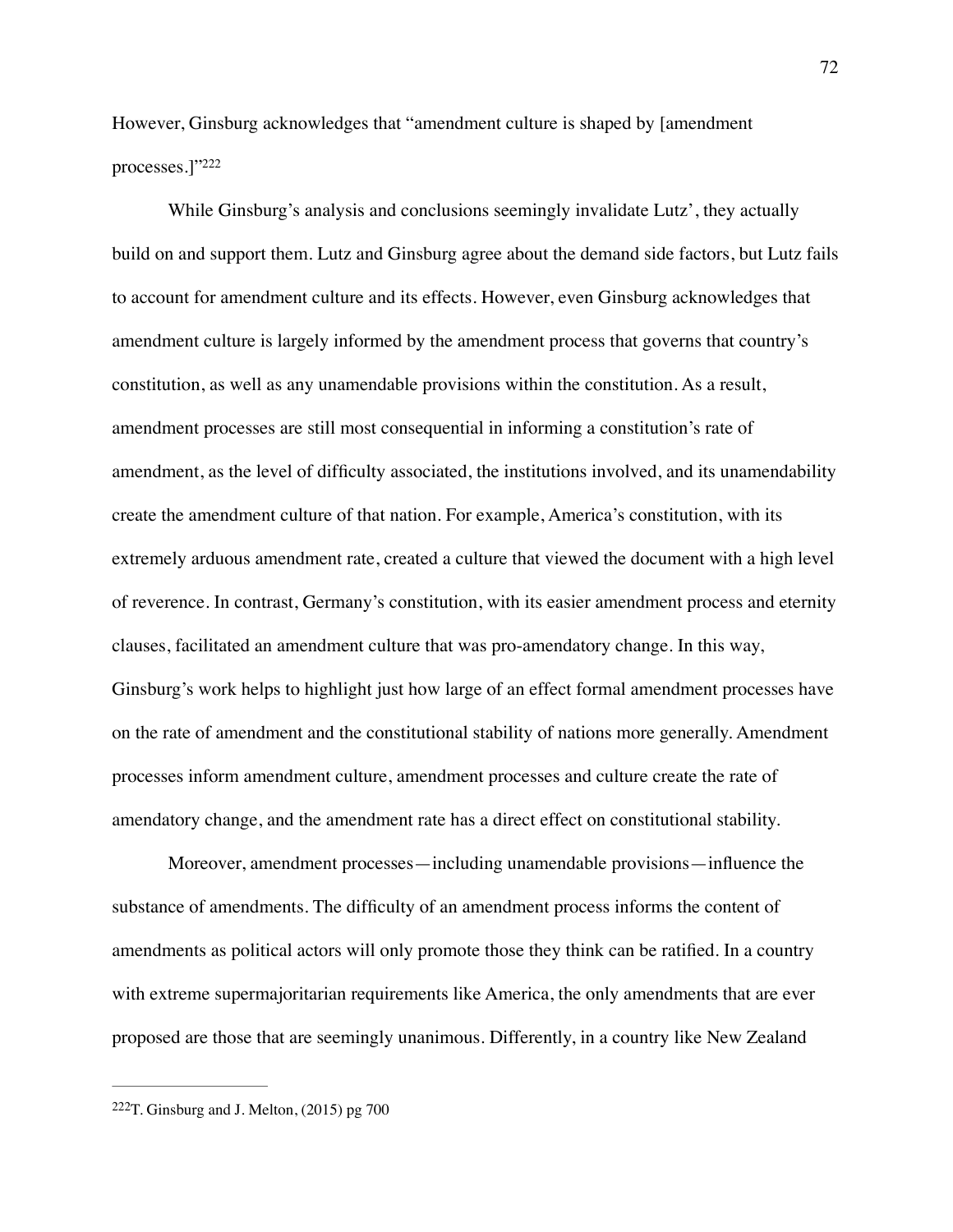with its relatively easy amendment process, citizens are more comfortable promoting amendments that require debate. At the same time, eternity clauses exclude whole facets of subject matter from ever being debated, influencing the substance of amendments greatly. Consequently, amendment procedures not only facilitate a certain amendment culture and amendment rate, which effect constitutional stability, but they also regulate the content of amendments. As some amendments can undermine constitutional stability and others can reinforce it, this effect is important and will be analyzed in greater detail later on. However, what can be concluded based off of the prior analysis is that amendment procedures have an important and direct relationship with constitutional stability.

## **Section 2: Amendment Processes Across the World**

The goal of the prior part of this chapter was to establish the relationship between amendment processes and constitutional stability. As a result, this portion will now look to analyze various constitutional amendment processes across the world, deducing some of their normative and empirical effects. In doing so, this paper seeks to reveal how some amendment processes are better than others in pursuit of the goal of constitutional stability.

Generally, scholars group 'amendment strategies' into four main categories. The first are amendment processes that are based in legislative supremacy. In these countries, the legislature can amend the constitution via a vote. Countries with legislative supremacy over the amendment process usually view their constitution as more of a code-of-law rather than a higher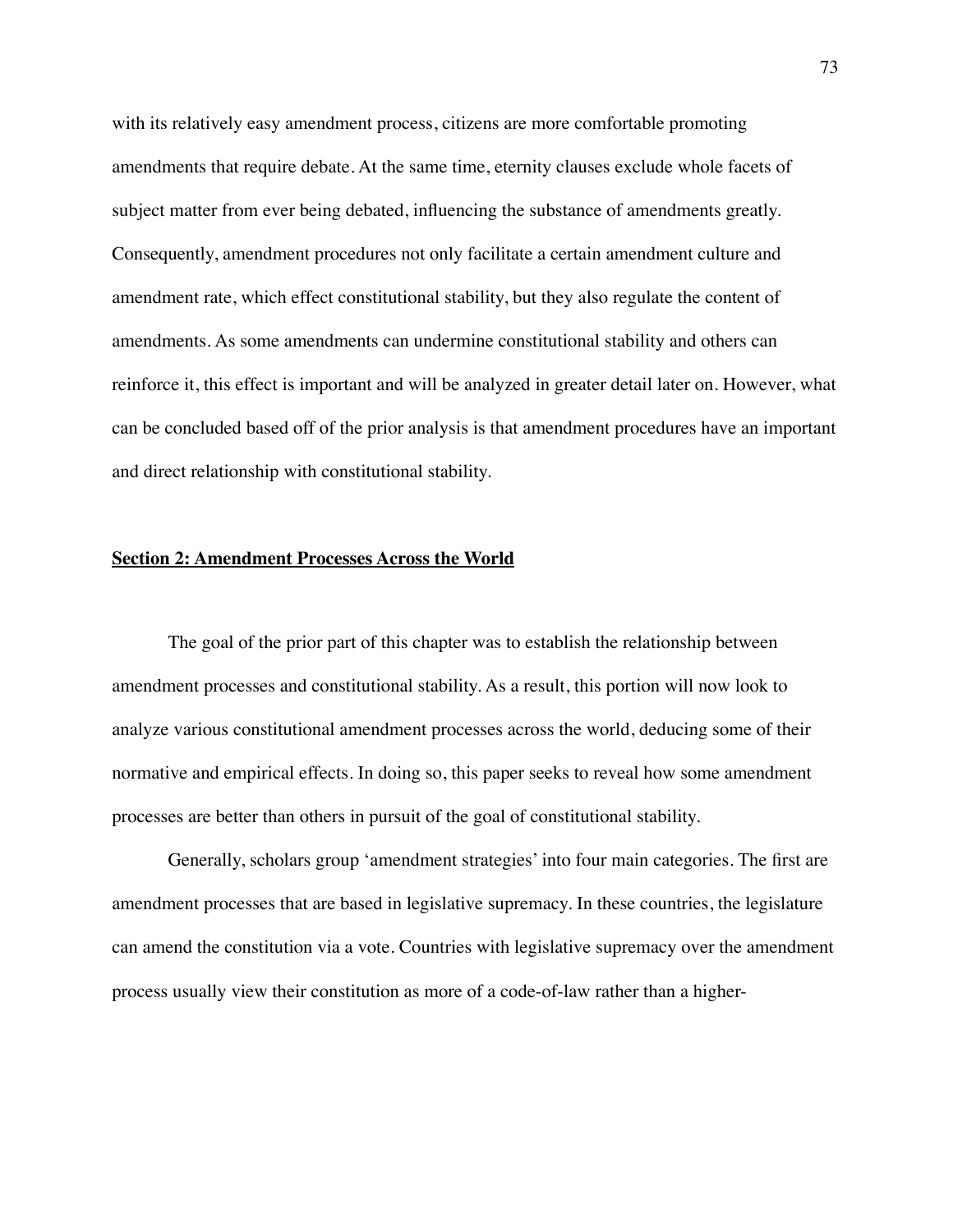<span id="page-74-6"></span><span id="page-74-5"></span><span id="page-74-4"></span>document[.](#page-74-1)<sup>[223](#page-74-0)</sup> At the same time, these documents are usually long and regularly updated.<sup>224</sup> The quintessential example is New Zealand. Like many other common-wealth countries, New Zealand has no single constitutional document, and instead has a myriad of documents that together amount to their constitution. As a result of their amendment procedure, the amendment culture in New Zealand is one that is comfortable with amendment. In turn, New Zealand has oneof the highest rates of amendment in the world, but not to a problematic degree.<sup>[225](#page-74-2)</sup> As this thesis has argued, New Zealand may be a functioning democracy, but it faces the same threats any country with too high an amendment rate would. New Zealanders have a very low level of constitutional reverence, and only have political barriers to problematic constitutional change. As a result, New Zealand may face future threats to their constitutional order. However, as is evidenced by the case of New Zealand, too high an amendment rate can be less troublesome than too low of one.

<span id="page-74-7"></span>Another facet of these 'legislative supremacist' amendment processes is intervening election provisions. Many constitutions, like that of Finland and other Scandinavian countries, require that legislatures must vote on an amendment twice. In Finland, one legislature introduces an amendment, and the subsequent legislature must vote in favour of this amendment with a 2/3rdsmajority.<sup>[226](#page-74-3)</sup> Normatively, countries with these mechanisms value more deliberation in regards to constitutional amendment, and draw a bigger distinction between normal legislation and constitutional matters. Importantly, the citizens of these countries can influence the

<span id="page-74-0"></span><sup>&</sup>lt;sup>[223](#page-74-4)</sup> Donald S. Lutz, (1994): pg 368

<span id="page-74-1"></span> $224$  Ibid.

<span id="page-74-2"></span> $225$  Ibid. pg 365

<span id="page-74-3"></span>*Constitution of Finland,* Sections 34 and 73 [226](#page-74-7)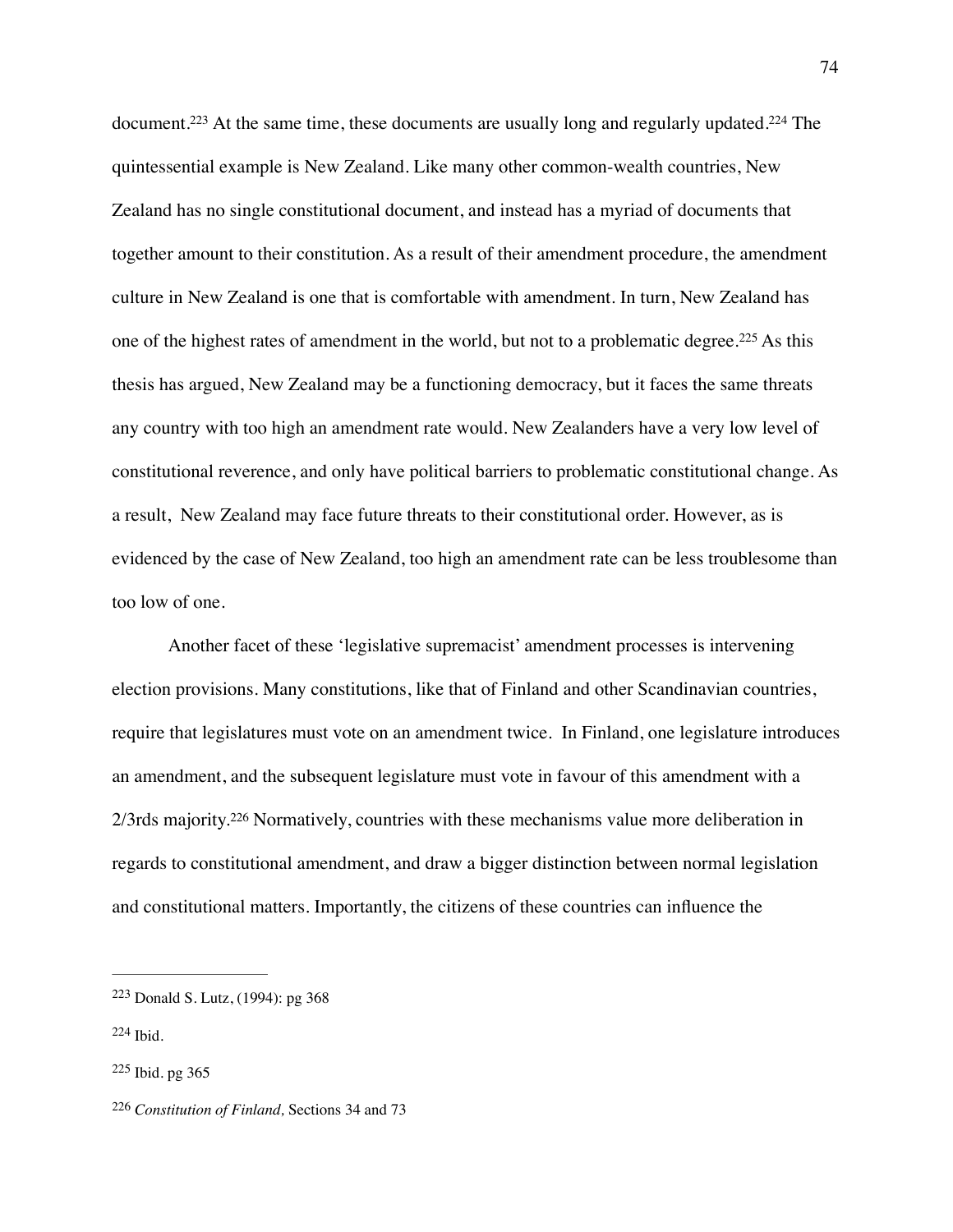amendment process via the election. In this way, these intervening election procedures allow for a level of involvement that the purely legislative supremacist processes do not. Ginsburg's analysis revealed that the intervening election clauses lead to a lower amendment rate, but likely in a positive way—the amendment rate of countries with this type of mechanism can be described as 'moderate,' promoting permanence.

Already, the relationship between amendment procedure and amendment culture is clear. In countries like Finland with a legislative, intervening election procedure, the populace has an opportunity to play a role in constitutional matters, using their vote as a means to voice their stance on a given amendment. As a result, the amendment culture in Finland would be one that is conducive to amendatory change—the citizenry supports and understands the necessity of amendment. At the same time, as a result of the legislature being the only avenue with which constitutional change can occur, citizens don't have a problematic penchant for amendment—the Finnish people usually don't even play a role in promoting these amendments in the first place.

Another form of amendment procedure is described as the 'multiple path' mechanism. In these countries, the constitution can be amended via different means with differing difficulty. For example, amendments may require a legislative majority, a president or other political actor to call for a referendum, or a number of subnational governments to approve of an amendment. For example, Serbia's constitution allows amendments to be proposed "by at least on third of deputies in the National assembly, by the president of the republic, by the government, or by petitionof at least 150,000 voters."<sup>[227](#page-75-0)</sup> While the amendments still must be ratified through other

<span id="page-75-1"></span><span id="page-75-0"></span>[<sup>227</sup>](#page-75-1) *Constitution of the Republic of Serbia*, Section IX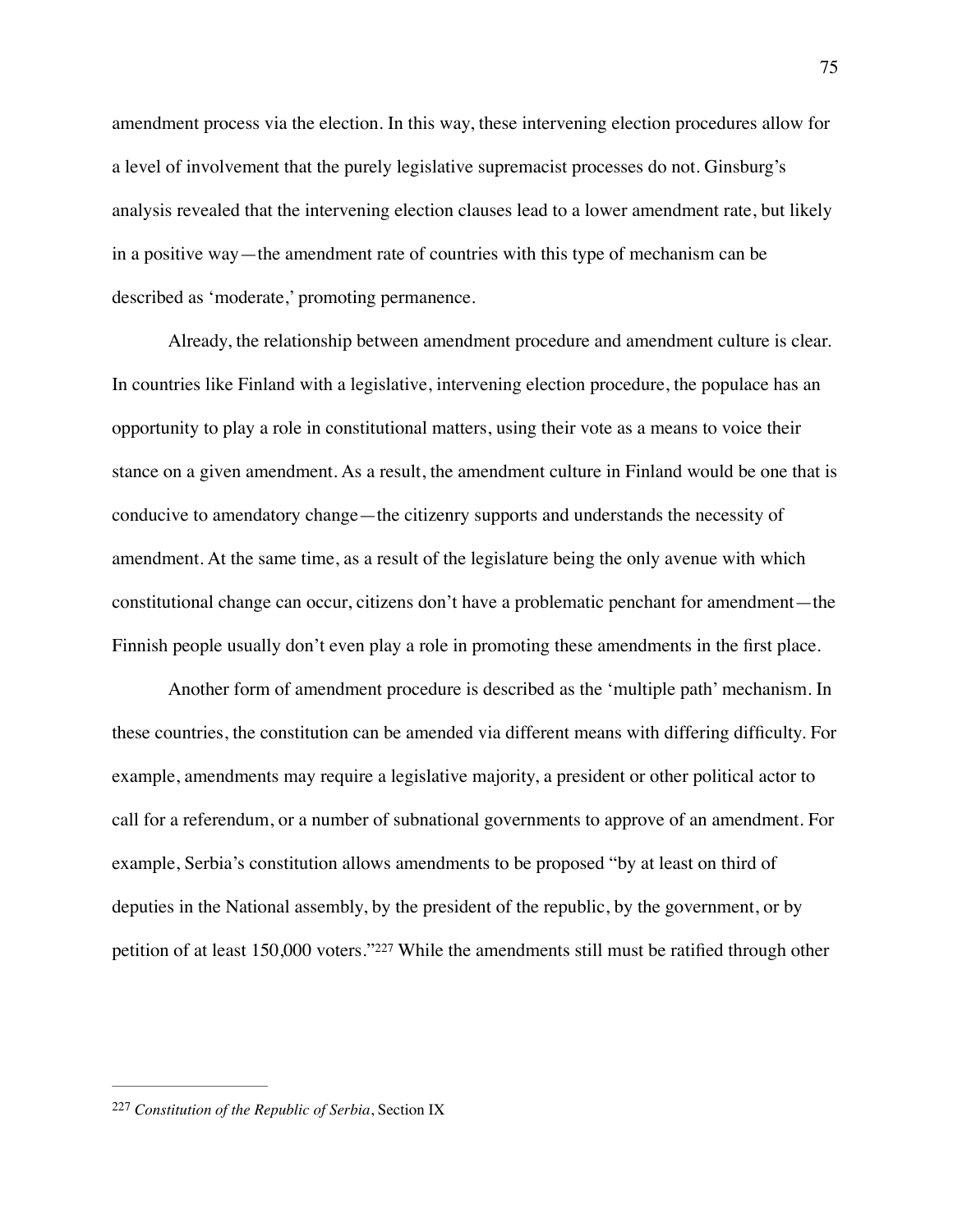<span id="page-76-3"></span>constitutional mechanisms, the enabling of different avenues of proposal has helped Serbia to have an active amendment culture and a beneficial amendment rate.<sup>228</sup>

<span id="page-76-4"></span>The third common amendment mechanism found within country and state constitutions is to require a referendum. In Lutz' study, he found that countries with a referendum had, on average, $1/20$ th of the amendment rate of those with legislative supremacy mechanisms.<sup>[229](#page-76-1)</sup> As has been expressed repeatedly, this likely means these countries have a 'too low' rate of amendment, and this rate undermines their constitutional stability.

The final common amendment process is that which has 'substantive variation' depending on the subject matter the amendment pertains to, it has differing degrees of difficulty. To return to the Serbian Constitution, proposed amendments have different means of ratification, with standard amendments needing a 2/3rds majority vote in the assembly, while those pertaining to the preamble, constitutional principles, and freedoms requiring a simple majority vote via referendum[.](#page-76-2)<sup>[230](#page-76-2)</sup> This type of proecdure is somewhat uncommon, but helps to establish a constitution's identity in the same way unamendable clauses do. In turn, this procedure creates an amendment culture that is open to change on less consequential matters, while understanding the gravity of amendments that go through the more arduous process.

<span id="page-76-5"></span>In *Constitutional Amendment Rules: A Comparative Perspective* Professor Rosalind Dixon sought to build on Lutz' analysis, using modern statistical tools to deduce the relationships between amendment rate and the aforementioned amendment procedures, revealing their empirical effect. While Lutz found a clear negative correlation between "the difficulty of

<span id="page-76-0"></span><sup>&</sup>lt;sup>[228](#page-76-3)</sup> Donald S. Lutz, (1994): pg 365

<span id="page-76-1"></span> $229$  Ibid. pg 365

<span id="page-76-2"></span>[<sup>230</sup>](#page-76-5) *Constitution of the Republic of Serbia*, Section IX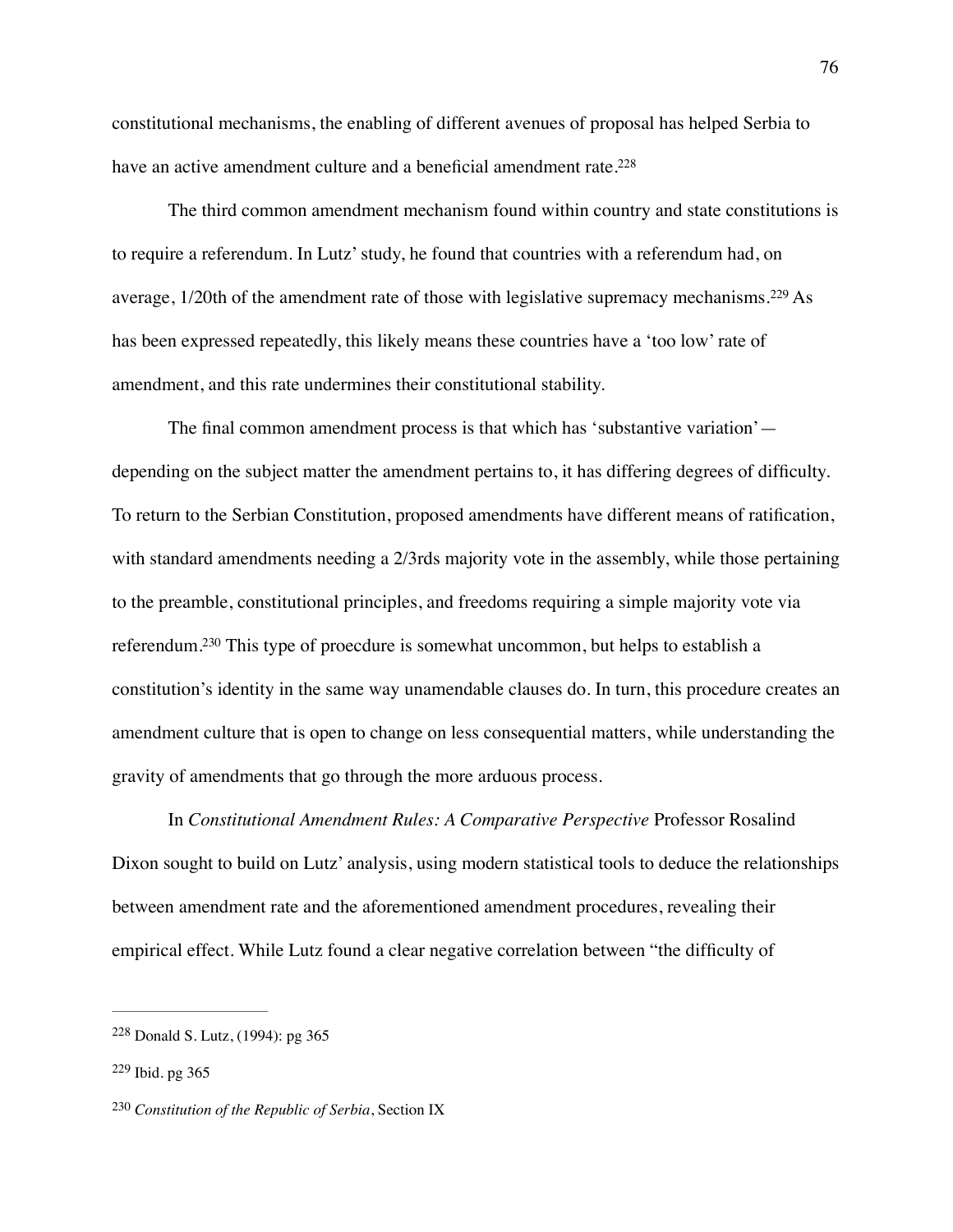<span id="page-77-7"></span><span id="page-77-6"></span><span id="page-77-5"></span>amendment and the actual amendment rate" his data-set failed to effectively differentiate betweenprocedures to the degree that  $Dixon's did.<sup>231</sup> As a result, Dixon's work highlights the$  $Dixon's did.<sup>231</sup> As a result, Dixon's work highlights the$  $Dixon's did.<sup>231</sup> As a result, Dixon's work highlights the$ actual 'difficulty' associated with different amendment procedures. Most fundamental, Dixon discovered that supermajority legislative requirements reduced the rate of amendment more than any other factor[.](#page-77-1)<sup>[232](#page-77-1)</sup> Interestingly, Dixon also found that there was a statistically significant, positive relationship between popular initiative and the overall rate of amendment[.](#page-77-2)<sup>[233](#page-77-2)</sup> This conclusion supports Ginsburg concept of amendment culture and the relationship it has to amendment procedure. When a country's citizens are able to propose their own amendments, they are supportive of amendatory change such that it occurs more frequently. At the same time Dixon also discovered that the double-passage and single-subject requirements did not have a statisticallysignificant relationship with amendment rate.<sup>[234](#page-77-3)</sup> While this reality may be a result of some sections of a constitution being regularly amended while others are not, it reveals a failure of the normative goal of some constitutional framers in creating content-specific amendment procedures.

<span id="page-77-8"></span>One of the most important facets of Dixon's work was her discovery amendatory 'path dependence.' If a country amended their constitution in a given year, they were 2.8 times more likely to amend it two years later, and 1.8 times more likely to do so again four years after that.<sup>235</sup>The 'path dependence' Dixon identified supports Ginsburg's conclusions about

<span id="page-77-4"></span><span id="page-77-3"></span>[234](#page-77-8) Ibid.

<span id="page-77-9"></span><span id="page-77-0"></span>Rosalind Dixon, "Constitutional Amendment Rules," *Comparative Constitutional Design*, n.d., (2015): pp. [231](#page-77-5) 195-218, https://doi.org/10.1017/cbo9781139105712.011)

<span id="page-77-1"></span> $232$  Rosalind Dixon, (2015) pg 200

<span id="page-77-2"></span>[<sup>233</sup>](#page-77-7) Ibid.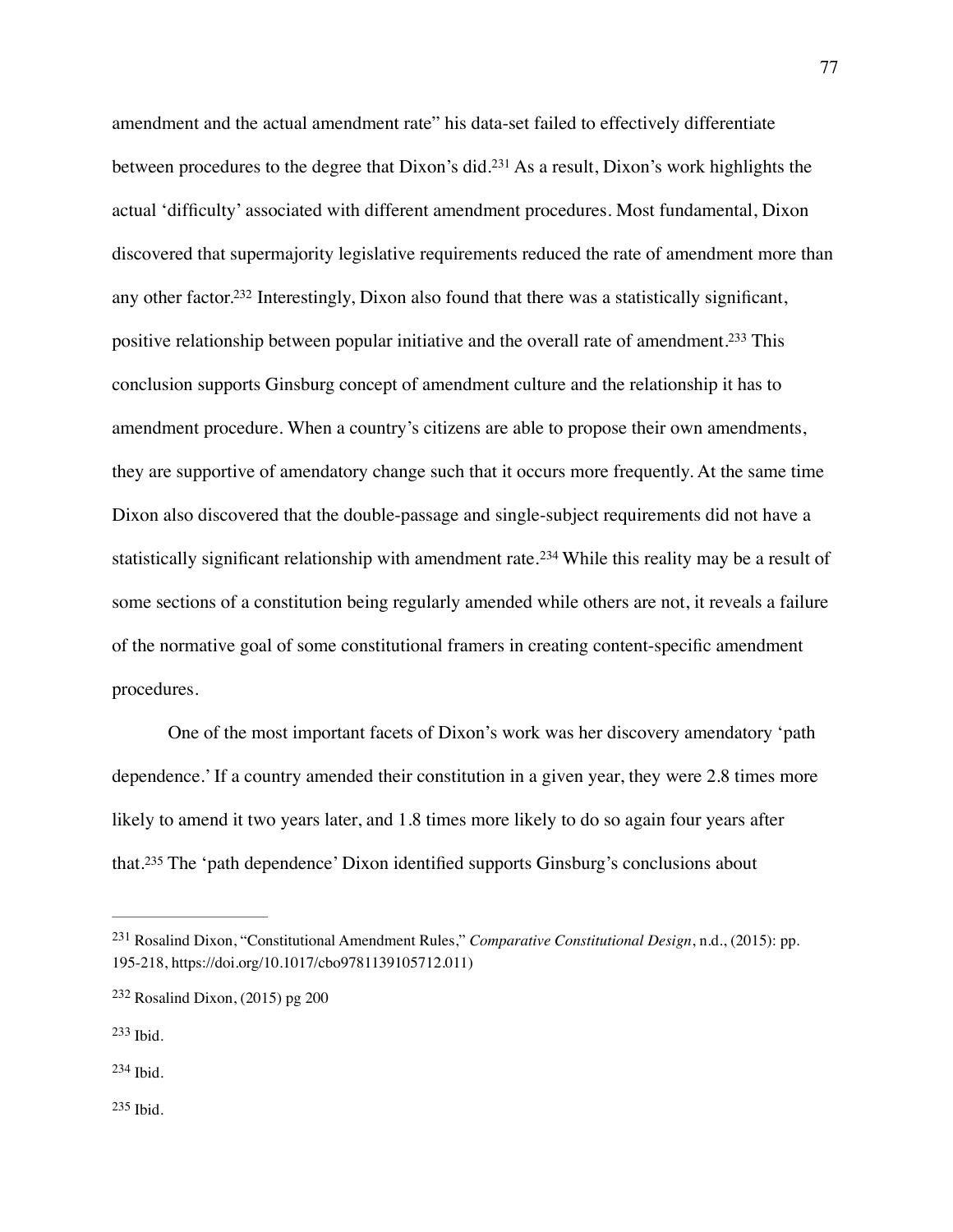amendment culture. Countries with a culture that is supportive of amendatory change regularly experience it. The normative reasoning behind this is simple, the more a citizenry amends their constitution, the more legitimacy they think amendatory change has. The inverse is also true, as is evidenced by the amendment culture in America and the dearth in amendments found in its Constitution. Dixon's empirical work helped to identify the actual, rather than normative, difficulty associated with amendment procedures across the world. While Dixon's goal was not to deduce whether these procedures effected constitutional stability, her work lends itself to the analytical goal of this paper, helping to give empirical weight to the claims that follow.

This chapter has established the relationship between amendment procedure and constitutional stability, as well as the high level of variation across the world in regards to amendment procedure more generally. At the same time, this chapter highlighted the common empirical conclusions in the amendment procedure field. The implication of these conclusions is that a country's amendment procedure is a factor that effects constitutional stability, and that some country's have better mechanisms than others in pursuit of this end. Consequently, the rest of this thesis focuses on amendment procedures across the world, analyzing their direct effects on constitutional stability to try and help elucidate this relationship. Specifically, this paper will analyze the unique case of Eastern Europe after the Cold War, comparing the normative goals behind these constitutions' amendment procedures with their effects on constitutional stability in the region today. Eastern Europe is a unique case for analysis as the post-Soviet countries had none of their own democratic history to turn to as a basis for the creation of their amendment procedures. As a result, these processes were made with the specific goal of constitutional stability, and the successes and failures of many of these countries helps to reveal which of these constitutional mechanisms was most effective in promoting this end. This chapter has defined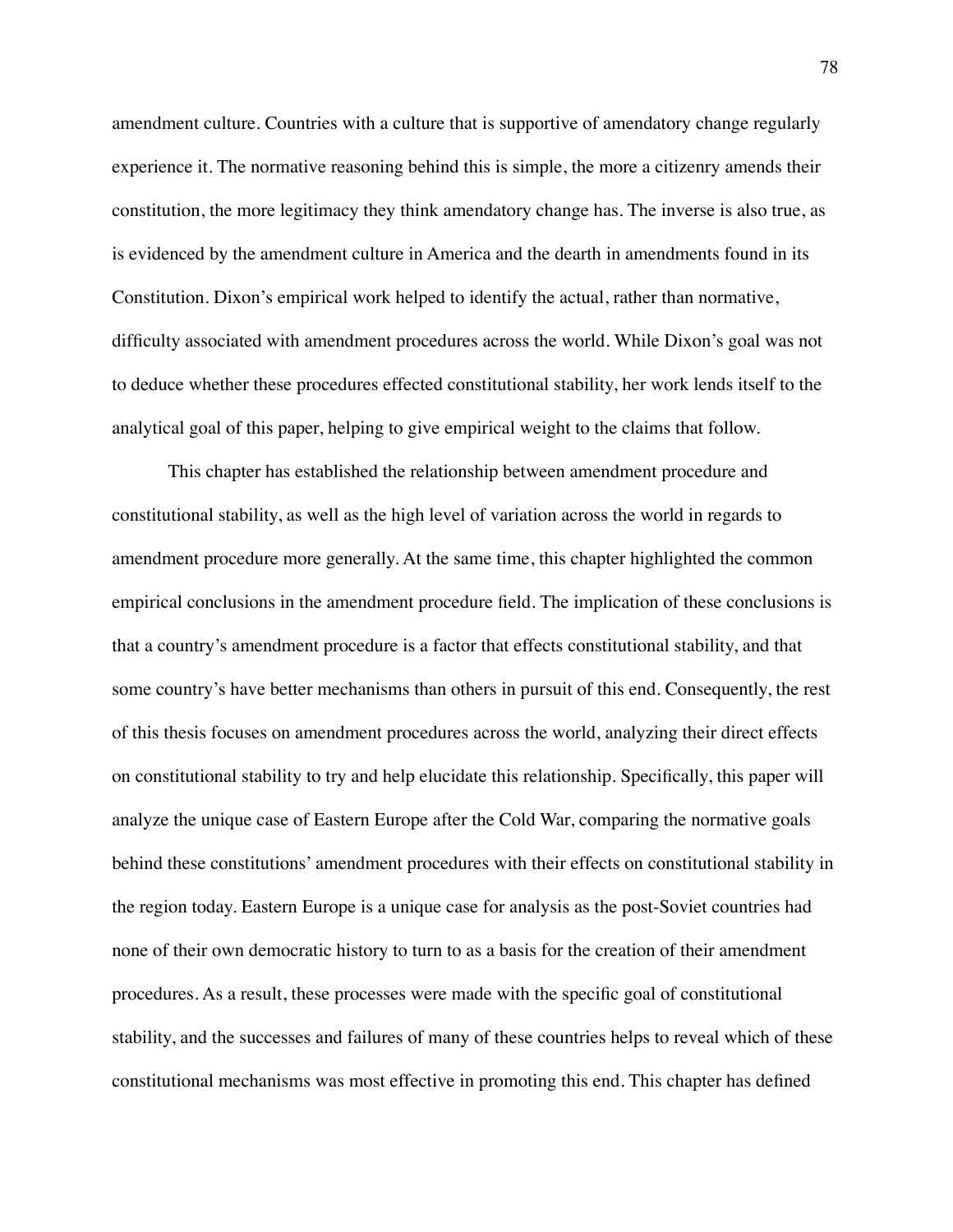key terms like *constitutional identity, democratic stability, amendment rate,* and *amendment culture.* These terms will be used in the subsequent section to help support the claims made about Eastern European democracy and the constitutional amendment processes that govern it.

## **Section 2: Amendment Procedures in Eastern Europe**

After the fall of the Soviet Union, the top legal minds of the world descended on Eastern Europe to help craft the constitutions that would eventually come to govern these nascent nations. Interestingly, scholars like Cass Sunstein made normative claims as to the best structure of these constitutions, especially in regards to things like amendment procedures. As a result, the goal of this portion of the chapter is to outline the constitutional history of Eastern Europe as well as the views of Sunstein on the effectiveness of their amendment structures. Interestingly, two countries, Bulgaria and Hungary, adopted completely disparate amendment procedures. Bulgaria utilized a relatively stringent amendment process that promoted a moderate rate of amendment, as well as amendments that substantively supported the constitutional order. As a result, Bulgaria's amendment procedure serves as the quintessential Eastern European example of a process that encourages constitutional stability. In contrast, Hungary's amendment process was overly facile, fostering a problematic amendment culture, too high a rate of amendment, and amendments that substantively undermined constitutional stability. While the effects of these Eastern European countries' amendment procedures cannot be completely generalized to all other contexts, they highlight the important effect of amendment processes on constitutional stability. Hungary and Bulgaria seemingly should be on the same constitutional path, yet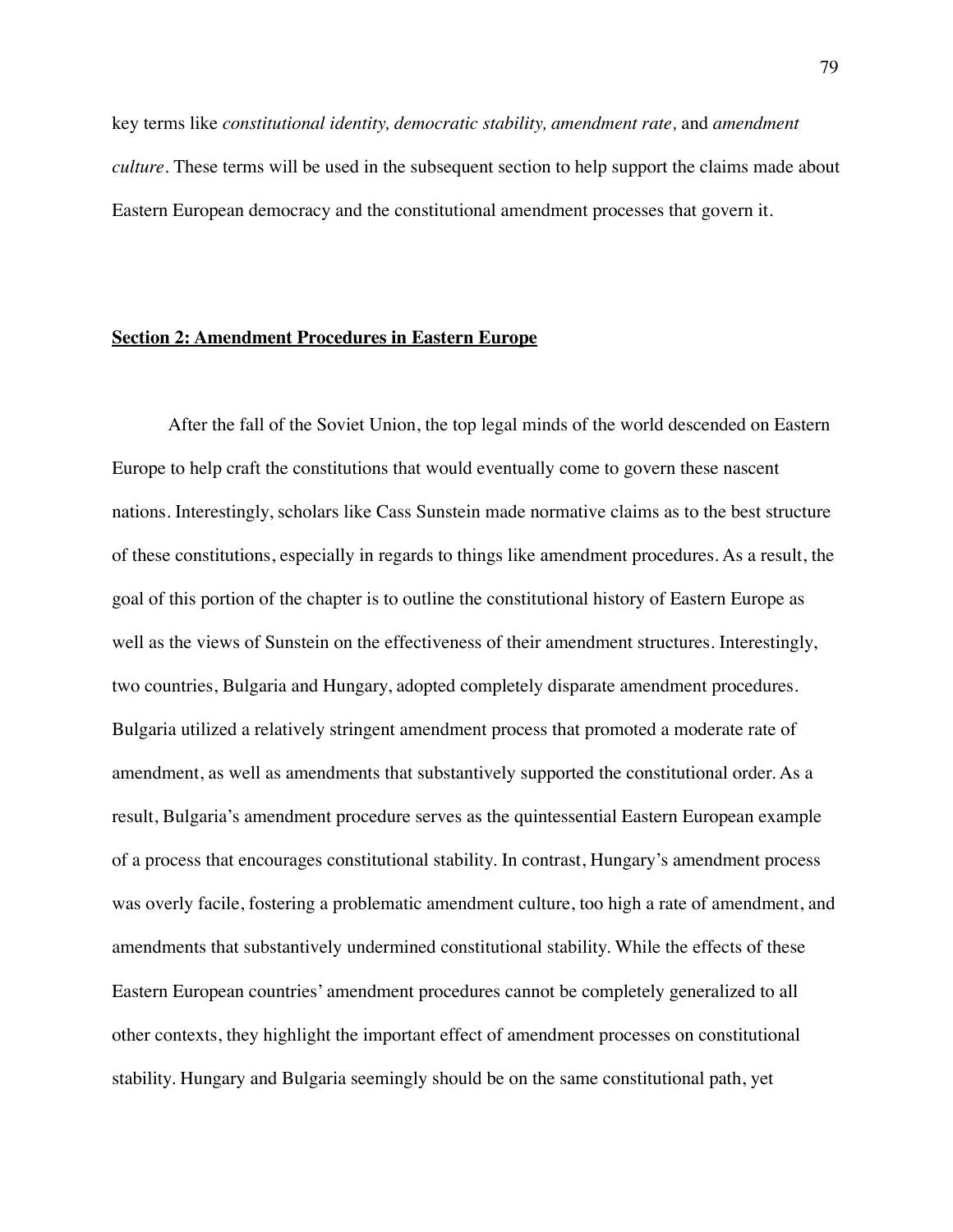Hungary has undermined stability, while Bulgaria has promoted it. This reality is at least in part a consequence of their different amendment procedures.

<span id="page-80-1"></span>Before delving further into the history of Eastern Europe, it is first pertinent to clarify central terms and the frame of this analysis. Sunstein's formative paper *The Politics of Constitutional Revision in Eastern Europe*, describes the theoretical underpinnings behind the constitutionaldesign of Eastern European democracies.<sup>[236](#page-80-0)</sup> Interestingly, Sunstein made claims as to what amendment procedure would be best given the unique history of these countries. In this regard, the end Sunstein's pursues is constitutional stability, as is this papers. Constitutional stability in this context refers to the permanence of a constitutional order—citizens must have respect for the document's institutions and values, the government must have respect for these same principles, and the government must be made up of these institutions. The modern political term *democratic backsliding* encapsulates the ways in which democracies fail in this regard—by comparing the degree to which these nations have experienced this de-democratization, the relative level of constitutional stability can be deduced. However, almost all nations experience some form of democratic backsliding at some point or another, so how can this undermining of constitutional stability be associated with amendment procedures? To try and tease out the relationship between amendment procedures and their effect on constitutional stability, this section analyzes the amendments passed in Bulgaria and Hungary after their founding, deducing which ones normatively lead to democratic backsliding. While one cannot afford all blame or praise to an amendment procedure in promoting a constitutional order, by analyzing countries with a similar geography and constitutional history, the differences in their development associated with amendment procedure—if any—can be revealed.

<span id="page-80-0"></span>[<sup>236</sup>](#page-80-1) Stephen Holmes and Cass R. Sunstein, "Twelve. The Politics of Constitutional Revision in Eastern Europe," *Responding to Imperfection*, 1995, pp. 275-306, https://doi.org/10.1515/9781400821631.275)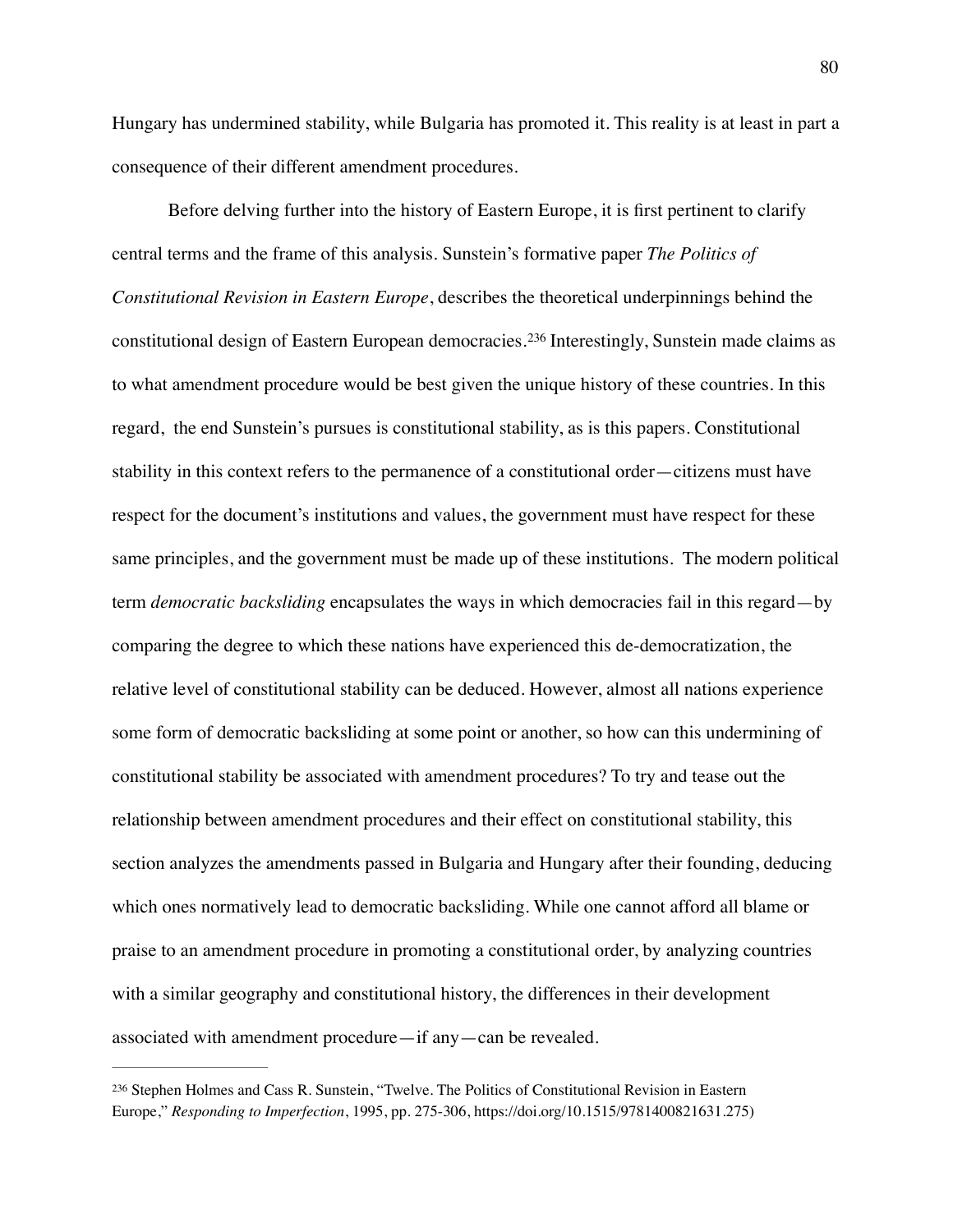<span id="page-81-3"></span>Amendment procedures are integral to a constitution because they allow for the revision of the laws *that govern the laws.* This was especially pertinent in Eastern Europe after the Cold War, as these countries had no constitutional history, and would likely need to update their constitutions to deal with issues they hadn't foreseen when writing them. As a result, when scholars were debating what these constitutions should look like, many placed a greater emphasis on amendment process than in other constitution-making circumstances. As Sunstein explained, thisamending power could end up "color[ing] the political process as a whole."[237](#page-81-0) Sunstein had a concrete view that there was a best procedure in this context, based on the unique history of Eastern Europe. Specifically, Sunstein argued that there must be "relatively lax conditions for amendment," the "unamendable provisions [must be kept] to a minimal core of basic rights and institutions," the "process [should] be monopolized by parliament," and there should be no "obligatory recourse to popular referenda."[238](#page-81-1)

<span id="page-81-5"></span><span id="page-81-4"></span>Sunstein's beliefs about this type of process were based in his view that the Eastern European constitutions must allow for swift "channeled adjustments" in the face of "changing circumstances, without undermining the already weak legitimacy of democratically accountable assemblies.["](#page-81-2)<sup>[239](#page-81-2)</sup> Sunstein believed that the citizens of Eastern Europe had a weak understanding of democratic principles, and to complicate the amendment process by allowing for referendum or other means of amendment could hurt the already suspect newly-elected democratic governments. At the same time, these nations had no judiciaries that could serve as a check on this amending power. As a result, Sunstein acknowledges that in a more 'democratic' context, a

<span id="page-81-2"></span><span id="page-81-1"></span><span id="page-81-0"></span> $237$  Stephen Holmes and Cass R. Sunstein, (1995): pg 278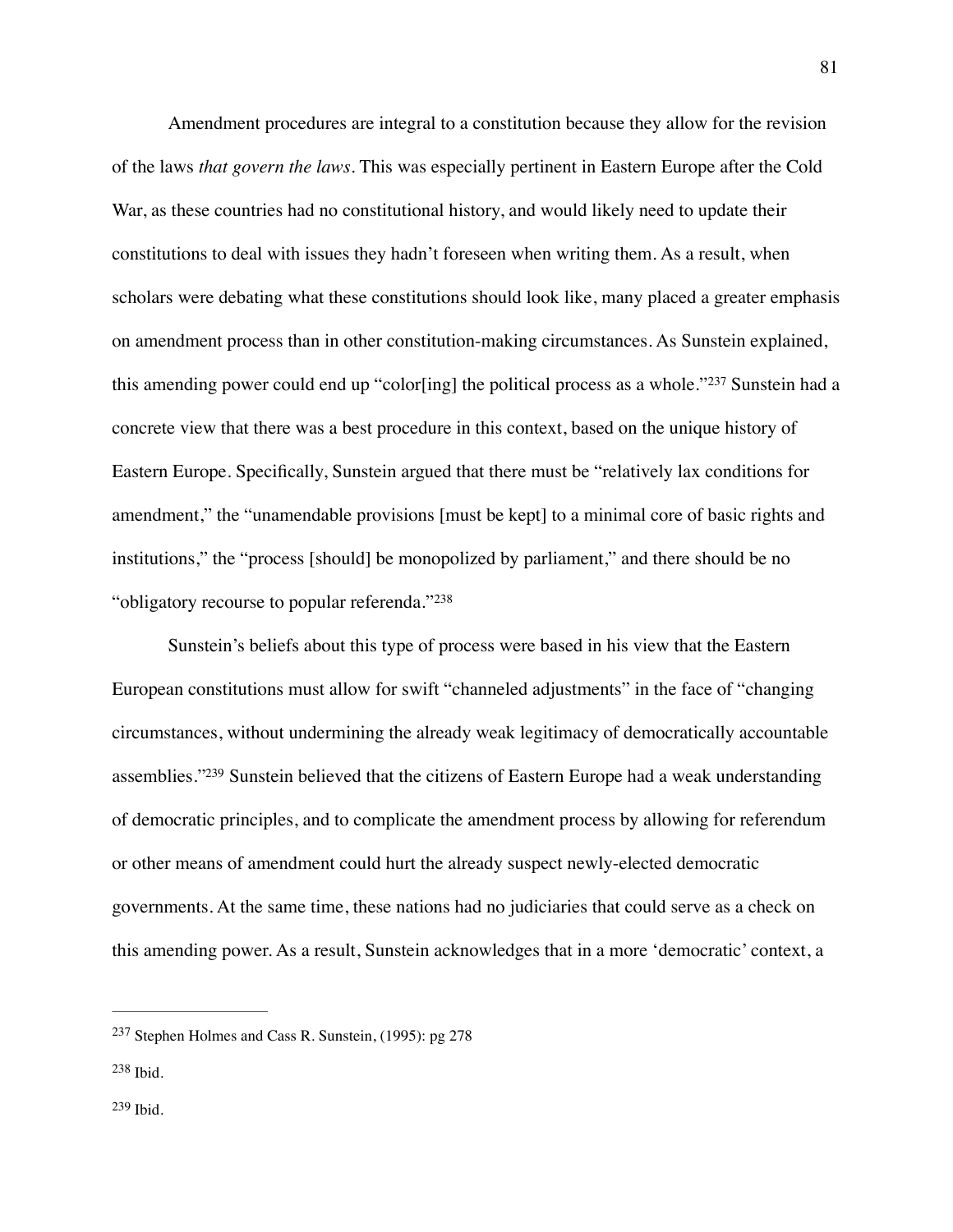sharper split "between constitutional law and ordinary law would be preferable" but because of the "peculiar conditions of Eastern Europe" the amendment procedure must be structured this way[.240](#page-82-0)

<span id="page-82-7"></span><span id="page-82-6"></span><span id="page-82-5"></span>Importantly, Sunstein believed that the Eastern European legislatures needed a relatively easy amendment procedure as undemocratic leaders can benefit from stringent ones[.](#page-82-1)<sup>[241](#page-82-1)</sup> If amendments are difficult, especially in a context where democracy has been thrust upon the nation by foreign powers, the legislature has an excuse as to why they haven't given in to the constitutional demands of the electorate. Similarly, in these contexts, the courts "will gain prestige because  $[$ they $]$  can pose as the guardian of the ark of the covenant.["](#page-82-2) $^{242}$  $^{242}$  $^{242}$  Flexible constitutional interpretation "diminishes the pressure for frequent amendment" which leads to an overemphasis on the importance of the constitutional court[.](#page-82-3)<sup>[243](#page-82-3)</sup> While this may not be problematic in a country like America, with its unique, lengthy judicial history, it could definitely lead to issues in Eastern Europe. Sunstein's conclusion was that "stringent amending formulas will allow parliaments faced with large social problems to deflect social disapprobation and to escape democratic accountability in difficult times."[244](#page-82-4)

<span id="page-82-9"></span><span id="page-82-8"></span>Sunstein's arguments are pertinent to take up, as he pursued the same goal as this thesis a presentation of the effect of amendment procedures on constitutional stability. However, Sunstein's arguments are wholly theoretical and were made decades ago. As a result, the accuracy of the claims made throughout this thesis as well as Sunstein's can be tested through the

<span id="page-82-4"></span><sup>[244](#page-82-9)</sup> Ibid. pg 281

<span id="page-82-0"></span><sup>&</sup>lt;sup>[240](#page-82-5)</sup> Stephen Holmes and Cass R. Sunstein,  $(1995)$ : pg 280

<span id="page-82-1"></span>[<sup>241</sup>](#page-82-6) Ibid.

<span id="page-82-2"></span> $242$  Ibid.

<span id="page-82-3"></span>[<sup>243</sup>](#page-82-8) Ibid.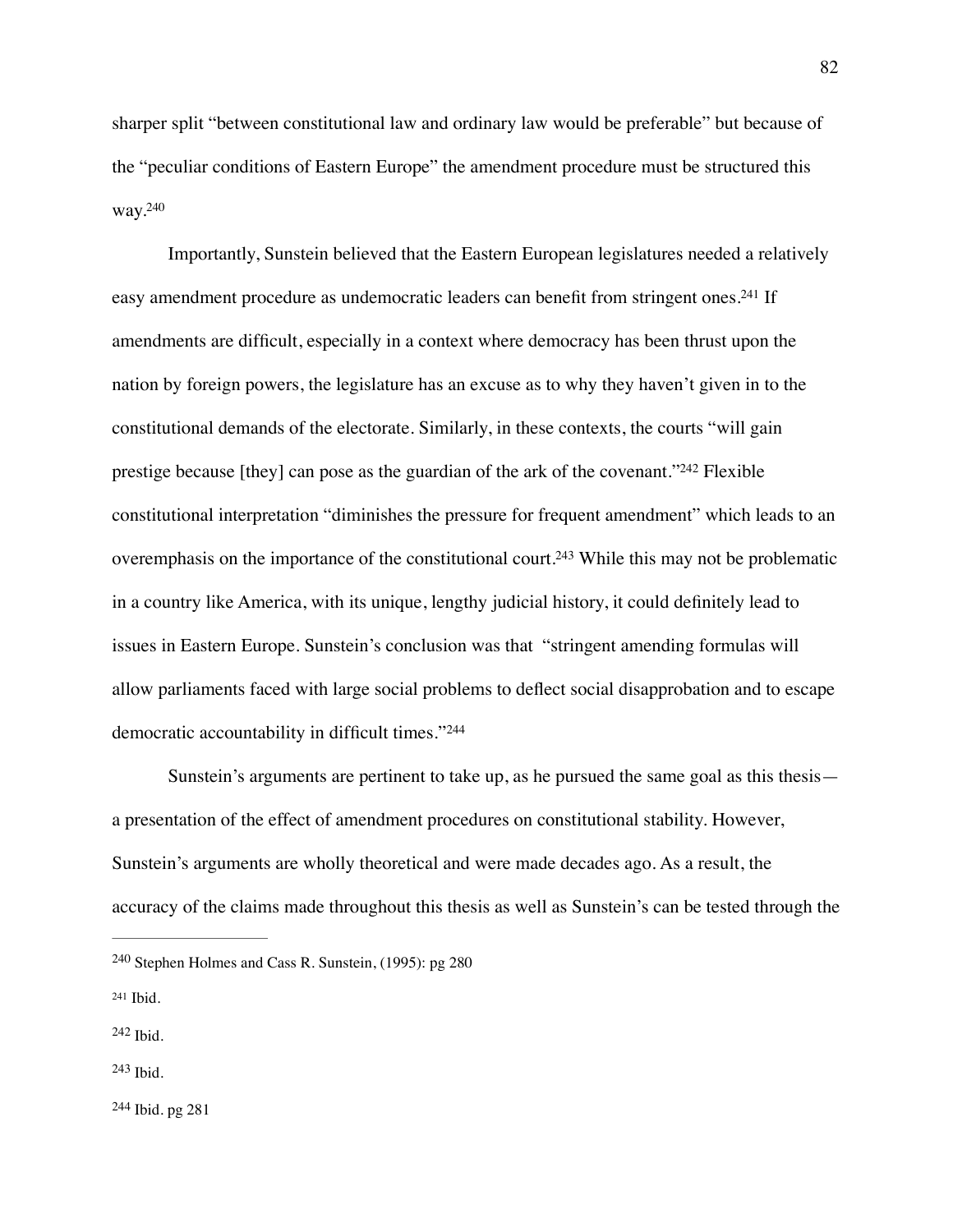analysis of these Eastern European countries and their constitutional development since becoming democracies. While Sunstein's views are quite contrary to those of this thesis, his understanding of the consequential effect of amendment procedures, is not. As a result, Sunstein's work is a great complement to this chapter, allowing for scholarly debate with another author.

<span id="page-83-7"></span><span id="page-83-6"></span>With Sunstein's normative claims about what amendment procedure would be best in Eastern Europe established, it is now integral to explain the unprecedented constitutional history of Eastern Europe. By 1991, the communist system had collapsed in Albania, Bulgaria, Czechslovakia, Hungary, Estonia, Latvia, Lithuania, Poland, Romania, Russia, and the Ukraine.<sup>245</sup>Interestingly, the first act of these new regimes was constitutional amendment. Almost all of these countries' governments removed the clauses that "stipulat[ed] the leading role of the Communist Party."<sup>246</sup>[A](#page-83-1)s Sunstein describes, the greatest "political transformation of this century was decorated by, or embodied in, constitutional amendments.["](#page-83-2)<sup>[247](#page-83-2)</sup> The new Eastern European leaders used the amendment power strategically "to … promote social change"— instead of overthrowing the old order it was ["](#page-83-3)simply negotiated and codified away."<sup>[248](#page-83-3)</sup> This effort on the part of democratic forces in these countries was meant to symbolize how these actors preferreda non-revolutionary mechanism for political change.<sup>[249](#page-83-4)</sup> As a result of this effort, "future transformation" would be "legal, public and nonviolent."[250](#page-83-5)

<span id="page-83-11"></span><span id="page-83-10"></span><span id="page-83-9"></span><span id="page-83-8"></span><span id="page-83-0"></span><sup>&</sup>lt;sup>[245](#page-83-6)</sup> Stephen Holmes and Cass R. Sunstein,  $(1995)$ : pg 284

<span id="page-83-1"></span>[<sup>246</sup>](#page-83-7) Ibid.

<span id="page-83-2"></span>[<sup>247</sup>](#page-83-8) Ibid.

<span id="page-83-4"></span><span id="page-83-3"></span><sup>&</sup>lt;sup>[248](#page-83-9)</sup> Ibid. pg 285

<span id="page-83-5"></span> $250$  Ibid.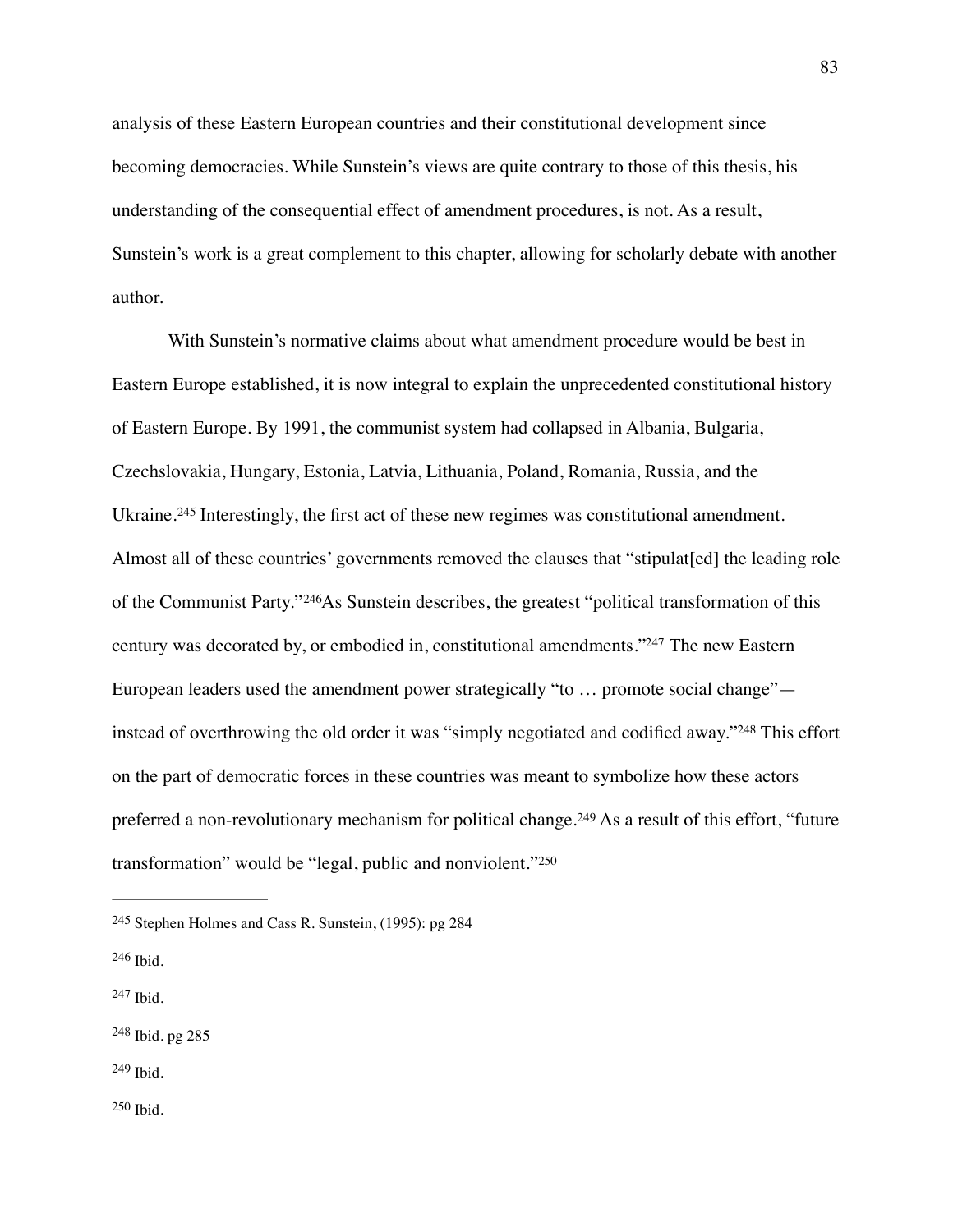<span id="page-84-5"></span>While the Eastern Europeans used amendatory change to help establish their countries, they"lack[ed] a firm constitutional tradition."<sup>[251](#page-84-0)</sup> As a result, the difference between constitutional matters—what Ackerman referred to as Higher Lawmaking—and legal matters was obscured. Unlike the citizens of America, the denizens of Eastern Europe had no experience with constitutional law serving as the 'guard rails' for ordinary law. This obfuscation is extremely problematic. If the citizens of Eastern Europe did not 'respect' and follow their constitutions, their constitutional orders would lack stability. This reality was caused by a few factors, namely thatEastern Europe had no "myth of the framers."<sup>[252](#page-84-1)</sup> The Eastern European political leaders of the 1990s were the same as those who had made the constitution a few years earlier[.](#page-84-2)<sup>[253](#page-84-2)</sup> As a result, there was no opportunity for the level of reverence seen in America, or across the world more generally.

<span id="page-84-8"></span><span id="page-84-7"></span><span id="page-84-6"></span>At the same time, the constitutional bargains between political actors at the time of these countries' establishment were based on faulty information. For example, the powers of the presidency in Poland and Hungary were limited, based on a false assumption as to who would eventuallyoccupy the position.<sup>[254](#page-84-3)</sup> When Arpad Goncz, the leader of Hungary's Liberal opposition, became president, he was restricted constitutionally by constraints his own party createdwhen they had believed his rival, Imre Pozsgay, was going to be elected.<sup>[255](#page-84-4)</sup> In this context, it is understandable why liberal leaders would want to amend their constitutions

- <span id="page-84-1"></span> $252$  Ibid.
- <span id="page-84-2"></span>[253](#page-84-7) Ibid.
- <span id="page-84-3"></span> $254$  Ibid.

<span id="page-84-4"></span> $255$  Ibid. pg 288

<span id="page-84-9"></span><span id="page-84-0"></span><sup>&</sup>lt;sup>[251](#page-84-5)</sup> Stephen Holmes and Cass R. Sunstein,  $(1995)$ : pg 287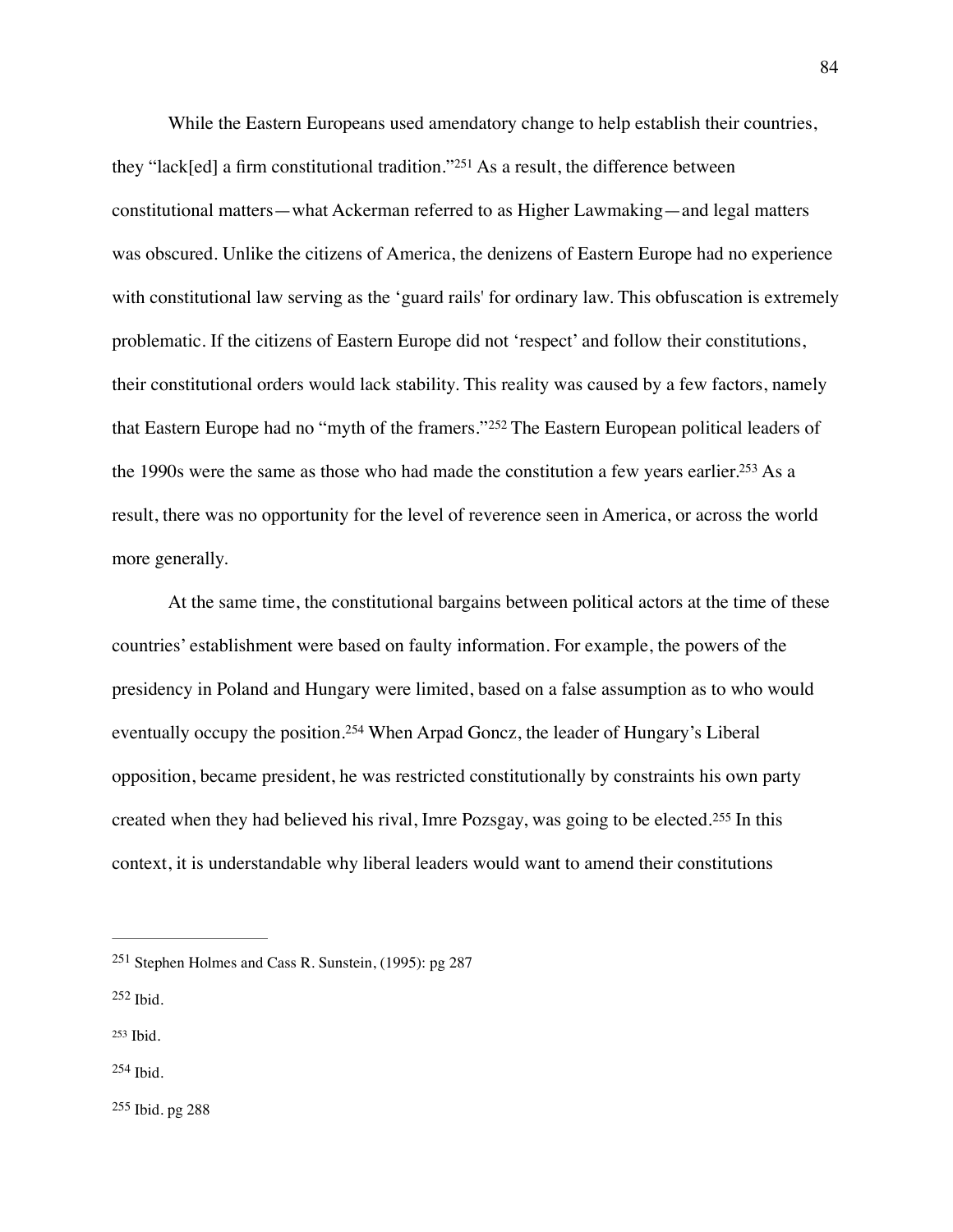immediately, as it is hard to respect the terms of deals that were made for strategic reasons that no longer provide any benefit.

<span id="page-85-3"></span>Moreover, as is a necessity of any constitution, it must change with circumstance. At the time of their constitutional creation, Eastern Europe was experiencing a level of tumult it had never seen prior, and it would be impossible for those countries leaders—or Sunstein for that matter—to have the foresight to deduce what would be the perfect democratic system for these countries. To complicate matters further, the newly-elected legislatures of these countries had "weaklegitimacy and internal fragmentation."<sup>[256](#page-85-0)</sup> Prior to the fall of the Soviet Union, the parties of Eastern Europe were united against the old regime. However, now with control over their own countries, these legislatures were marked by shifting alliances with no clear party in charge—in this situation, it is challenging to "create a constitutional framework that earns general respect.["257](#page-85-1)

<span id="page-85-5"></span><span id="page-85-4"></span>Consequently, the only certainty these constitutional framers had was future instability. The combination of the aforementioned historical factors and an uncertain future lead to a question as to what is the "optimal balance of constitutional rigidity and flexibility in such circumstances.["](#page-85-2)<sup>[258](#page-85-2)</sup> Unlike Sunstein, the vast majority of Western observers criticized the idea of allowing for a flexible amendment procedure in Eastern Europe. Generally, these observers contended that there would be no delineation between constitutional politics and ordinary politics. Instead, if these countries were governed by stringent constitutional arrangements that protected liberal rights, democratic processes, and economic prosperity, they would be insulated

<span id="page-85-2"></span><span id="page-85-1"></span><span id="page-85-0"></span> $256$  Stephen Holmes and Cass R. Sunstein, (1995): pg 288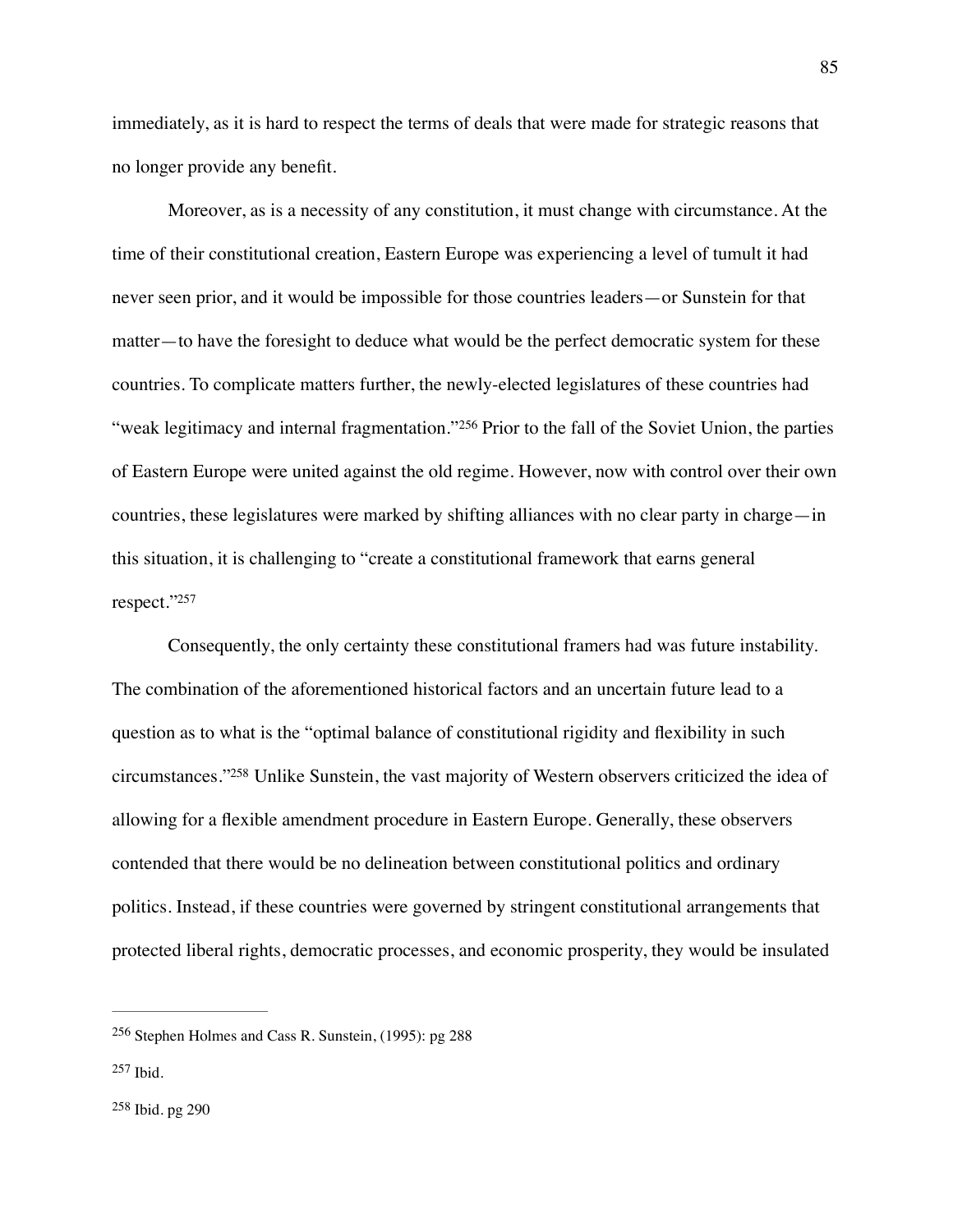<span id="page-86-1"></span>fromfuture democratic backsliding.<sup>[259](#page-86-0)</sup> Most of these Westerners believed that because these circumstances were changing so quickly, it could be more beneficial to have a stable constitution, promoting democracy in the long-term.

To place Sunstein and the Western constitutional scholars in the terms this paper has been using thus far, Sunstein believed that the Eastern European countries, due to their unique history, would require a relatively high amendment rate in their first years. Sunstein believed that these circumstances created a high demand for amendatory change, yet this demand would only be met if there was a facile amendment procedure. At the same time, as has been explained, amendment processes have a direct effect on the amendment culture of any nation. If the amendment process was too rigid, the Eastern European citizenry would come to understand amendatory change as a normatively negative thing as it is sometimes viewed in America. If there was no positive amendment culture in Eastern Europe, as well as an arduous amendment process, the demand for amendatory change would have to be achieved by other institutions. However, at this time, the Eastern European countries had no real functioning judiciaries and weak, unreliable legislatures. As a result, it would be unlikely that the changes necessary to keep their constitutions functioning would occur from institutions outside the formal amendment procedure. When there is a high demand for amendment as a result of social, political, and economic factors, but no amendatory change occurs, the constitutional systems break down. Citizens come to view their constitutions with contempt, as well as the democratic institutions they create. Differently, the Western scholars believed that a high-level of amendment would lead to a whole-sale revision of Eastern Europe's new constitutional order, leading to the type of democratic backsliding

<span id="page-86-0"></span><sup>&</sup>lt;sup>[259](#page-86-1)</sup> Stephen Holmes and Cass R. Sunstein,  $(1995)$ : pg 290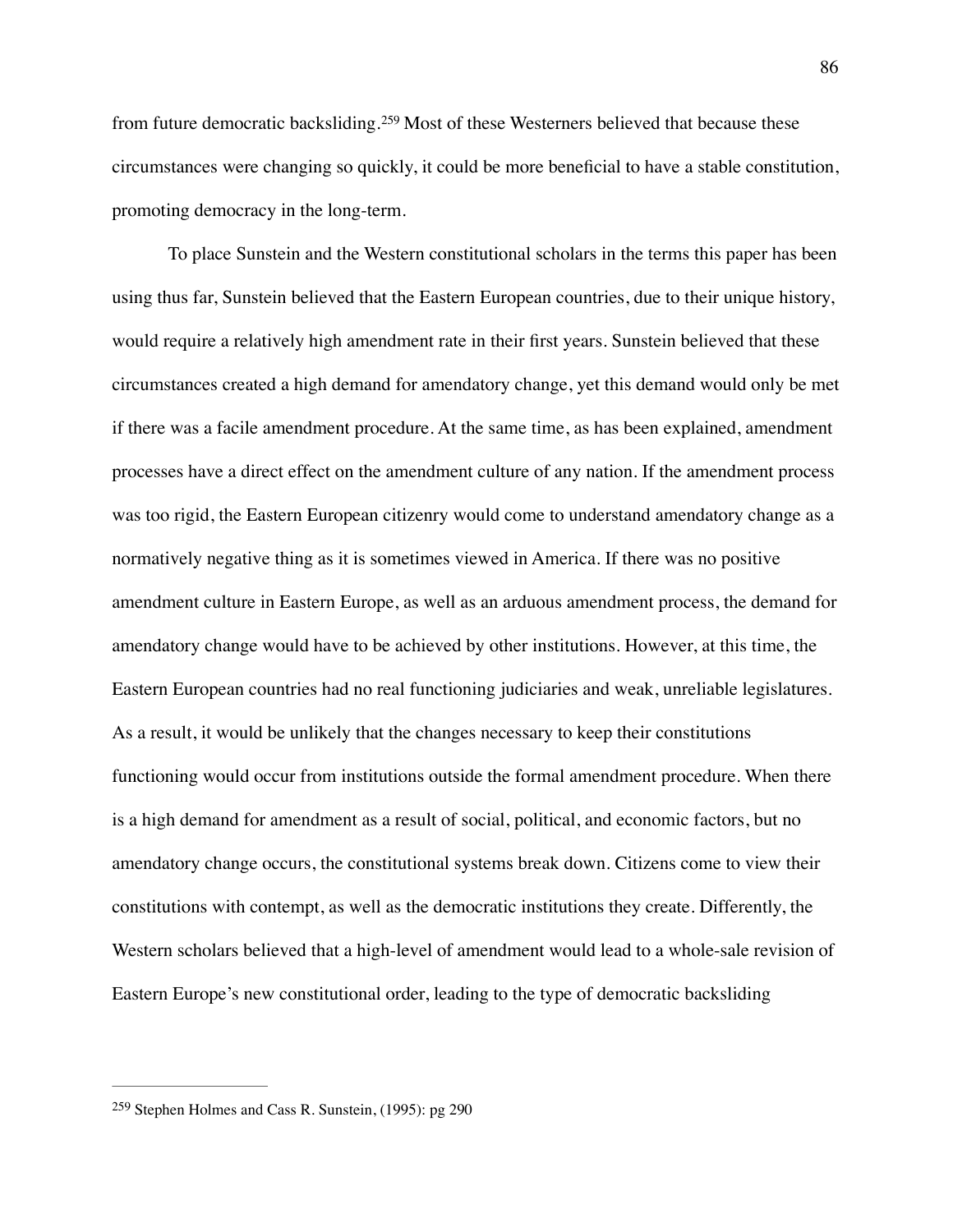witnessed elsewhere. The debate was centred around which amendment process was the lesser evil.

<span id="page-87-1"></span>Before turning our attention to the actual amendment procedures that were enacted, it is first important to analyze the effects of the 'parliamentization' of constitution making. As Sunstein, and his critics, identified, the issues associated with parliamentary control over the amendment process cannot be overstated. When the legislatures have completed control over the amendment procedure, it can lead to "legislative deadlocks, interest group pressures, short-term goal prioritization, and myopic bargains," all of which contribute to substantively problematic amendments.<sup>260</sup>However, in Sunstein's view, the benefits of such a system outweigh the detriments. The countries of Eastern Europe still had to answer fundamental political questions as to what their democratic systems would look like—would they be unicameral or bicameral? Would these systems have proportional representation or single member districts? With no satisfying answer, Sunstein argued it is favourable to allow citizens and representatives to debate, learn about, and respond to these constitutional conundrums without undermining the one, somewhat functioning institution they have—the legislature.

Before it is possible to analyze the effects of these amendment procedures as well as the accuracy of Sunstein's normative claims, it is now pertinent to outline and explain the amendment formulas adopted across Eastern Europe. While these procedures had many commonalities, there were also pronounced differences in the amendment mechanisms each country adopted. After a survey of trends within the Eastern European amendment procedures more generally, the formulas of Bulgaria and Hungary will be analyzed in detail. Uniquely, these two countries have disparate amending formulas, with Hungary adopting a scheme similar to the

<span id="page-87-0"></span> $260$  Stephen Holmes and Cass R. Sunstein, (1995): pg 290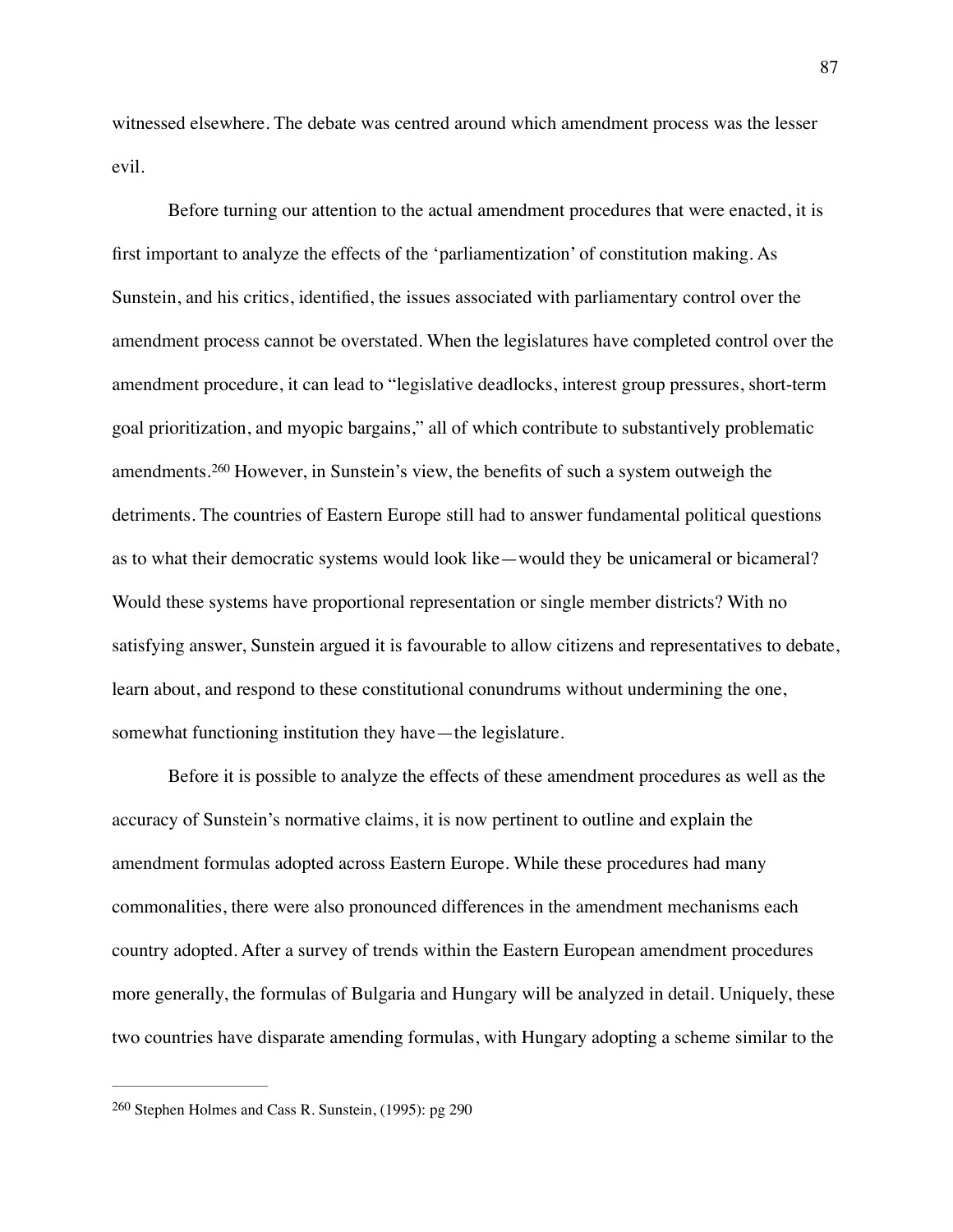one Sunstein advocated for, while Bulgaria created one of the most stringent amending formulas in the region. As a result, these two countries will be used as case studies, with the amendments passed to this day serving as the metric for analysis. By looking at the amendments these nations have passed, and their effects on constitutional stability, the relationship between these two variables can be shown, and Sunstein's claims can be supported or invalidated.

<span id="page-88-3"></span><span id="page-88-2"></span>Interestingly, as was covered in Chapter 2, three Eastern European countries included 'unamendable' provisions within their constitution—Romania, Ukraine, and the Czech Republic —which would assumedly help establish a *constitutional identity.* The Constitution of Romania prohibits amendments from changing the "national, unitary, and indivisible character of the Romanian state, the Republican form of government, territorial integrity, independence of the judiciary,[and] political pluralism.<sup>[261](#page-88-0)</sup> In a more pithy manner, the Constitution of the Czech Republic stipulates that "any changes in the essential requirements for a democratic state governedby rule of law are impermissible."<sup>[262](#page-88-1)</sup> It would be a normative conclusion of this paper that these countries have relatively stronger judiciaries than those who do not have these same unamendable clauses, as their justices are able to invalidate amendments on the grounds that they infringe upon *constitutional identity*. At the same time, this unamendability would seemingly lead to an amendment culture that is supportive of amendments, except those that infringe upon the *constitutional identity* outlined in these clauses. As was explained in Chapter 2, these unamendable provisions strengthen the role of the judiciary in the amendment process, enabling them to have the jurisprudential clout to invalidate amendments. As a result, it is a normative

<span id="page-88-0"></span><sup>&</sup>lt;sup>[261](#page-88-2)</sup> Constitution of Romania, Article 148 Section 1

<span id="page-88-1"></span><sup>&</sup>lt;sup>[262](#page-88-3)</sup> Constitution of Czech Republic, Article 9 Section 2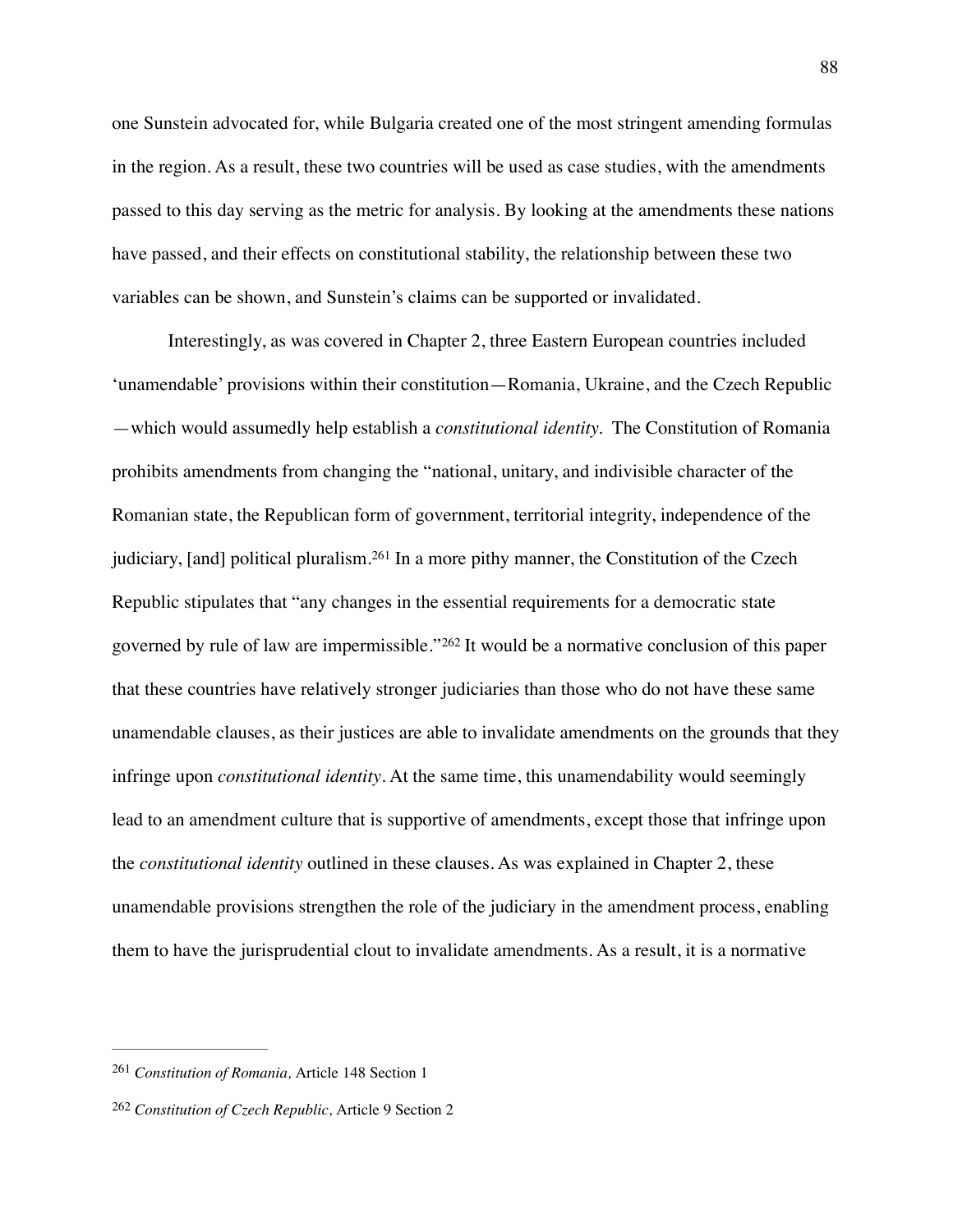claim of this paper that countries with unamendable provisions related to their amendment procedure experience a greater degree of constitutional stability.

<span id="page-89-8"></span><span id="page-89-7"></span><span id="page-89-6"></span>In regards to the question of "who wields the amending power," it seems there were four main answers adopted by the Eastern European countries. A few countries granted exclusive amending power to their legislatures—the Hungarian Parliament, the Polish Sejm, and the Czech Parliament.<sup>263</sup>Some countries, most notably Macedonia, granted the legislature the power to amend, but also give access to other institutions[.](#page-89-1)<sup>[264](#page-89-1)</sup> The Constitution of Macedonia specifies that only the Assembly can ratify amendments, but the President, government, 30 members of the assembly, or a petition of 150,000 Macedonians can lead to an amendment proposal[.](#page-89-2)<sup>[265](#page-89-2)</sup> Uniquely, the Constitution of Romania gives no institution unilateral amendment power. As a result of Romania's amendment formula, the legislature is unable to approve amendments, and instead proposedamendments must be voted on via referenda.<sup>[266](#page-89-3)</sup> The inclusion of the referendum mechanism is what led Sunstein to conclude that Romania has "the weakest parliament in EasternEurope." <sup>[267](#page-89-4)</sup> Differently, many of these countries gave their legislatures the ability to amend, but did not make it exclusive. Countries like the Ukraine, Slovakia, and Latvia allowed for popular referendums on amendments in certain contexts, as well as public petitions[.](#page-89-5)<sup>[268](#page-89-5)</sup> In

<span id="page-89-11"></span><span id="page-89-10"></span><span id="page-89-9"></span><span id="page-89-0"></span> $263$  Stephen Holmes and Cass R. Sunstein, (1995): pg 291

<span id="page-89-2"></span><span id="page-89-1"></span><sup>&</sup>lt;sup>[264](#page-89-7)</sup> Constitution of Macedonia, Articles 68, 130, and 131  $265$  Ibid.

<span id="page-89-3"></span><sup>&</sup>lt;sup>[266](#page-89-9)</sup> Constitution of Romania, Articles 150, 151, and 152

<span id="page-89-5"></span><span id="page-89-4"></span> $267$  Stephen Holmes and Cass R. Sunstein, (1995): pg 292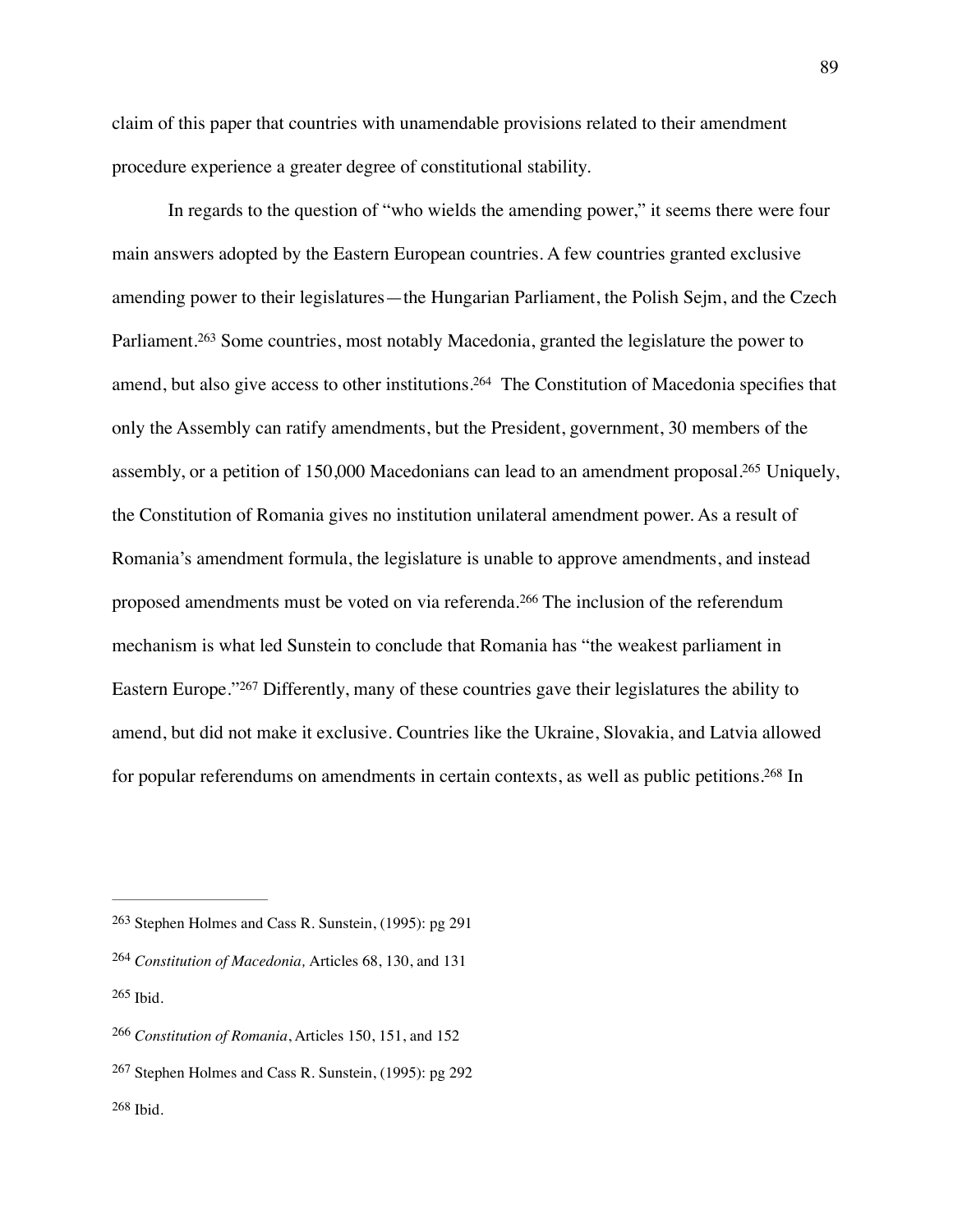<span id="page-90-2"></span>some of these countries, the inclusion of the populace in voting on amendments is dependent on a decision from their President or their legislature, as is seen in Croatia and Slovenia.[269](#page-90-0)

Importantly, allowing more institutions to play a role in the amendment process promotes constitutional stability. By forcing different constitutionally-created institutions to deliberate with each other in the creation of amendments, it ensures that none of these institutions is undermined by any given amendment. In turn, the constitutional balance of power remains intact, promoting stability. In contrast, when one institution—like the legislature—has complete control over the amendment process, the amendments will likely empower that institution, or at the least not undermine it. As a result, when one institution wields the power of amendment, amendments are more likely to substantively undermine other constitutional institutions. This effect has been seen in countries like Hungary, where its legislature wields sole amendatory power and other democratic institutions have been undermined[.270](#page-90-1)

<span id="page-90-3"></span>Differently, referendums often have a pronounced muting effect on amendment rate. When countries must use a national referendum to pass amendment, it makes nuanced constitutional questions public political debates. While this ensures a higher level of deliberation, this discussion is often distilled into what citizens can digest and is passed on that basis, rather than on the grounds of the substance of the amendment itself. For example, had Bulgaria included a referendum mechanism within its amendment procedure, its EU-based reforms to its judiciary may not have been able to be passed. The political talking points against the amendments—that the EU is seizing power through unelected judges—-would be too potent when the counter-argument is a nuanced point about how the judiciary should be structured. As a

<span id="page-90-0"></span> $269$  Stephen Holmes and Cass R. Sunstein, (1995): pg 292

<span id="page-90-1"></span>[<sup>270</sup>](#page-90-3) This claim will be supported later on in this chapter.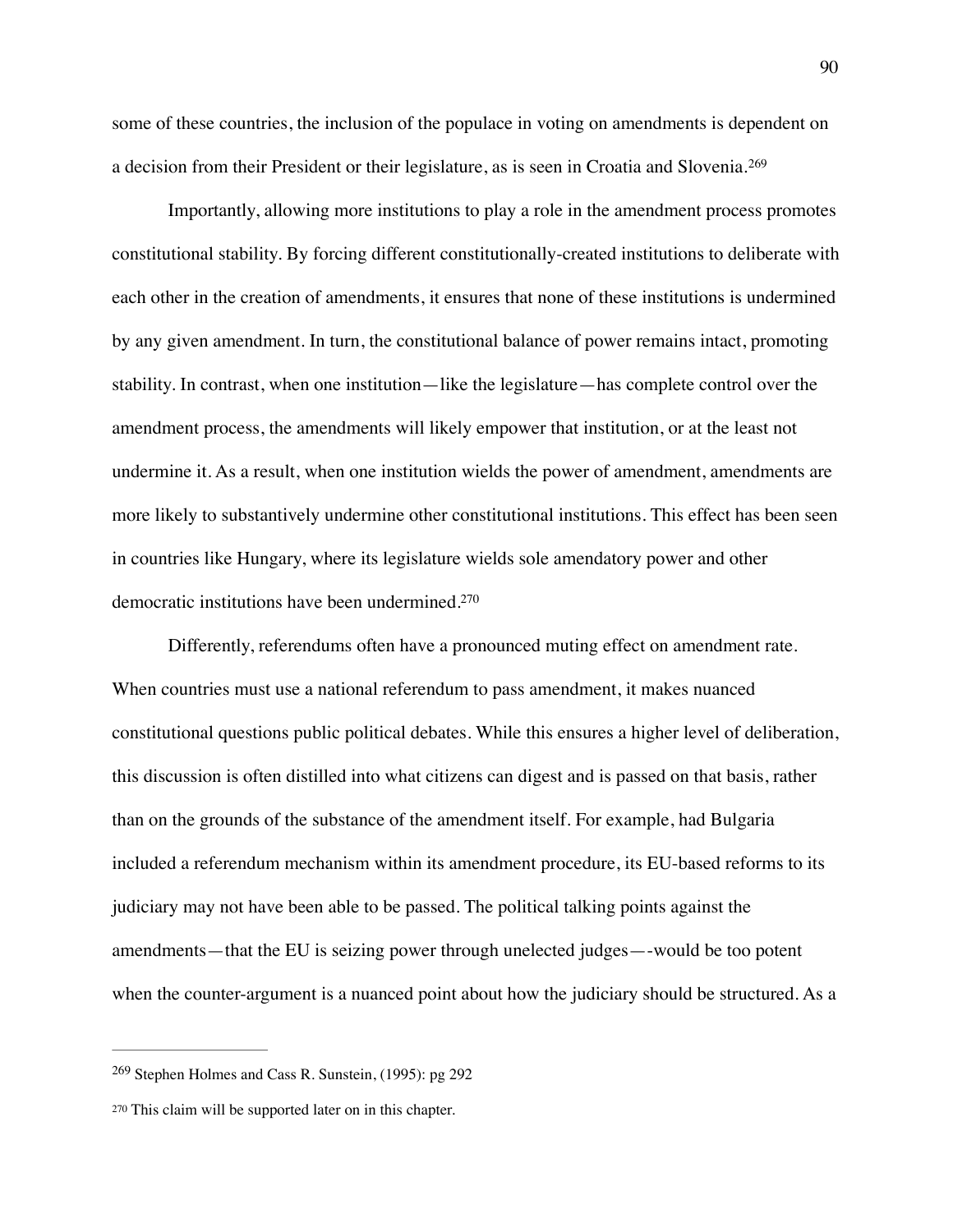result, national referendums not only have an empirical effect, negative relationship with amendment rate—as Lutz and others identified—but they also effect the substance of amendments in a way that could undermine constitutional stability. While citizens should be involved in constitutional discussions, sometimes amendments need to be 'in the weeds'— especially in the context of institutional upkeep in Eastern Europe—and are tough to comprehend for the average person. When a country is small and old, like Switzerland, national referendums can have a positive effect insofar as they involve the whole populace in promoting constitutional stability, and the amendments require less institutional nuance. However, in most contexts, national referendum mechanisms within amendment procedures undermine constitutional stability.

<span id="page-91-3"></span><span id="page-91-2"></span>Another feature of the Eastern European amendment procedures was time constraints. The Constitution of Estonia requires that any amendment proposal must go through three separatereading periods each a month a part.<sup>[271](#page-91-0)</sup> Similarly, the Constitution of Latvia necessitates that three separate ballots occur for each amendment.<sup>272</sup> The goal of these constraints are clear the Eastern European constitutional crafters wanted to ensure that before any amendment passed, there was a deliberative process. Interestingly, time constraints provide a potent institutional safeguard against substantively problematic amendments. If a hostile legislature is trying to seize constitutional control via amendatory change, time constraints afford the opposition an opportunity to rally against the amendment. Even if it only provides an extra month, week, or day, deliberation in the context of amendment is important, as is allowing for criticisms of an amendment's design. As a result, time constraints promote constitutional stability, albeit in an

<span id="page-91-0"></span><sup>&</sup>lt;sup>[271](#page-91-2)</sup> Constitution of Estonia, Article 178

<span id="page-91-1"></span><sup>&</sup>lt;sup>[272](#page-91-3)</sup> Constitution of Latvia, Chapter V Sections 76-79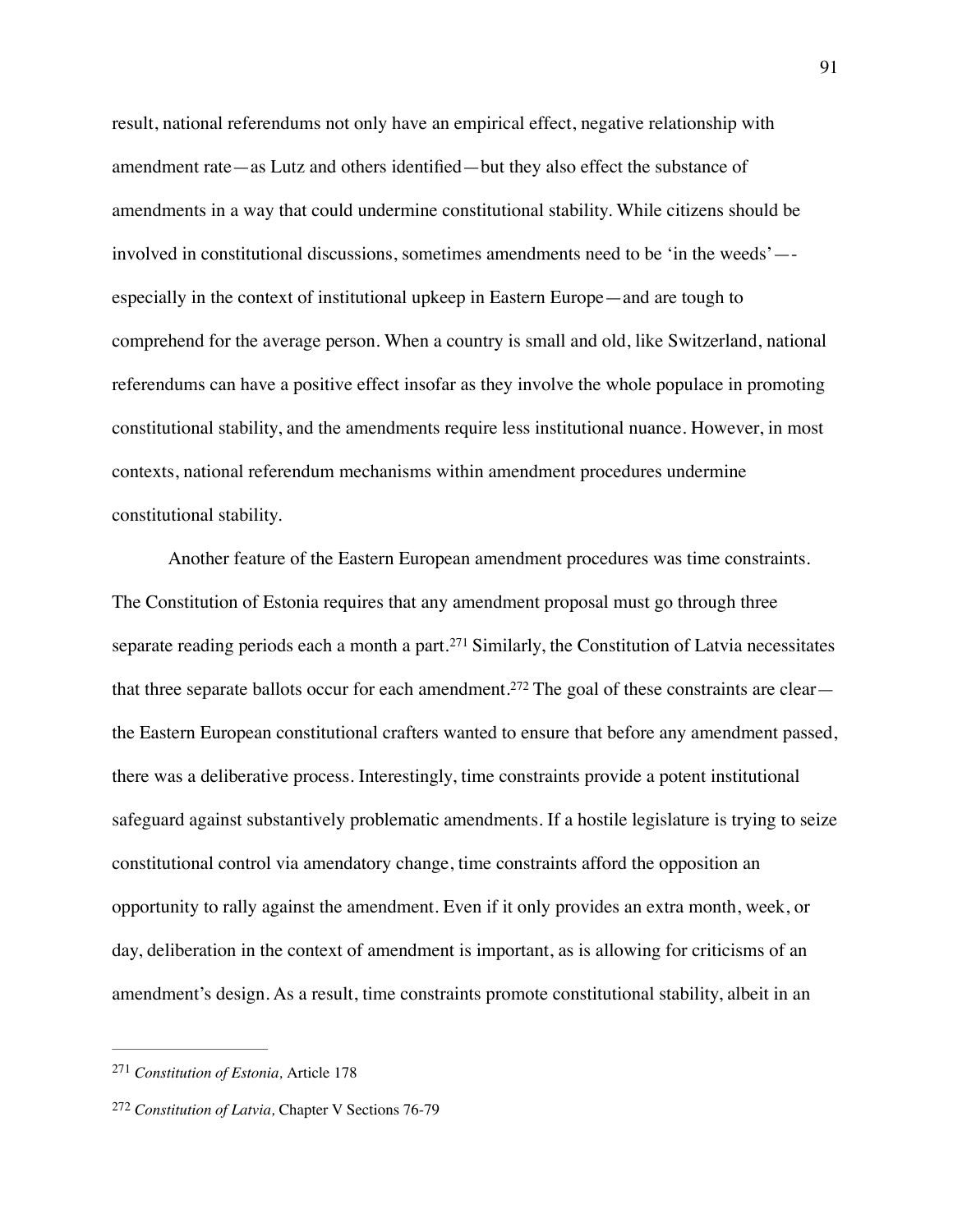obfuscated manner, by affording the opposition to any amendment an opportunity to argue against it. If an amendment is really beneficial to constitutional stability, it will pass, even if it must be voted on multiple times on different days. In contrast, problematic amendments that undermine constitutional stability will be less likely to pass.

<span id="page-92-4"></span><span id="page-92-3"></span>Interestingly, the Hungarian amendment procedure is exemplar insofar as it follows the principles Sunstein advocated for. The legislature of Hungary has exclusive power over constitutional revision, although there are some procedural constraints. Hungary's constitution begins with a "declaration of temporariness," a constitutional acknowledgement that foreshadows its eventual developments[.](#page-92-0)<sup>[273](#page-92-0)</sup> The creators of the Hungarian constitution understood the context in which they were forming a government, and agreed with Sunstein in the necessity of amendatory change moving forward. Article 24 Section 3 of the Constitution of Hungary specifies that the for amendments to be valid, they must receive an "affirmative vote of two-thirdsof the Members of Parliament."<sup>[274](#page-92-1)</sup> However, unlike some of the other constitutions described prior, the Hungarian parliament is the sole wielder of amendatory power. As a result, the Hungarian parliament can "unilaterally revise the constitution" and ensure that "no amendment[is] ... enacted without [their] approval."<sup>[275](#page-92-2)</sup> While Sunstein would laud this amendment procedure for understanding the unique situation Eastern European democracies are in, it fails to take into account the possible negative ramifications associated with such concentrated power.

<span id="page-92-2"></span><span id="page-92-1"></span>[274](#page-92-4) Ibid.

<span id="page-92-5"></span><span id="page-92-0"></span>*Constitution of Hungary* [273](#page-92-3)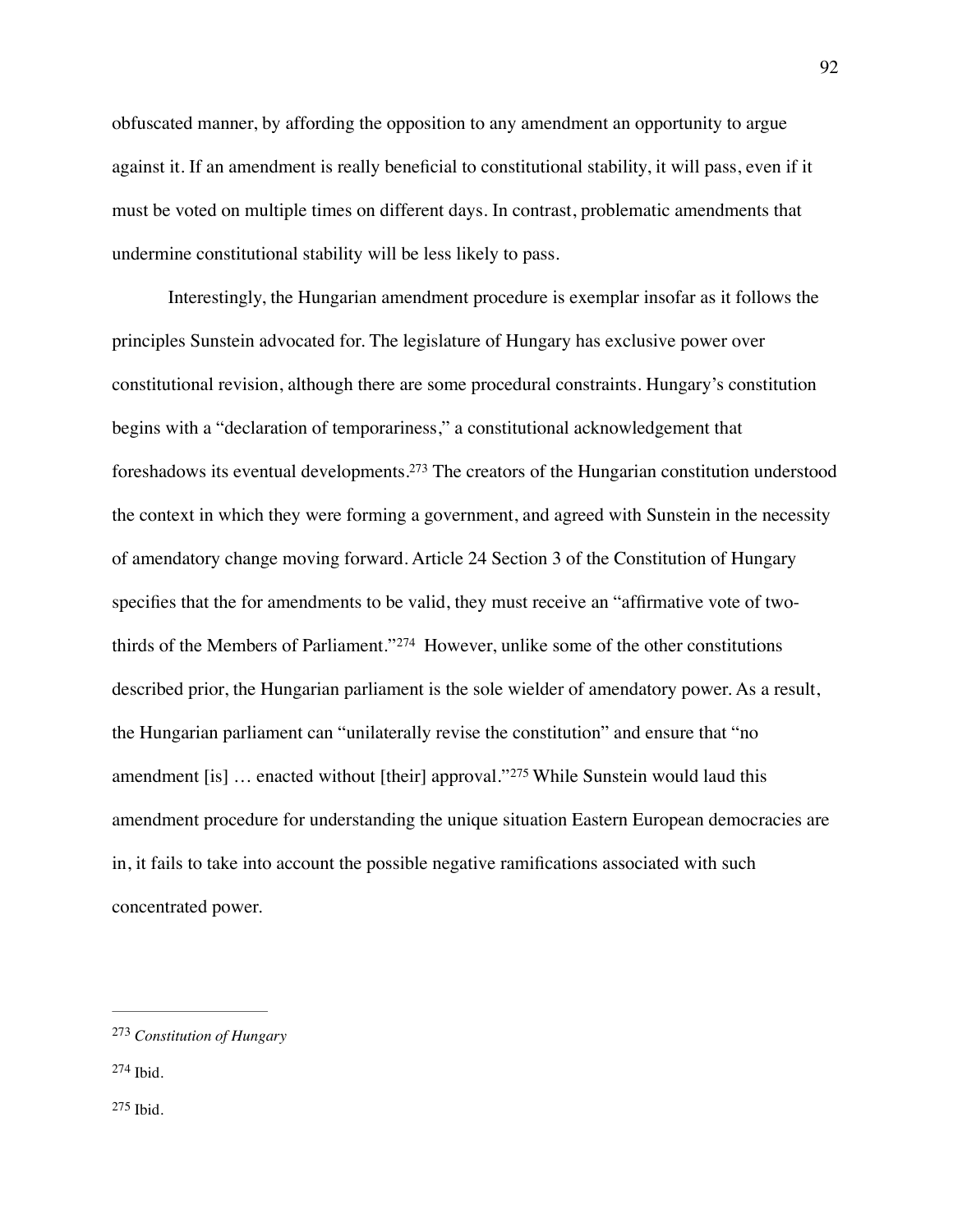<span id="page-93-6"></span>Differently, the Bulgarian National Assembly has the power to amend their constitution on their own, but the procedure is quite arduous. As Sections 153, 154, 155 of the Bulgarian Constitution outline, "constitutional amendment[s] … require a majority of 3/4ths of the votes all membersof the National Assembly on three ballots on three different days."<sup>[276](#page-93-0)</sup> At the same time, "amendment bills [are] debated by the National Assembly not earlier than one month and not laterthan three months from the date on which it is introduced." <sup>[277](#page-93-1)</sup> Bulgaria had the most stringent amendment procedure in all of Eastern Europe at the time of its founding, leading to Sunstein's conclusion that it is the most "fully entrenched."[278](#page-93-2)

<span id="page-93-9"></span><span id="page-93-8"></span><span id="page-93-7"></span>The pronounced differences between the amendment procedures in Bulgaria and Hungary is a direct ramification of their post-Cold War contexts. In Bulgaria, the post-communist elites had wrested control earlier and more effectively than in Hungary, such that they were trying to protect the democratic institutions and principles they had already fought hard to inculcate in theircountry.<sup>[279](#page-93-3)</sup> The Founders of Bulgaria had the most to gain by purporting to be the "fathers" of a liberal political order" and the most to lose if their new constitution "permit[ted the] confiscation of ill-gotten gains and the prosecution for crimes committed under the old system."<sup>[280](#page-93-4)</sup> <sup>281</sup> While leaders of the Bulgarian revolution—like the 1st President Zhelyu Zhelev —were confident in the gains they had made so far, they feared they could lose all of their

<span id="page-93-11"></span><span id="page-93-10"></span><span id="page-93-0"></span>*Constitution of Bulgaria* [276](#page-93-6)

<span id="page-93-1"></span>[<sup>277</sup>](#page-93-7) Ibid.

<span id="page-93-2"></span> $278$  Stephen Holmes and Cass R. Sunstein, (1995): pg 293

<span id="page-93-3"></span>[<sup>279</sup>](#page-93-9) Ibid.

<span id="page-93-5"></span><span id="page-93-4"></span>[<sup>280</sup>](#page-93-10) Ibid. pg 294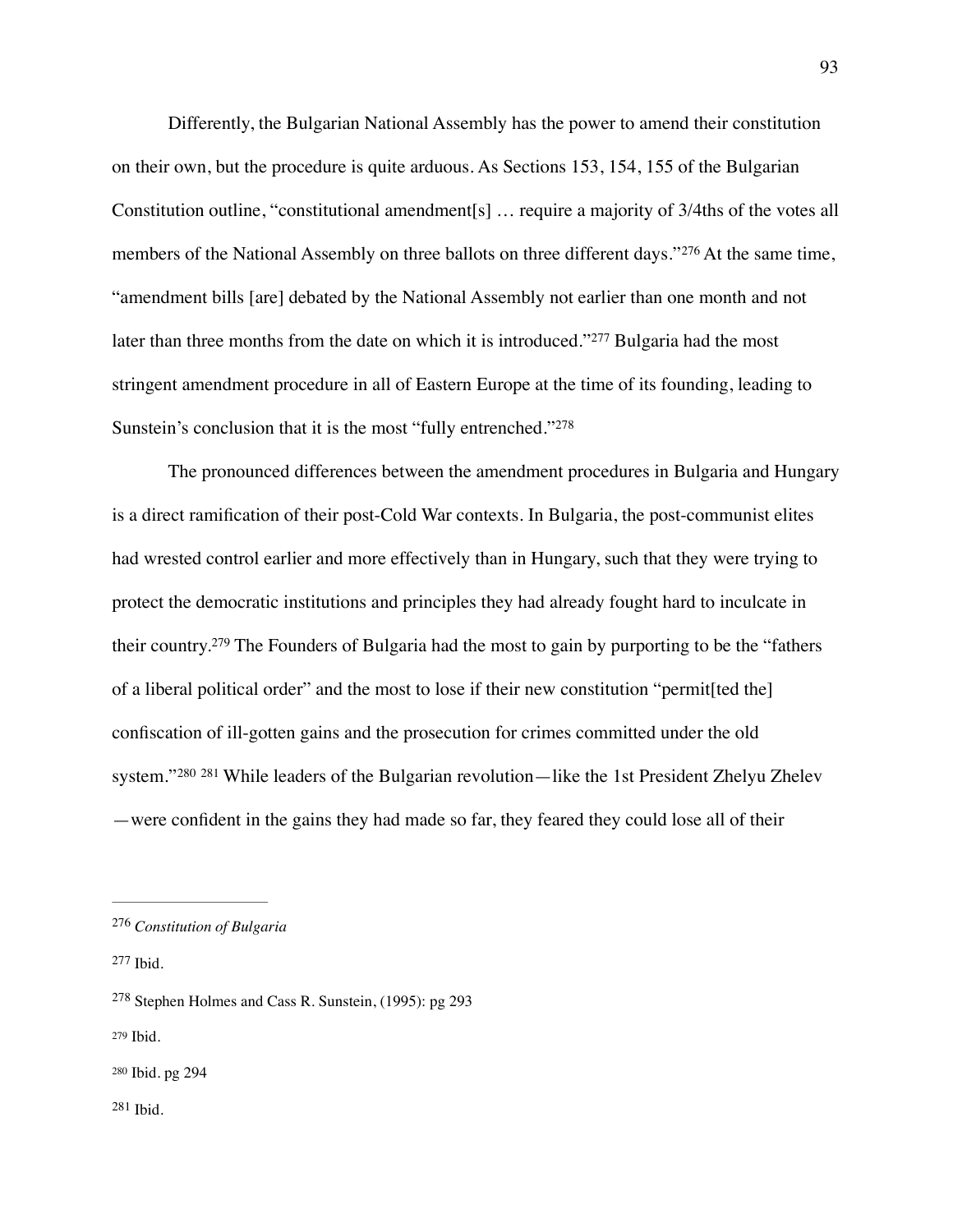<span id="page-94-3"></span>progress in the first election of  $1992.^{282}$  $1992.^{282}$  $1992.^{282}$  $1992.^{282}$  $1992.^{282}$  In this context, it is unsurprising that Zhelyu Zhelev and his supporters tried to enshrine within their constitution permanent democratic values and an inflexible amendment process[.283](#page-94-1)

<span id="page-94-4"></span>Differently, the post-Soviet political landscape of Hungary was marked by a dearth of leadership. Hungary had a myriad of populist, centre-right, and liberal parties vying for control, with no clear leader. As a result, these parties negotiated a constitutional amendment process that would enable future change once they had seized control.[284](#page-94-2)

<span id="page-94-5"></span>To return to the analysis of these amendment procedures, based on the arguments expressed in the prior chapters, there are a few normative claims that can be made about Hungary and Bulgaria's procedures and their predicted effects on constitutional stability. Interestingly, these claims can then be tested against the amendments that have been passed since these countries were founded, teasing out the ways in which the differences in these mechanisms has led to or prevented democratic backsliding.

Based on Bulgaria's amendment formula, it would be assumed that they would have a relatively low to moderate amendment rate. As has been shown, when the amendment rate is too low, it can lead to problems like an over-reliance on the judiciary. However, Bulgaria had no functioning judiciary when it was first created, so it would appear that Bulgaria would likely either work to strengthen its constitutional court via amendment, or would have to use its arduous amendment process regularly to promote amendatory change. If neither of these things occurred, and there was still a high-level of demand for constitutional adaptation, Bulgaria would

<span id="page-94-1"></span><span id="page-94-0"></span><sup>&</sup>lt;sup>[282](#page-94-3)</sup> Stephen Holmes and Cass R. Sunstein, (1995): pg 295

<span id="page-94-2"></span>[<sup>284</sup>](#page-94-5) Ibid.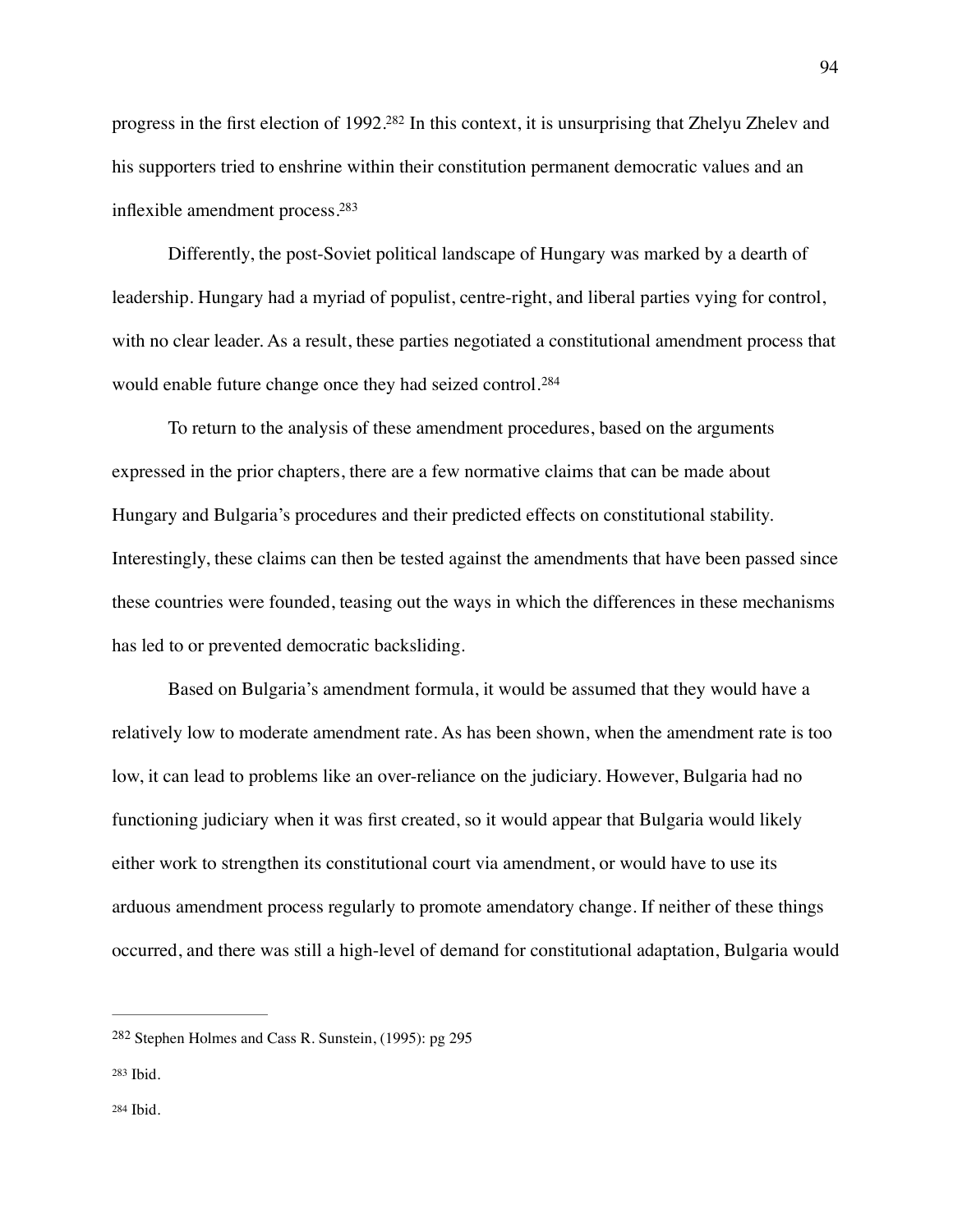have a populace that views its constitutional institutions with contempt. At the same time, Bulgaria's arduous amendment procedure leads to the promotion of an amendment culture that is less supportive of amendatory change than that of Hungary's. It would follow that by now, Bulgaria would have amended its constitution less than Hungary, or at least in less dramatic ways.

In contrast, the relative ease of Hungary's amendment procedure, and as well as its reliance on the legislature as the sole arbiter of amendatory change, would lead to a higher amendment rate than in Bulgaria, as well as a culture more prone to amendment as a solution to constitutional disagreement. The 'supply' of amendatory change would be greater in Hungary, but the demand—the changing circumstances that necessitate amendment—would be the same in both countries due to their similar history, geography, and political culture. As a result, it would seem normatively that the legislature of Hungary may become addicted to constitutional amendment, and so too could its citizens. If this were to occur, Hungary would eventually begin to pass amendments that undermine the democratic institutions that govern it.

Consequently, the similarities between Hungary and Bulgaria, and the differences in their amendment procedures, allow them to be an effective case study to analyze the claims made in this thesis. The comparison of the amendments these countries have passed elucidates the effects of these amendments on constitutional stability, as well as the effects of these amendment processes on constitutional stability.

<span id="page-95-1"></span>Uniquely, Hungary continued to use its 1949 Constitution until 2010, drastically changing the document in 1990 as the country transitioned to democracy and capitalism.[285](#page-95-0)

<span id="page-95-0"></span><sup>&</sup>lt;sup>[285](#page-95-1)</sup> Nóra Chronowski et al., "Hungary: Constitutional (R)Evolution or Regression?," National Constitutions in European and Global Governance: Democracy, Rights, the Rule of Law, 2019, pp. 1439-1488, https://doi.org/ 10.1007/978-94-6265-273-6\_31)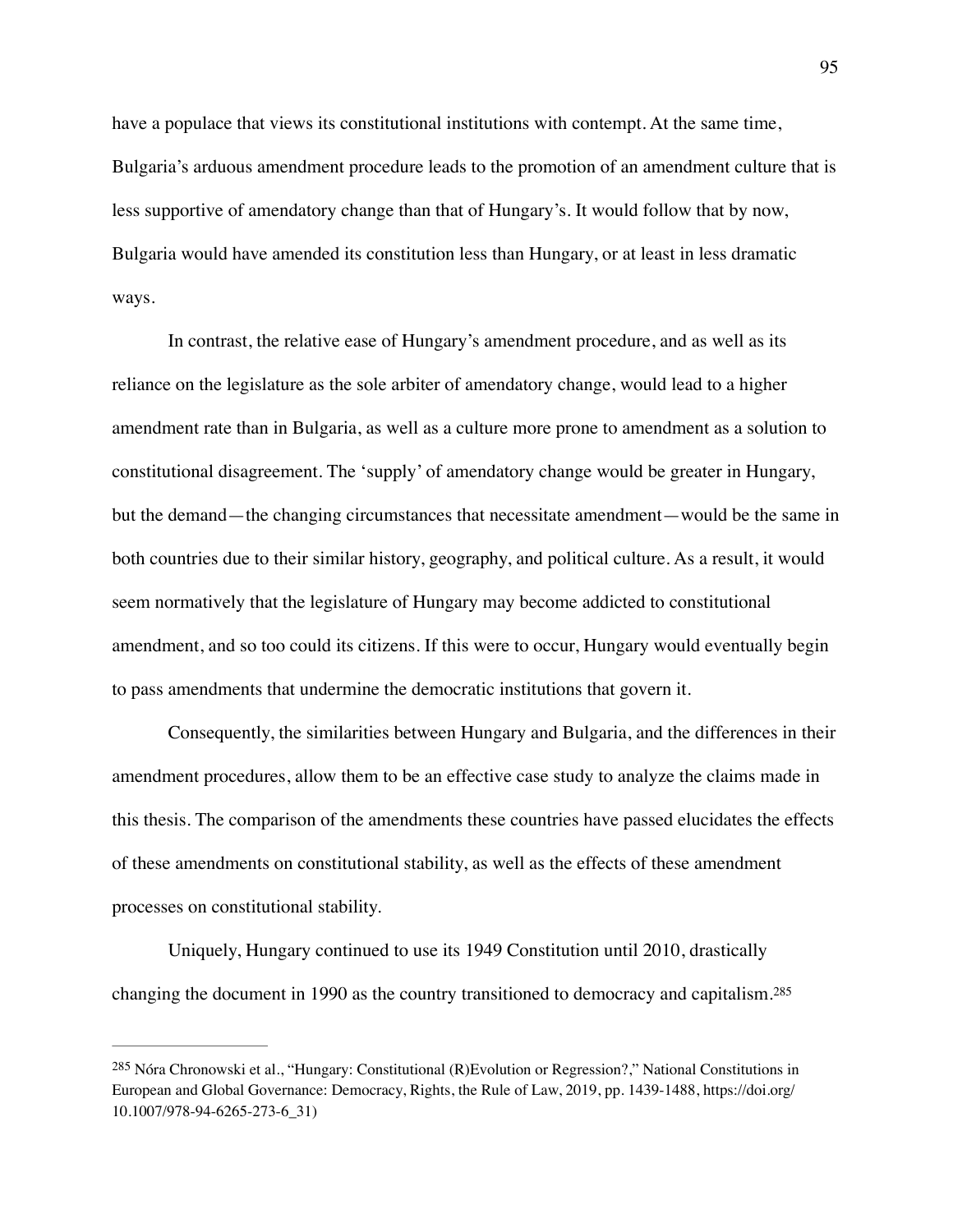<span id="page-96-6"></span><span id="page-96-5"></span>Interestingly, the much of the amendments passed at the beginning of Hungary's democratic history were the type that Sunstein lauded. The nascent democrats of Hungary were changing and negotiating the 'rules of the game.' For example, in 1997, a popular amendment helped to develop and streamline the judicial system of the country, enabling Hungary to eventually join theEU.<sup>[286](#page-96-0)</sup> The Hungarian people became trusting of their democratically-elected representatives and comfortable with idea of amendatory change. At the same time, politicians began to see and understand their relatively lax amendment process, identifying that it was ripe for exploitation. The right-wing populist Viktor Orban, who had been pertinent in Hungarian political life since 1988, was eventually elected as Prime Minister in a landslide in 2010[.](#page-96-1)<sup>[287](#page-96-1)</sup> Orban, whose coalition had 263 of the 386 seats in the Hungarian Parliament, quickly went about creating a package of constitutional amendments that would amount to the new nation of Hungary's first constitution.<sup>288</sup>Orban, who safely held a  $2/3$ rds majority, filled this new constitution with problematicprovisions that undermined liberal values.<sup>[289](#page-96-3)</sup> Learning from his successes, Orban did not stop there. Orban, who has remained in power since 2010 and won re-election in 2018, has facilitated the passage of eight amendments in this ten year period, all of which have been criticized by international human rights groups and domestic NGOs[.290](#page-96-4)

<span id="page-96-9"></span><span id="page-96-8"></span><span id="page-96-7"></span><span id="page-96-0"></span><sup>&</sup>lt;sup>[286](#page-96-5)</sup> Nóra Chronowski et al, (2019): pg 1445

<span id="page-96-1"></span> $287$  Ibid. Orban briefly served as Prime Minister from 1998-2002 as well, but this term did not involve the same level of amendatory change.

<span id="page-96-2"></span>[<sup>288</sup>](#page-96-7) Ibid.

<span id="page-96-4"></span><span id="page-96-3"></span> $289$  Ibid. pg 1448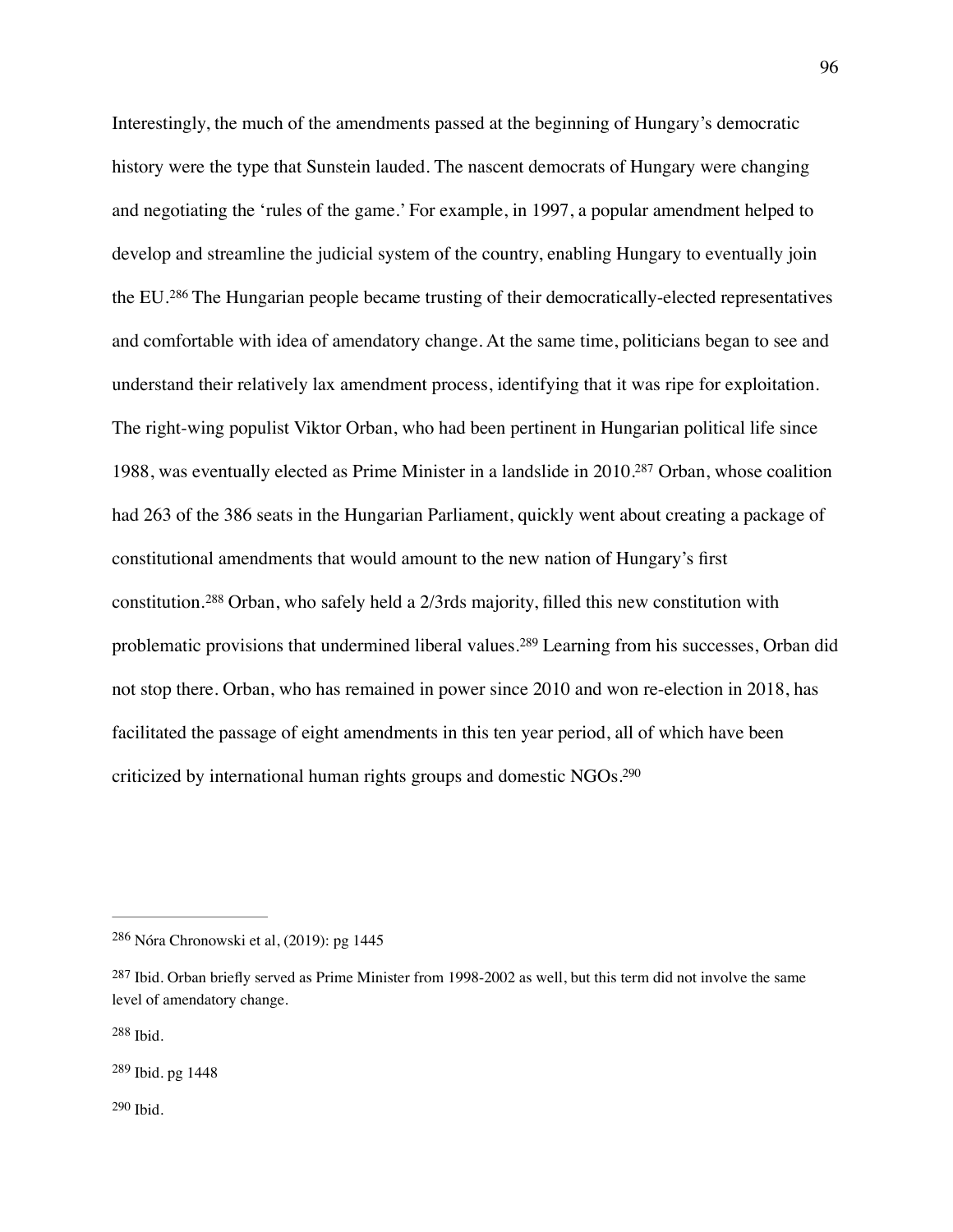<span id="page-97-11"></span><span id="page-97-10"></span><span id="page-97-9"></span><span id="page-97-8"></span><span id="page-97-7"></span>The quintessential example of Hungary's parliament undermining democratic values and institutionsvia amendatory change came from the amendment package passed in  $2013.^{291}$  $2013.^{291}$  $2013.^{291}$  The amendments were passed on a party line vote, with just Orban's coalition voting in favour.<sup>[292](#page-97-1)</sup> One of the most problematic amendments curtailed the powers of the constitutional court, one of the only institutions present in Hungary that was still defending liberal values from Orban.[293](#page-97-2) The amendment—Articlce 37 (4) of the Hungarian Fundamental Law—prevented the Court from being able to refer to rulings made prior to  $2010.^{294}$  $2010.^{294}$  $2010.^{294}$  $2010.^{294}$  $2010.^{294}$  At the same time, the amendment removed the ability of the court to substantively review amendments to the constitution[.](#page-97-4)<sup>[295](#page-97-4)</sup> In turn, Hungary's Constitutional Court could no longer attempt to protect the *constitutional identity* of the country, such that future amendments and laws were likely to undermine democratic procedures, goals, and institutions. The amendment package also gave preference to traditionalrelationships, specifying that marriage is between a man and women.<sup>[296](#page-97-5)</sup> In regards to freedom of speech, the amendments enabled the government to limit speech to prevent hate speech, and also restricted election campaign broadest to state media.[297](#page-97-6)

<span id="page-97-13"></span><span id="page-97-12"></span>The amendments were a direct response to a series of the rulings by the Hungarian Constitutional Court. Orban had repeatedly tried to pass laws that were viewed as infringing upon the *constitutional identity* of Hungary, such as an amendment that allowed the parliament to

<span id="page-97-2"></span> $293$  Ibid.

<span id="page-97-4"></span> $295$  Ibid.

<span id="page-97-6"></span>[297](#page-97-13) Ibid. pg 1453

<span id="page-97-0"></span>[<sup>291</sup>](#page-97-7) Nóra Chronowski et al, (2019): pg 1450

<span id="page-97-1"></span> $292$  Ibid.

<span id="page-97-3"></span>[<sup>294</sup>](#page-97-10) Ibid. pg 1451

<span id="page-97-5"></span> $296$  Ibid.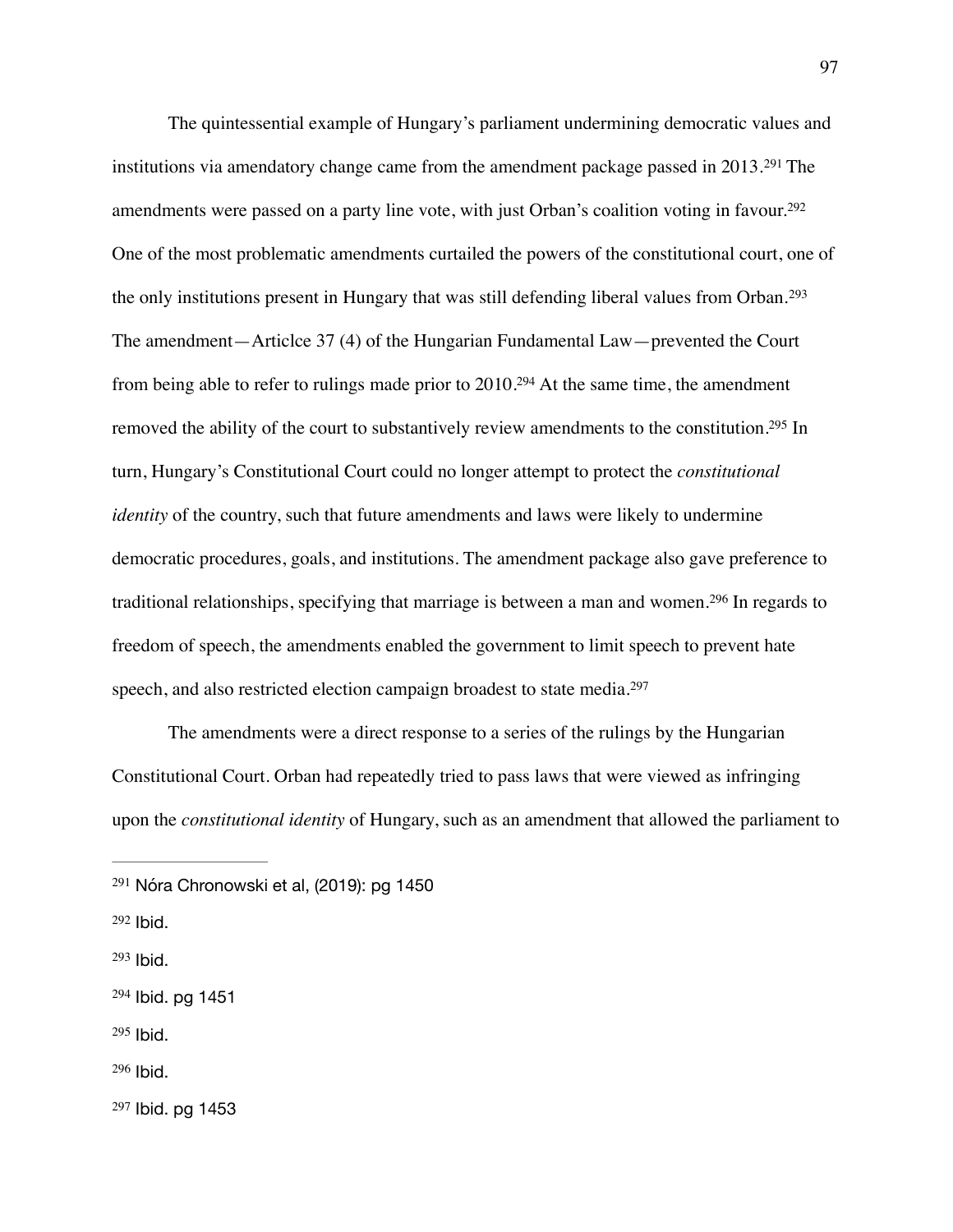<span id="page-98-6"></span><span id="page-98-5"></span>decide which religious organizations can be deemed churches.<sup>[298](#page-98-0)</sup> The Court had done its job in trying to protect liberal, democratic values, yet "instead of respecting those rulings, the government … reintroduced the same laws through amendments to the constitution itself and endedthe court's power to review substantive changes to the constitution."<sup>[299](#page-98-1)</sup> The laws related to state media, and marriage had also been struck down by the Court. However, as a result of the facile amendment procedure in Hungary that Sunstein lauded, it was easier for Orban to pass these undemocratic laws as constitutional amendments rather than as ordinary legislation. At the same time, the amendment culture in Hungary was one that was supportive of amendatory change, but unlike New Zealand or other countries with 'political barriers' to complete constitutional revision, the citizens of Hungary had no constitutional or democratic history to serve as a guide with which to oppose such amendments. Similarly, the amendments in this context did not require a public referendum, so even if they were opposed by a majority of the public—Orban only won 43% of the vote in 2010—there was no opportunity for recourse.[300](#page-98-2)

<span id="page-98-9"></span><span id="page-98-8"></span><span id="page-98-7"></span>Interestingly, this amendment package was not the end, and Hungary went on to amend theirconstitution six more times since  $2010.^{301}$  $2010.^{301}$  $2010.^{301}$  All of these amendments have served to substantively undermine institutions hostile to Orban[.](#page-98-4)<sup>[302](#page-98-4)</sup> In this context, it is unsurprising that Hungary passed a law to give Orban dictatorial powers to suspend parliament and rule by decree

<span id="page-98-1"></span> $299$  Ibid.

<span id="page-98-4"></span><span id="page-98-3"></span>[301](#page-98-8) Ibid.

<span id="page-98-0"></span> $298$  Nóra Chronowski et al, (2019): pg 1460.

<span id="page-98-2"></span>[<sup>300</sup>](#page-98-7) Ibid. pg 1462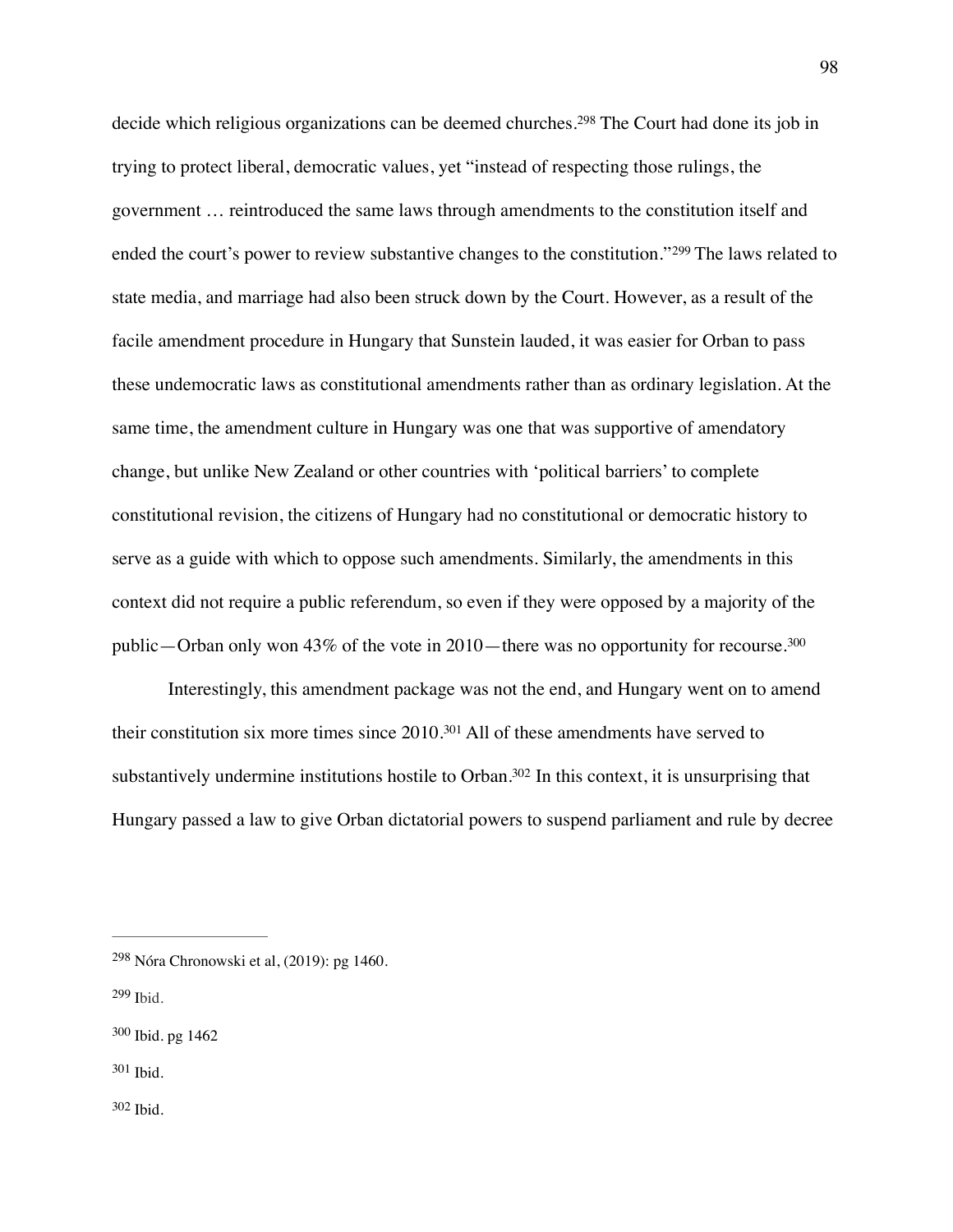<span id="page-99-1"></span>inthe wake of the COVID-19 outbreak.<sup>[303](#page-99-0)</sup> With no judiciary to stand in its way, and no clauses protecting constitutional identity, Orban has been able to destroy Hungary's constitutional stability via formal amendment. As a result, Hungary is arguably no longer a democracy, but instead a functioning constitutional autocracy. Hungary is the poster-child for democratic backsliding, with its lax amendment procedure serving to exacerbate its problems. While it is clear democratic stability has been undermined completely in Hungary, it is less transparent that all of these problems are caused by their amending formula. It would be erroneous to claim Hungary is in the place it is in today solely because of amendatory change.

 However, the Hungarian example highlights how a problematic amendment procedure can exacerbate existing problems, allowing for political actors to use constitutional means to undermine democracy. While Bulgaria has experienced similar issues to Hungary—media capture, corruption, xenophobia and economic instability to name a few—its democracy has not collapsed to the same degree at least in part because of their amendment procedure and the protections it affords to democratic and liberal values. Similarly, the amendment procedure of Hungary created an amendment culture in that nation that was too supportive of amendment, too reliant on it as a means for political change. Hungary's amendment process was easy and regularly used at the country's founding, prompting a constitutional understanding on the part of the populace that amendatory change was normatively positive. With an easy amendment process, and an amendment culture overly-supportive of constitutional change, there wasn't the level of public opposition necessary to prevent Orban's amendments from coming to fruition.

Differently, due to its constitution having no unamendable provisions, the Hungarian Judiciary was unable to prevent the passage of 'unconstitutional' constitutional amendments.

<span id="page-99-0"></span>[<sup>303</sup>](#page-99-1) Lili Bayer, "Hungary's Viktor Orbán Wins Vote to Rule by Decree," POLITICO (POLITICO, March 31, 2020), https://www.politico.eu/article/hungary-viktor-orban-rule-by-decree/)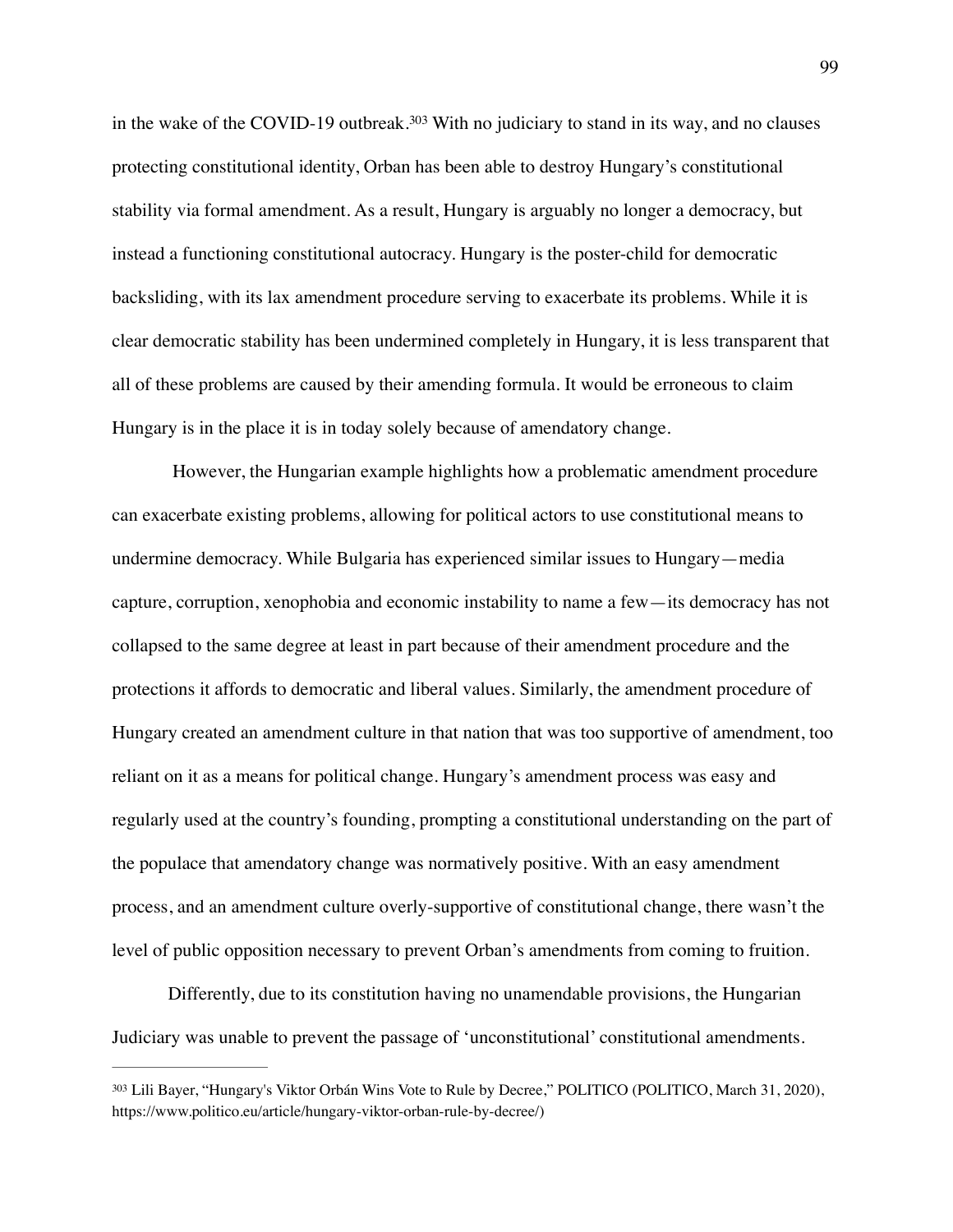Had there been any eternity clauses included in Hungary's constitution, it is possible that the Hungarian Constitutional Court would have had the jurisprudential clout to prevent some of Orban's more egregious amendments on the basis that they were unconstitutional—as has been seen in Germany and Columbia. Consequently, the dearth in unamendability in the Hungarian constitution is just another feature of its amendment procedure that resulted in constitutional stability being undermined.

<span id="page-100-5"></span><span id="page-100-4"></span>Similarly, Bulgaria, like most Eastern European countries, has experienced democratic backsliding over the past decades. For example, in 2019, Bulgaria was ranked 111th out of 180 countriesin media freedom by Reporters without Borders.<sup>[304](#page-100-0)</sup> This is the lowest score of any countryin Europe, excluding Belarus and Russia.<sup>[305](#page-100-1)</sup> While media freedom is just one metric, it reflects how Bulgaria has experienced some level of democratic backsliding. At the same time, the Bulgarian government has been active in trying to stifle what it views as problematic liberal values. For example, the Deputy Prime Minister Krasimir Karakachanov called for a ban on the Bulgarian Helsinki Committee (BHC), the largest human rights organization in Bulgaria.[306](#page-100-2) Karakachanov accused the BHC of "exerting direct and indirect pressure on Bulgarian magistrates and conducting anti-constitutional, illegal, immoral, and openly anti-Bulgarian activities."[307](#page-100-3) However, the Bulgarian government has been unable to amend the constitution in the way Orban has, even though there is a similar level of disregard for democratic values. The

<span id="page-100-7"></span><span id="page-100-6"></span><span id="page-100-0"></span>[<sup>304</sup>](#page-100-4) "2020 World Press Freedom Index: Reporters Without Borders," RSF, accessed May 9, 2020, https://rsf.org/en/ ranking)

<span id="page-100-1"></span>[<sup>305</sup>](#page-100-5) Ibid.

<span id="page-100-3"></span><span id="page-100-2"></span> $306$  Dimitrina Petrova, "Being BOLD in Difficult Times: Bulgarians Organizing for Liberal Democracy," OpenGlobalRights, April 3, 2020, https://www.openglobalrights.org/being-bold-in-difficult-times-bulgariansorganizing-for-democracy/)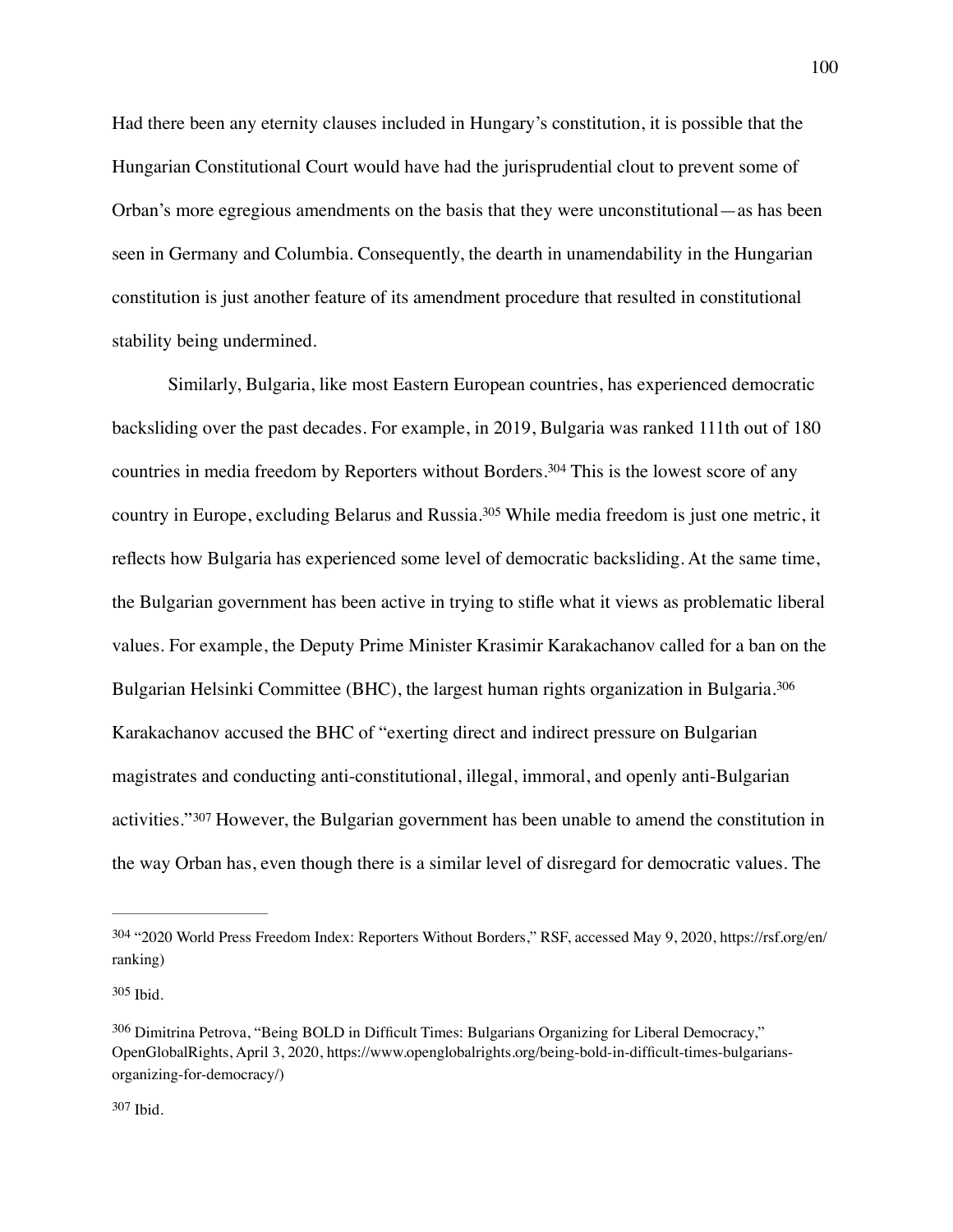reason why this is the case is clear—Bulgaria has an amendment procedure that more effectively promotes constitutional stability.

<span id="page-101-5"></span><span id="page-101-4"></span><span id="page-101-3"></span>Bulgaria not only has a lower amendment rate than Hungary—it has amended the constitution four times—but its amendments are also different in substance. All three of the amendment packages passed in Bulgaria strengthened the role of the judiciary and promoted the democraticgoals of the Bulgarian Constitution.<sup>[308](#page-101-0)</sup> For example, the most recent amendment, passed in 2015, amended the Supreme Judicial Council such that it was divided into two separate parts,one that oversees justices, and one that manages prosecutors and investigators.<sup>[309](#page-101-1)</sup> This amendment also strengthened the powers of the Judicial Council's inspectorate, which investigatesthe activities of the country's judicial bodies to prevent corruption.<sup>[310](#page-101-2)</sup> Just as Hungary was hamstringing their justice system, Bulgaria was strengthening theirs. As Bulgaria had the most stringent amendment formula, any amendment required large cross-party support. As a result, the amendments are technocratic, practical, and promote the end of constitutional stability. While one could attribute this to enlightened Bulgarian politicians, it is much more a ramification of the procedural constraints of the amendment process. As has been shown, political actors in Bulgaria can be just as problematic as those in Hungary.

At the same time, the Bulgarian amendment procedure has inculcated an amendment culture beneficial to constitutional stability. Legislative and public debate about constitutional amendments in Bulgaria is centred on its benefits to the constitutional order, rather than political

<span id="page-101-0"></span>Evgeni Tanchev and Martin Belov, "The Bulgarian Constitutional Order, Supranational Constitutionalism and [308](#page-101-3) European Governance," *National Constitutions in European and Global Governance: Democracy, Rights, the Rule of Law*, 2019, pp. 1097-1138, https://doi.org/10.1007/978-94-6265-273-6\_23)

<span id="page-101-2"></span><span id="page-101-1"></span>[<sup>309</sup>](#page-101-4) Ibid. pg 1101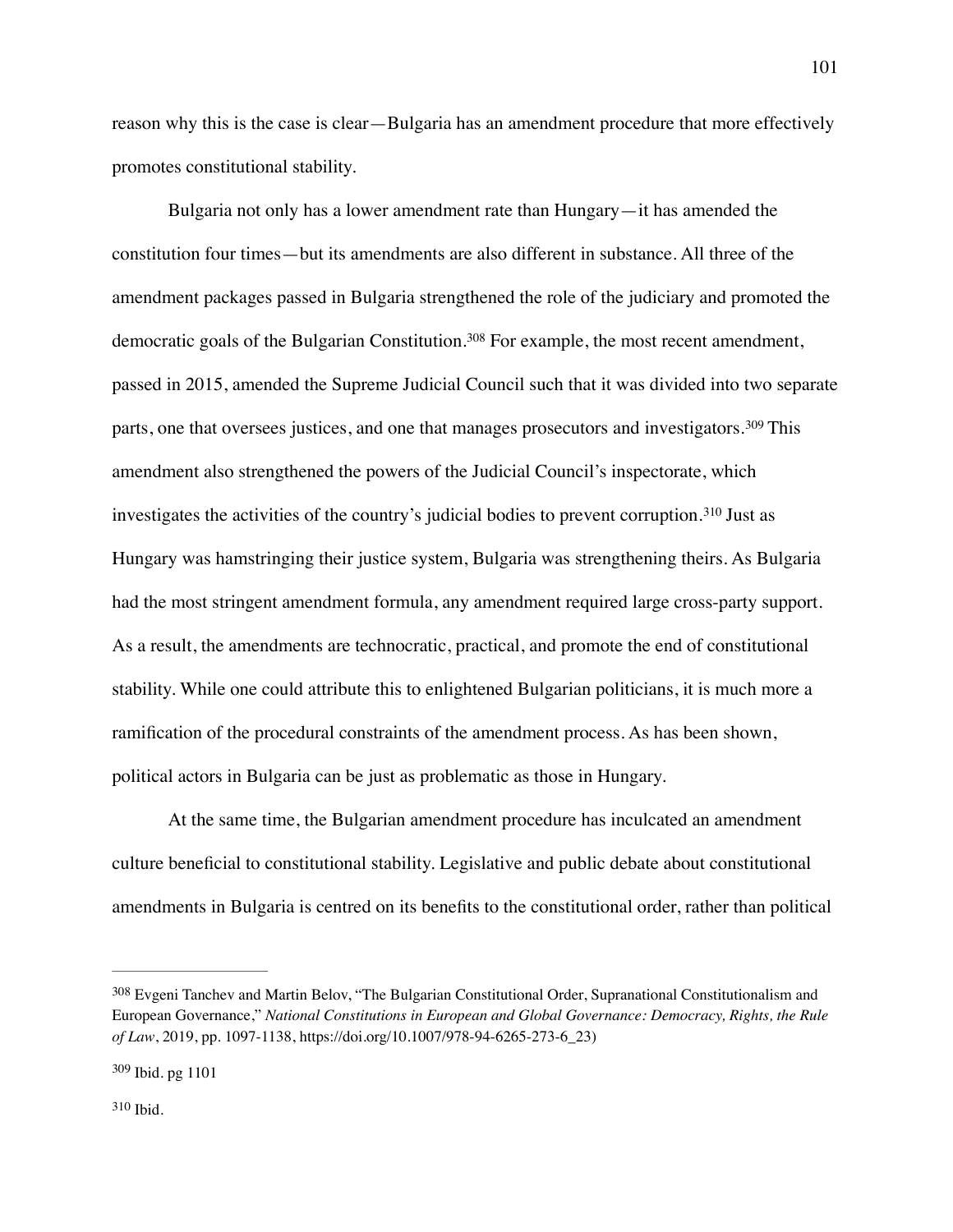motivations. The more arduous amendment process showed Bulgaria's citizens that amendatory change is not a solution to everything, and when it must occur it is for consequential, stabilitypromoting reasons. This is in direct contrast with Hungarian's populace, who, as a result of Orban's use of the constitution's undemanding amendment procedure to promote political change, view constitutional and legal matters as virtually the same. In this context, it is unsurprising that Bulgarian's are sceptical of amendatory change unless necessary, while Hungarians turn to amendment first.

<span id="page-102-4"></span>Another pertinent feature of Bulgaria's constitution is its two track amendment procedure. Changes to the key constitutional provisions outlined in Article 158 require a more onerous amendment procedure than 'normal' amendments do. Article 158 covers everything from the amendment procedure itself to human rights, and amendments to it require the establishment of a separate, 'Grand National Assembly'.<sup>[311](#page-102-0)</sup> The Grand National Assembly is a separate, elected body with 400 representatives, rather than the usual 240 members of the Bulgarian National Assembly[.](#page-102-1)<sup>[312](#page-102-1)</sup> This separate body must then vote on these amendments with a  $2/3$ rds majority, in three readings, on three separate days[.](#page-102-2)<sup>[313](#page-102-2)</sup> However, this Grand National Assembly has never been used. Instead, the Bulgarian Constitutional Court has ruled multiple times—Decisions No.3 2003, No. 3 2004, and No.5 2005—on which track amendments must go through to be passed.[314](#page-102-3)

<span id="page-102-7"></span><span id="page-102-6"></span><span id="page-102-5"></span>Effectively, the Bulgarian Constitutional Court rules whether an amendment needs to be passed via the arduous, never-used process, or the more facile one. As a result, the Bulgarian

<span id="page-102-0"></span>[<sup>311</sup>](#page-102-4) Evgeni Tanchev and Martin Belov, (2019): pg 1110

<span id="page-102-1"></span> $312$  Ibid.

<span id="page-102-2"></span> $313$  Ibid.

<span id="page-102-3"></span>[<sup>314</sup>](#page-102-7) Ibid. pg 1114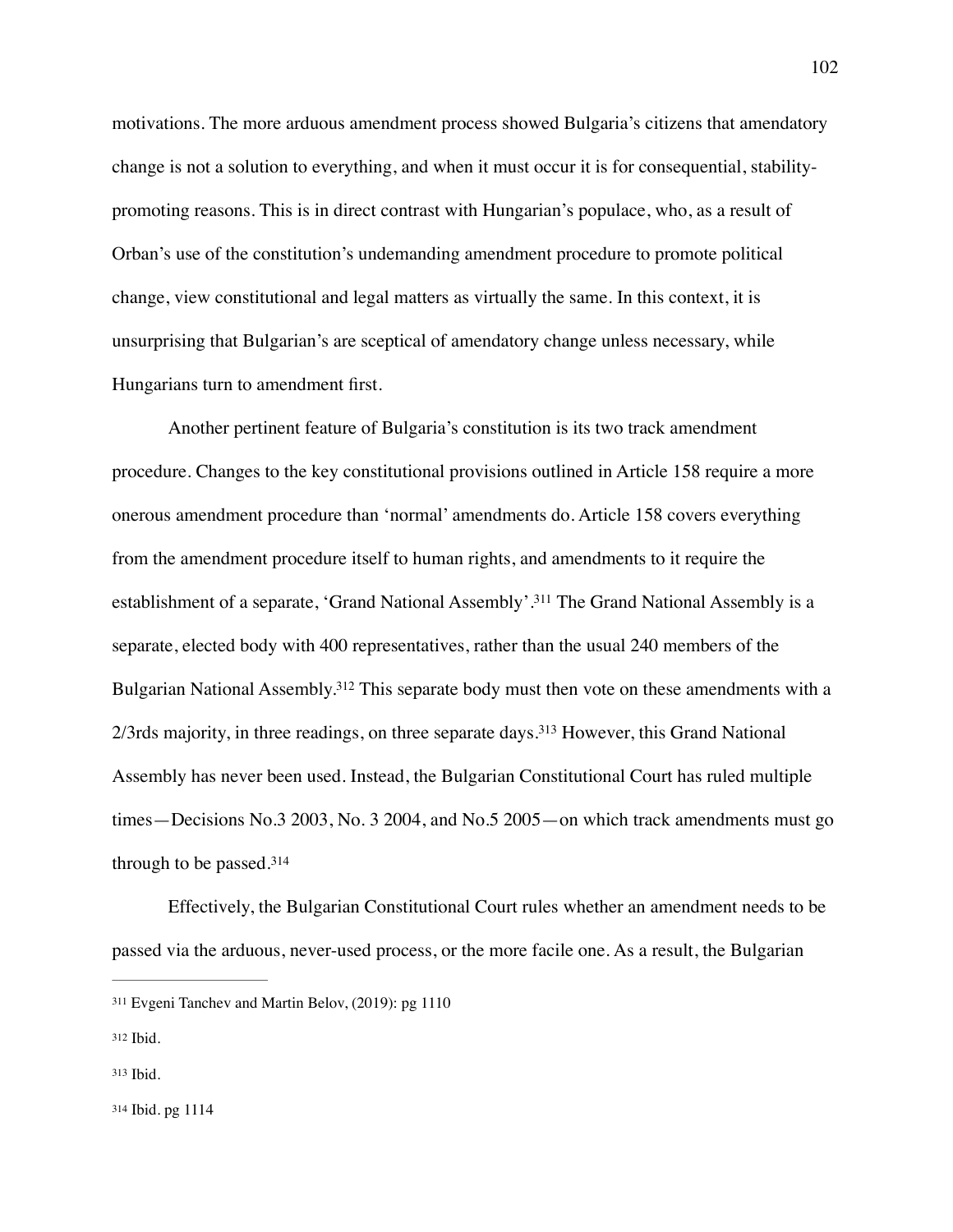Constitutional Court has the jurisprudential clout to rule on the nature of amendments, and if some undermine the constitutional order, the Court is within its right to rule that the Grand National Assembly must be used. As the Grand National Assembly procedure has never been used, this type of ruling effectively invalidates an amendment. When the Court has this role in amendatory change, it ensures amendments won't substantively undermine this democratic institution. In turn, it is unsurprising that Bulgaria's amendments have strengthened its Constitutional Court while Hungary's has undermined theirs. As the number of constitutional institutions that play a role in the amendment process grows, the better this process is at protecting the balance of power. This is just another manner in which Bulgaria's amendment procedure promotes constitutional stability more effectively than Hungary's.

Consequently, Sunstein's normative claims about the superiority of lax amendment procedures in Eastern Europe have been proven wrong if their superiority was based in their promotion of a functioning democracy. Amendment procedures are a means for constitutional change, and cannot receive complete responsibility for the actions of Orban, Hungary's government, or Bulgaria's. However, the fact these countries have such similar histories, governmental structures, geography, culture, and economies reflects the extent to which the amendment formulas have at least played some role in promoting or undermining the constitutional stability seen in these nations today. Bulgaria isn't perfect and its democracy isn't stable. However, Bulgaria's amendment procedure promoted constitutional stability while Hungary's undermined it.

<span id="page-103-1"></span>In the 2010-2020 period, Hungary passed eight constitutional amendments, resulting in the relatively high amendment rate of  $0.8<sup>315</sup>$  $0.8<sup>315</sup>$  $0.8<sup>315</sup>$  $0.8<sup>315</sup>$  $0.8<sup>315</sup>$  In contrast, Bulgaria passed one amendment in that

<span id="page-103-0"></span> $315$  Nóra Chronowski et al, (2019): pg 1464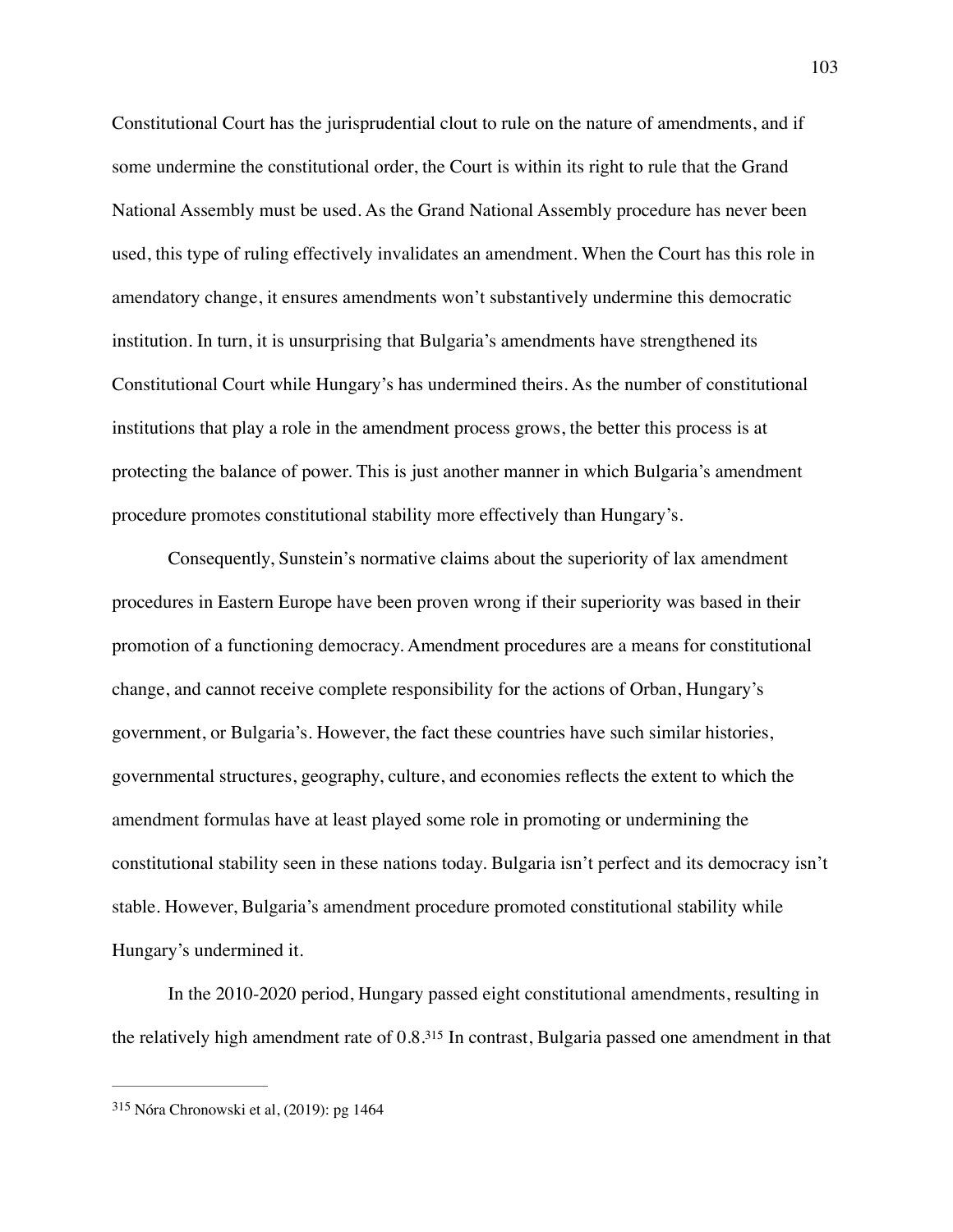<span id="page-104-1"></span>same period, resulting in the low amendment rate of  $0.1<sup>316</sup>$  $0.1<sup>316</sup>$  $0.1<sup>316</sup>$  $0.1<sup>316</sup>$  $0.1<sup>316</sup>$  Both countries experience the challenges associated with too high or too low a rate of amendment. Hungary's citizens don't view their constitution as higher law, and are instead comfortable with Orban gaining the power of a dictator. Differently, the citizens of Bulgaria are likely sceptical of their constitutional order, as the judiciary regularly has to step in to meet the amendatory demand that the constitution cannot. The amendment culture of Hungary is one prone to, and in favour of amendment, while Bulgaria's amendment culture provides further insulation to its constitution, preventing problematic amendatory change. Bulgaria has issues in regards to its constitutional stability, but its amendment procedure, and the amendment culture it created, have promoted this end. In contrast, Hungary's has done the opposite.

The unique constitutional history of Eastern Europe, and the developments seen in Hungary and Bulgaria, help to support the claims made throughout this thesis about the effects of amendment processes on constitutional stability. There is no one-size-fits-all answer as to how an amendment procedure should function, but the arguments made in this chapter help to illustrate the importance of these mechanisms. Amendment procedures should not serve as a constitutional after-thought, and any constitutional or political scholar must take into account their effect on the systems they govern.

<span id="page-104-0"></span> $316$  Evgeni Tanchev and Martin Belov, (2019): pg 1120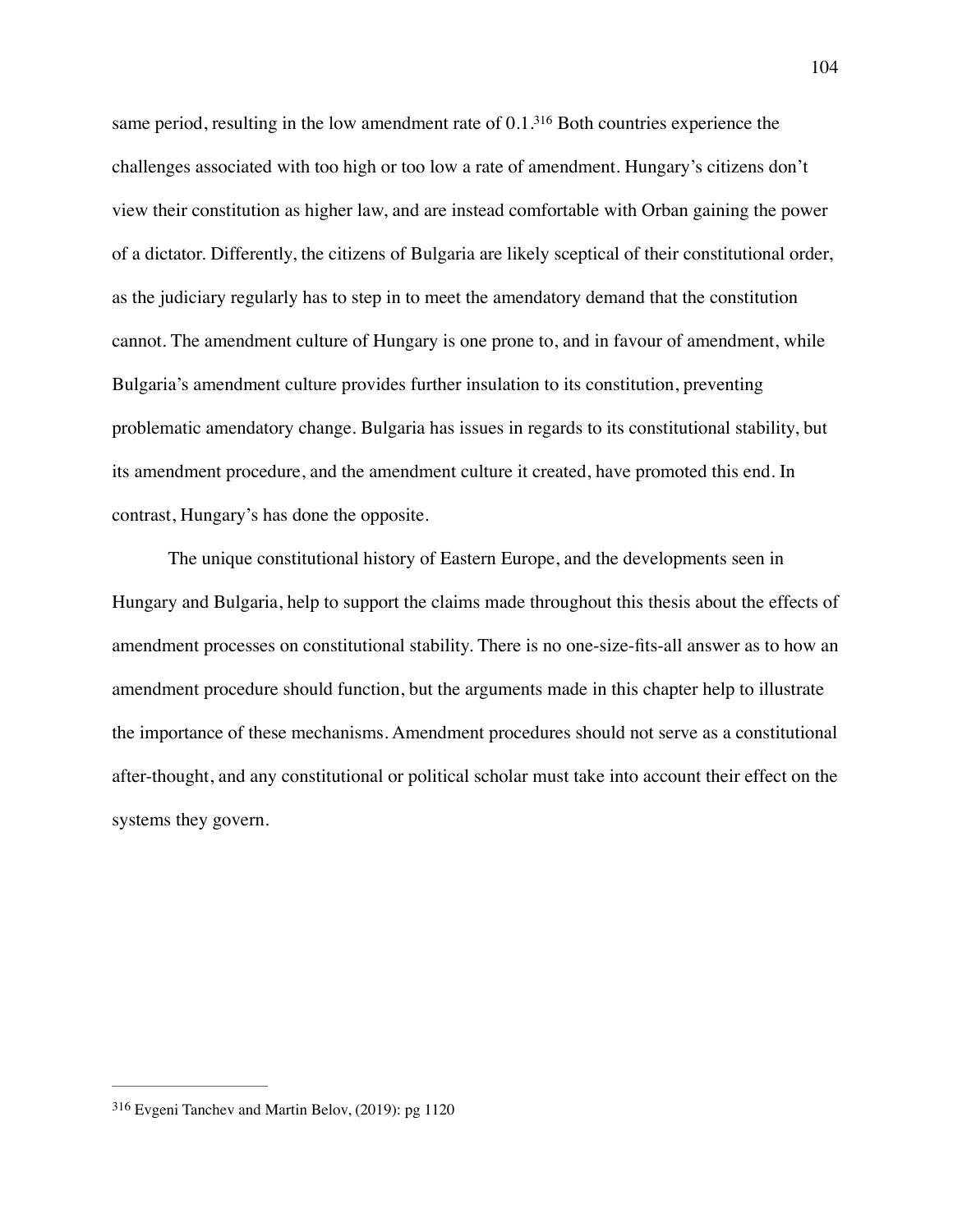## **Section 3: The Theory of Amendatory Change**

Consequently, amendment procedures have a clear observable effect on constitutional stability. When crafting a constitution, the amendment procedure should be tailored to promote this end. As was revealed in Chapters 2 and 3, there are some empirical and normative ways to promote constitutional stability through an amendment process. Primarily, unamendable provisions promote constitutional stability by ensuring some parts of the constitution are never changed. Equally, unamendable provisions empower constitutional courts to play a role in the amendment process, ruling on the constitutionality of amendments. These eternity clauses also have a direct effect on a country's amendment culture, influencing what 'type' of amendments the populace is comfortable with. In these three ways, unamendable provisions have a pronounced effect on the substance of amendments such that the amendments are more likely to promote constitutional stability. At the same time, unamendable provisions moderate the rate of amendment, ensuring there is not too much of it. Unamendable provisions also enable another institution, the judiciary, to play a role in amendment. As was seen in Bulgaria, Hungary, and many other countries, unamendability promotes constitutional stability by enabling more institutions to play a role in amendatory change, further insulating the constitutional balance of power. While some of the other amendatory mechanisms cannot be applied universally, unamendable provisions are beneficial to any constitution that has the goal of permanence.

Differently, amendment processes should not include the opportunity for a public referendum. Public referendums have an effect on both the process and substance of amendment. Constitutional matters regularly warrant nuance, and referendums necessitate politically palatable, easy-to-understand arguments. As a result, referendums are structurally in tension with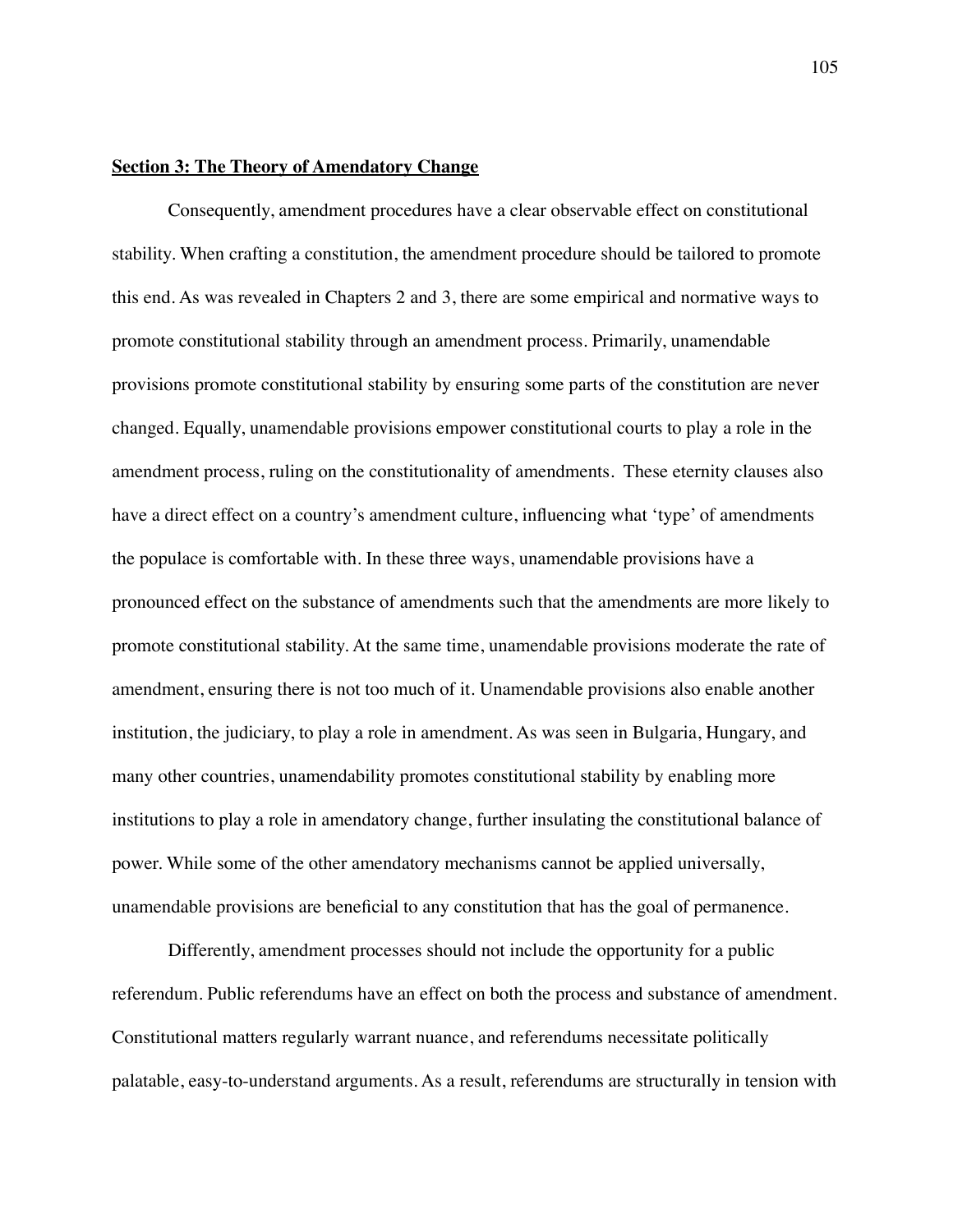the goal of promoting constitutional stability. Referendums disempower courts from playing a role in the amendment process, and often actually serve to undermine that institution. When an amendment has the clout of being democratically supported by the majority of the nation, no matter how problematic the content is constitutionally, a court would be hard-pressed to rule against it. At the same time, referendums mute the substance of amendments, as citizens rarely truly comprehend the changes they are supporting. Referendums also have an effect on amendment culture, inculcating an understanding on the part of the populace that consequential political—rather than constitutional—matters should be put to amendment. When there is no delineation between constitutional matters and regular lawmaking, constitutional stability is undermined. For a constitution to function, it must be viewed by the populace as higher law. Referendums turn amendatory change into just another regular electoral process.

In these ways amendment processes effectively promote constitutional stability when they have unamendable provisions, and no opportunity for referendum. While these procedures can be applied to almost any constitution, other 'moderating' mechanisms should be chosen on a context-specific basis. As was seen in Eastern Europe, these countries that had little democratic history required a more restrictive amendment procedure to ensure that their new constitutional values were protected. In contrast, a country with a rich democratic history like America requires a more facile process to promote constitutional stability. As was shown in this chapter, there are many mechanisms that reduce or increase the difficulty associated with the passage of amendment. When crafting a constitution, framers should take into account their country's unique history and use the procedural tools at their disposal to involve institutions and allow for a level of difficulty that promotes a beneficial amendment culture.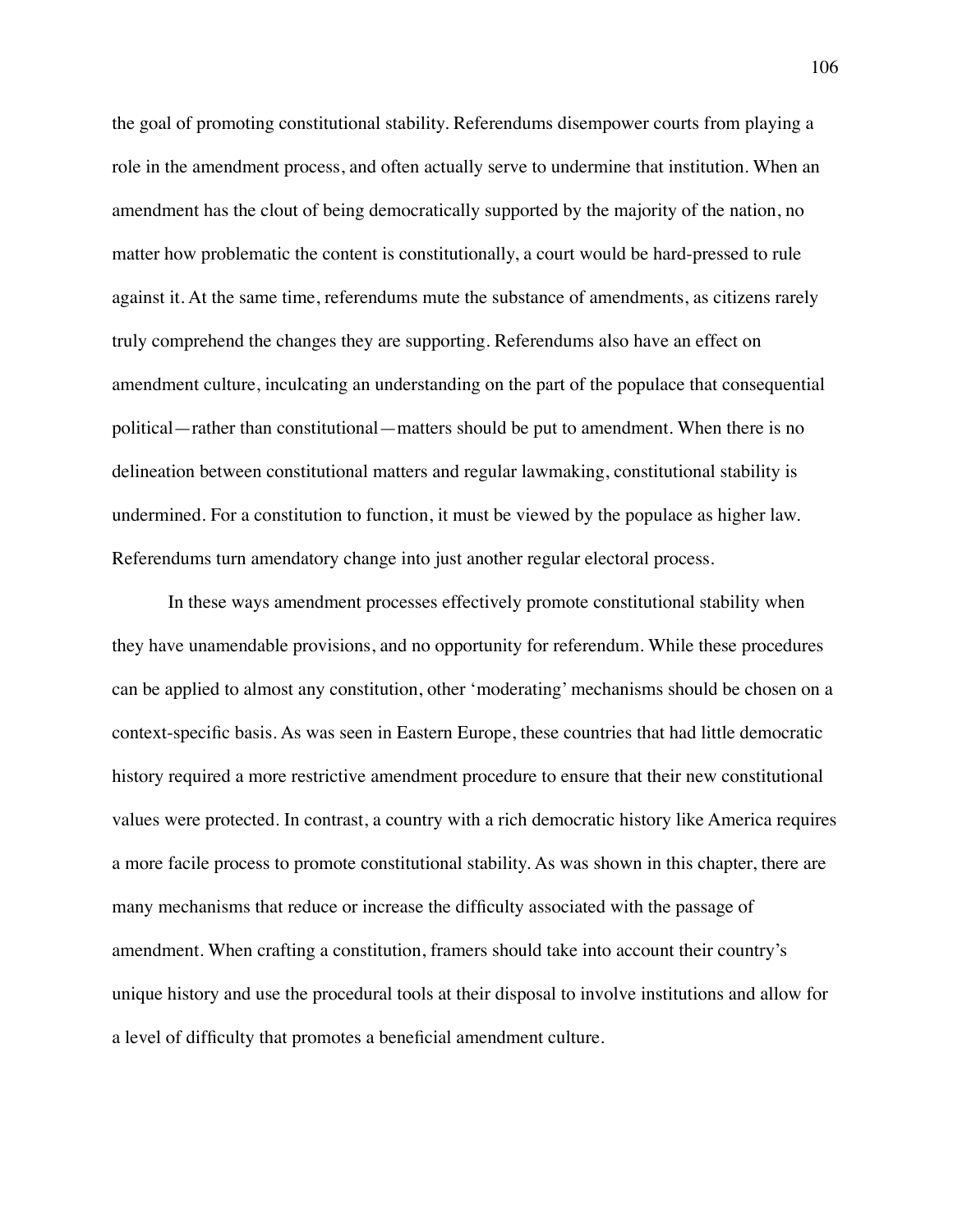To summarize this 'theory of amendatory change', amendments are introduced and passed as a result of the amendment process that governs them. When scholars attempt to analyze constitutional developments, it is first fundamental to understand a country's amendment procedure and its effects. The ways in which amendment processes influence the passage and substance of amendments can be distilled into four mechanisms—the institutions involved, the level of difficulty associated, unamendable provisions, and the amendment culture these factors create. The more constitutional institutions there are involved in an amendment process, the better protected the balance of power is. In turn, involving more institutions promotes constitutional stability. Differently, the level of difficulty influences a nation's rate of amendment and the substance of those amendments. While every nation is different, this process cannot be too challenging or too easy, as constitutional stability is undermined. As was explained in Chapters 2 and 3, unamendable provisions protect the most fundamental parts of a constitution and allow the judiciary to play a potent role in the formulation of amendment, promoting constitutional stability in a pertinent way. Finally, all of these factors influence a nation's amendment culture, and the amendment process must be carefully tailored to promote an amendment culture supportive of constitutional stability.

To further cement the conclusions made throughout this chapter, it is beneficial to apply this theory of amendatory change to America's constitutional history. Interestingly, when America is analyzed through the lens of these four factors—the institutions involved, the level of difficulty, unamendability, and amendment culture—it appears that its amendment procedure undermines constitutional stability. As a result, some of the political problems witnessed in America today are at least in part a ramification of the amendment procedure that governs its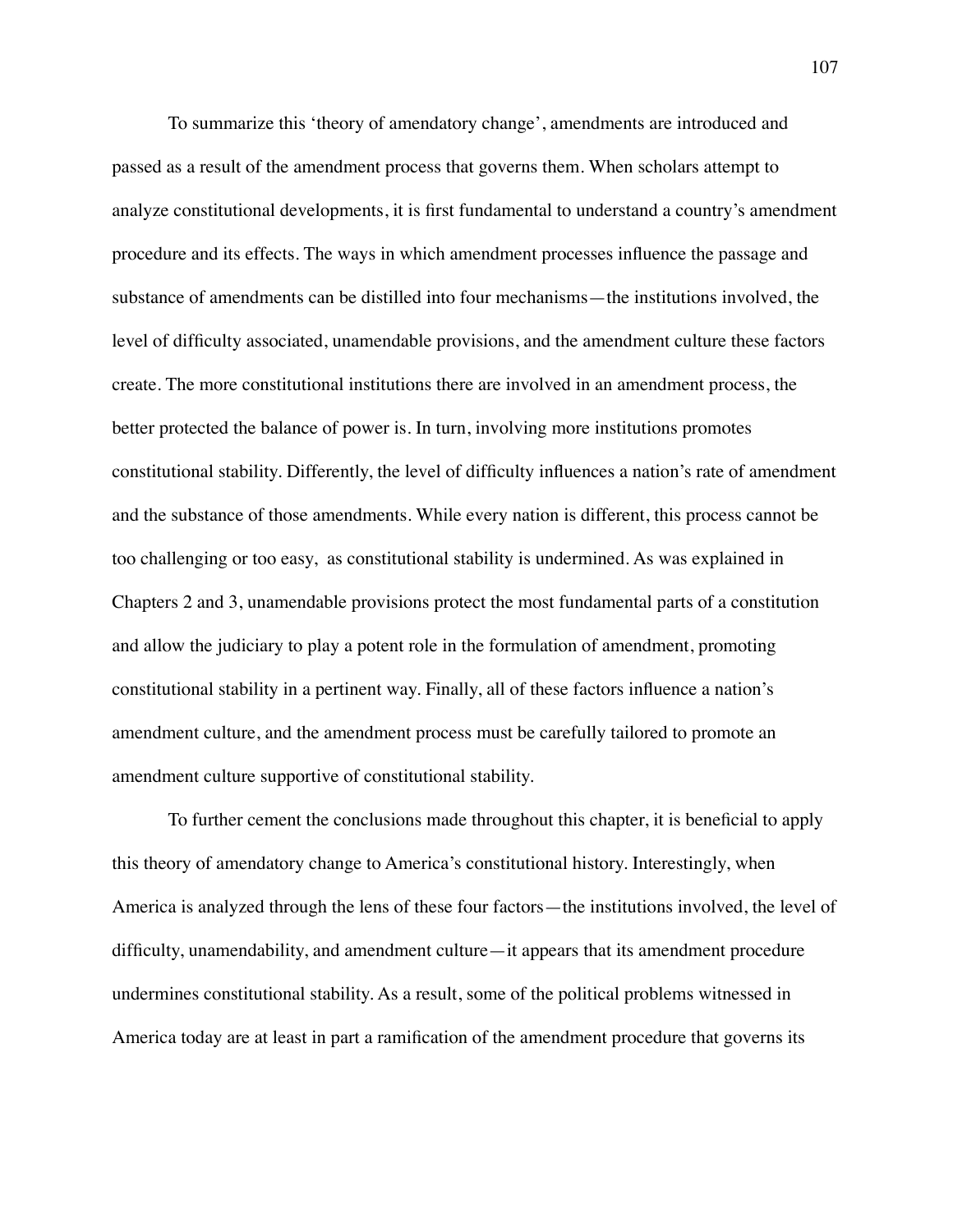constitution. The applicability of the normative claims of this theory are even more transparent when they are tested against America's historical developments.

<span id="page-108-1"></span>From an institutional standpoint, America's amendment procedure is somewhat unique, with its emphasis on the state legislatures. For an amendment to be proposed, it must either go through one of two avenues—2/3rds of the Federal legislature must vote to send it for ratification, or the Congress, at the request of 2/3rds of the states, can call a 'national constitutionalconvention.' [317](#page-108-0) As the national convention process has never been used, the federal legislature essentially holds control over the subject matter of amendments in America. However, because the federal legislature does not have the power to ratify these amendments, it means that this institution is unable to use amendatory change to empower itself, something that promotes constitutional stability. However, due to the fact that the state legislatures hold complete control over ratification, the subject matter of amendments and the number of amendments are diminished.

When two institutions with such disparate interests control both sides of the amendment process—proposal and ratification—it means that this process will be rarely used. An amendment would have to be so palatable, uncontroversial, and transparently beneficial to be passed, as otherwise these institutions would not propose or ratify this amendment in pursuit of their own interests. Practically, state governments hold a veto power over amendment, and therefore the substance of amendments will tend to be tailored towards their interests. This normative understanding is supported by the history of amendment in America. For example, the 1978 District of Columbia Voting Rights amendment was proposed and passed by the federal legislature, but still required ratification by the states. However, only 16 states ratified the

<span id="page-108-0"></span>[<sup>317</sup>](#page-108-1) *The Constitution of the United States of America,* Article V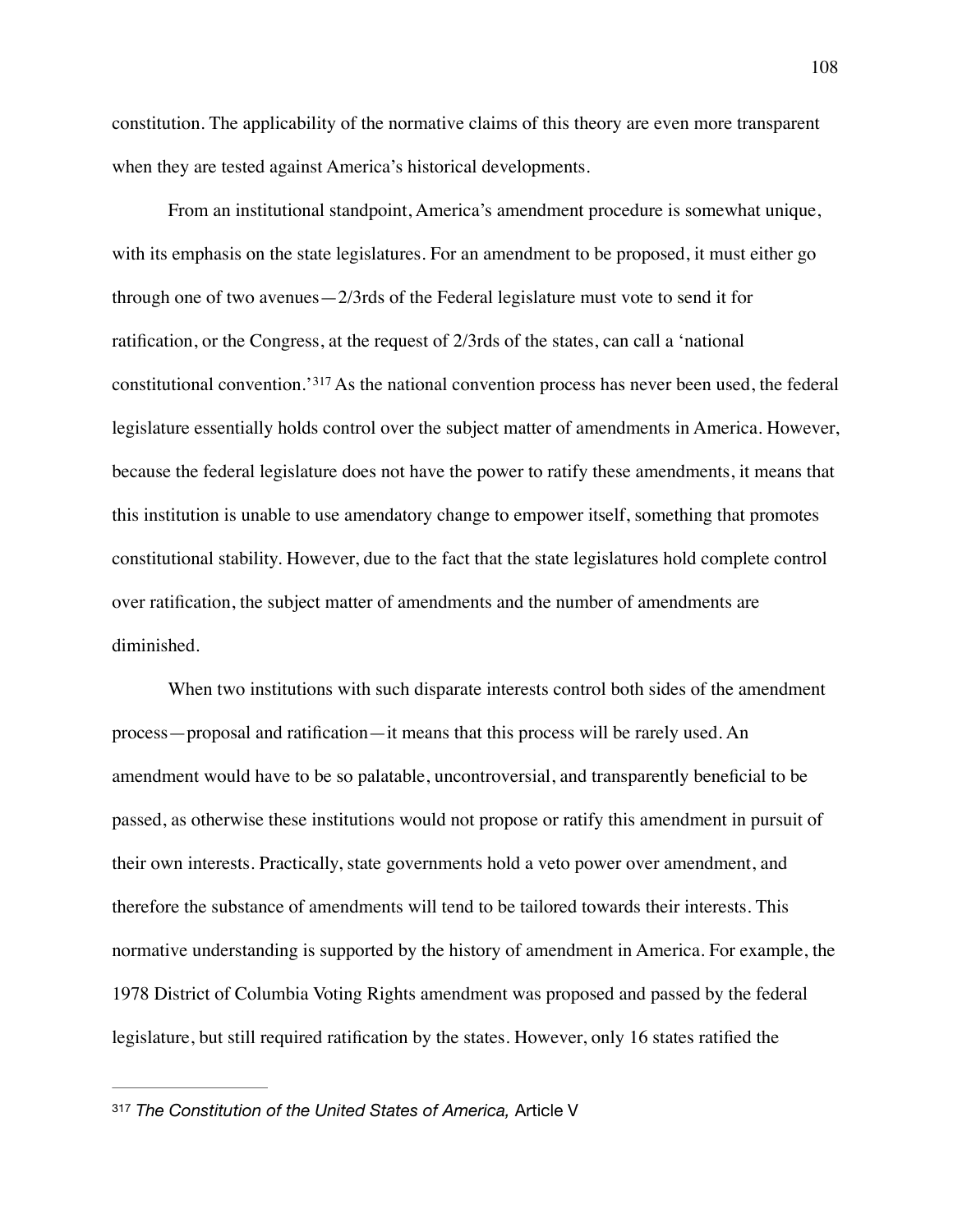<span id="page-109-1"></span>proposal[.](#page-109-0)<sup>[318](#page-109-0)</sup> As bipartisan state legislatures supported the amendment, the amendment's eventual failure is not reflective of a partisan calculation, but instead reveals how these state legislatures pursued their own institutional interests. The addition of another state to America would seemingly disempower every senator by a small margin and limit the amount of support the federal government provides to every other state. As a result, it unsurprising that this amendment was not ratified, as the state legislatures hold control over the process. Consequently, the institutional make-up of America's amendment process has a notable effect, that amendments cannot infringe upon the powers of the states or they will not be passed at all. At the same time, based on the institutions involved and the devolution of amendatory powers, America is not likely to use its amendment process, as it is extremely arduous independent of super-majoritarian constraints.

It is important to note that this is no way meant to question the original motivations of the Framers in crafting the amendment process. America's founders had no history to base their amendment procedure on, and tried to craft one that would protect deliberation, consent of the governed, and the principles of federalism. As a result, the American amendment procedure is somewhat effective in pursuit of these goals. However, if the amendment procedure were to be redesigned today in pursuit of the goal of constitutional stability, its current institutional make-up would be a detrimental structure.

Independent of the challenges associated with the institutions involved in Article V, this procedure also has strict super-majoritarian requirements. While this type of restraint is found in

<span id="page-109-0"></span>Joseph L. Rauh et al., "D.C. Voting Rights: What Went Wrong?The Amendment Died Last Week. Now, Says a [318](#page-109-1) Longtime Advocate, Statehood Is the Only Game in Town.," The Washington Post (WP Company, August 25, 1985), https://www.washingtonpost.com/archive/opinions/1985/08/25/dc-voting-rights-what-went-wrongthe-amendmentdied-last-week-now-says-a-longtime-advocate-statehood-is-the-only-game-in-town/29a08136-93eb-4951 a854-6162bad4222e/)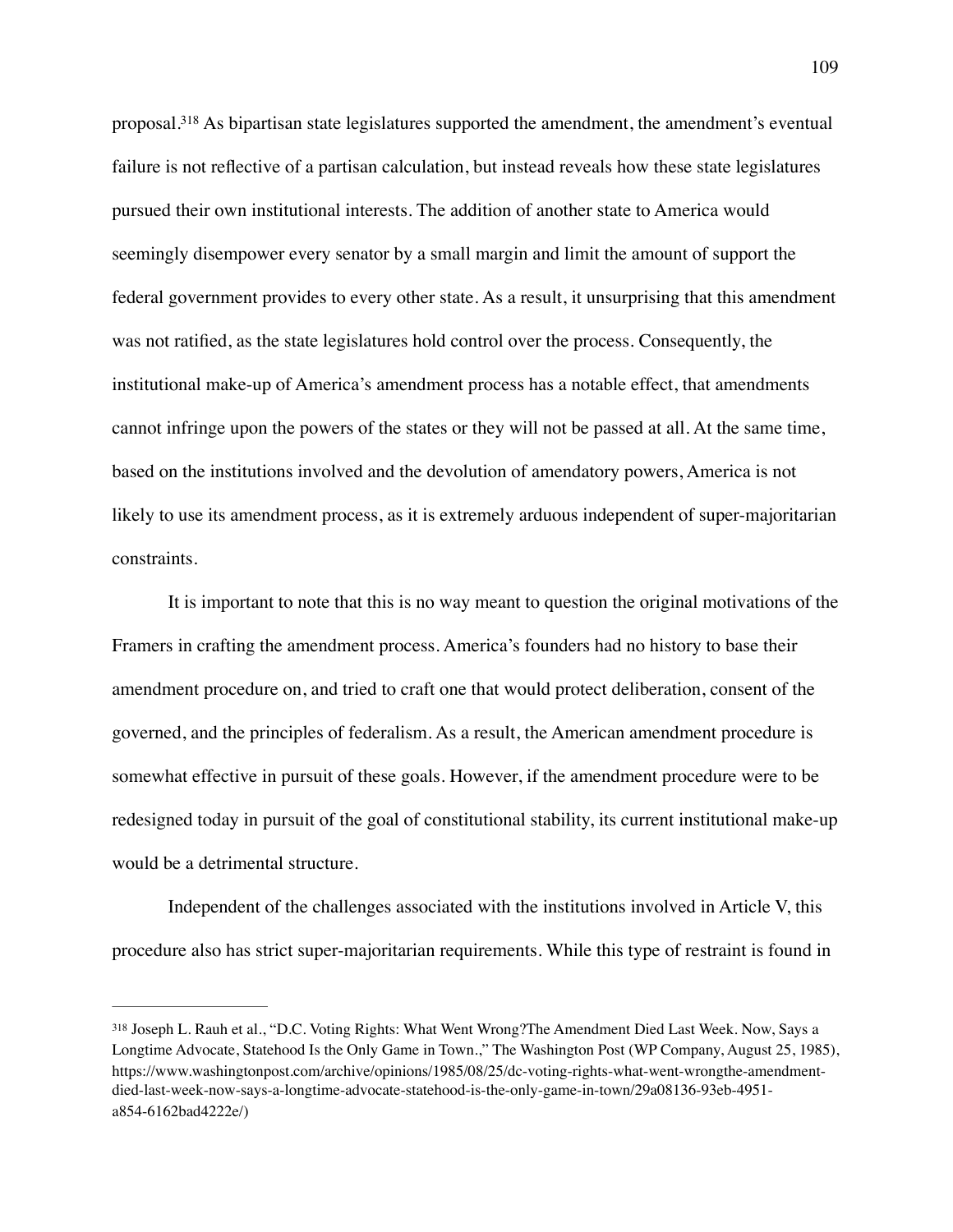many constitutions, only America's has this interesting combination of supermajorities in the federal legislature and the states. When coupled with the difficulties of countervailing institutions controlling the process, the Article V procedure appears to be one of the most arduous in use today. As a result of this level of difficulty, America has a low rate of amendment and all of the issues associated. Countries with an extremely challenging amendment process are unable to meet the demand for amendatory change formally, and other institutions have to step in to facilitate constitutional development. Usually, this means that the judiciary regularly makes consequential rulings as to the constitutionality of certain concepts that otherwise would be settled via formal amendment. When this occurs, citizens are alienated from their constitution and the deliberative process associated with formal amendment. If the judiciary does this repeatedly, it undermines constitutional stability, as the whole order is called into question and the constitutional court is viewed with contempt.

These normative observations are once again confirmed by the history of America. America has one of the most active judiciaries in the world, but unlike the Constitutional Court of Germany for example, they have minimal amendatory basis for these rulings—the decisions are usually based on constitutional construction rather than a novel addition to the constitution. At the same time, public perception of America's judiciary has been deteriorating over time. For a constitutional system to remain intact, the institutions it creates must be functioning and respected. When the judiciary regularly has to step in as the final constitutional arbiter with no formal amendatory basis, they are viewed as an undemocratic, unelected institution by the populace. In these ways, the level of difficulty associated with America's amendment process not only diminishes the amount of formal amendment, but also the constitutional stability of the system overall. In this context, it is unsurprising that the scholars identified in Chapter 1 are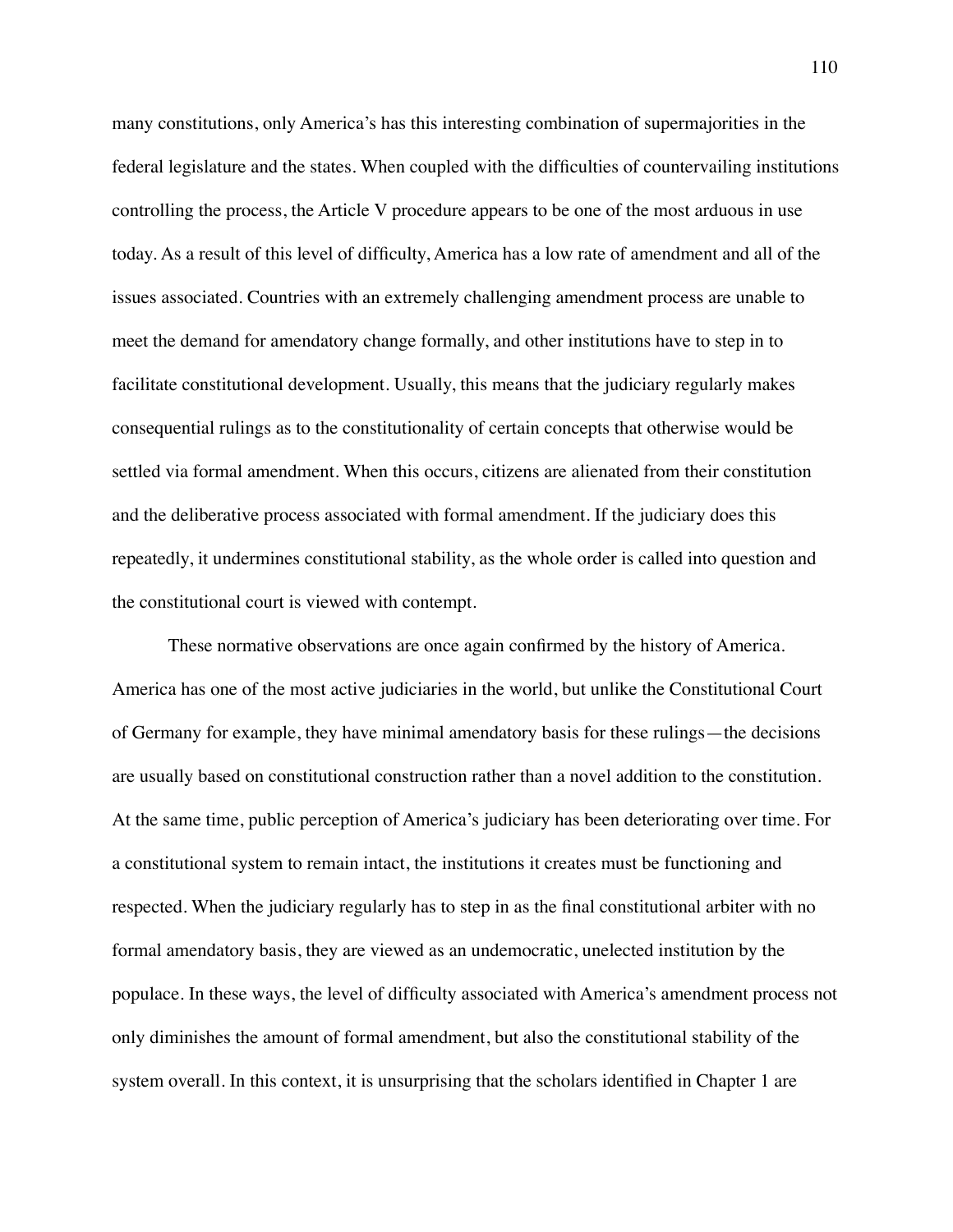unable to truly 'count' the number of amendments to the American constitution. If the goal is to promote constitutional stability, this obfuscation is problematic and amendatory change should go through the formal process.

While America has one of the most arduous amendment processes, it has virtually no unamendable provisions. As was explained in Chapter 2, there is only the senate apportionment clause, which places an unnecessary emphasis on the role of the states. As a result, there is no part of the American constitution that can be identified as its *constitutional identity—*while some may point to the Preamble, or the Bill of Rights, these provisions have not functioned as unamendable underlying constitutional principles. As a result, Americans view their entire constitution with reverence, rather than a certain portion. The entire American constitution is 'over-valued' and improvements to it are 'under-valued'. At the same time, the Supreme Court has no jurisprudential basis to invalidate unconstitutional amendments. While the difficulty of the process has prevented the Supreme Court from having to rule in this manner, future political actors could use amendment as an avenue for unconstitutional, problematic change, and unamendable provisions would help to prevent that from happening.

In these ways, America's constitutional system would be better insulated if there were eternity clauses empowering the Court to rule on the constitutionality of amendment. For example, the 18th amendment—the prohibition of alcohol—was reflective of a 'momentary passion' on the part of the American populace and was repealed by the 21st amendment a decade later. If there were unamendable provisions within the American Constitution protecting basic rights or principles of freedom, the Supreme Court would have had the jurisprudential basis to invalidate such an amendment. While it is impossible to say if the Court would have actually done so, at the least, the history of the 18th amendment reflects an opportunity for the court to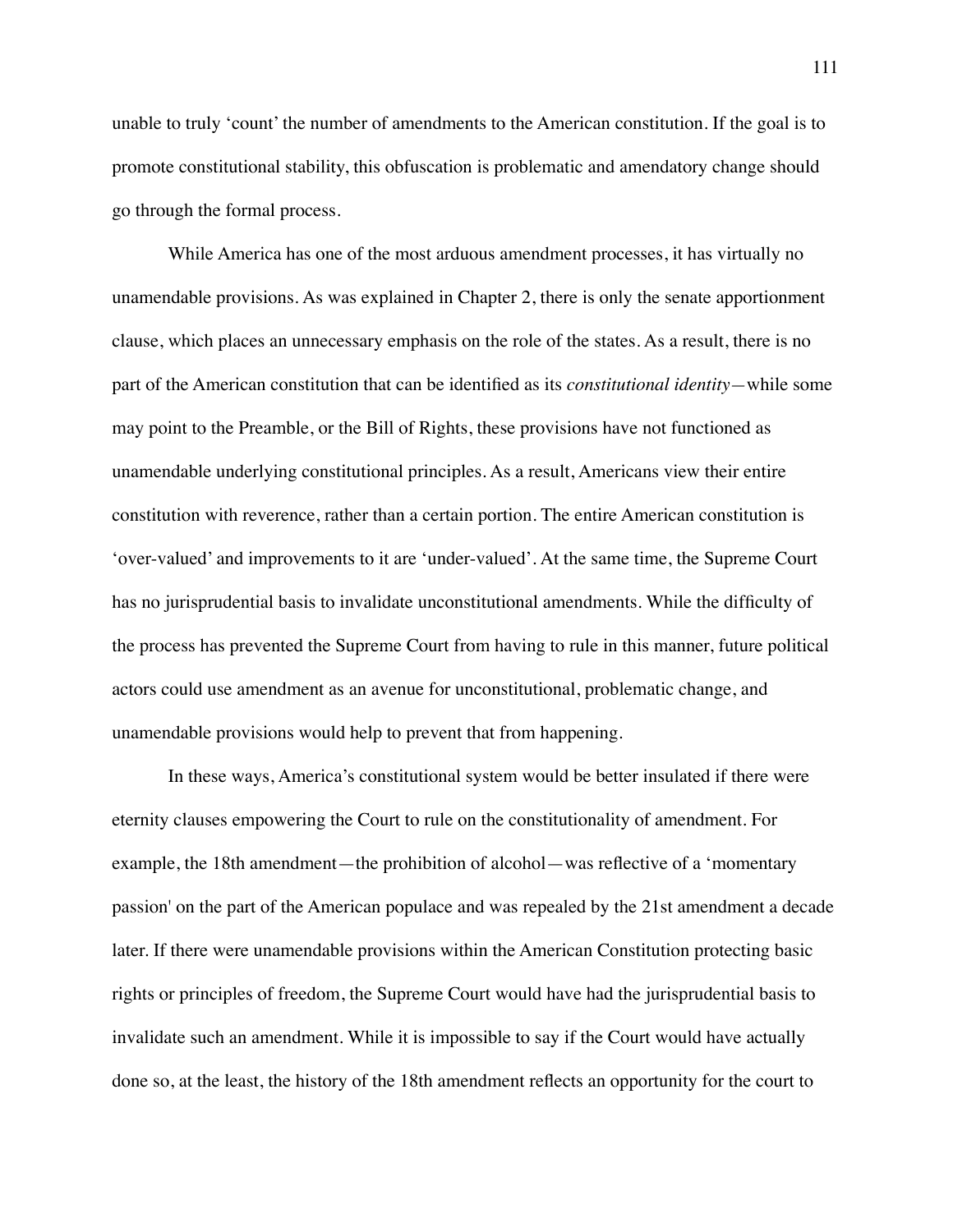have exercised this power. In the future, there may be an amendment that destroys America's constitutional order. However, the final protection against such an amendment, unamendable provisions, are not a part of the Article V process. This reality is a serious threat to constitutional stability.

Finally, all three of these amendatory mechanisms inform the fourth factor, amendment culture. The level of difficulty associated with the amendment process, as well as the institutions involved, create an amendment culture that is extremely reluctant to use formal amendment as the means for constitutional change. This is reflected in the scholarly arguments against amendment presented in Chapter 1—American citizens feel amendatory change is superfluous and unnecessary. However, as has been shown in Chapters 2 and 3, formal amendment is necessary to promote constitutional stability. As a result, the amendment culture in America undermines the constitutional order, as necessary constitutional developments do not go through the formal process. This problematic culture is further exacerbated by the effect of unamendability on American's constitutional understanding. As no specific provisions within the American Constitution reflect its *constitutional identity,* citizens view the entire document with reverence and are against changing it in any way. In turn, America's amendment culture serves as the last, most consequential barrier to amendment. If the citizens of America view formal amendment as detrimental, they will never use it as an avenue for change. As a result, it is unsurprising that America has one of the least amended constitutions in the world today.

Consequently, based on this theory's four factors, it normatively follows that America's amendment procedure undermines its constitutional stability. America has had one of the longest lasting, least-amended constitutional orders, but the threats to stability it is experiencing today may be a ramification of its amendment procedure. When constitutional questions are settled by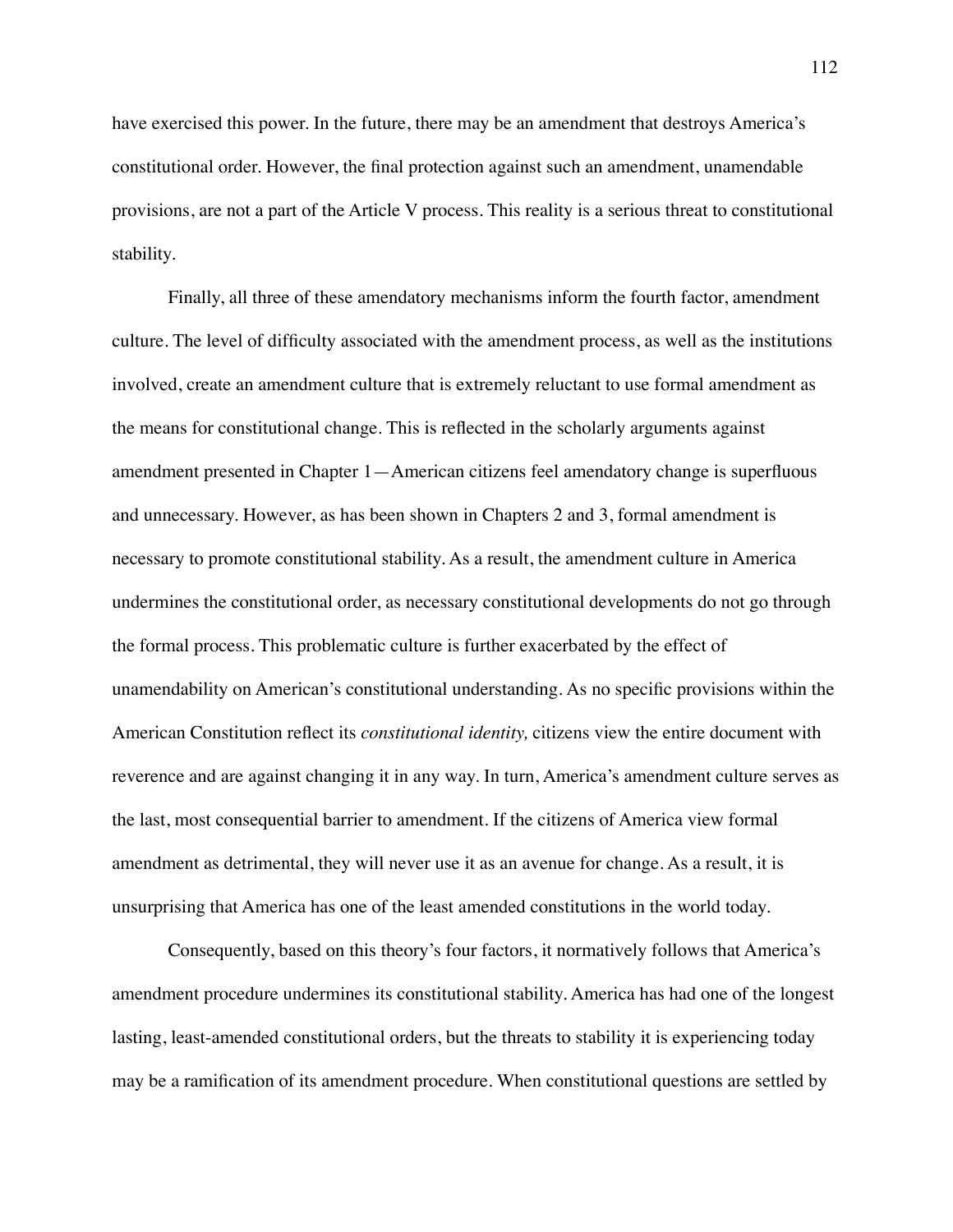judicial decision rather than formal amendment, they lack finality and permanence. As a result, America's Overton window—the range of policies acceptable to the mainstream population—has been stretched too far. A large swath of the population cannot be operating under the assumption that Roe V Wade is unconstitutional, while another portion of the population thinks the opposite. When citizens have such disparate understandings of what their constitution protects, the constitutional order is threatened as stability requires a common comprehension of constitutional principles.

At the same time, America has had to rely on its judiciary for constitutional upkeep. While this has worked in the short time since FDR's presidency, it has resulted in a politicization of, and over-reliance on, the judiciary. In turn, citizens have come to view the Supreme Court with contempt, especially when they don't agree with the Court's ruling. This is a serious problem for constitutional stability, as institutions must be respected and Court's rulings followed. Moreover, American's lack a unifying constitutional identity outlined by an eternity clause. Without it, not only does the judiciary lack the ability to rule on the constitutionality of amendments, but it also further swells the Overton window, as no-one truly knows America's most formative constitutional provisions. Some may claim it is the 2nd Amendment, while others may claim its Article I. Ultimately, if America had an amendment process more finely attuned to the goal of constitutional stability, taking into account these four factors in its creation, the procedure may have served to promote, rather than undermine, constitutional stability. However, it seems America's current political divides have been exacerbated by its amendment process.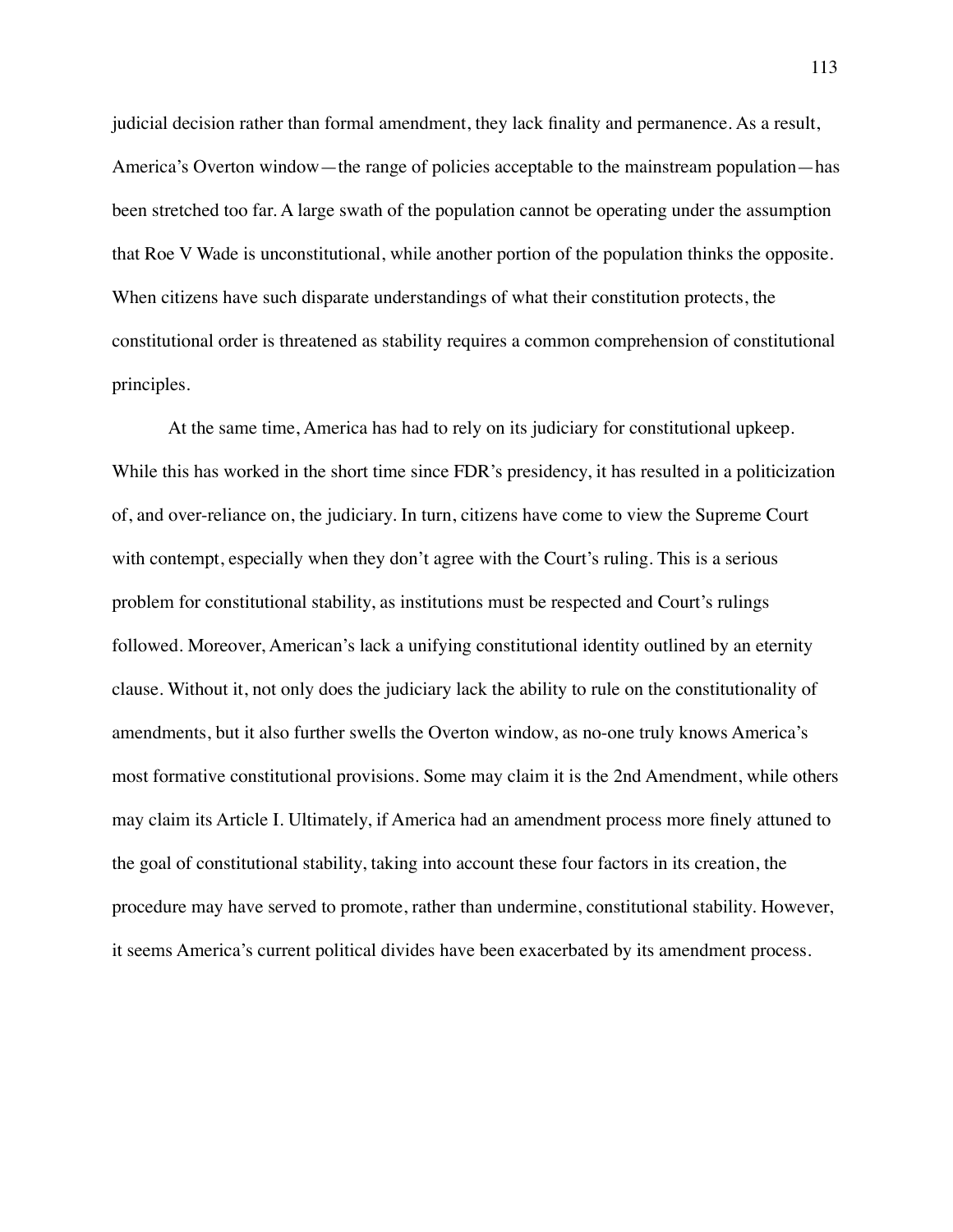## **Conclusion:**

This thesis has sought to bring amendment processes to the forefront of constitutional discussion, highlighting the fundamental ways in which these procedures influence a nation's constitutional development. Amendment procedures not only facilitate the passage of amendments, but they also inform the substance of amendments. At the same time, the amendment procedure has a direct effect on what amendments *are not passed.* In turn, amendment procedures have a strong relationship with constitutional stability, and can work to promote or undermine it. When trying to understand why a certain constitutional system has succeeded or failed, scholars must first take into account the amendment process' role in these developments. Moreover, when trying to comprehend why some amendments receive support and others do not, the emphasis must once again be placed on the procedure's effect in this context. The permanence of a constitutional order is influenced by countless factors, many out of citizens control. However, one of the most consequential factors, amendment procedure, has been misunderstood. While many consider them unimportant, in actuality, amendment processes have one of the most pronounced effects on constitutional stability, and should be viewed with respect as a result. Amendment procedures, by governing what can change within a constitution, are the most pertinent piece of the constitutional puzzle.

Moreover, when analyzing amendment procedures and their effects, this thesis' theory of amendatory change should be applied. By looking at the four mechanisms through which amendment procedures influences the number and substance of amendments—the institutions involved, the level of difficulty, unamendability, and amendment culture—important normative conclusions can be drawn as to the functioning of a constitutional order. This is reflected by Chapter 3's analysis of Bulgaria, Hungary, and America. While all constitutional developments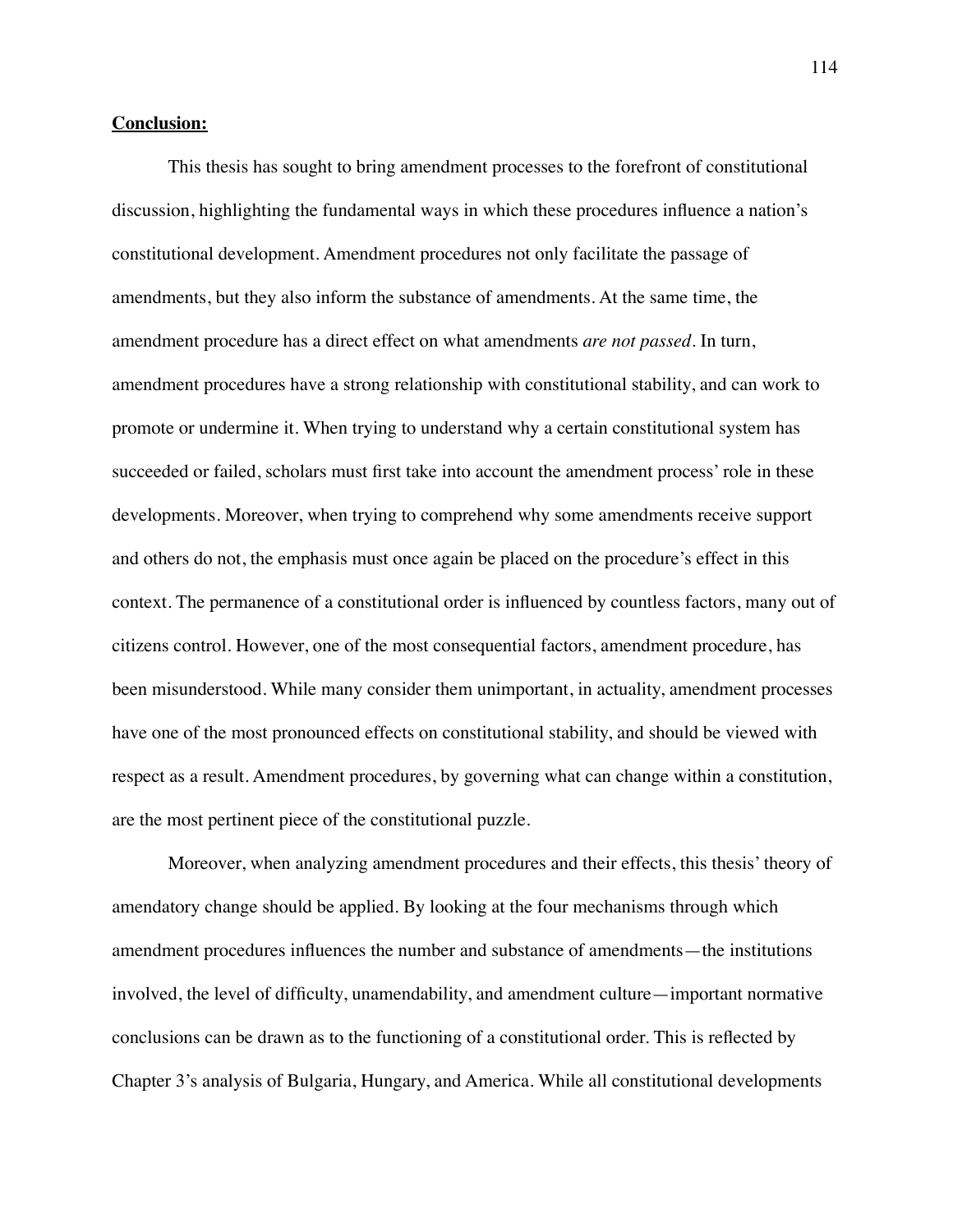are not directly caused by the amendment procedure, the amendment procedures informs the substance of any constitutional change. By viewing constitutional systems through this lens, the effects of amendment procedure on constitutional stability can be properly understood.

Ultimately, countless factors affect constitutional stability and amendment procedure is just one of them. However, amendment procedures have a powerful effect, and unlike other constitutional factors, they are regularly forgotten. By placing procedure in the centre of the discussion, this thesis hopes to help politicians, scholars, and citizens alike better understand their constitutional systems. To address the threats modern democracies face, citizens must understand where these threats come from. Sometimes, the threat is not external or caused by a political actor, but it is instead the amendment procedure itself. When people fail to comprehend this reality, they blame the ills of their amendment procedure on democratic government. In turn, constitutional stability is undermined in the ways seen in America today. To ensure the permanence of democratic constitutional orders across the world, citizens must understand that sometimes, "it's the procedure, stupid!"<sup>[319](#page-115-0)</sup>

<span id="page-115-1"></span><span id="page-115-0"></span><sup>&</sup>lt;sup>319</sup> If it was unclear, this is a reference to James Carville's famous phrase from the 1992 Election season. [https://](https://en.wikipedia.org/wiki/It%27s_the_economy,_stupid) [en.wikipedia.org/wiki/It%27s\\_the\\_economy,\\_stupid](https://en.wikipedia.org/wiki/It%27s_the_economy,_stupid)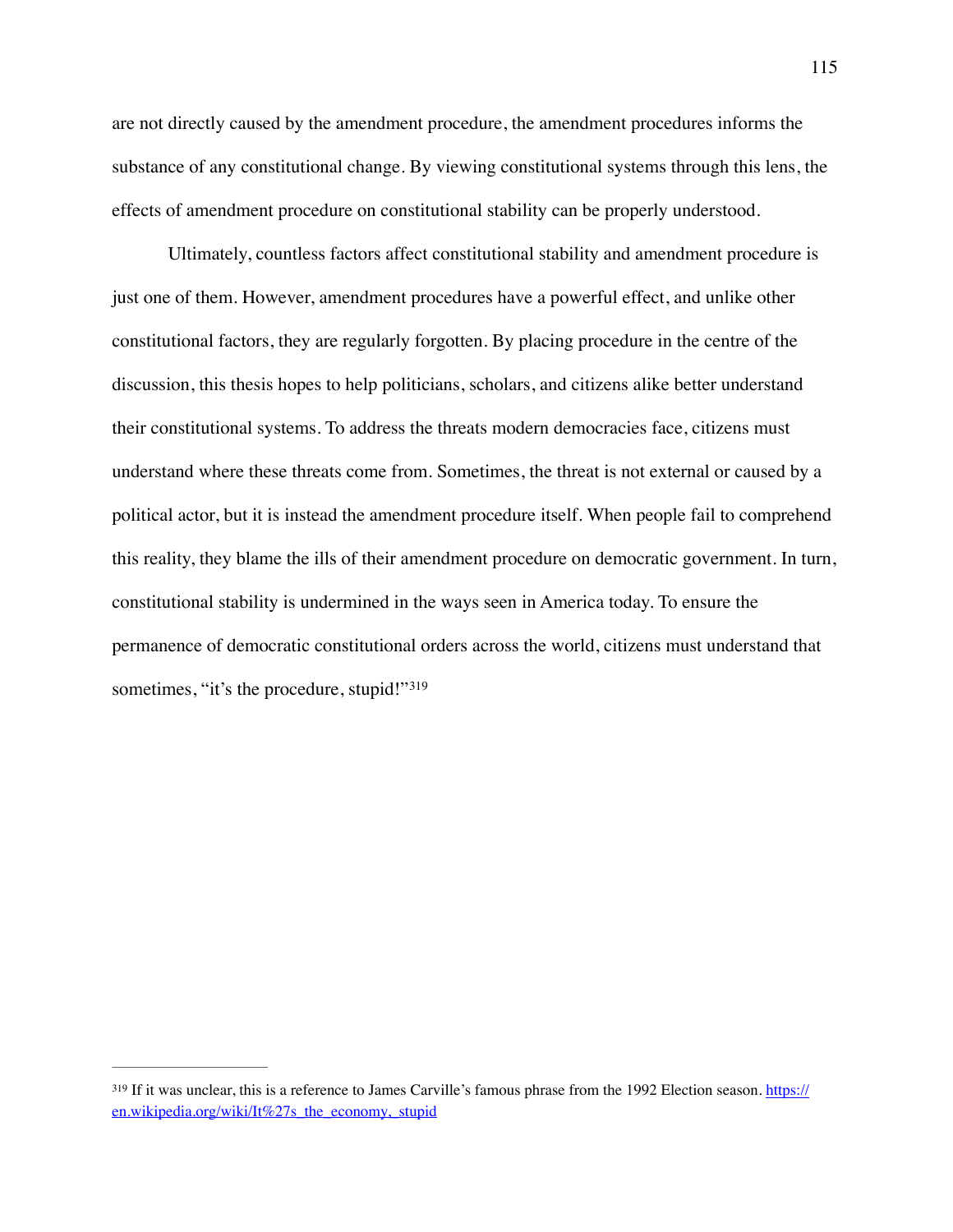## **Bibliography:**

- "2020 World Press Freedom Index: Reporters Without Borders." RSF. Accessed May 9, 2020. <https://rsf.org/en/ranking>.
- Ackerman, Bruce. "Higher Lawmaking." *Responding to Imperfection,* 1995, 63–88. https:// doi.org/10.1515/9781400821631.63.
- Amar, Akhil Reed. "Popular Sovereignty and Constitutional Amendment." *Responding to Imperfection*, 1995, 89–116. https://doi.org/10.1515/9781400821631.89.
- Bayer, Lili. "Hungary's Viktor Orbán Wins Vote to Rule by Decree." POLITICO. POLITICO, March 31, 2020. https://www.politico.eu/article/hungary-viktor-orban-rule-by-decree/.
- Casillas, Christopher J. "How Public Opinion Constrains the U.S. Supreme Court," *American Journal of Political Science* 55, no. 1 (2010): 74-88, <https://doi.org/10.1111/j>. 1540-5907.2010.00485.x)

Chronowski, Nóra, Márton Varju, Petra Bárd, and Gábor Sulyok. "Hungary: Constitutional (R)Evolution or Regression?" *National Constitutions in European and Global Governance: Democracy, Rights, the Rule of Law*, 2019, 1439–88. https://doi.org/ 10.1007/978-94-6265-273-6\_31.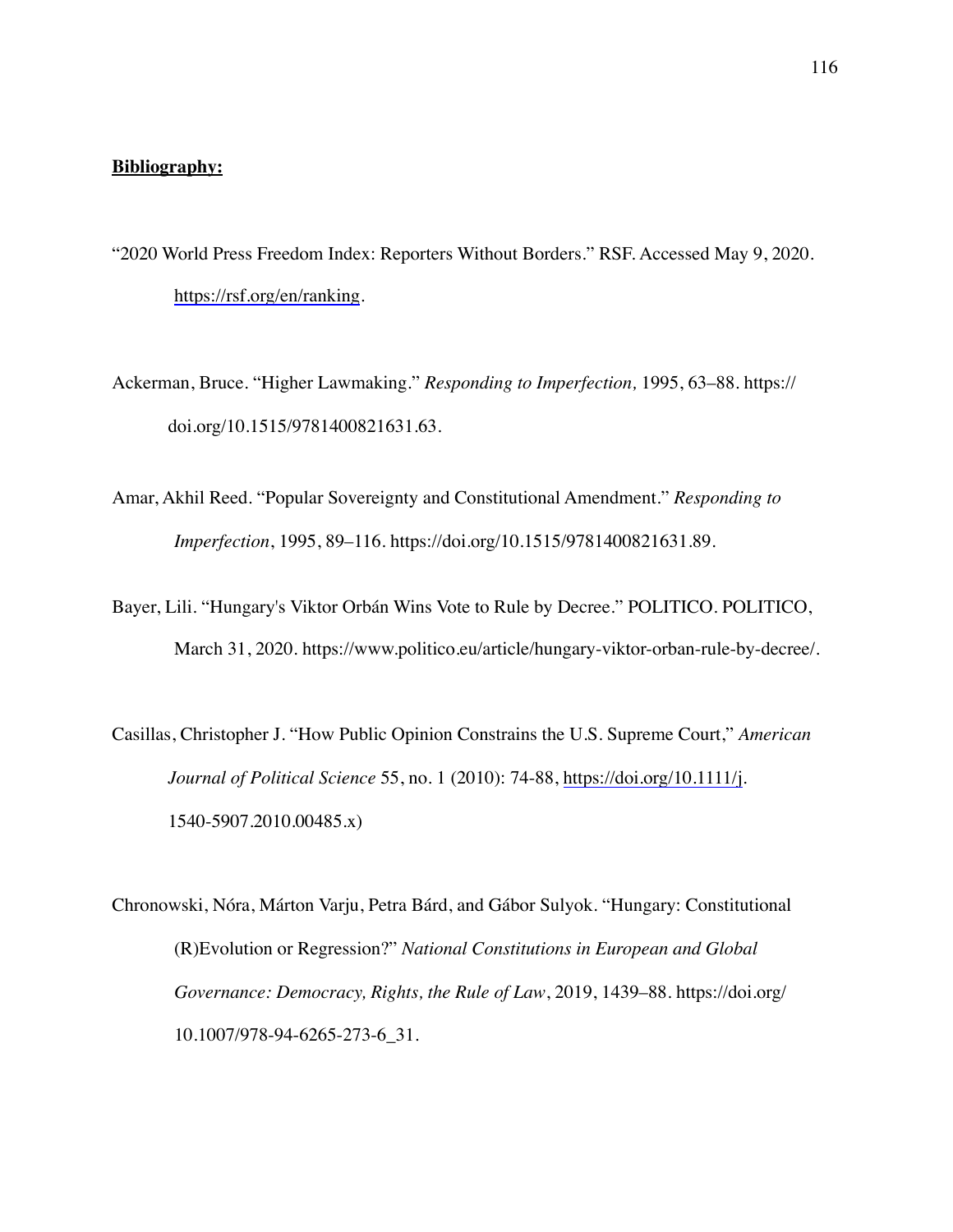- Dixon, Rosalind, and Richard Holden. "Constitutional Amendment Rules." *Comparative Constitutional Design*, n.d., 195–218. https://doi.org/10.1017/cbo9781139105712.011.
- Ginsburg, T., and J. Melton. "Does the Constitutional Amendment Rule Matter at All?: Amendment Cultures and the Challenges of Measuring Amendment Difficulty." *International Journal of Constitutional Law* 13, no. 3 (January 2015): 686–713. https:// doi.org/10.1093/icon/mov041.
- Holmes, Stephen, and Cass R. Sunstein. "Twelve. The Politics of Constitutional Revision in Eastern Europe." *Responding to Imperfection*, 1995, 275–306. https://doi.org/ 10.1515/9781400821631.275.
- Jackson, V. C. "The (Myth of Un)Amendability of the US Constitution and the Democratic Component of Constitutionalism." *International Journal of Constitutional Law* 13, no. 3 (January 2015): 575–605. https://doi.org/10.1093/icon/mov050.
- Levinson, Sanford. "Accounting for Constitutional Change (Or, How Many Times Has the United States Constitution Been Amended? (a)  $\langle 26;$  (b) 26; (c)  $>26$ ; (d) all of the above)," *Constitutional Commentary*, Volume 8, Number 2 (Summer 1991): 409-431, https://www.doi.org/10.1515/9781400821631.13
- Lutz, Donald S. "Toward a Theory of Constitutional Amendment." *American Political Science Review* 88, no. 2 (1994): 355–70. https://doi.org/10.2307/2944709.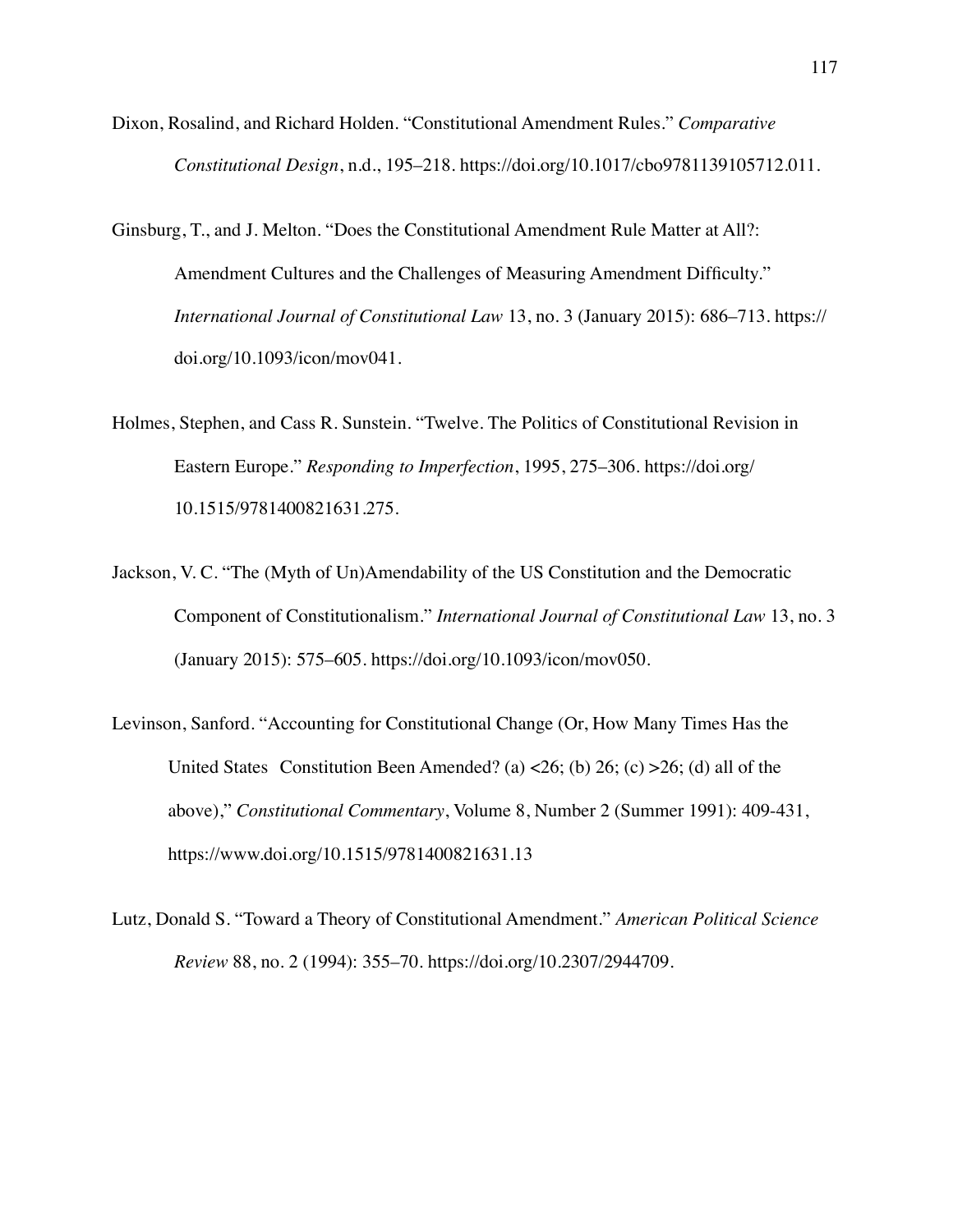- Petrova, Dimitrina. "Being BOLD in Difficult Times: Bulgarians Organizing for Liberal Democracy." OpenGlobalRights, April 3, 2020. [https://www.openglobalrights.org/being](https://www.openglobalrights.org/being-bold-in-difficult-times-bulgarians-organizing-for-democracy/)[bold-in-difficult-times-bulgarians-organizing-for-democracy/.](https://www.openglobalrights.org/being-bold-in-difficult-times-bulgarians-organizing-for-democracy/)
- Polzin, Monika. "Constitutional Identity, Unconstitutional Amendments and the Idea of Constituent Power: The Development of the Doctrine of Constitutional Identity in German Constitutional Law," International Journal of Constitutional Law 14, no. 2 (2016): , doi:10.1093/icon/mow035.
- Rauh, Joseph L., Jr.; The writer is a civil rights lawyer, Activist Who Has Worked For Home Rule, and Congressional Representation For More Than F. "D.C. Voting Rights: What Went Wrong?The Amendment Died Last Week. Now, Says a Longtime Advocate, Statehood Is the Only Game in Town." The Washington Post. WP Company, August 25, 1985. https://www.washingtonpost.com/archive/opinions/1985/08/25/dc-voting-rightswhat-went-wrongthe-amendment-died-last-week-now-says-a-longtime-advocatestatehood-is-the-only-game-in-town/29a08136-93eb-4951-a854-6162bad4222e/.
- Roznai, Yaniv. *Unconstitutional Constitutional Amendments: the Limits of Amendment Powers*. Oxford: Oxford University Press, 2019.
- Tanchev, Evgeni, and Martin Belov. "The Bulgarian Constitutional Order, Supranational Constitutionalism and European Governance." *National Constitutions in European and Global Governance: Democracy, Rights, the Rule of Law*, 2019, 1097–1138. [https://](https://doi.org/10.1007/978-94-6265-273-6_23) [doi.org/10.1007/978-94-6265-273-6\\_23.](https://doi.org/10.1007/978-94-6265-273-6_23)